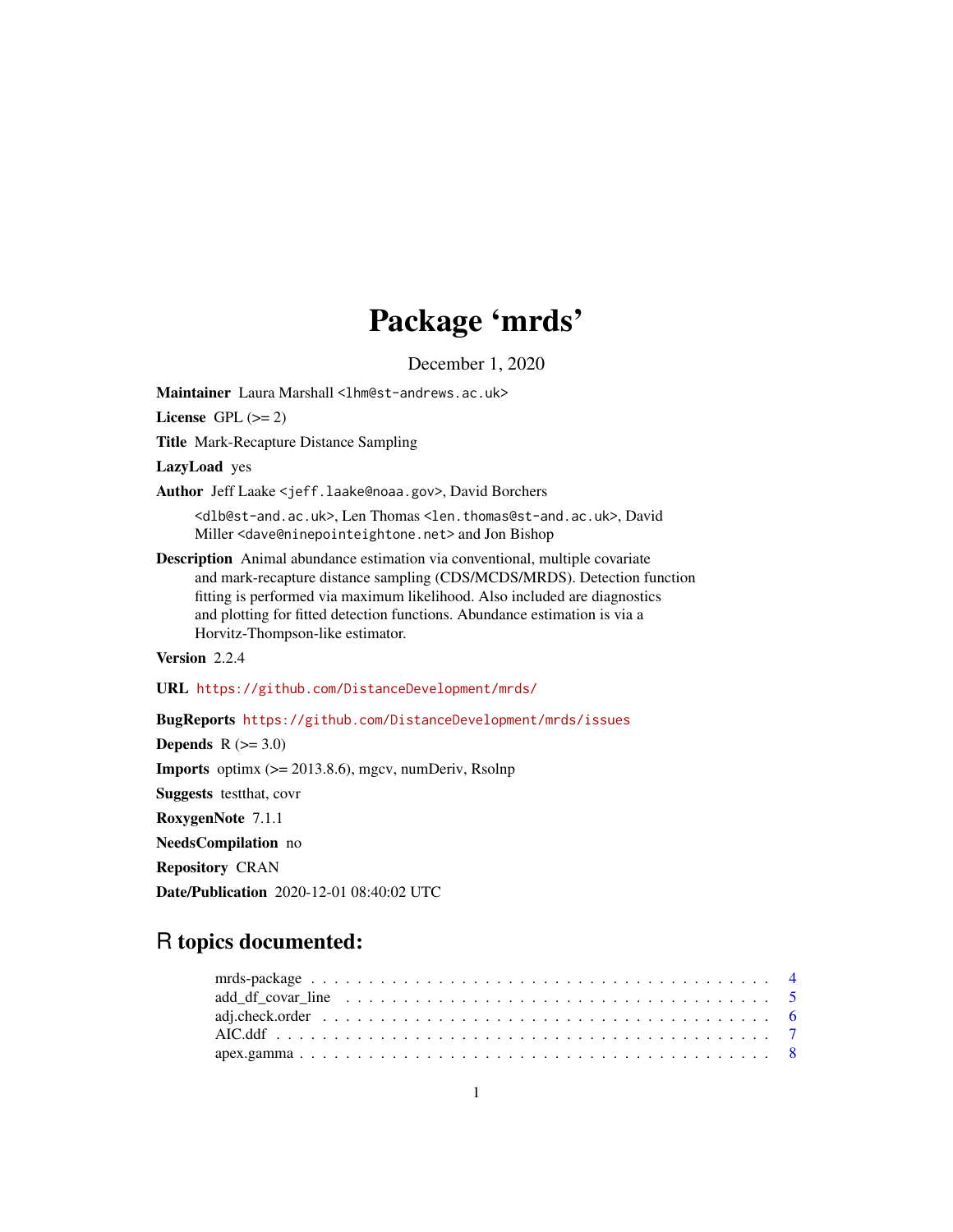|                                  | 8 |
|----------------------------------|---|
|                                  | 9 |
|                                  | 9 |
| 10                               |   |
| 11                               |   |
| 11                               |   |
| 12                               |   |
| 13                               |   |
| 14                               |   |
| 15                               |   |
| 16                               |   |
| 17                               |   |
| 17                               |   |
| 18                               |   |
| 19                               |   |
| 20                               |   |
| 25                               |   |
| 27                               |   |
| ddf.io<br>28                     |   |
| 30                               |   |
| 31                               |   |
| 32                               |   |
| 33                               |   |
| 35                               |   |
| 36                               |   |
| 37                               |   |
| 38                               |   |
| 40                               |   |
| 41                               |   |
| 45                               |   |
| 46                               |   |
| 48                               |   |
| 49                               |   |
| 50                               |   |
| 51<br>$\varrho$ 0                |   |
| 52                               |   |
| 53                               |   |
| 53                               |   |
| 54                               |   |
| 55<br>integratedetfct.logistic   |   |
| integratelogistic.analytic<br>56 |   |
| 57                               |   |
| 58<br>io.glm                     |   |
| 59                               |   |
| 60                               |   |
| 60                               |   |
| keyfct.th2.<br>61                |   |
| <i>lfbcvi</i><br>61              |   |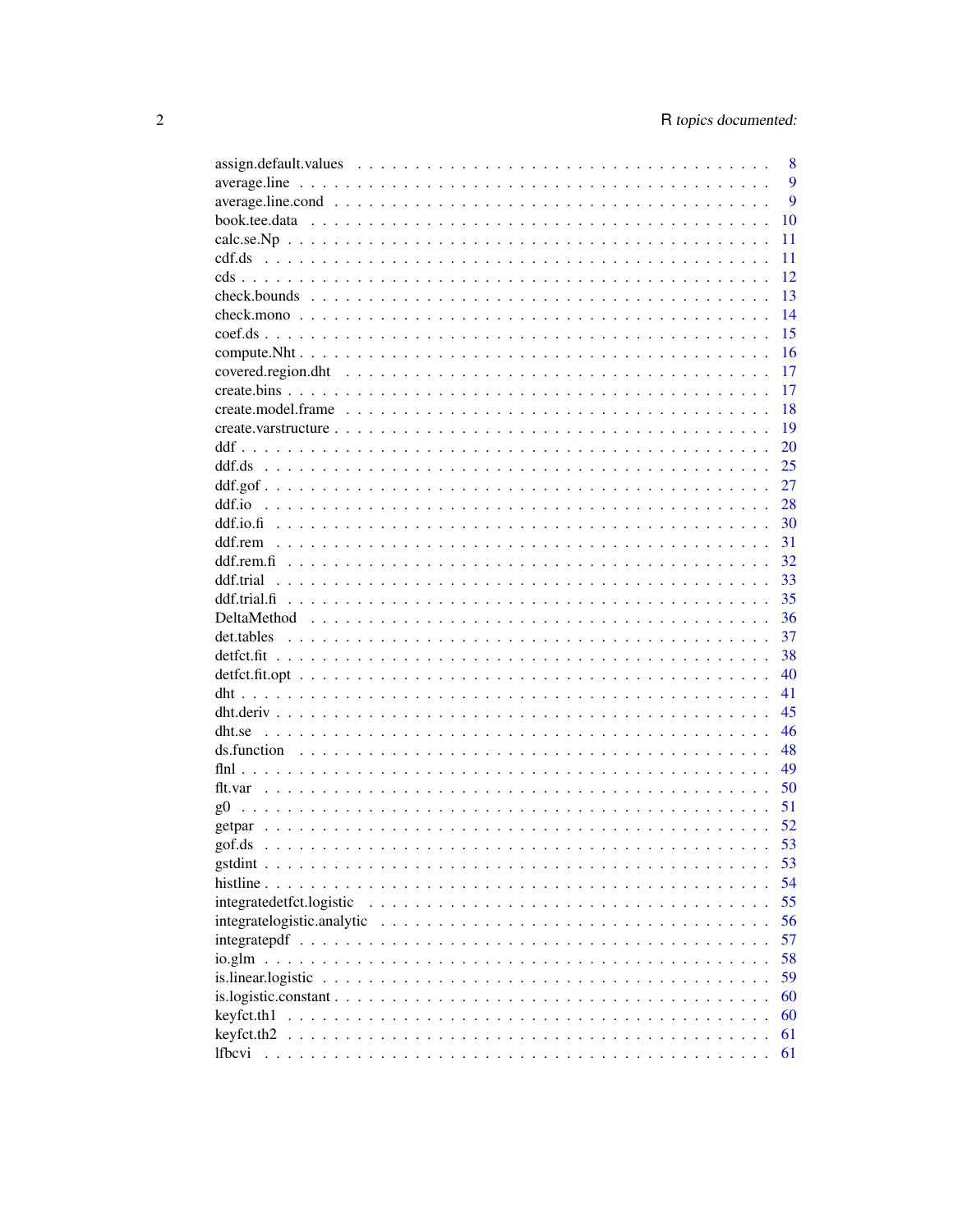|                                                                                                              | 67   |
|--------------------------------------------------------------------------------------------------------------|------|
|                                                                                                              | 75   |
| $logisticbyz$                                                                                                | 75   |
|                                                                                                              | 76   |
| $logisticallybyx \ldots \ldots \ldots \ldots \ldots \ldots \ldots \ldots \ldots \ldots \ldots \ldots \ldots$ | 76   |
|                                                                                                              | -77  |
| logit                                                                                                        | - 78 |
|                                                                                                              |      |
|                                                                                                              |      |
|                                                                                                              |      |
|                                                                                                              |      |
|                                                                                                              | 82   |
|                                                                                                              |      |
|                                                                                                              |      |
|                                                                                                              |      |
|                                                                                                              |      |
|                                                                                                              |      |
|                                                                                                              |      |
|                                                                                                              | 91   |
|                                                                                                              | 93   |
|                                                                                                              | 94   |
|                                                                                                              |      |
|                                                                                                              |      |
|                                                                                                              |      |
|                                                                                                              |      |
|                                                                                                              |      |
|                                                                                                              |      |
|                                                                                                              |      |
|                                                                                                              |      |
|                                                                                                              |      |
|                                                                                                              |      |
|                                                                                                              |      |
|                                                                                                              |      |
|                                                                                                              |      |
|                                                                                                              |      |
|                                                                                                              |      |
|                                                                                                              |      |
|                                                                                                              |      |
|                                                                                                              |      |
|                                                                                                              |      |
|                                                                                                              |      |
|                                                                                                              |      |
|                                                                                                              |      |
| ptdata.distance                                                                                              |      |
|                                                                                                              |      |
|                                                                                                              |      |
|                                                                                                              |      |
|                                                                                                              |      |
|                                                                                                              |      |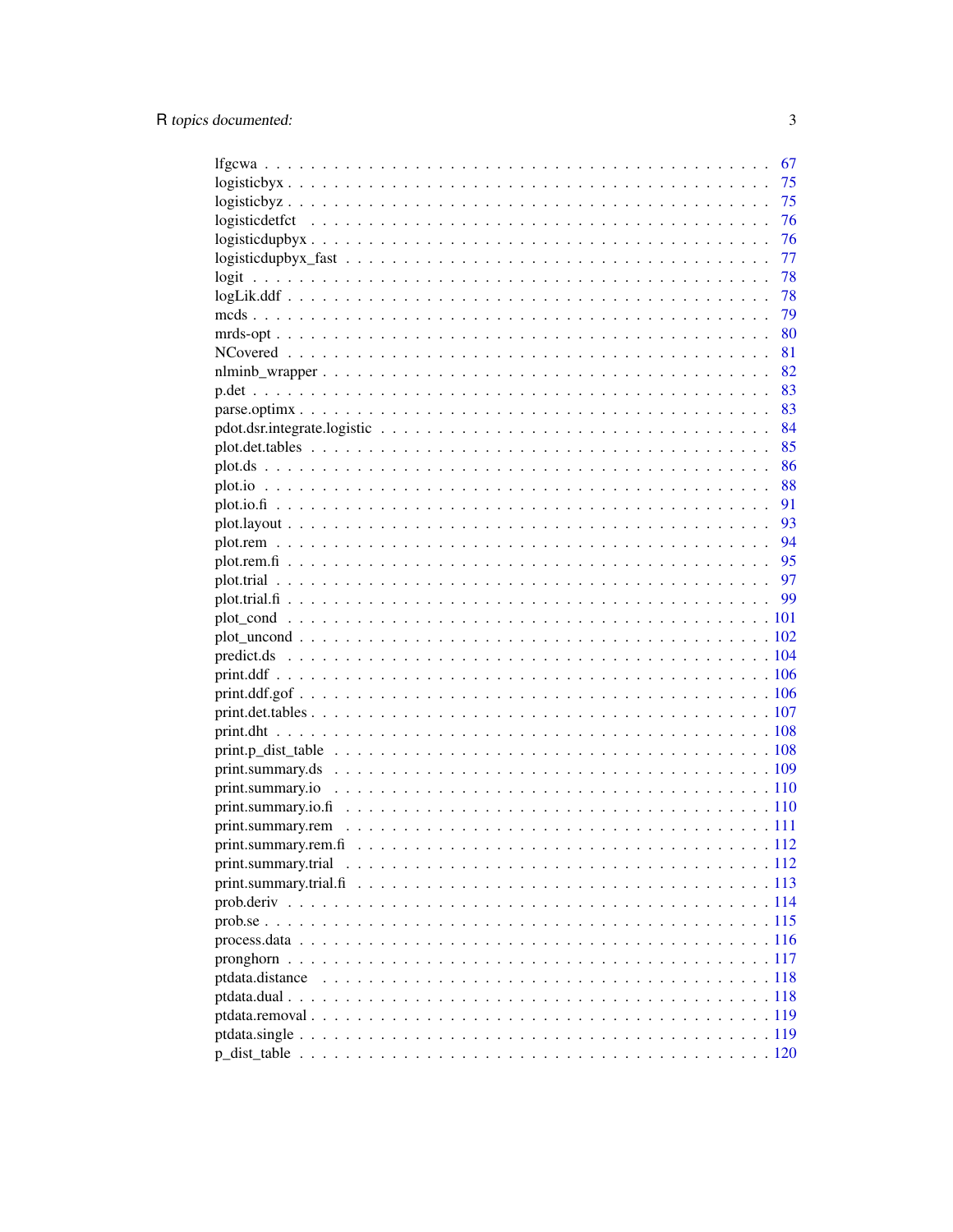<span id="page-3-0"></span>

| Index | 143 |
|-------|-----|

mrds-package *Mark-Recapture Distance Sampling (mrds)*

#### Description

This package implements mark-recapture distance sampling methods as described in D.L. Borchers, W. Zucchini and Fewster, R.M. (1988), "Mark-recapture models for line transect surveys", Biometrics 54: 1207-1220. and Laake, J.L. (1999) "Distance sampling with independent observers: Reducing bias from heterogeneity by weakening the conditional independence assumption." in Amstrup, G.W., Garner, S.C., Laake, J.L., Manly, B.F.J., McDonald, L.L. and Robertson, D.G. (eds) "Marine mammal survey and assessment methods", Balkema, Rotterdam: 137-148 and Borchers, D.L., Laake, J.L., Southwell, C. and Paxton, C.L.G. "Accommodating unmodelled heterogeneity in double-observer distance sampling surveys". 2006. Biometrics 62:372-378.)

# Details

Examples of distance sampling analyses are available at [http://examples.distancesampling.](http://examples.distancesampling.org/) [org/](http://examples.distancesampling.org/).

For help with distance sampling and this package, there is a Google Group [https://groups.](https://groups.google.com/forum/#!forum/distance-sampling) [google.com/forum/#!forum/distance-sampling](https://groups.google.com/forum/#!forum/distance-sampling).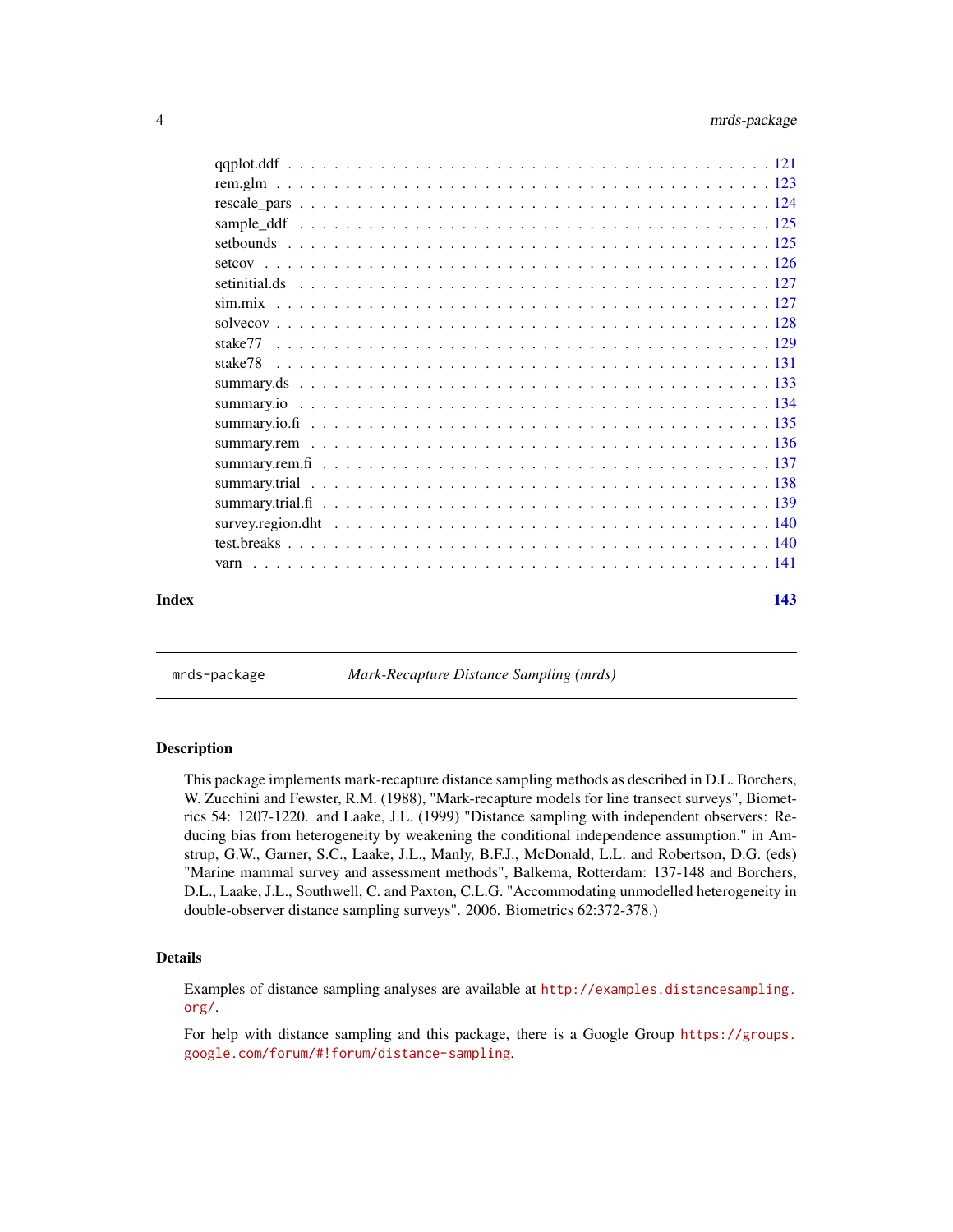#### <span id="page-4-0"></span>Author(s)

Jeff Laake <jeff.laake@noaa.gov>, David Borchers <dlb@mcs.st-and.ac.uk>, Len Thomas <len@mcs.stand.ac.uk>, David L. Miller <dave@ninepointeightone.net>, Jon Bishop <jonb@mcs.st-and.ac.uk>

add\_df\_covar\_line *Add covariate levels detection function plots*

# Description

Add a line or lines to a plot of the detection function which correspond to a a given covariate combination. These can be particularly useful when there is a small number of factor levels or if quantiles of a continuous covariate are specified.

#### Usage

 $add\_df\_covar\_line(ddf, data, ndist = 250, pdf = FALSE, breaks = "Sturges", ...)$ 

#### Arguments

| ddf     | a fitted detection function object.                                                                                                                                                    |
|---------|----------------------------------------------------------------------------------------------------------------------------------------------------------------------------------------|
| data    | a data. Frame with the covariate combination you want to plot.                                                                                                                         |
| ndist   | number of distances at which to evaluate the detection function.                                                                                                                       |
| pdf     | should the line be drawn on the probability density scale; ignored for line tran-<br>sects.                                                                                            |
| breaks  | required to ensure that PDF lines are the right size, should match what is sup-<br>plied to original plot command. Defaults to "Sturges" breaks, as in hist. Only<br>used if pdf=TRUE. |
| $\cdot$ | extra arguments to give to line (lty, lwd, col).                                                                                                                                       |

# Details

All covariates must be specified in data. Plots can become quite busy when this approach is used. It may be useful to fix some covariates at their median level and plot set values of a covariate of interest. For example setting weather (e.g., Beaufort) to its median and plotting levels of observer, then creating a second plot for a fixed observer with levels of weather.

Arguments to [lines](#page-0-0) are supplied in  $\dots$  and aesthetics like line type  $(1ty)$ , line width  $(1wd)$  and colour (col) are recycled. By default lty is used to distinguish between the lines. It may be useful to add a [legend](#page-0-0) to the plot (lines are plotted in the order of data).

# Value

invisibly, the values of detectability over the truncation range.

#### Author(s)

David L Miller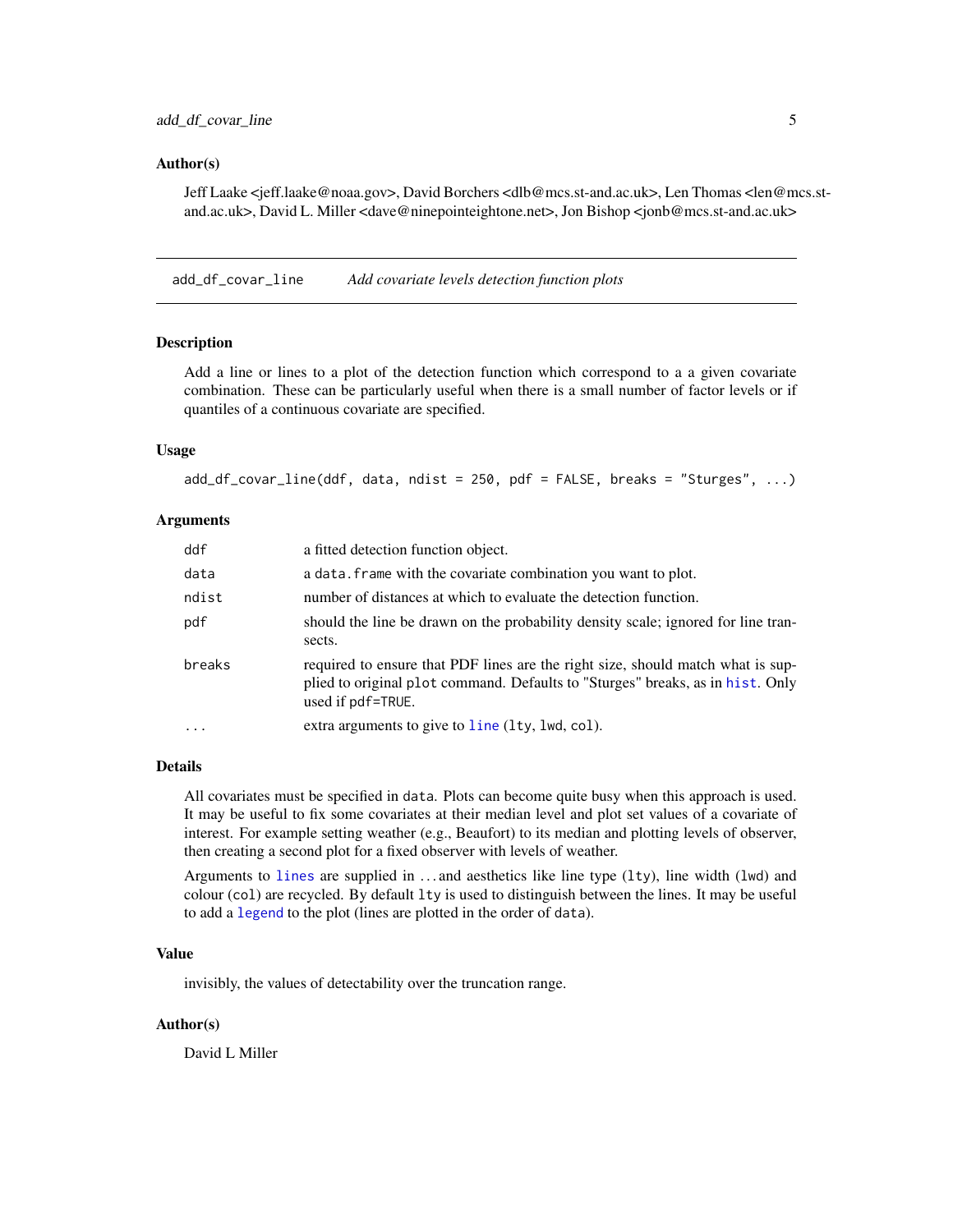# Examples

```
## Not run:
# fit an example model
data(book.tee.data)
egdata <- book.tee.data$book.tee.dataframe
result \leq ddf(dsmodel = \simmcds(key = "hn", formula = \simsex),
              data = egdata[egdata$observer==1, ], method = "ds",
              meta.data = list(width = 4))# make a base plot, showpoints=FALSE makes the plot less busy
plot(result, showpoints=FALSE)
# add lines for sex one at a time
add_df_covar_line(result, data.frame(sex=0), lty=2)
add_df_covar_line(result, data.frame(sex=1), lty=3)
# add a legend
legend(3, 1, c("Average", "sex==0", "sex==1"), lty=1:3)
# alternatively we can add both at once
# fixing line type and varying colour
plot(result, showpoints=FALSE)
add_df_covar_line(result, data.frame(sex=c(0,1)), lty=1,
                  col=c("red", "green"))
# add a legend
legend(3, 1, c("Average", "sex==0", "sex==1"), lty=1,
       col=c("black", "red", "green"))
## End(Not run)
```
adj.check.order *Check order of adjustment terms*

#### Description

'adj.check.order' checks that the Cosine, Hermite or simple polynomials are of the correct order.

#### Usage

```
adj.check.order(adj.series, adj.order, key)
```
#### Arguments

| adi.series | Adjustment series used ('cos','herm','poly')        |
|------------|-----------------------------------------------------|
| adi.order  | Integer to check                                    |
| kev        | key function to be used with this adjustment series |

<span id="page-5-0"></span>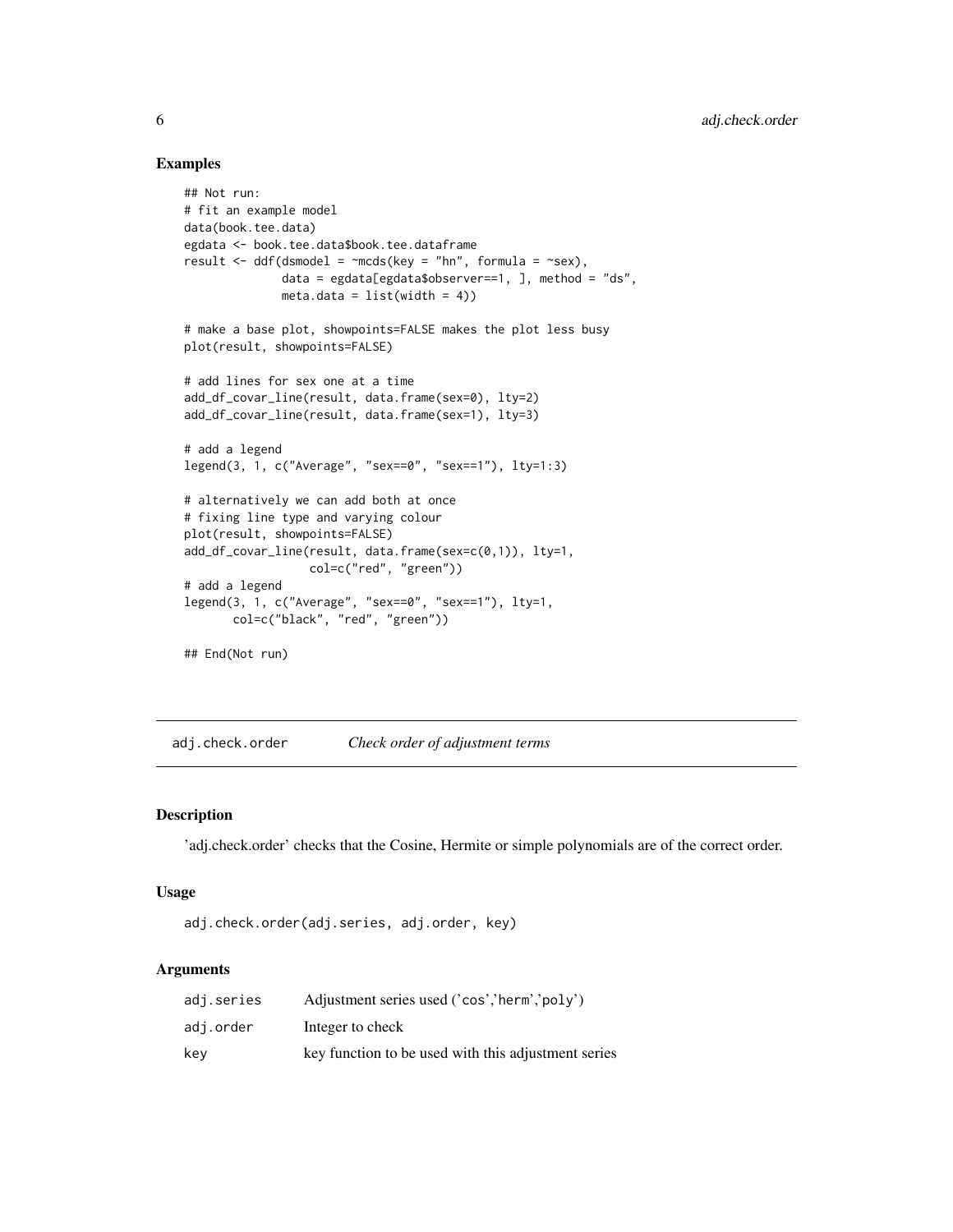#### <span id="page-6-0"></span>AIC.ddf 7

# Details

Only even functions are allowed as adjustment terms. Also Hermite polynomials must be of degree at least 4 and Cosine of order at least 3. Finally, also checks that order of the terms >1 for halfnormal/hazard-rate, as per p.47 of Buckland et al (2001). If incorrect terms are supplied then an error is throw via stop.

# Value

Nothing! Just calls stop if something goes wrong.

#### Author(s)

David Miller

# References

S.T.Buckland, D.R.Anderson, K.P. Burnham, J.L. Laake. 1993. Robust Models. In: Distance Sampling, eds. S.T.Buckland, D.R.Anderson, K.P. Burnham, J.L. Laake. Chapman & Hall.

# See Also

[adjfct.cos](#page-0-0), [adjfct.poly](#page-0-0), [adjfct.herm](#page-0-0), [detfct](#page-0-0), [mcds](#page-78-1), [cds](#page-11-1)

AIC.ddf *Akaike's An Information Criterion for detection functions*

# Description

Extract the AIC from a fitted detection function.

#### Usage

## S3 method for class 'ddf'  $AIC(object, ..., k = 2)$ 

# Arguments

| object   | a fitted detection function object                                           |
|----------|------------------------------------------------------------------------------|
| $\cdots$ | optionally more fitted model objects.                                        |
| k.       | penalty per parameter to be used; the default $k = 2$ is the "classical" AIC |

# Author(s)

David L Miller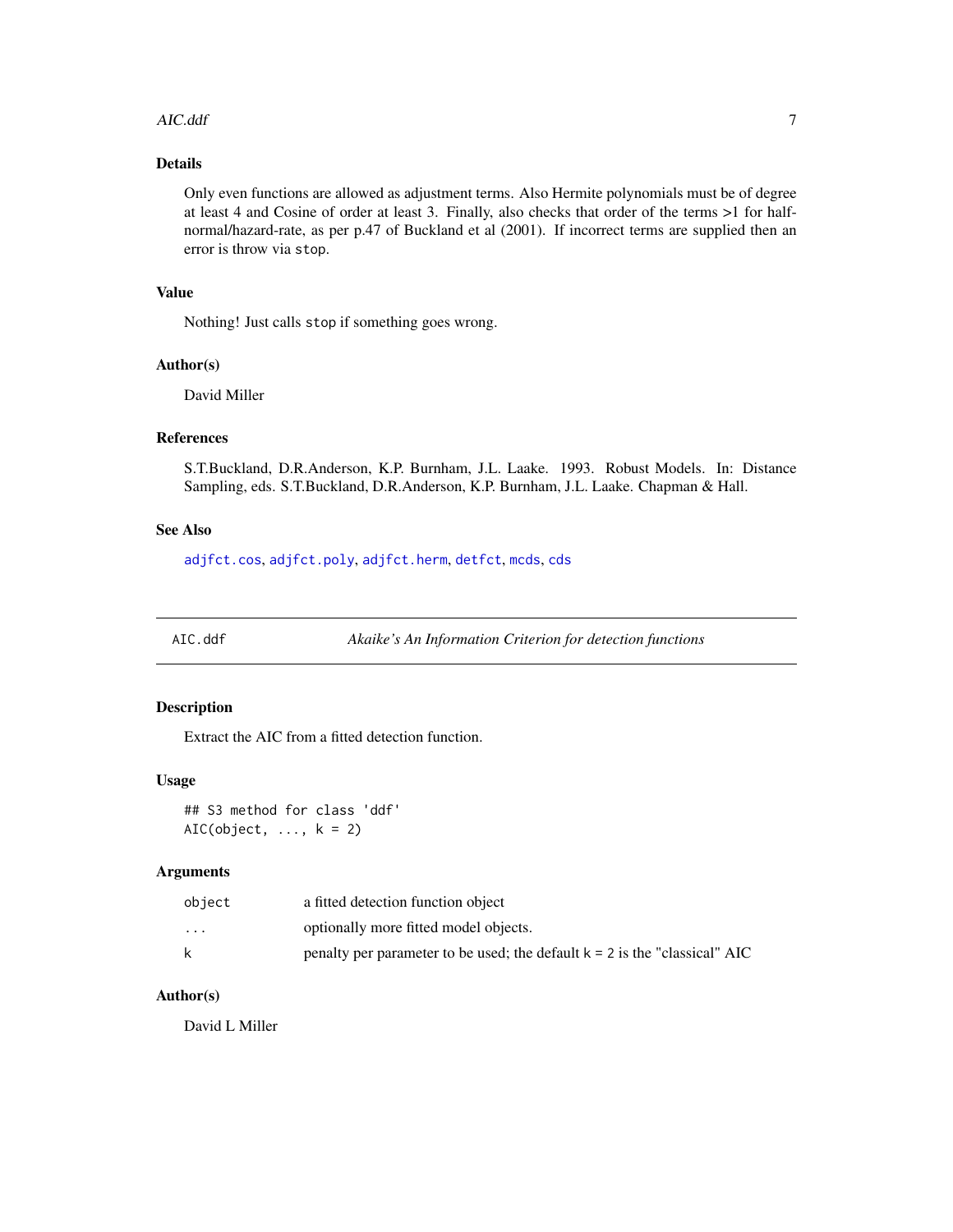<span id="page-7-0"></span>

Get the apex for a gamma detection function

# Usage

```
apex.gamma(ddfobj)
```
# Arguments

ddfobj ddf object

#### Value

the distance at which the gamma peaks

# Author(s)

Jeff Laake

assign.default.values *Assign default values to list elements that have not been already assigned*

# Description

Assigns default values for argument in list x from argument=value pairs in . . . if x\$argument doesn't already exist

#### Usage

```
assign.default.values(x, ...)
```
#### Arguments

|         | generic list                                                            |
|---------|-------------------------------------------------------------------------|
| $\cdot$ | unspecified list of argument=value pairs that are used to assign values |

# Value

x - list with filled values

#### Author(s)

Jeff Laake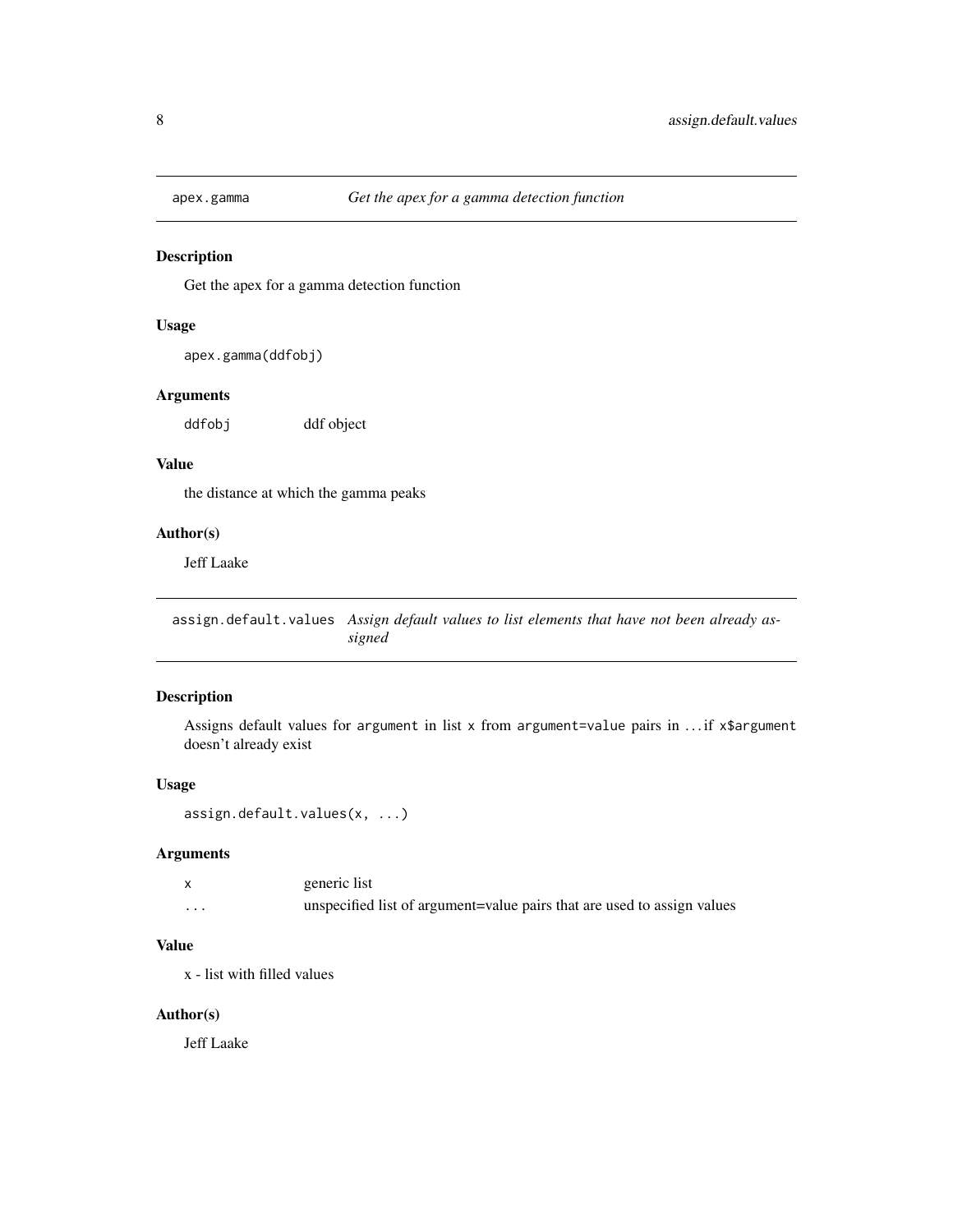<span id="page-8-0"></span>

For models with covariates the detection probability for each observation can vary. This function computes an average value for a set of distances to plot an average line to graphically represent the fitted model in plots that compare histograms and the scatter of individual estimated detection probabilities. Averages are calculated over the observed covariate combinations.

#### Usage

average.line(finebr, obs, model)

#### Arguments

| finebr | set of fine breaks in distance over which detection function values are averaged<br>and plotted        |
|--------|--------------------------------------------------------------------------------------------------------|
| obs    | value of observer for averaging (1-2 individual observers; 3 duplicates; 4 pooled<br>observation team) |
| model  | ddf model object                                                                                       |

# Value

list with 2 elements

| xgrid  | vector of gridded distance values                               |
|--------|-----------------------------------------------------------------|
| values | vector of average detection function values at the xgrid values |

#### Note

Internal function called from plot functions for ddf objects

# Author(s)

Jeff Laake

average.line.cond *Average conditional detection function line for plotting*

#### Description

For models with covariates the detection probability for each observation can vary. This function computes an average value for a set of distances to plot an average line to graphically represent the fitted model in plots that compare histograms and the scatter of individual estimated detection probabilities.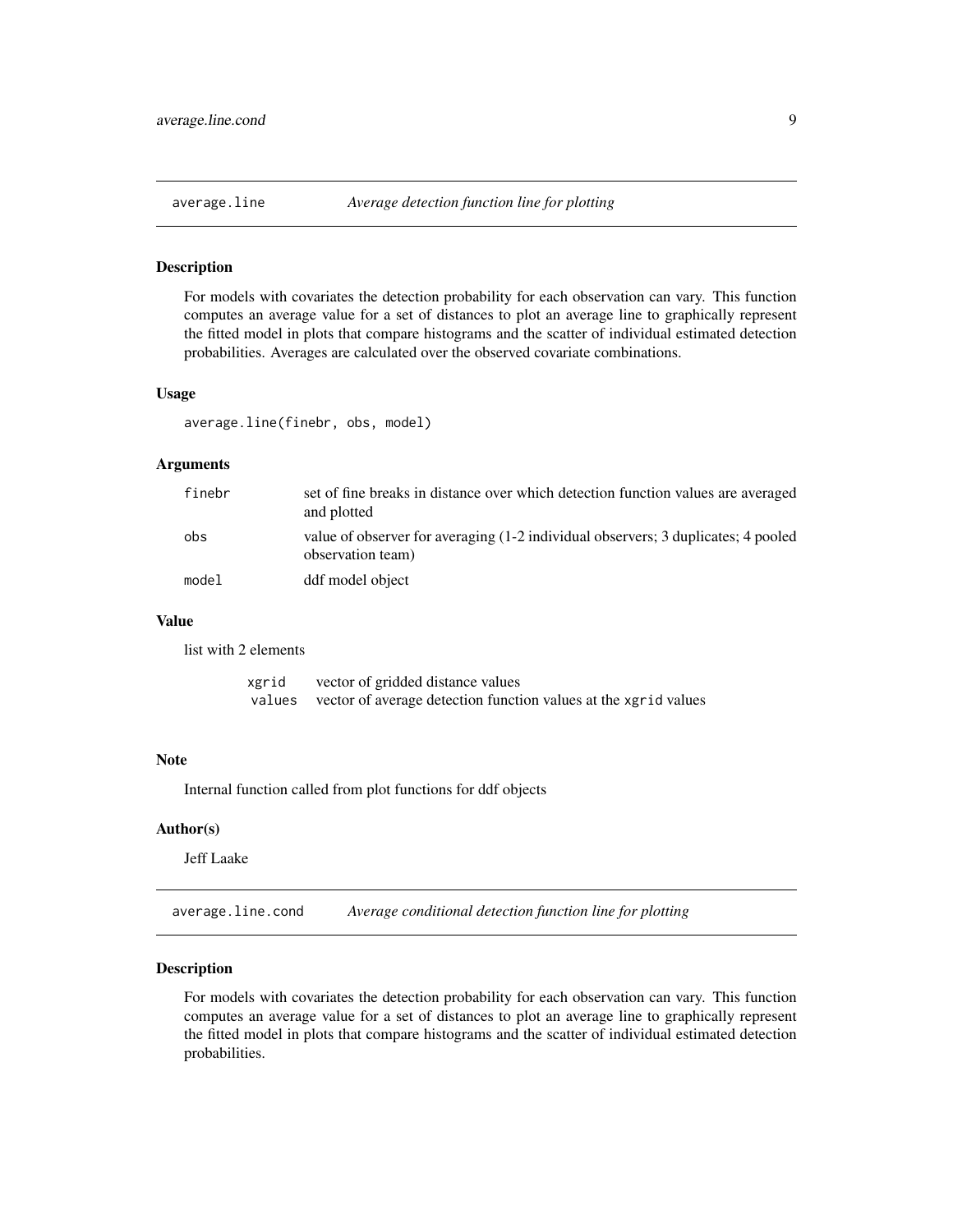#### <span id="page-9-0"></span>Usage

average.line.cond(finebr, obs, model)

#### Arguments

| finebr | set of fine breaks in distance over which detection function values are averaged<br>and plotted |
|--------|-------------------------------------------------------------------------------------------------|
| obs    | value of observer for averaging (1-2 individual observers)                                      |
| model  | ddf model object                                                                                |

# Value

list with 2 elements:

| xgrid  | vector of gridded distance values                               |
|--------|-----------------------------------------------------------------|
| values | vector of average detection function values at the xgrid values |

#### Note

Internal function called from plot functions for ddf objects

#### Author(s)

Jeff Laake

| book.tee.data | Golf tee data used in chapter 6 of Advanced Distance Sampling exam- |
|---------------|---------------------------------------------------------------------|
|               | ples                                                                |

#### Description

Double platform data collected in a line transect survey of golf tees by 2 observers at St. Andrews. Field sex was actually colour of the golf tee: 0 - green; 1 - yellow. Exposure was either low (0) or high(1) depending on height of tee above the ground. size was the number of tees in an observed cluster.

#### Format

The format is: List of 4 \$ book.tee.dataframe:'data.frame': 324 obs. of 7 variables: ..\$ object : num [1:324] 1 1 2 2 3 3 4 4 5 5 ... ..\$ observer: Factor w/ 2 levels "1","2": 1 2 1 2 1 2 1 2 1 2 ... ..\$ detected: num [1:324] 1 0 1 0 1 0 1 0 1 0 ... ..\$ distance: num [1:324] 2.68 2.68 3.33 3.33 0.34 0.34 2.53 2.53 1.46 1.46 ... ..\$ size : num [1:324] 2 2 2 2 1 1 2 2 2 2 ... ..\$ sex : num [1:324] 1 1 1 1 0 0 1 1 1 1 ... ..\$ exposure: num [1:324] 1 1 0 0 0 0 1 1 0 0 ... \$ book.tee.region :'data.frame': 2 obs. of 2 variables: ..\$ Region.Label: Factor w/ 2 levels "1","2": 1 2 ..\$ Area : num [1:2] 1040 640 \$ book.tee.samples :'data.frame': 11 obs. of 3 variables: ..\$ Sample.Label: num [1:11] 1 2 3 4 5 6 7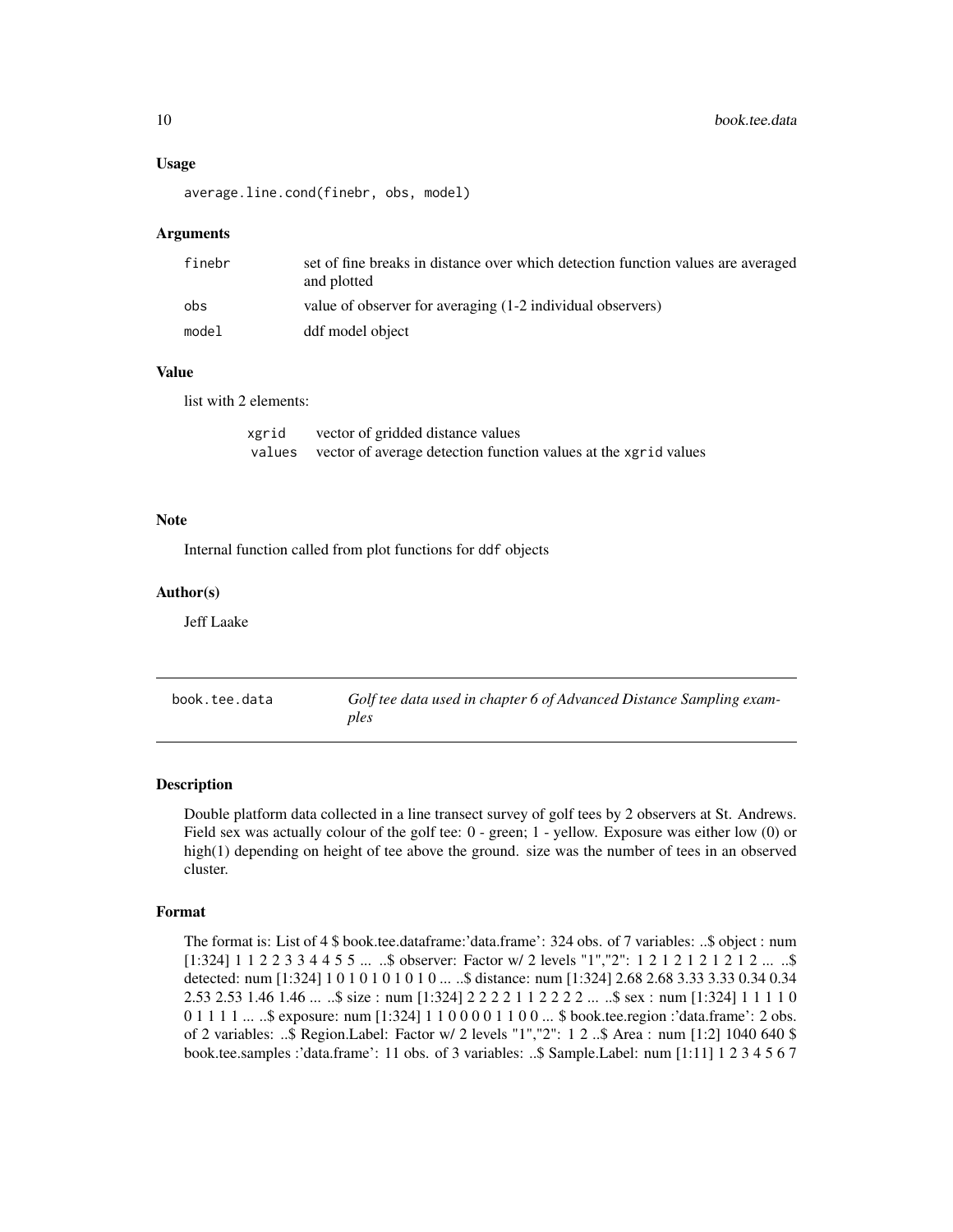# <span id="page-10-0"></span>calc.se.Np 11

8 9 10 ... ..\$ Region.Label: Factor w/ 2 levels "1","2": 1 1 1 1 1 1 2 2 2 2 ... ..\$ Effort : num [1:11] 10 30 30 27 21 12 23 23 15 12 ... \$ book.tee.obs :'data.frame': 162 obs. of 3 variables: ..\$ object : int [1:162] 1 2 3 21 22 23 24 59 60 61 ... ..\$ Region.Label: int [1:162] 1 1 1 1 1 1 1 1 1 1 ... ..\$ Sample.Label: int [1:162] 1 1 1 1 1 1 1 1 1 1 ...

calc.se.Np *Find se of average p and N*

# Description

Find se of average p and N

#### Usage

calc.se.Np(model, avgp, n, average.p)

# Arguments

| model     | a ddf model object                                 |
|-----------|----------------------------------------------------|
| avgp      | average p function                                 |
| n         | sample size                                        |
| average.p | the average probability of detection for the model |

#### Author(s)

David L. Miller

| cdf.ds | Cumulative distribution function (cdf) for fitted distance sampling de- |
|--------|-------------------------------------------------------------------------|
|        | <i>tection function</i>                                                 |

# Description

Computes cdf values of observed distances from fitted distribution. For a set of observed x it returns the integral of  $f(x)$  for the range= (inner, x), where inner is the innermost distance which is observable (either 0 or left if left truncated). In terms of  $g(x)$  this is the integral of  $g(x)$  over range divided by the integral of  $g(x)$  over the entire range of the data (inner, W).

# Usage

cdf.ds(model, newdata = NULL)

#### Arguments

| model   | fitted distance sampling model                                              |
|---------|-----------------------------------------------------------------------------|
| newdata | new data values if computed for values other than the original observations |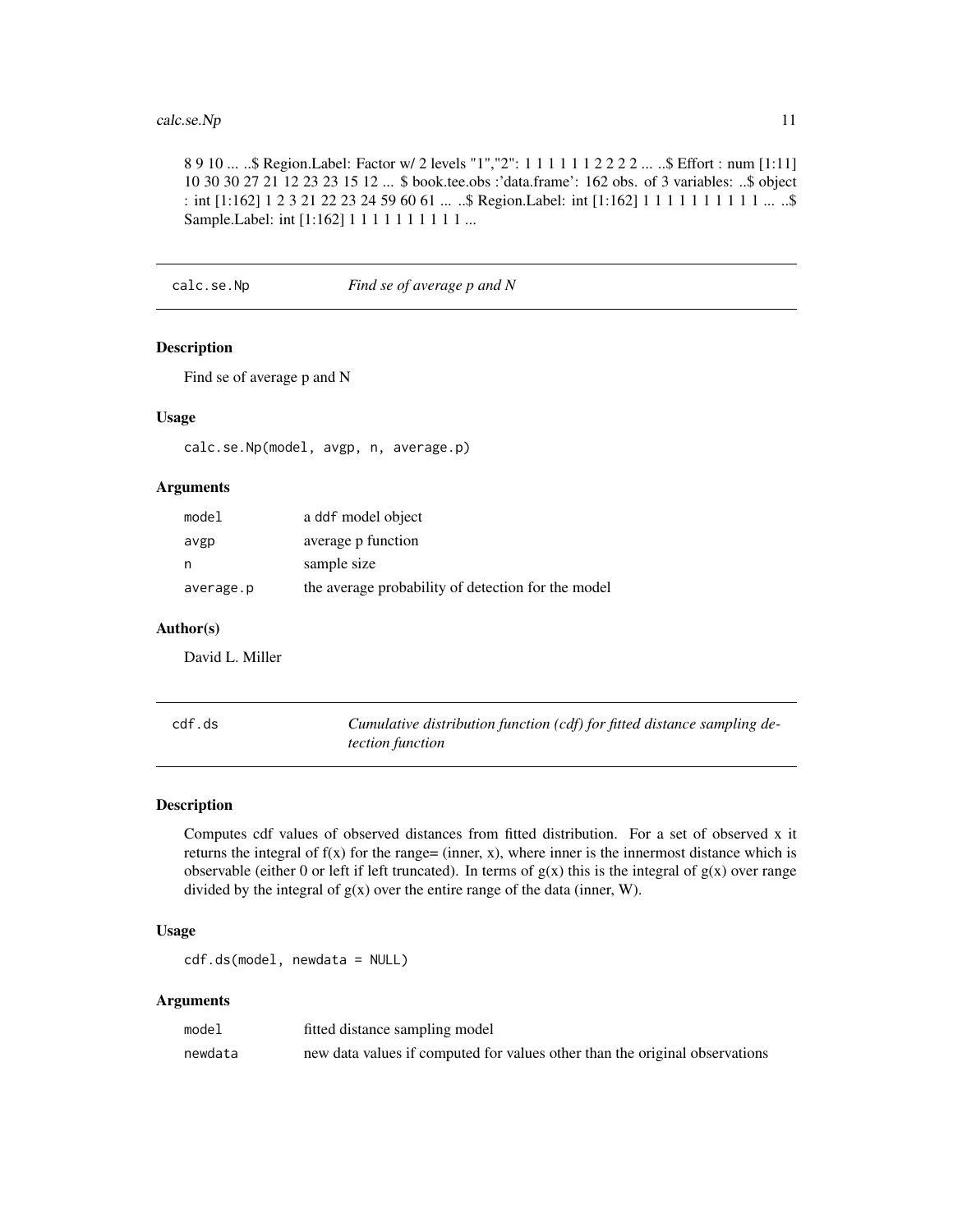# <span id="page-11-0"></span>Value

vector of cdf values for each observation

# Note

This is an internal function that is not intended to be invoked directly. It is called by [qqplot.ddf](#page-120-1) to compute values for Kolmogorov-Smirnov and Cramer-von Mises tests and the Q-Q plot.

# Author(s)

Jeff Laake

# See Also

[qqplot.ddf](#page-120-1)

<span id="page-11-1"></span>

cds *CDS function definition*

# Description

Creates model formula list for conventional distance sampling using values supplied in call to [ddf](#page-19-1)

#### Usage

```
cds(
  key = NULL,
  adj.series = NULL,
  adj.order = NULL,
  adj.scale = "width",
  adj.exp = FALSE,formula = -1,
  shape.formula = ~1)
```
# Arguments

| key           | string identifying key function (currently either "hn" (half-normal), "hr" (hazard-<br>rate), "unif" (uniform) or "gamma" (gamma distribution) |
|---------------|------------------------------------------------------------------------------------------------------------------------------------------------|
| adj.series    | string identifying adjustment functions cos (Cosine), herm (Hermite polynomi-<br>als), poly (simple polynomials) or NULL                       |
| adj.order     | vector of order of adjustment terms to include                                                                                                 |
| adj.scale     | whether to scale the adjustment terms by "width" or "scale"                                                                                    |
| adj.exp       | if TRUE uses $exp(adj)$ for adjustment to keep $f(x) > 0$                                                                                      |
| formula       | formula for scale function (included for completeness only only formula $=\sim 1$ for                                                          |
|               | cds)                                                                                                                                           |
| shape.formula | formula for shape function                                                                                                                     |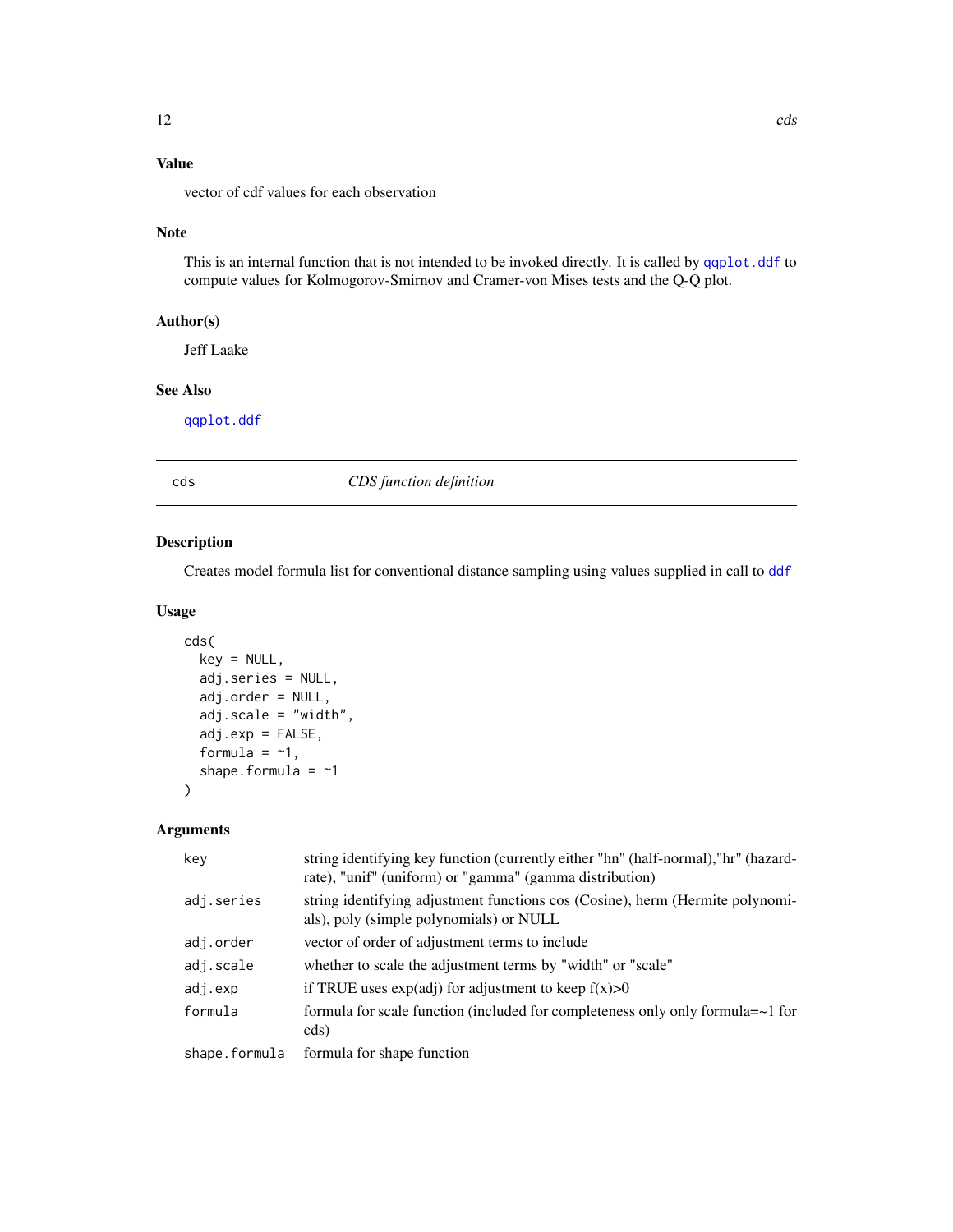# <span id="page-12-0"></span>check.bounds 13

# Value

A formula list used to define the detection function model

| fct           | string "cds"                   |
|---------------|--------------------------------|
| key           | key function string            |
| adj.series    | adjustment function string     |
| adj.order     | adjustment function orders     |
| adj.scale     | adjustment function scale type |
| formula       | formula for scale function     |
| shape.formula | formula for shape function     |

# Author(s)

Jeff Laake; Dave Miller

check.bounds *Check parameters bounds during optimisations*

# Description

Simple internal function to check that the optimisation didn't hit bounds. Based on code that used to live in detfct.fit.opt.

#### Usage

check.bounds(lt, lowerbounds, upperbounds, ddfobj, showit, setlower, setupper)

# Arguments

| 1t          | optimisation object               |
|-------------|-----------------------------------|
| lowerbounds | current lower bounds              |
| upperbounds | current upper bounds              |
| ddfobi      | ddf object                        |
| showit      | debug level                       |
| setlower    | were lower bounds set by the user |
| setupper    | were upper bounds set by the user |

## Value

TRUE if bounded (ie parameters close to bound), else FALSE

# Author(s)

Dave Miller; Jeff Laake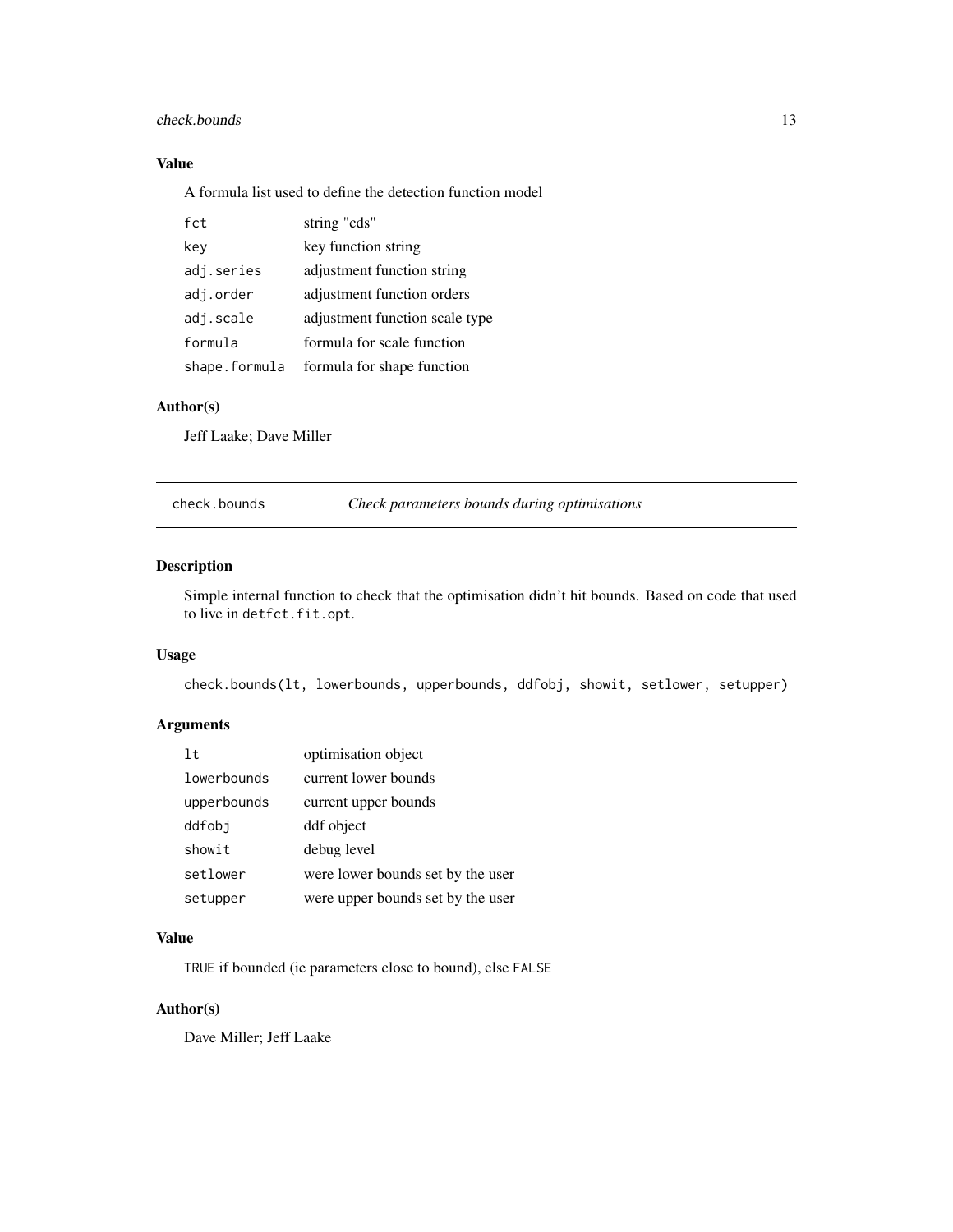<span id="page-13-0"></span>

Check that a fitted detection function is monotone non-increasing.

# Usage

```
check.mono(
  df,
  strict = TRUE,
 n.pts = 100,
  tolerance = 1e-06,
 plot = FALSE,
 max.plots = 6)
```
#### Arguments

| df        | a fitted detection function object                                                                                                                                                                                                                     |
|-----------|--------------------------------------------------------------------------------------------------------------------------------------------------------------------------------------------------------------------------------------------------------|
| strict    | if TRUE (default) the detection function must be "strictly" monotone, that is that<br>$(g(x[i]) \le g(x[i-1]))$ over the whole range (left to right truncation points).                                                                                |
| n.pts     | number of equally-spaced points between left and right truncation at which to<br>evaluate the detection function (default 100)                                                                                                                         |
| tolerance | numerical tolerance for monotonicity checks (default 1e-6)                                                                                                                                                                                             |
| plot      | plot a diagnostic highlighting the non-monotonic areas (default FALSE)                                                                                                                                                                                 |
| max.plots | when plot=TRUE, what is the maximum number of plots of non-monotone co-<br>variate combinations that should be plotted? Plotted combinations are a random<br>sample of the non-monotonic subset of evaluations. No effect for non-covariate<br>models. |

# Details

Evaluates a series of points over the range of the detection function (left to right truncation) then determines:

1. If the detection function is always less than or equal to its value at the left truncation  $(g(x) \le g(\text{left}),$ or usually  $g(x) \leq g(0)$ . 2. (Optionally) The detection function is always monotone decreasing  $(g(x[i])\leq g(x[i-1]))$ . This check is only performed when strict=TRUE (the default). 3. The detection function is never less than  $0 (g(x)=0)$ . 4. The detection function is never greater than 1  $(g(x) \leq 1)$ .

For models with covariates in the scale parameter of the detection function is evaluated at all observed covariate combinations.

Currently covariates in the shape parameter are not supported.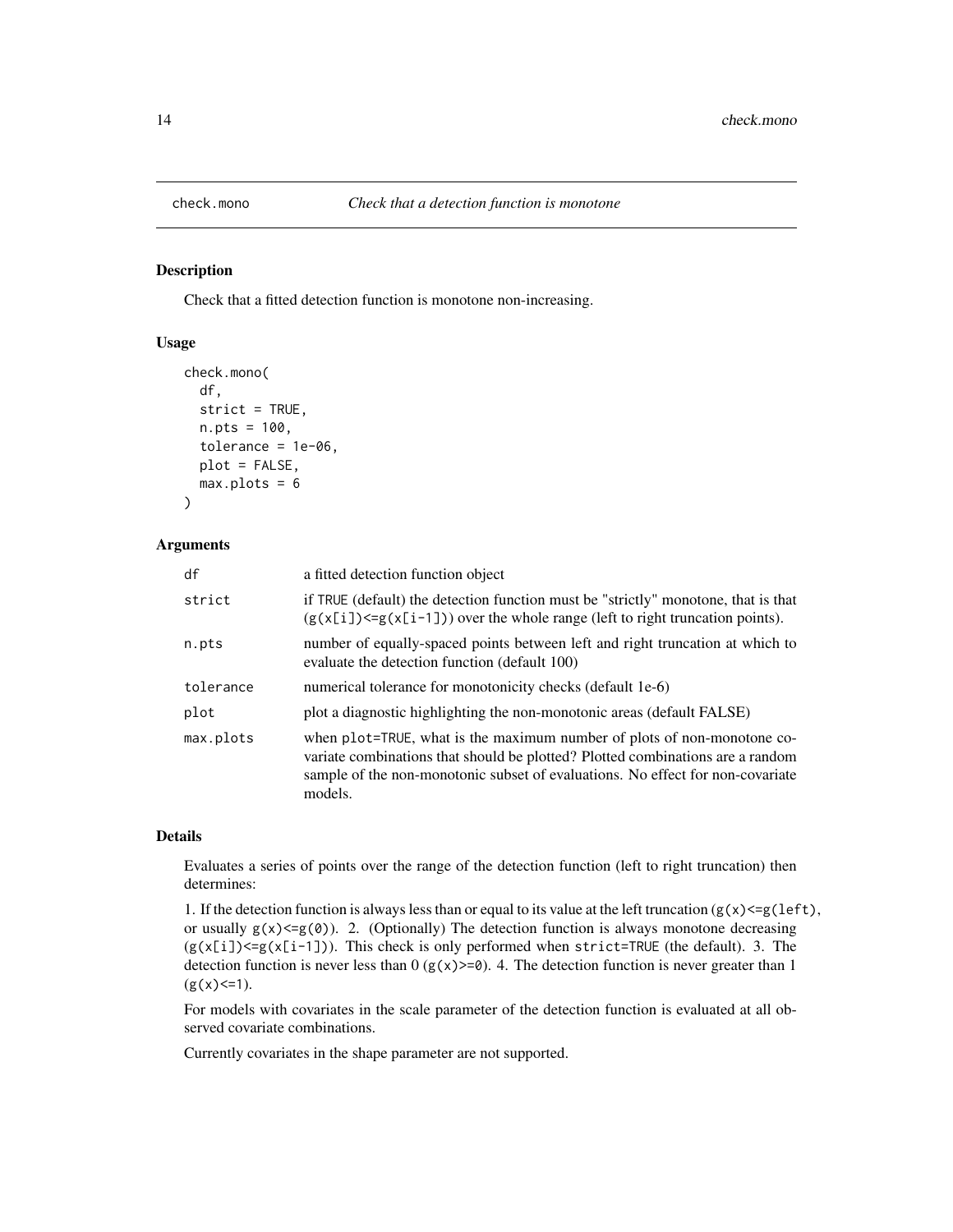#### <span id="page-14-0"></span>coef.ds 15

# Value

TRUE if the detection function is monotone, FALSE if it's not. warnings are issued to warn the user that the function is non-monotonic.

#### Author(s)

David L. Miller

<span id="page-14-1"></span>coef.ds *Extract coefficients*

#### <span id="page-14-2"></span>Description

Extract coefficients and provide a summary of parameters and estimates from the output of [ddf](#page-19-1) model objects.

# Usage

```
## S3 method for class 'ds'
coef(object,...)
       ## S3 method for class 'io'
coef(object,...)
       ## S3 method for class 'io.fi'
coef(object,...)
       ## S3 method for class 'trial'
coef(object,...)
       ## S3 method for class 'trial.fi'
coef(object,...)
       ## S3 method for class 'rem'
coef(object,...)
      ## S3 method for class 'rem.fi'
coef(object,...)
```
#### Arguments

| object | ddf model object of class ds, io, io. fi, trial, trial. fi, rem, or rem. fi. |
|--------|------------------------------------------------------------------------------|
| .      | unspecified arguments that are unused at present                             |

# Value

For coef.ds List of data frames for coefficients (scale and exponent (if hazard))

| scale    | data frame of scale coefficient estimates and standard errors                    |
|----------|----------------------------------------------------------------------------------|
| exponent | dataframe with exponent estimate and standard error if hazard detection function |

For all others Data frame containing each coefficient and standard error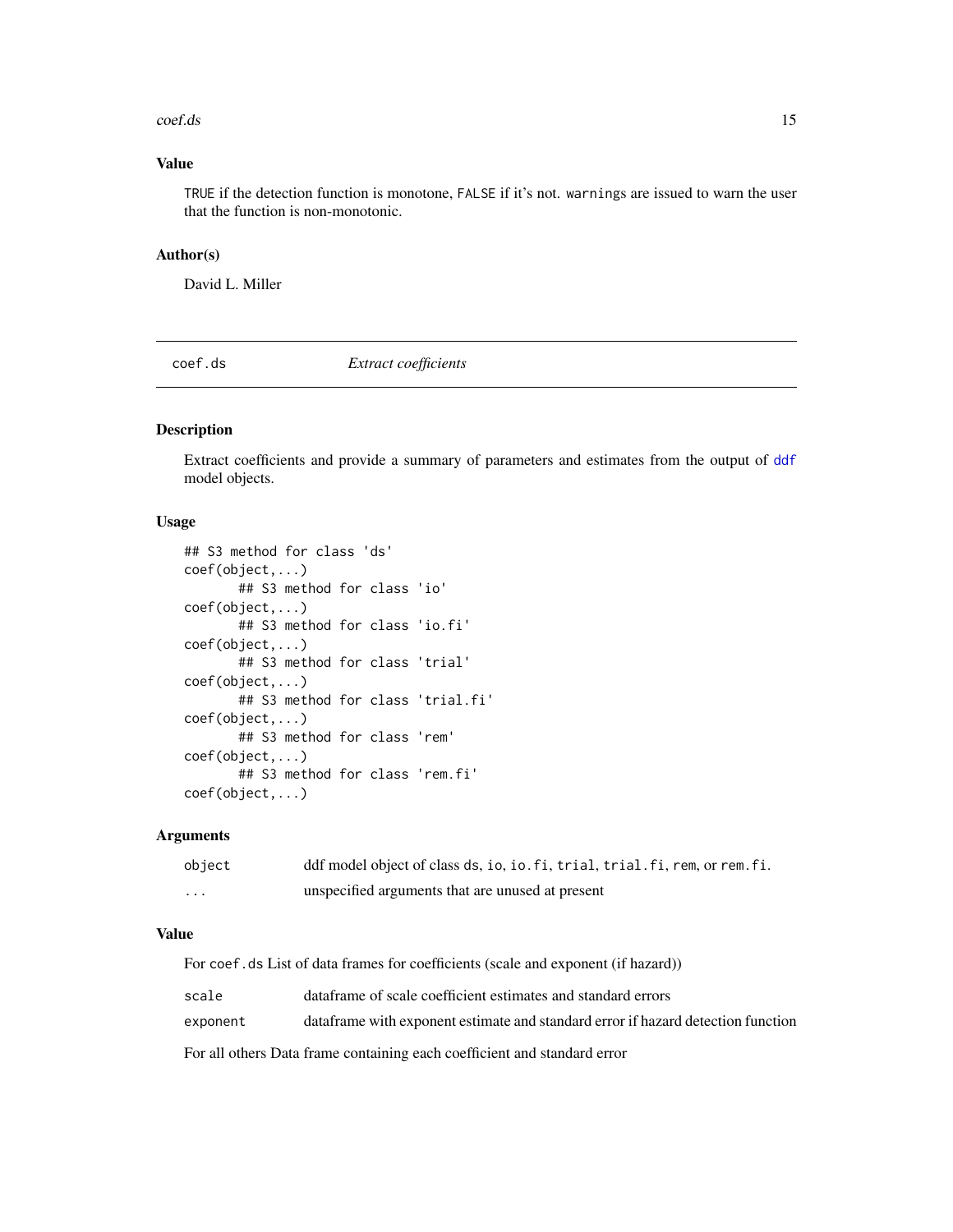<span id="page-15-0"></span>These functions are called by the generic function coef for any ddf model object. It can be called directly by the user, but it is typically safest to use coef which calls the appropriate function based on the type of model.

#### Author(s)

Jeff Laake

compute.Nht *Horvitz-Thompson estimates 1/p\_i or s\_i/p\_i*

# Description

Compute individual components of Horvitz-Thompson abundance estimate in covered region for a particular subset of the data depending on value of group = TRUE (do group abundance); FALSE(do individual abundance)

#### Usage

compute.Nht(pdot, group = TRUE, size = NULL)

# Arguments

| pdot  | vector of estimated detection probabilities                  |
|-------|--------------------------------------------------------------|
| group | if TRUE (do group abundance); FALSE(do individual abundance) |
| size  | vector of group size values for clustered populations        |

# Value

vector of H-T components for abundance estimate

# Note

Internal function called by [covered.region.dht](#page-16-1)

#### Author(s)

Jeff Laake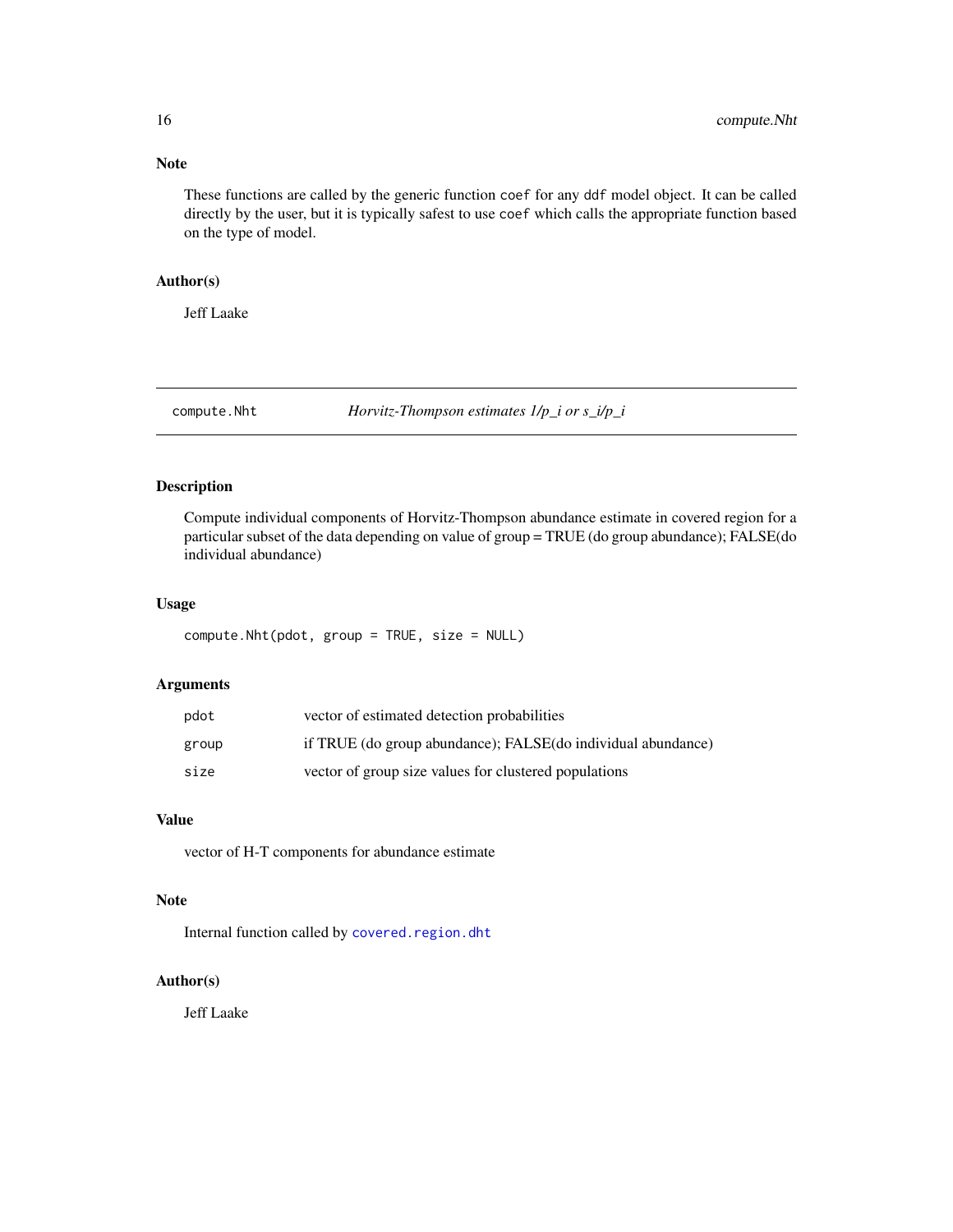<span id="page-16-1"></span><span id="page-16-0"></span>covered.region.dht *Covered region estimate of abundance from Horvitz-Thompson-like estimator*

# Description

Computes H-T abundance within covered region by sample.

# Usage

covered.region.dht(obs, samples, group)

# Arguments

| obs     | observations table                                                    |
|---------|-----------------------------------------------------------------------|
| samples | samples table                                                         |
| group   | if TRUE compute abundance of group otherwise abundance of individuals |

# Value

Nhat.by.sample - dataframe of abundance by sample

# Note

Internal function called by [dht](#page-40-1) and related functions

# Author(s)

Jeff Laake

create.bins *Create bins from a set of binned distances and a set of cutpoints.*

# Description

This is an internal routine and shouldn't be necessary in normal analyses.

#### Usage

```
create.bins(data, cutpoints)
```
# Arguments

| data      | data. frame with at least the column distance. |
|-----------|------------------------------------------------|
| cutpoints | vector of cutpoints for the bins               |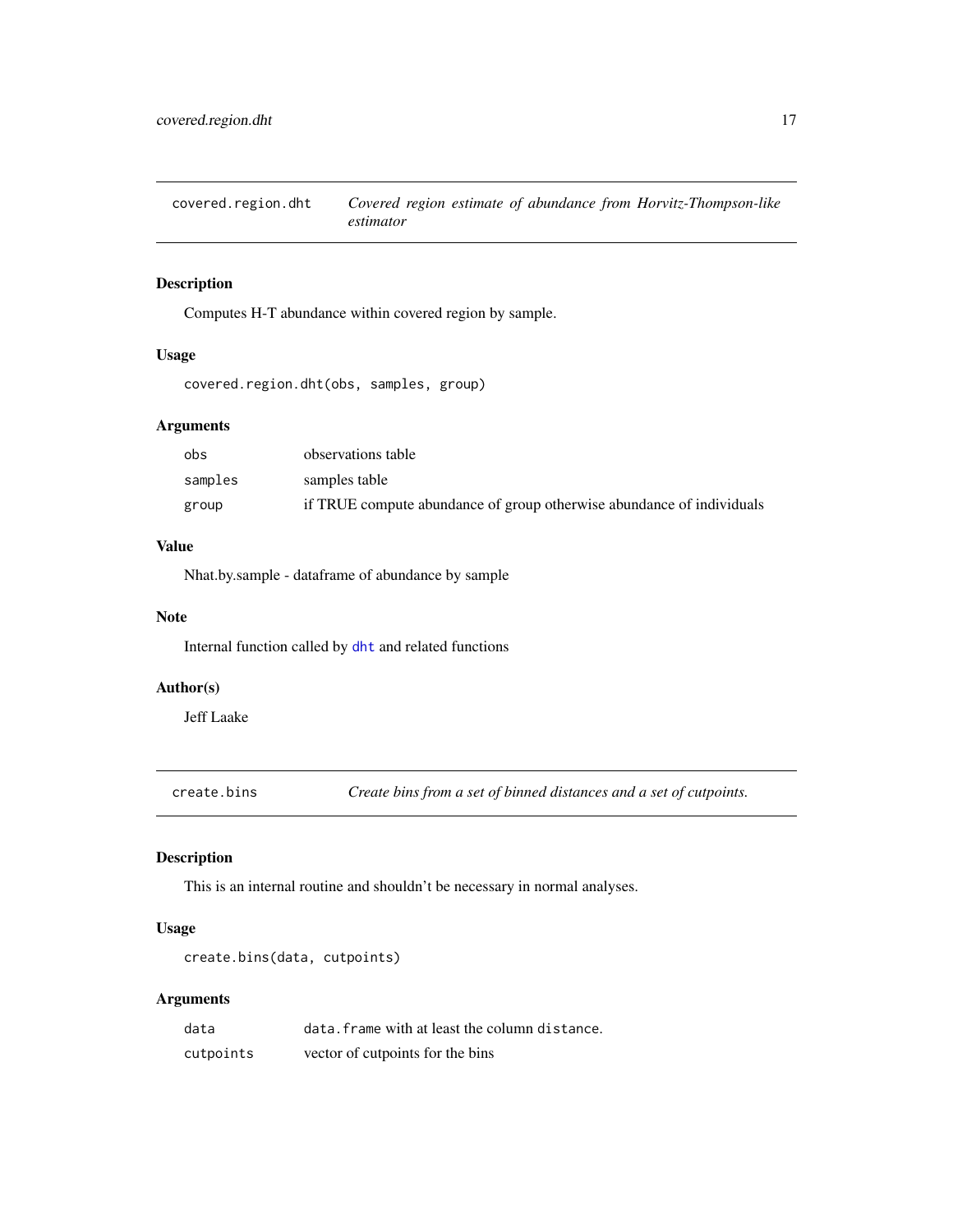# <span id="page-17-0"></span>Value

data data with two extra columns distbegin and distend.

#### Author(s)

David L. Miller

create.model.frame *Create a model frame for ddf fitting*

# Description

Creates a model.frame for distance detection function fitting. It includes some pre-specified and computed variables with those included in the model specified by user (formula)

#### Usage

create.model.frame(xmat, scale.formula, meta.data, shape.formula = NULL)

# Arguments

| xmat      | dataframe for ddf                                                                        |
|-----------|------------------------------------------------------------------------------------------|
|           | scale, formula user specified formula for scale of distance detection function           |
| meta.data | user-specified meta.data (see ddf                                                        |
|           | shape. formula user specified formula for shape parameter of distance detection function |

# Details

The following fields are always included: detected, observer, binned, and optionally distance (unless null), timesdetected (if present in data). If the distance data were binned, include distbegin and distend point fields. If the integration width varies also include int.begin and int.end and include an offset field for an iterative glm, if used. Beyond these fields only fields used in the model formula are included.

#### Value

model frame for analysis

# Note

Internal function and not called by user

# Author(s)

Jeff Laake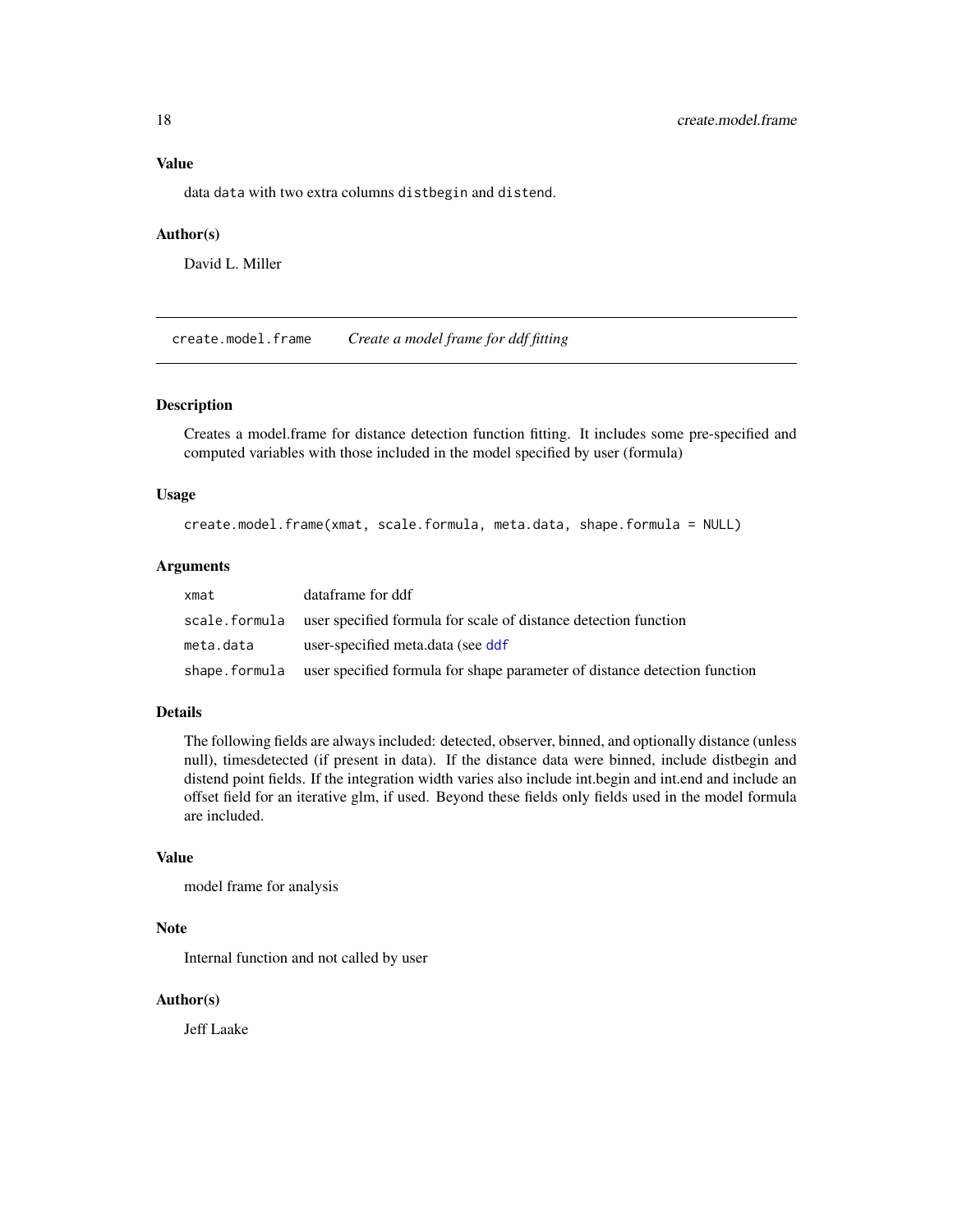<span id="page-18-0"></span>create.varstructure *Creates structures needed to compute abundance and variance*

#### Description

Creates samples and obs dataframes used to compute abundance and its variance based on a structure of geographic regions and samples within each region. The intent is to generalize this routine to work with other sampling structures.

#### Usage

create.varstructure(model, region, sample, obs)

# Arguments

| model  | fitted ddf object                                        |
|--------|----------------------------------------------------------|
| region | region table                                             |
| sample | sample table                                             |
| obs    | table of object #'s and links to sample and region table |

#### Details

The function performs the following tasks: 1)tests to make sure that region labels are unique, 2) merges sample and region tables into a samples table and issue a warning if not all samples were used, 3) if some regions have no samples or if some values of Area were not valid areas given then issue error and stop, then an error is given and the code stops, 4) creates a unique region/sample label in samples and in obs, 5) merges observations with sample and issues a warning if not all observations were used, 6) sorts regions by its label and merges the values with the predictions from the fitted model based on the object number and limits it to the data that is appropriate for the fitted detection function.

#### Value

List with 2 elements:

| samples | merged dataframe containing region and sample info - one record per sample |
|---------|----------------------------------------------------------------------------|
| obs     | merged observation data and links to region and samples                    |

#### Note

Internal function called by [dht](#page-40-1)

# Author(s)

Jeff Laake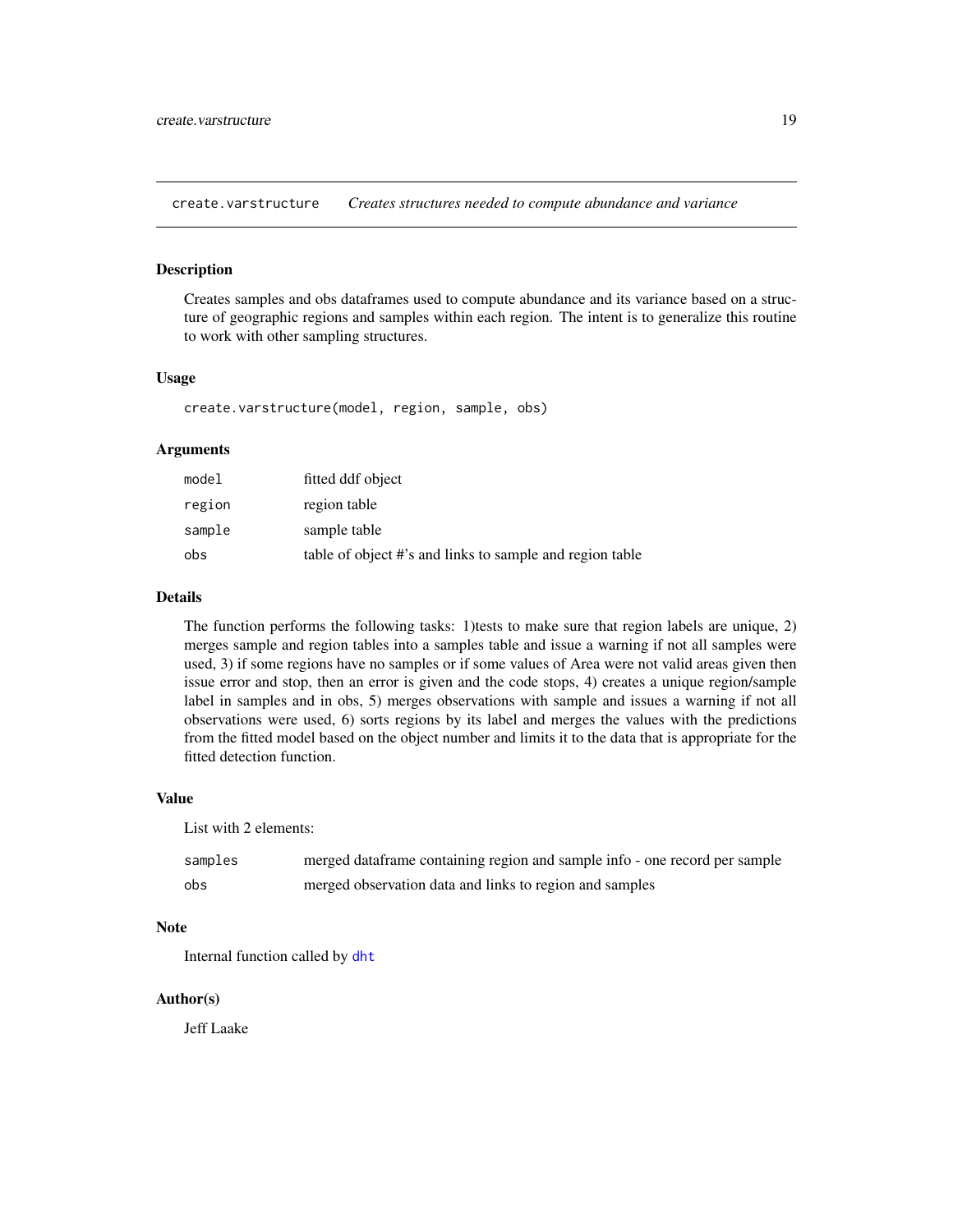<span id="page-19-1"></span><span id="page-19-0"></span>Generic function for fitting detection functions for distance sampling with single and double observer configurations. Independent observer, trial and dependent observer (removal) configurations are included. This is a generic function which does little other than to validate the calling arguments and methods and then calls the appropriate method specific function to do the analysis.

#### Usage

```
ddf(
  dsmodel = call(),
 mmodel = call(),data,
  method = "ds",meta.data = list(),
  control = list())
```
#### Arguments

| dsmodel   | distance sampling model specification               |
|-----------|-----------------------------------------------------|
| mrmodel   | mark-recapture model specification                  |
| data      | dataframe containing data to be analyzed            |
| method    | analysis method                                     |
| meta.data | list containing settings controlling data structure |
| control   | list containing settings controlling model fitting  |

# Details

The fitting code has certain expectations about data. It should be a dataframe with at least the following fields named and defined as follows:

| object   | object number                                                                        |
|----------|--------------------------------------------------------------------------------------|
| observer | observer number $(1 \text{ or } 2)$ for double observer; only 1 if single observer   |
|          | detected 1 if detected by the observer and 0 if missed; always 1 for single observer |
|          | distance perpendicular distance                                                      |

If the data are for clustered objects, the dataframe should also contain a field named size that gives the observed number in the cluster. If the data are for a double observer survey, then there are two records for each observation and each should have the same object number. The code assumes the observations are listed in the same order for each observer such that if the data are subsetted by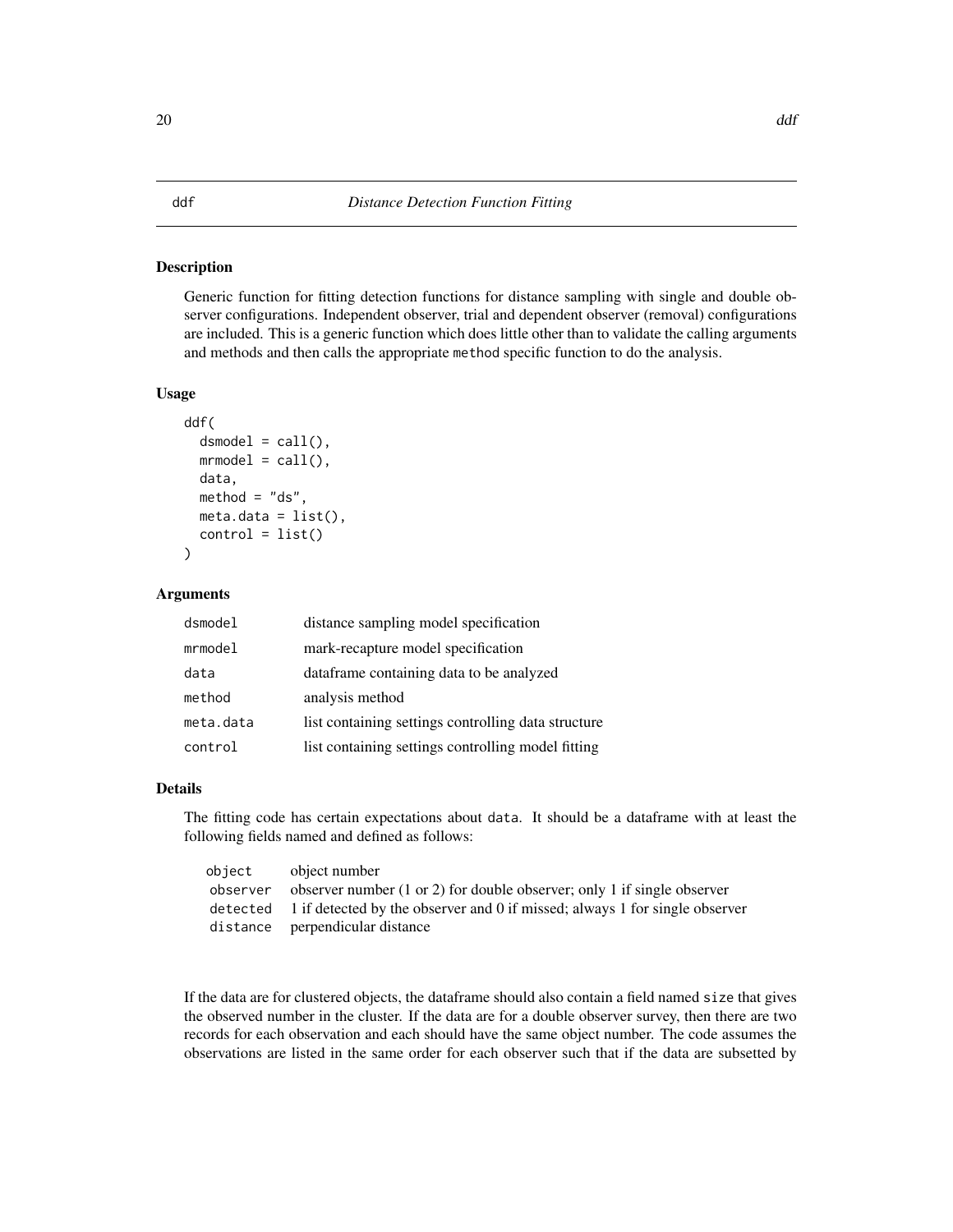observer there will be the same number of records in each and each subset will be in the same object order. In addition to these predefined and pre-named fields, the dataframe can have any number and type of fields that are used as covariates in the dsmodel and mrmodel. At present, discrepancies between observations in distance, size and any user-specified covariates cannot be assimilated into the uncertainty of the estimate. The code presumes the values for those fields are the same for both records (observer=1 and observer=2) and it uses the value from observer 1. Thus it makes sense to make the values the same for both records in each pair even when both detect the object or when observer 1 doesn't detect the object the data would have to be taken from observer 2 and would not be consistent.

Five different fitting methods are currently available and these in turn define whether dsmodel and mrmodel need to be defined.

| Method   | Single/Double | dsmodel | mmode1 |
|----------|---------------|---------|--------|
| ds       | Single        | yes     | no     |
| io       | Double        | yes     | yes    |
| io.fi    | Double        | no      | yes    |
| trial    | Double        | yes     | yes    |
| trial.fi | Double        | no      | yes    |
| rem      | Double        | yes     | yes    |
| rem.fi   | Double        | no      | yes    |

Methods with the suffix ".fi" use the assumption of full independence and do not use the distance sampling portion of the likelihood which is why a dsmodel is not needed. An mrmodel is only needed for double observer surveys and thus is not needed for method ds.

The dsmodel specifies the detection function  $g(y)$  for the distance sampling data and the models restrict  $g(0)=1$ . For single observer data  $g(y)$  is the detection function for the single observer and if it is a double observer survey it is the relative detection function (assuming  $g(0)=1$ ) of both observers as a team (the unique observations from both observers). In double observer surveys, the detection function is  $p(y)=p(0)g(y)$  such that  $p(0) < 1$ . The detection function  $g(y)$  is specified by dsmodel and p(0) estimated from the conditional detection functions (see mrmodel below). The value of dsmodel is specified using a hybrid formula/function notation. The model definition is prefixed with  $a \sim$  and the remainder is a function definition with specified arguments. At present there are two different functions, [cds](#page-11-1) and [mcds](#page-78-1), for conventional distance sampling and multi-covariate distance sampling. Both functions have the same required arguments (key,formula). The first specifies the key function this can be half-normal ("hn"), hazard-rate ("hr"), gamma ("gamma") or uniform ("unif"). The argument formula specifies the formula for the log of the scale parameter of the key function (e.g., the equivalent of the standard deviation in the half-normal). The variable distance should not be included in the formula because the scale is for distance. See Marques, F.F.C. and S.T. Buckland (2004) for more details on the representation of the scale formula. For the hazard rate and gamma functions, an additional shape.formula can be specified for the model of the shape parameter. The default will be  $\sim$ 1. Adjustment terms can be specified by setting adj. series which can have the values: "none", "cos" (cosine), "poly" (polynomials), and "herm" (Hermite polynomials). One must also specify a vector of orders for the adjustment terms (adj.order) and a scaling (adj.scale) which may be "width" or "scale" (for scaling by the scale parameter). Note that the uniform key can only be used with adjustments (usually cosine adjustments for a Fourier-type analysis).

 $\mathsf{d} \mathsf{d} \mathsf{f}$  21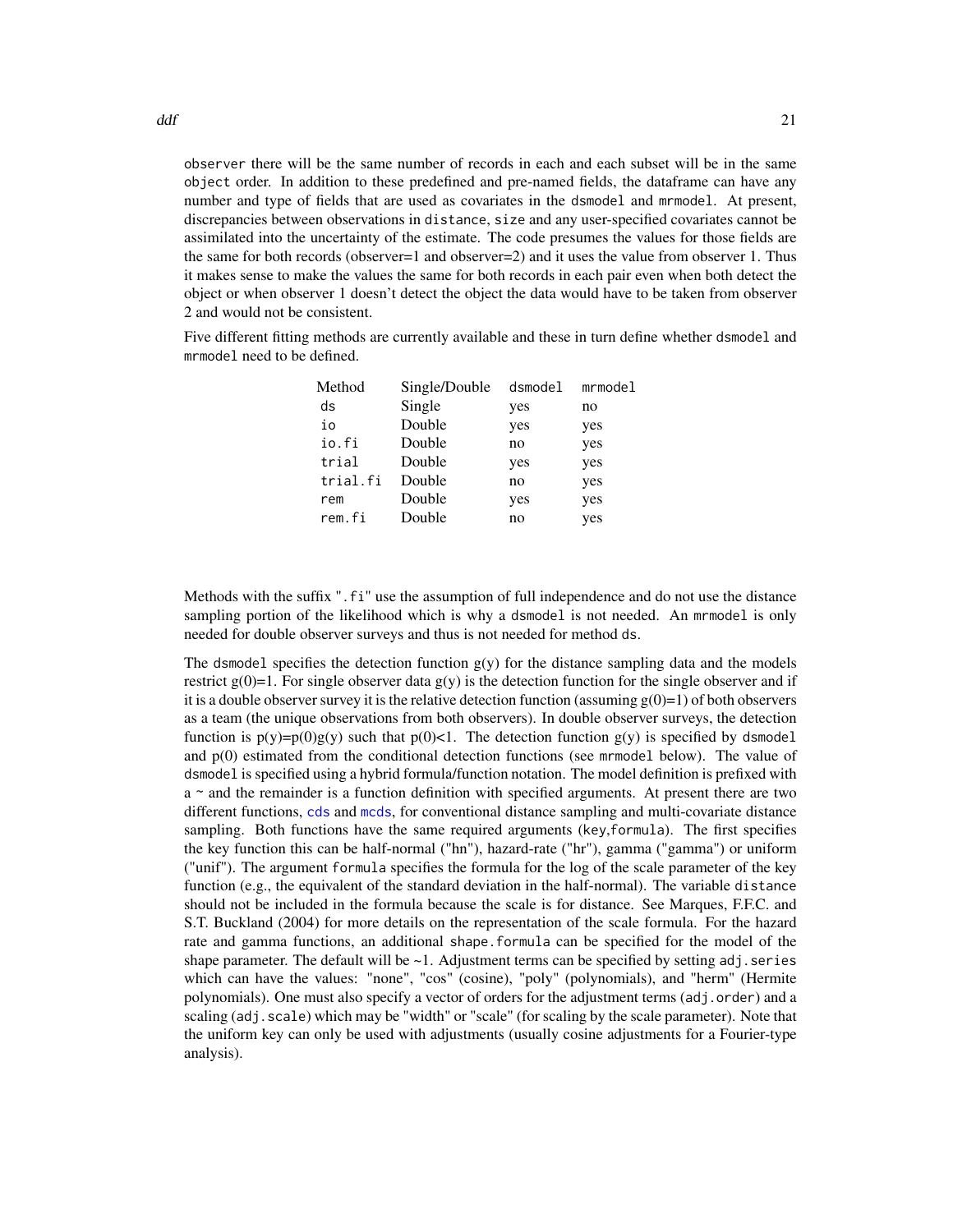The mrmodel specifies the form of the conditional detection functions (i.e.,probability it is seen by observer j given it was seen by observer  $3-i$ ) for each observer  $(i=1,2)$  in a double observer survey. The value is specified using the same mix of formula/function notation but in this case the functions are glm and gam. The arguments for the functions are formula and link. At present, only glm is allowed and it is restricted to link=logit. Thus, currently the only form for the conditional detection functions is logistic as expressed in eq 6.32 of Laake and Borchers (2004). In contrast to dsmodel, the argument formula will typically include distance and all other covariates that affect detection probability. For example, mrmodel=~glm(formula=~distance+size+sex) constructs a conditional detection function based on the logistic form with additive factors, distance, size, and sex. As another example, mrmodel=~glm(formula=~distance\*size+sex) constructs the same model with an added interaction between distance and size.

The argument meta. data is a list that enables various options about the data to be set. These options include:

point if TRUE the data are from point counts and FALSE (default) implies line transect data

width distance specifying half-width of the transect

left distance specifying inner truncation value

binned TRUE or FALSE to specify whether distances should be binned for analysis

- breaks if binned=TRUE, this is a required sequence of break points that are used for plotting/gof. They should match distbegin, distend values if bins are fixed
- int.range an integration range for detection probability; either a vector of 2 or matrix with 2 columns
- mono constrain the detection function to be weakly monotonically decreasing (only applicable when there are no covariates in the detection function)
- mono.strict when TRUE constrain the detection function to be strictly monotonically decreasing (again, only applicable when there are no covariates in the detection function)

Using meta.data=list(int.range=c(1,10)) is the same as meta.data=list(left=1,width=10). If meta.data=list(binned=TRUE) is used, the dataframe needs to contain the fields distbegin and distend for each observation which specify the left and right hand end points of the distance interval containing the observation. This is a general data structure that allows the intervals to change rather than being fixed as in the standard distance analysis tools. Typically, if the intervals are changing so is the integration range. For example, assume that distance bins are generated using fixed angular measurements from an aircraft in which the altitude is varying. Because all analyses are truncated (i.e., the last interval does not go to infinity), the transect width (and the left truncation point if there is a blindspot below the aircraft) can potentially change for each observation. The argument int.range can also be entered as a matrix with 2 columns (left and width) and a row for each observation.

The argument control is a list that enables various analysis options to be set. It is not necessary to set any of these for most analyses. They were provided so the user can optionally see intermediate fitting output and to control fitting if the algorithm doesn't converge which happens infrequently. The list values include:

showit Integer (0-3, default 0) controls the (increasing)amount of information printed during fitting.  $0$  - none,  $>=1$  - information about refitting and bound changes is printed,  $>=2$  - information about adjustment term fitting is printed,  $==3$  -per-iteration parameter estimates and log-likelihood printed.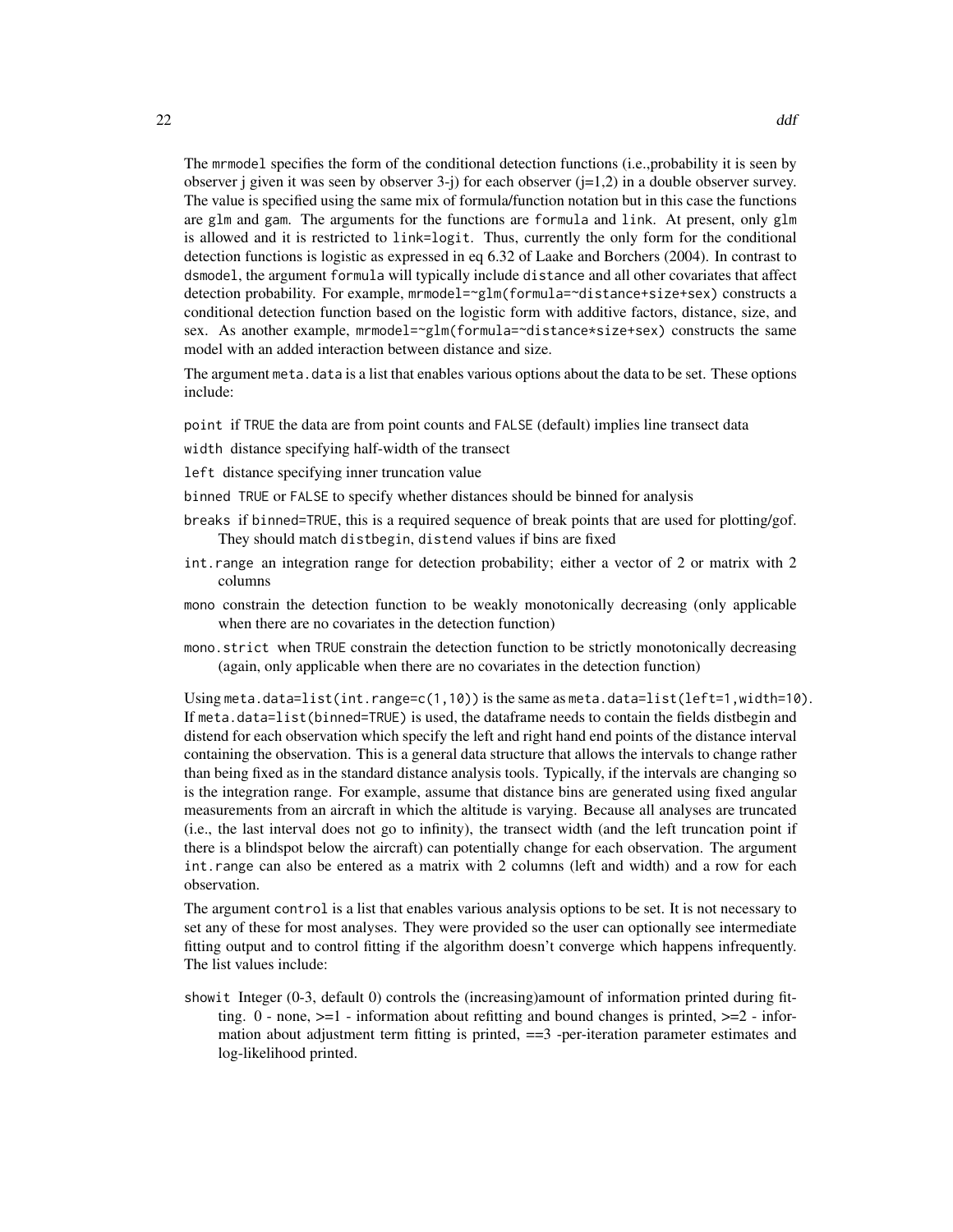- estimate if FALSE fits model but doesn't estimate predicted probabilities
- refit if TRUE the algorithm will attempt multiple optimizations at different starting values if it doesn't converge
- nrefits number of refitting attempts
- initial a named list of starting values for the parameters (e.g. \$scale, \$shape, \$adjustment)
- lowerbounds a vector of lowerbounds for the parameters
- upperbounds a vector of upperbounds for the parameters
- limit if TRUE restrict analysis to observations with detected=1
- debug if TRUE, if fitting fails, return an object with fitting information
- nofit if TRUE don't fit a model, but use the starting values and generate an object based on those values
- optimx.method one (or a vector of) string(s) giving the optimisation method to use. If more than one is supplied, the results from one are used as the starting values for the next. See [optimx](#page-0-0)
- optimx.maxit maximum number of iterations to use in the optimisation.
- silent silences warnings within ds fitting method (helpful for running many times without generating many warning/error messages).

Examples of distance sampling analyses are available at [http://examples.distancesampling.](http://examples.distancesampling.org/) [org/](http://examples.distancesampling.org/).

#### Value

model object of class=(method, "ddf")

# Author(s)

Jeff Laake

#### References

Laake, J.L. and D.L. Borchers. 2004. Methods for incomplete detection at distance zero. In: Advanced Distance Sampling, eds. S.T. Buckland, D.R.Anderson, K.P. Burnham, J.L. Laake, D.L. Borchers, and L. Thomas. Oxford University Press.

Marques, F.F.C. and S.T. Buckland. 2004. Covariate models for the detection function. In: Advanced Distance Sampling, eds. S.T. Buckland, D.R.Anderson, K.P. Burnham, J.L. Laake, D.L. Borchers, and L. Thomas. Oxford University Press.

#### See Also

[ddf.ds](#page-24-1), [ddf.io](#page-27-1),[ddf.io.fi](#page-29-1),[ddf.trial](#page-32-1),[ddf.trial.fi](#page-34-1),[ddf.rem](#page-30-1),[ddf.rem.fi](#page-31-1), [mrds-opt](#page-79-1)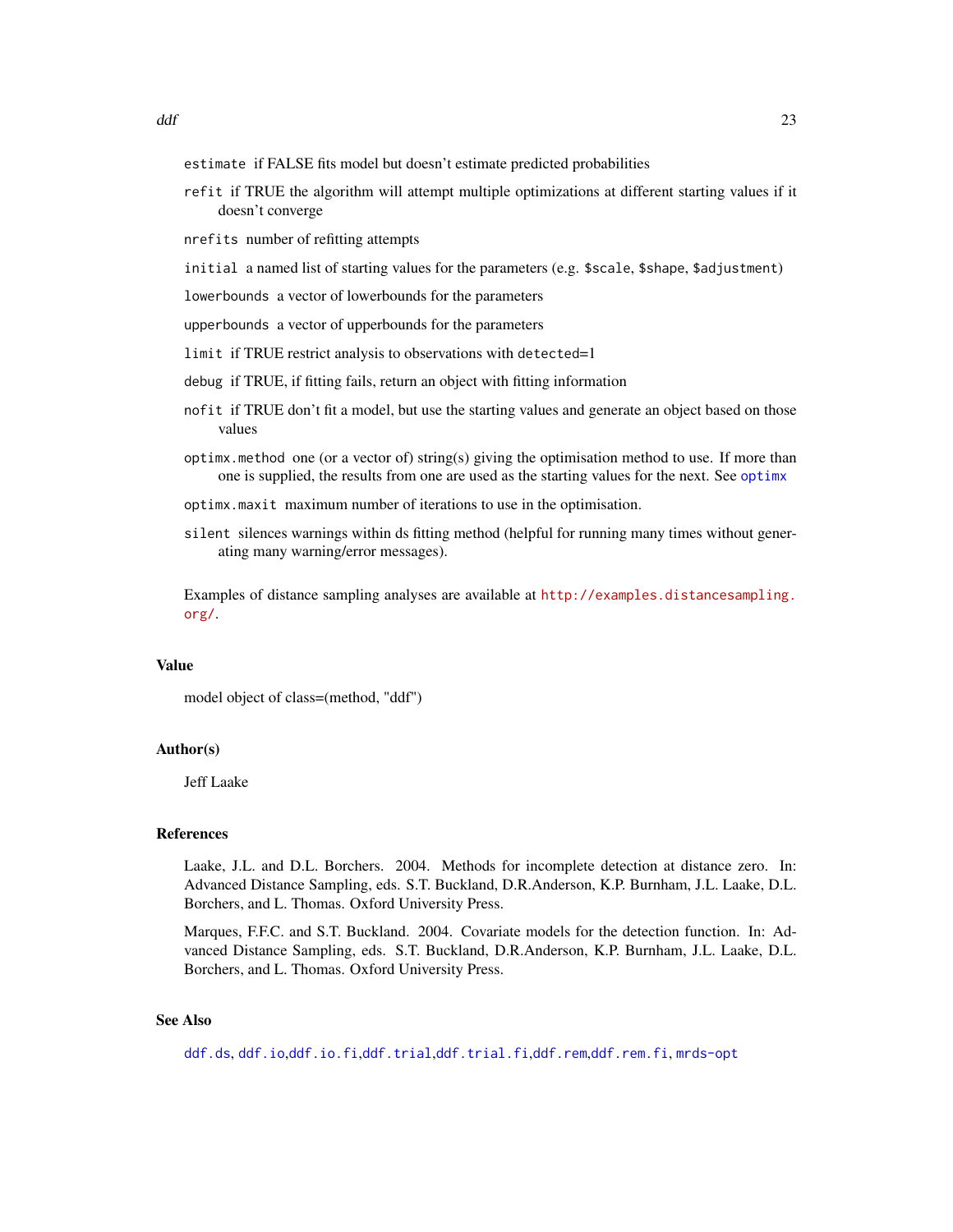# Examples

```
# load data
data(book.tee.data)
region <- book.tee.data$book.tee.region
egdata <- book.tee.data$book.tee.dataframe
samples <- book.tee.data$book.tee.samples
obs <- book.tee.data$book.tee.obs
# fit a half-normal detection function
result <- ddf(dsmodel=~mcds(key="hn", formula=~1), data=egdata, method="ds",
             meta.data=list(width=4))
# fit an independent observer model with full independence
result.io.fi <- ddf(mrmodel=~glm(~distance), data=egdata, method="io.fi",
                   meta.data=list(width = 4)# fit an independent observer model with point independence
result.io <- ddf(dsmodel=~cds(key = "hn"), mrmodel=~glm(~distance),
                 data=egdata, method="io", meta.data=list(width=4))
## Not run:
# simulated single observer point count data (see ?ptdata.single)
data(ptdata.single)
ptdata.single$distbegin <- (as.numeric(cut(ptdata.single$distance,10*(0:10)))-1)*10
ptdata.single$distend <- (as.numeric(cut(ptdata.single$distance,10*(0:10))))*10
model <- ddf(data=ptdata.single, dsmodel=~cds(key="hn"),
             meta.data=list(point=TRUE,binned=TRUE,breaks=10*(0:10)))
summary(model)
plot(model,main="Single observer binned point data - half normal")
model <- ddf(data=ptdata.single, dsmodel=~cds(key="hr"),
             meta.data=list(point=TRUE, binned=TRUE, breaks=10*(0:10)))
summary(model)
plot(model,main="Single observer binned point data - hazard rate")
dev.new()
# simulated double observer point count data (see ?ptdata.dual)
# setup data
data(ptdata.dual)
ptdata.dual$distbegin <- (as.numeric(cut(ptdata.dual$distance,10*(0:10)))-1)*10
ptdata.dual$distend <- (as.numeric(cut(ptdata.dual$distance,10*(0:10))))*10
model <- ddf(method="io", data=ptdata.dual, dsmodel=~cds(key="hn"),
             mrmodel=~glm(formula=~distance*observer),
             meta.data=list(point=TRUE, binned=TRUE, breaks=10*(0:10)))
```
summary(model)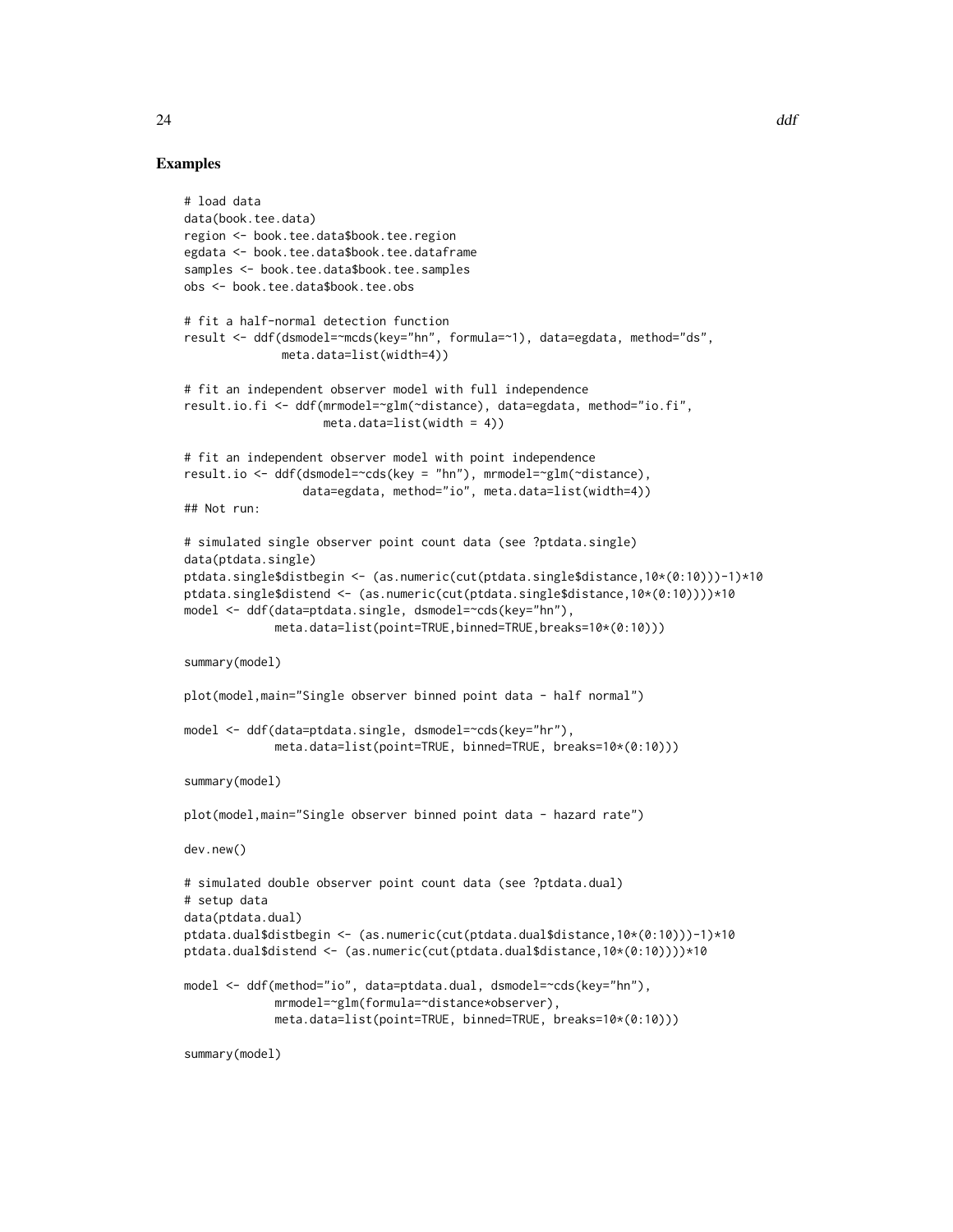```
plot(model, main="Dual observer binned point data", new=FALSE, pages=1)
model <- ddf(method="io", data=ptdata.dual,
             dsmodel=~cds(key="unif", adj.series="cos", adj.order=1),
             mrmodel=~glm(formula=~distance*observer),
             meta.data=list(point=TRUE, binned=TRUE, breaks=10*(0:10)))
summary(model)
par(mfrow=c(2,3))
plot(model,main="Dual observer binned point data",new=FALSE)
## End(Not run)
```
<span id="page-24-1"></span>ddf.ds *CDS/MCDS Distance Detection Function Fitting*

#### Description

Fits a conventional distance sampling (CDS) (likelihood eq 6.6 in Laake and Borchers 2004) or multi-covariate distance sampling (MCDS)(likelihood eq 6.14 in Laake and Borchers 2004) model for the detection function of observed distance data. It only uses key functions and does not incorporate adjustment functions as in CDS/MCDS analysis engines in DISTANCE (Marques and Buckland 2004). Distance can be grouped (binned), ungrouped (unbinned) or mixture of the two. This function is not called directly by the user and is called from  $ddf, ddf$ .io, or  $ddf.trial$ .

#### Usage

```
## S3 method for class 'ds'
ddf(model, data, meta.data = list(), control = list(), call, method = "ds")
```
# Arguments

| model     | model list with key function and scale formula if any                                             |
|-----------|---------------------------------------------------------------------------------------------------|
| data      | data.frame; see ddf for details                                                                   |
| meta.data | list containing settings controlling data structure                                               |
| control   | list containing settings controlling model fitting                                                |
| call      | original function call if this function not called directly from ddf (e.g., called<br>via ddf.io) |
| method    | analysis method; only needed if this function called from ddf.io or ddf.trial                     |

#### Details

For a complete description of each of the calling arguments, see [ddf](#page-19-1). The argument model in this function is the same as dsmodel in ddf. The argument dataname is the name of the dataframe specified by the argument data in ddf. The arguments control, meta.data, and method are defined the same as in ddf.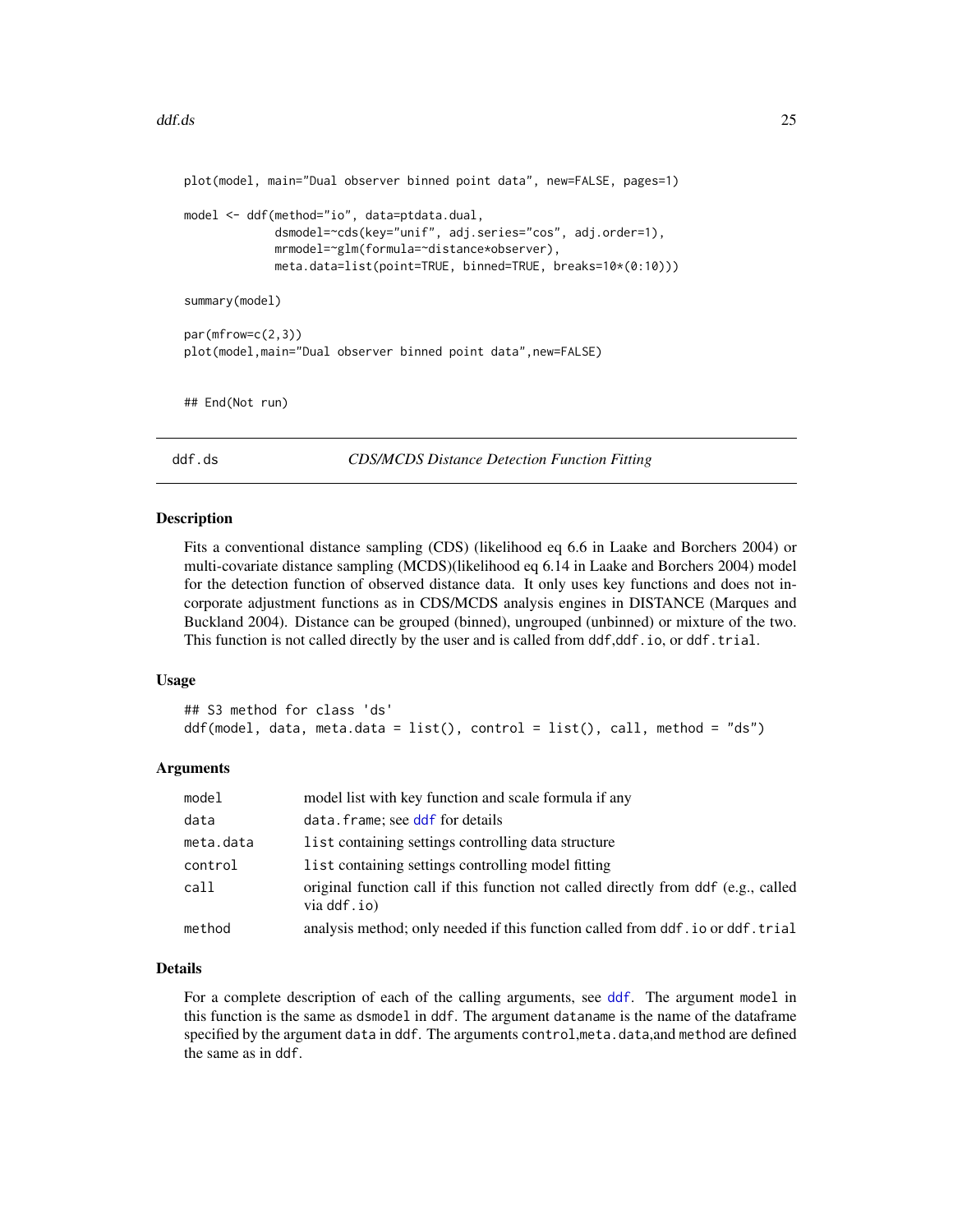# Value

result: a ds model object

# Note

If mixture of binned and unbinned distance, width must be set to be  $>=$  largest interval endpoint; this could be changed with a more complicated analysis; likewise, if all binned and bins overlap, the above must also hold; if bins don't overlap, width must be one of the interval endpoints; same holds for left truncation Although the mixture analysis works in principle it has not been tested via simulation.

# Author(s)

Jeff Laake

#### References

Laake, J.L. and D.L. Borchers. 2004. Methods for incomplete detection at distance zero. In: Advanced Distance Sampling, eds. S.T. Buckland, D.R.Anderson, K.P. Burnham, J.L. Laake, D.L. Borchers, and L. Thomas. Oxford University Press.

Marques, F.F.C. and S.T. Buckland. 2004. Covariate models for the detection function. In: Advanced Distance Sampling, eds. S.T. Buckland, D.R.Anderson, K.P. Burnham, J.L. Laake, D.L. Borchers, and L. Thomas. Oxford University Press.

# See Also

[flnl](#page-48-1), [summary.ds](#page-132-1), [coef.ds](#page-14-1), [plot.ds](#page-85-1),[gof.ds](#page-52-1)

# Examples

# ddf.ds is called when ddf is called with method="ds"

```
data(book.tee.data)
region <- book.tee.data$book.tee.region
egdata <- book.tee.data$book.tee.dataframe
samples <- book.tee.data$book.tee.samples
obs <- book.tee.data$book.tee.obs
result \leq ddf(dsmodel = \simmcds(key = "hn", formula = \sim1),
              data = egdata[egdata$observer==1, ], method = "ds",
              meta.data = list(width = 4))
summary(result,se=TRUE)
plot(result,main="cds - observer 1")
print(dht(result,region,samples,obs,options=list(varflag=0,group=TRUE),
          se=TRUE))
print(ddf.gof(result))
```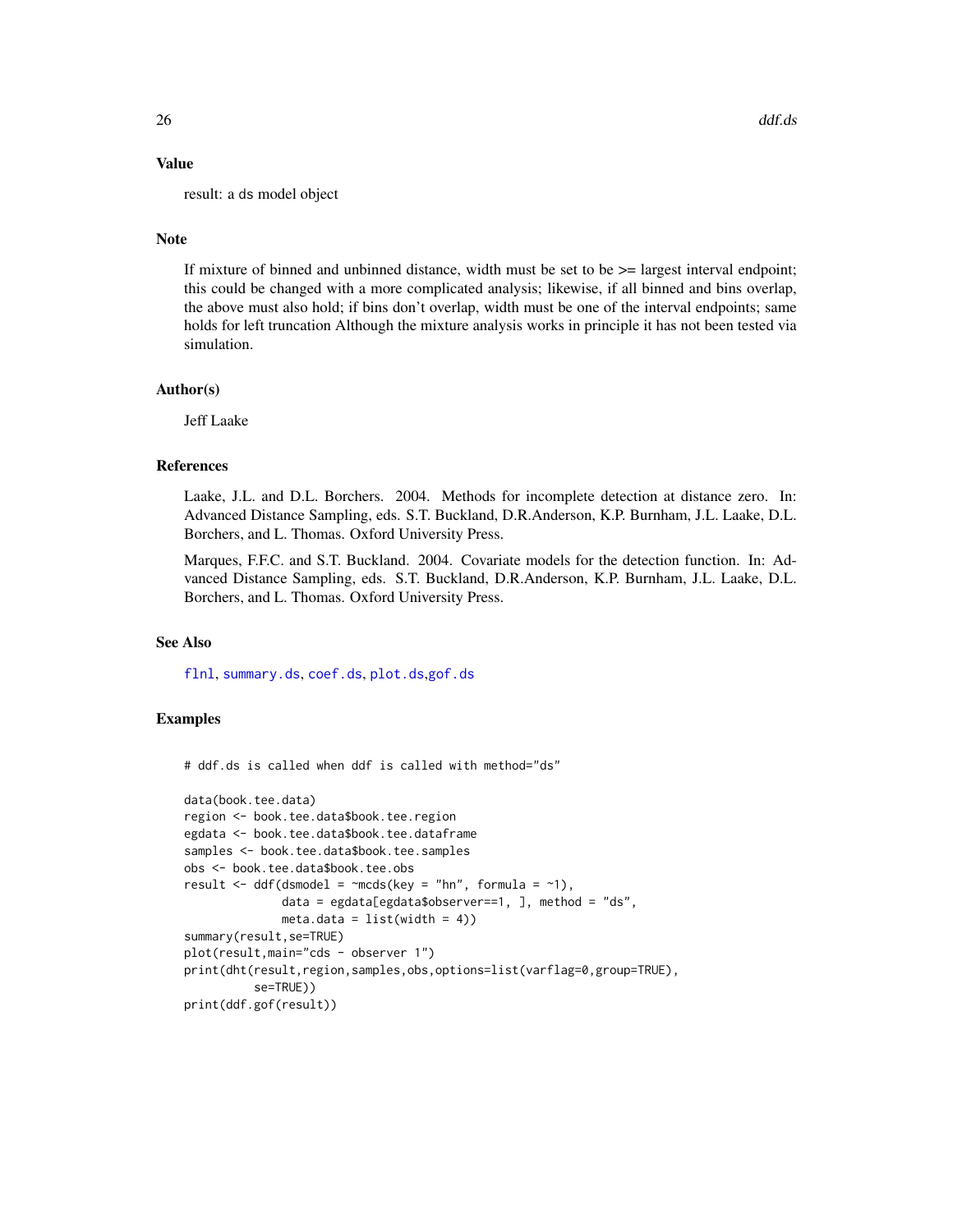<span id="page-26-1"></span><span id="page-26-0"></span>

Generic function that computes chi-square goodness of fit test for detection function models with binned data and Cramer-von Mises and Kolmogorov-Smirnov (if ks=TRUE)tests for exact distance data. By default a Q-Q plot is generated for exact data (and can be suppressed using the qq=FALSE argument).

#### Usage

```
ddf.gof(
 model,
 breaks = NULL,
 nc = NULL,qq = TRUE,nboot = 100,ks = FALSE,
  ...
)
```
# Arguments

| model    | model object                                                                                                    |
|----------|-----------------------------------------------------------------------------------------------------------------|
| breaks   | Cutpoints to use for binning data                                                                               |
| nc       | Number of distance classes                                                                                      |
| qq       | Flag to indicate whether quantile-quantile plot is desired                                                      |
| nboot    | number of replicates to use to calculate p-values for the Kolmogorov-Smirnov<br>goodness of fit test statistics |
| ks       | perform the Kolmogorov-Smirnov test (this involves many bootstraps so can<br>take a while)                      |
| $\cdots$ | Graphics parameters to pass into gaplot function                                                                |

#### Details

Formal goodness of fit testing for detection function models using Kolmogorov-Smirnov and Cramervon Mises tests. Both tests are based on looking at the quantile-quantile plot produced by [qqplot.ddf](#page-120-1) and deviations from the line x=y.

The Kolmogorov-Smirnov test asks the question "what's the largest vertical distance between a point and the y=x line?" It uses this distance as a statistic to test the null hypothesis that the samples (EDF and CDF in our case) are from the same distribution (and hence our model fits well). If the deviation between the y=x line and the points is too large we reject the null hypothesis and say the model doesn't have a good fit.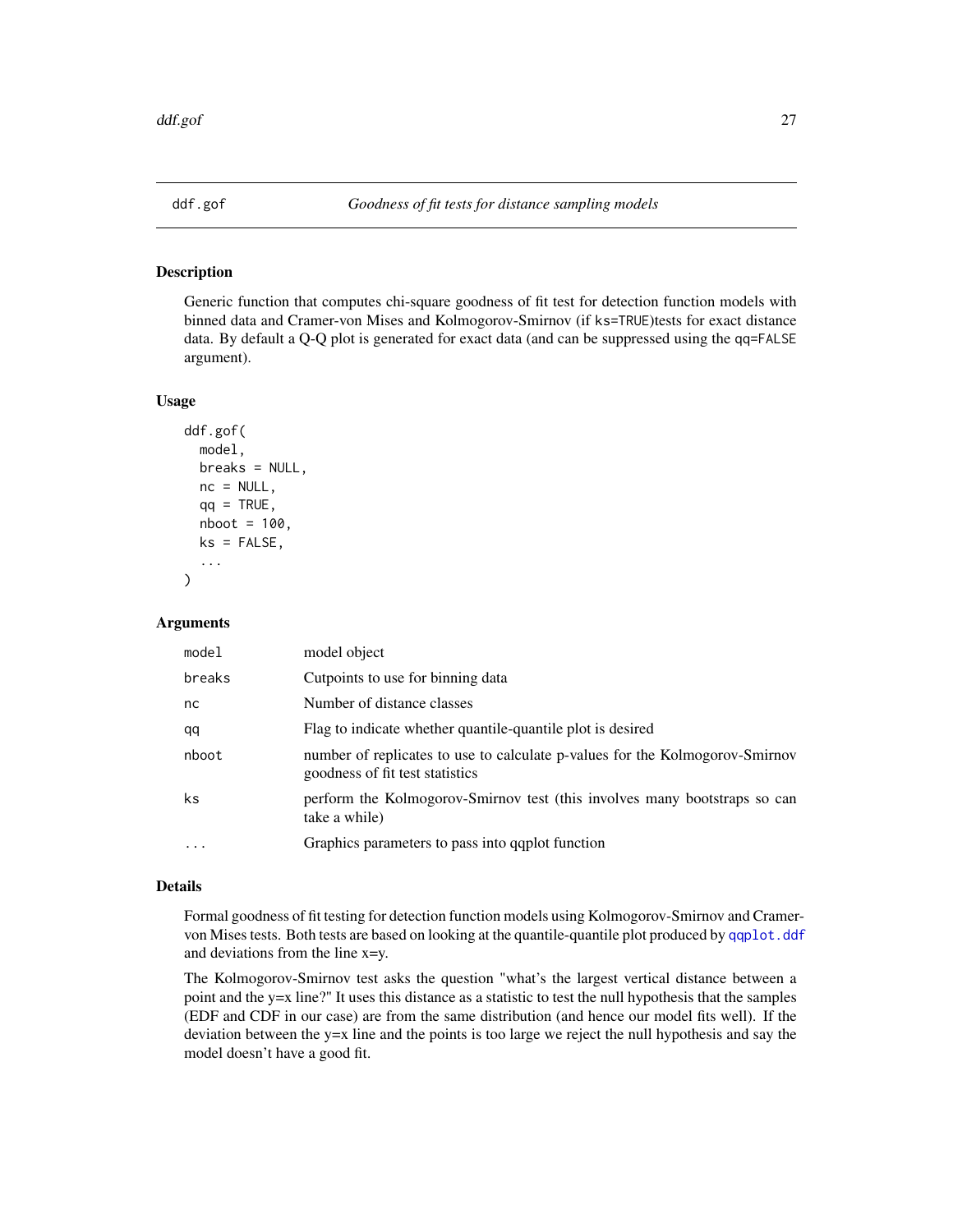28 ddf.io

Rather than looking at the single biggest difference between the y=x line and the points in the Q-Q plot, we might prefer to think about all the differences between line and points, since there may be many smaller differences that we want to take into account rather than looking for one large deviation. Its null hypothesis is the same, but the statistic it uses is the sum of the deviations from each of the point to the line.

# Value

List of class ddf.gof containing

| chi-square | Goodness of fit test statistic                    |
|------------|---------------------------------------------------|
| df         | Degrees of freedom associated with test statistic |
| p-value    | Significance level of test statistic              |

# Details

Note that a bootstrap procedure is required for the Kolmogorov-Smirnov test to ensure that the pvalues from the procedure are correct as the we are comparing the cumulative distribution function (CDF) and empirical distribution function (EDF) and we have estimated the parameters of the detection function. The nboot parameter controls the number of bootstraps to use. Set to 0 to avoid computing bootstraps (much faster but with no Kolmogorov-Smirnov results, of course).

# Author(s)

Jeff Laake

# See Also

[qqplot.ddf](#page-120-1)

<span id="page-27-1"></span>

ddf.io *Mark-Recapture Distance Sampling (MRDS) IO - PI*

# Description

Mark-Recapture Distance Sampling (MRDS) Analysis of Independent Observer Configuration and Point Independence

#### Usage

```
## S3 method for class 'io'
ddf(dsmodel, mrmodel, data, meta.data = list(), control = list(), call = "")
```
<span id="page-27-0"></span>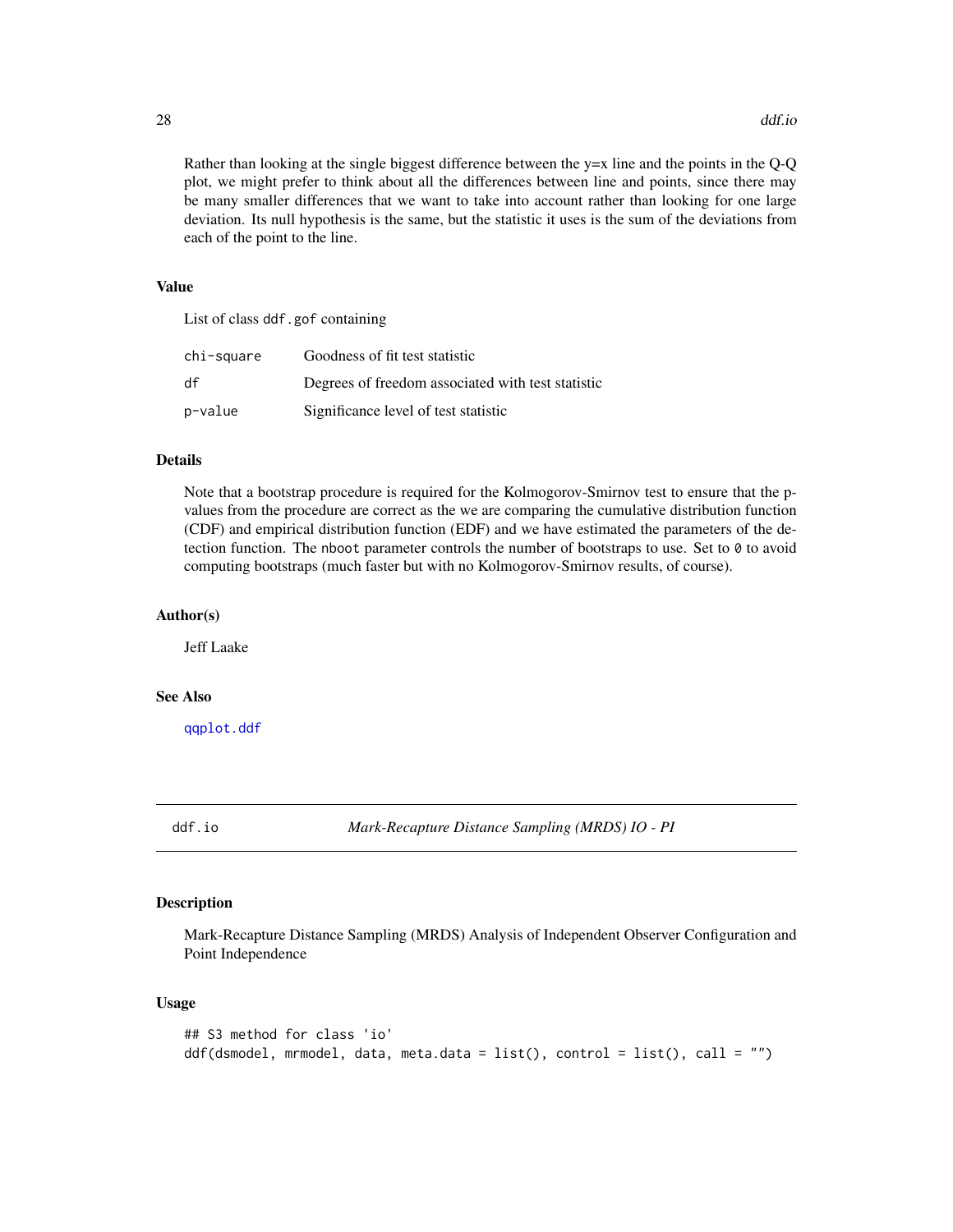#### ddf.io 29

#### Arguments

| dsmodel   | distance sampling model specification; model list with key function and scale<br>formula if any |
|-----------|-------------------------------------------------------------------------------------------------|
| mrmodel   | mark-recapture model specification; model list with formula and link                            |
| data      | analysis dataframe                                                                              |
| meta.data | list containing settings controlling data structure                                             |
| control   | list containing settings controlling model fitting                                              |
| call      | original function call used to call ddf                                                         |

#### Details

MRDS analysis based on point independence involves two separate and independent analyses of the mark-recapture data and the distance sampling data. For the independent observer configuration, the mark-recapture data are analysed with a call to [ddf.io.fi](#page-29-1) (see likelihood eq 6.8 and 6.16 in Laake and Borchers 2004) to fit conditional distance sampling detection functions to estimate  $p(0)$ , detection probability at distance zero for the independent observer team based on independence at zero (eq 6.22 in Laake and Borchers 2004). Independently, the distance data, the union of the observations from the independent observers, are used to fit a conventional distance sampling (CDS) (likelihood eq 6.6) or multi-covariate distance sampling (MCDS) (likelihood eq 6.14) model for the detection function,  $g(y)$ , such that  $g(0)=1$ . The detection function for the observer team is then created as  $p(y)=p(0)*g(y)$  (eq 6.28 of Laake and Borchers 2004) from which predictions are made. ddf.io is not called directly by the user and is called from [ddf](#page-19-1) with method="io".

For a complete description of each of the calling arguments, see [ddf](#page-19-1). The argument dataname is the name of the dataframe specified by the argument data in ddf. The arguments dsmodel, mrmodel, control and meta.data are defined the same as in ddf.

#### Value

result: an io model object which is composed of io.fi and ds model objects

#### Author(s)

Jeff Laake

# References

Laake, J.L. and D.L. Borchers. 2004. Methods for incomplete detection at distance zero. In: Advanced Distance Sampling, eds. S.T. Buckland, D.R.Anderson, K.P. Burnham, J.L. Laake, D.L. Borchers, and L. Thomas. Oxford University Press.

#### See Also

[ddf.io.fi](#page-29-1), [ddf.ds](#page-24-1),[summary.io](#page-133-1),[coef.io](#page-14-2),[plot.io](#page-87-1), [gof.io](#page-26-1)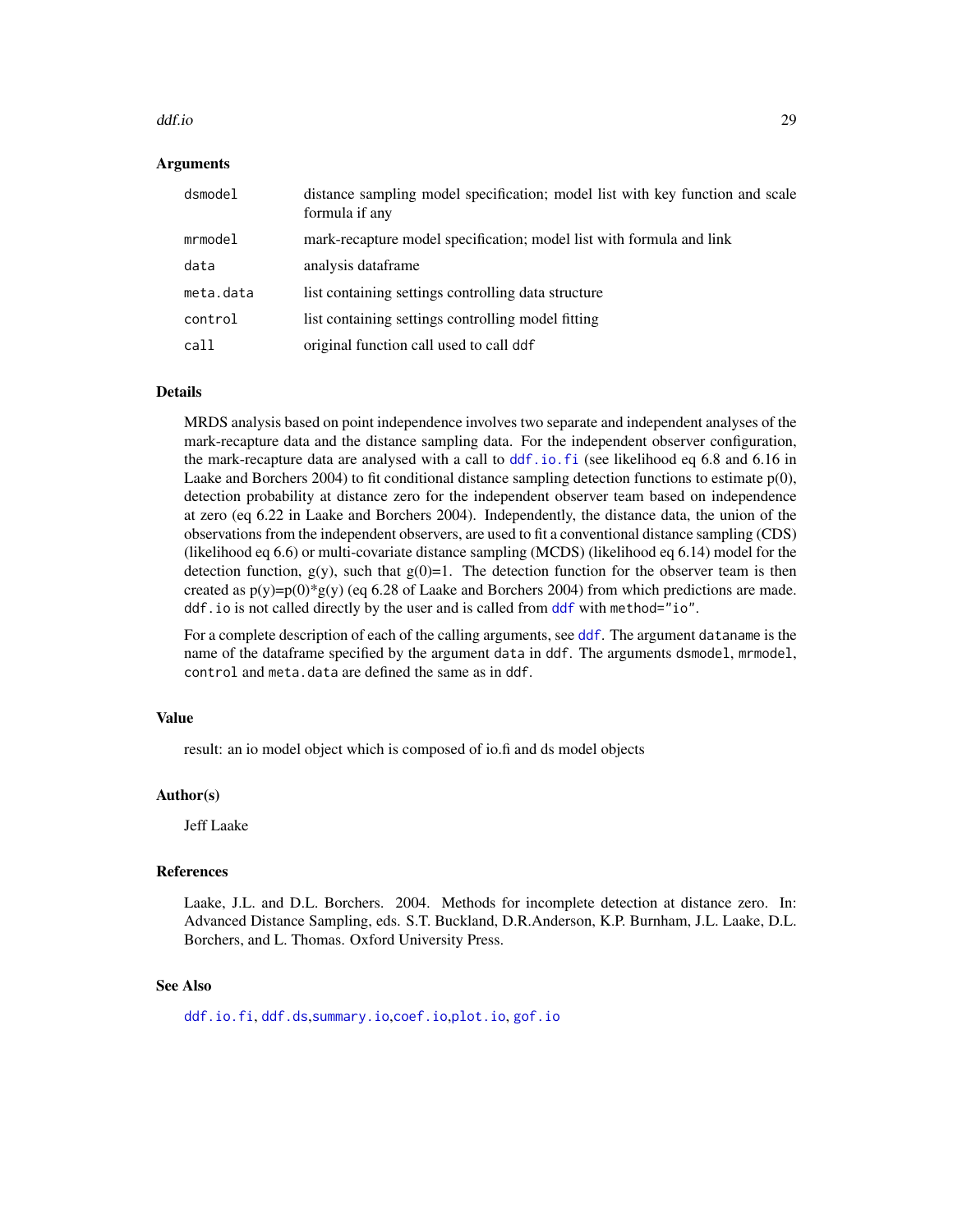<span id="page-29-1"></span><span id="page-29-0"></span>

Mark-Recapture Analysis of Independent Observer Configuration with Full Independence

# Usage

```
## S3 method for class 'io.fi'
ddf(model, data, meta.data = list(), control = list(), call = "", method)
```
#### Arguments

| model     | mark-recapture model specification                               |
|-----------|------------------------------------------------------------------|
| data      | analysis dataframe                                               |
| meta.data | list containing settings controlling data structure              |
| control   | list containing settings controlling model fitting               |
| call      | original function call used to call ddf                          |
| method    | analysis method; only needed if this function called from ddf.io |

#### Details

The mark-recapture data derived from an independent observer distance sampling survey can be used to derive conditional detection functions  $(p_j(y))$  for both observers ( $j=1,2$ ). They are conditional detection functions because detection probability for observer j is based on seeing or not seeing observations made by observer 3-j. Thus,  $p_1(y)$  is estimated by  $p_1(2(y))$ .

If detections by the observers are independent (full independence) then  $p_1(y)=p_1l(2(y),p_2( y)=p_2l( y)$ and for the union, full independence means that  $p(y)=p_1(y) + p_2(y) - p_1(y) * p_2(y)$  for each distance y. In fitting the detection functions the likelihood given by eq 6.8 and 6.16 in Laake and Borchers (2004) is used. That analysis does not require the usual distance sampling assumption that perpendicular distances are uniformly distributed based on line placement that is random relative to animal distribution. However, that assumption is used in computing predicted detection probability which is averaged based on a uniform distribution (see eq 6.11 of Laake and Borchers 2004).

For a complete description of each of the calling arguments, see [ddf](#page-19-1). The argument model in this function is the same as mrmodel in ddf. The argument dataname is the name of the dataframe specified by the argument data in ddf. The arguments control,meta.data,and method are defined the same as in ddf.

# Value

result: an io.fi model object

#### Author(s)

Jeff Laake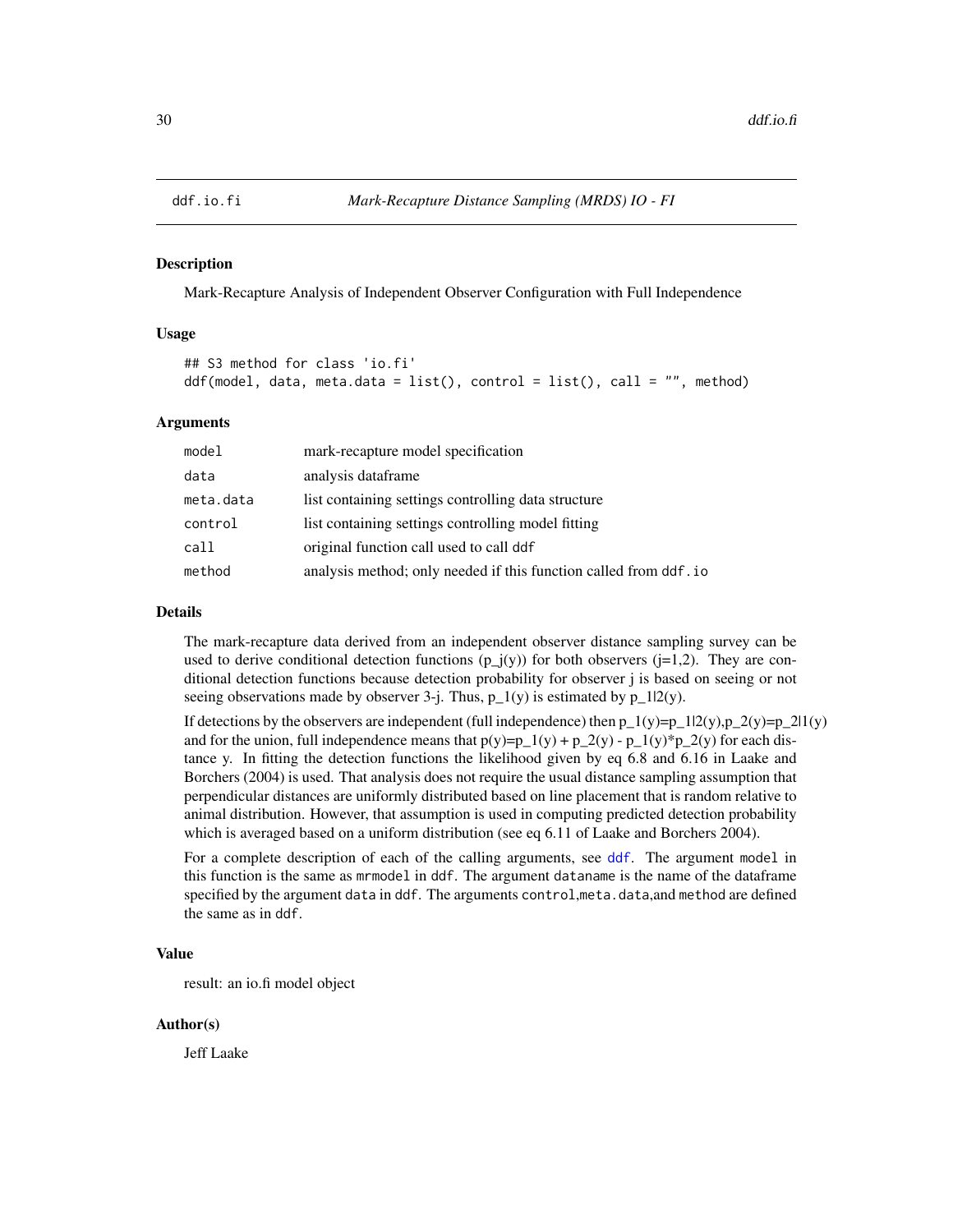#### <span id="page-30-0"></span>ddf.rem 31

#### References

Laake, J.L. and D.L. Borchers. 2004. Methods for incomplete detection at distance zero. In: Advanced Distance Sampling, eds. S.T. Buckland, D.R.Anderson, K.P. Burnham, J.L. Laake, D.L. Borchers, and L. Thomas. Oxford University Press.

#### See Also

[ddf.io](#page-27-1),[summary.io.fi](#page-134-1),[coef.io.fi](#page-14-2), [plot.io.fi](#page-90-1),[gof.io.fi](#page-26-1),[io.glm](#page-57-1)

<span id="page-30-1"></span>

ddf.rem *Mark-Recapture Distance Sampling (MRDS) Removal - PI*

# Description

Mark-Recapture Distance Sampling (MRDS) Analysis of Removal Observer Configuration and Point Independence

#### Usage

```
## S3 method for class 'rem'
ddf(dsmodel, mrmodel, data, meta.data = list(), control = list(), call = "")
```
#### Arguments

| distance sampling model specification; model list with key function and scale<br>formula if any |
|-------------------------------------------------------------------------------------------------|
| mark-recapture model specification; model list with formula and link                            |
| analysis dataframe                                                                              |
| list containing settings controlling data structure                                             |
| list containing settings controlling model fitting                                              |
| original function call used to call ddf                                                         |
|                                                                                                 |

# Details

MRDS analysis based on point independence involves two separate and independent analyses of the mark-recapture data and the distance sampling data. For the removal observer configuration, the mark-recapture data are analysed with a call to [ddf.rem.fi](#page-31-1) (see Laake and Borchers 2004) to fit conditional distance sampling detection functions to estimate  $p(0)$ , detection probability at distance zero for the primary observer based on independence at zero (eq 6.22 in Laake and Borchers 2004). Independently, the distance data, the observations from the primary observer, are used to fit a conventional distance sampling (CDS) (likelihood eq 6.6) or multi-covariate distance sampling (MCDS) (likelihood eq 6.14) model for the detection function,  $g(y)$ , such that  $g(0)=1$ . The detection function for the primary observer is then created as  $p(y)=p(0)*g(y)$  (eq 6.28 of Laake and Borchers 2004) from which predictions are made. ddf.rem is not called directly by the user and is called from [ddf](#page-19-1) with method="rem".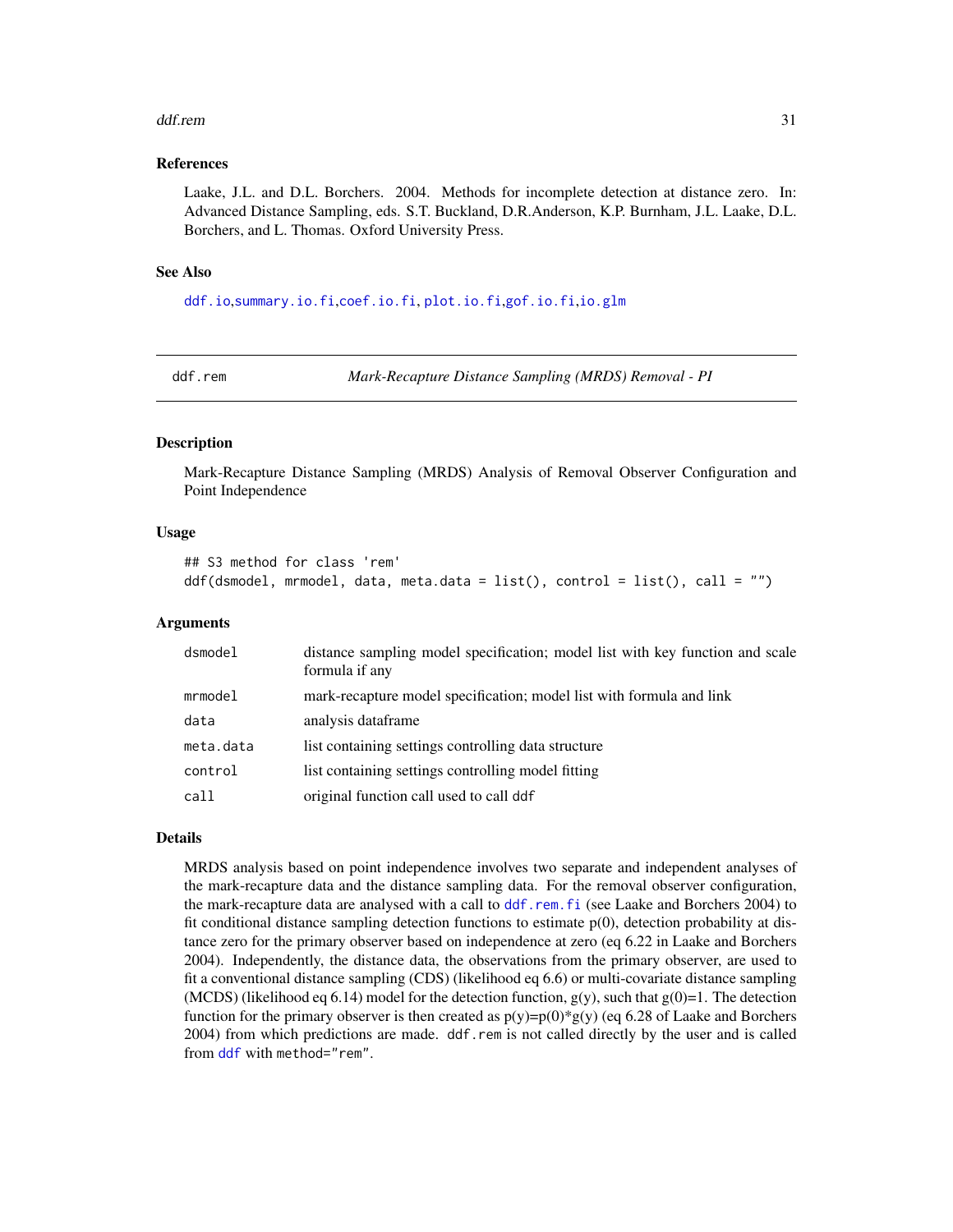For a complete description of each of the calling arguments, see [ddf](#page-19-1). The argument data is the dataframe specified by the argument data in ddf. The arguments dsmodel, mrmodel, control and meta.data are defined the same as in ddf.

#### Value

result: an rem model object which is composed of rem.fi and ds model objects

#### Author(s)

Jeff Laake

#### References

Laake, J.L. and D.L. Borchers. 2004. Methods for incomplete detection at distance zero. In: Advanced Distance Sampling, eds. S.T. Buckland, D.R.Anderson, K.P. Burnham, J.L. Laake, D.L. Borchers, and L. Thomas. Oxford University Press.

# See Also

[ddf.rem.fi](#page-31-1), [ddf.ds](#page-24-1)

<span id="page-31-1"></span>ddf.rem.fi *Mark-Recapture Distance Sampling (MRDS) Removal - FI*

# Description

Mark-Recapture Distance Sampling (MRDS) Analysis of Removal Observer Configuration with Full Independence

#### Usage

```
## S3 method for class 'rem.fi'
ddf(model, data, meta.data = list(), control = list(), call = "", method)
```
#### Arguments

| model     | mark-recapture model specification                               |
|-----------|------------------------------------------------------------------|
| data      | analysis dataframe                                               |
| meta.data | list containing settings controlling data structure              |
| control   | list containing settings controlling model fitting               |
| call      | original function call used to call ddf                          |
| method    | analysis method; only needed if this function called from ddf.io |

<span id="page-31-0"></span>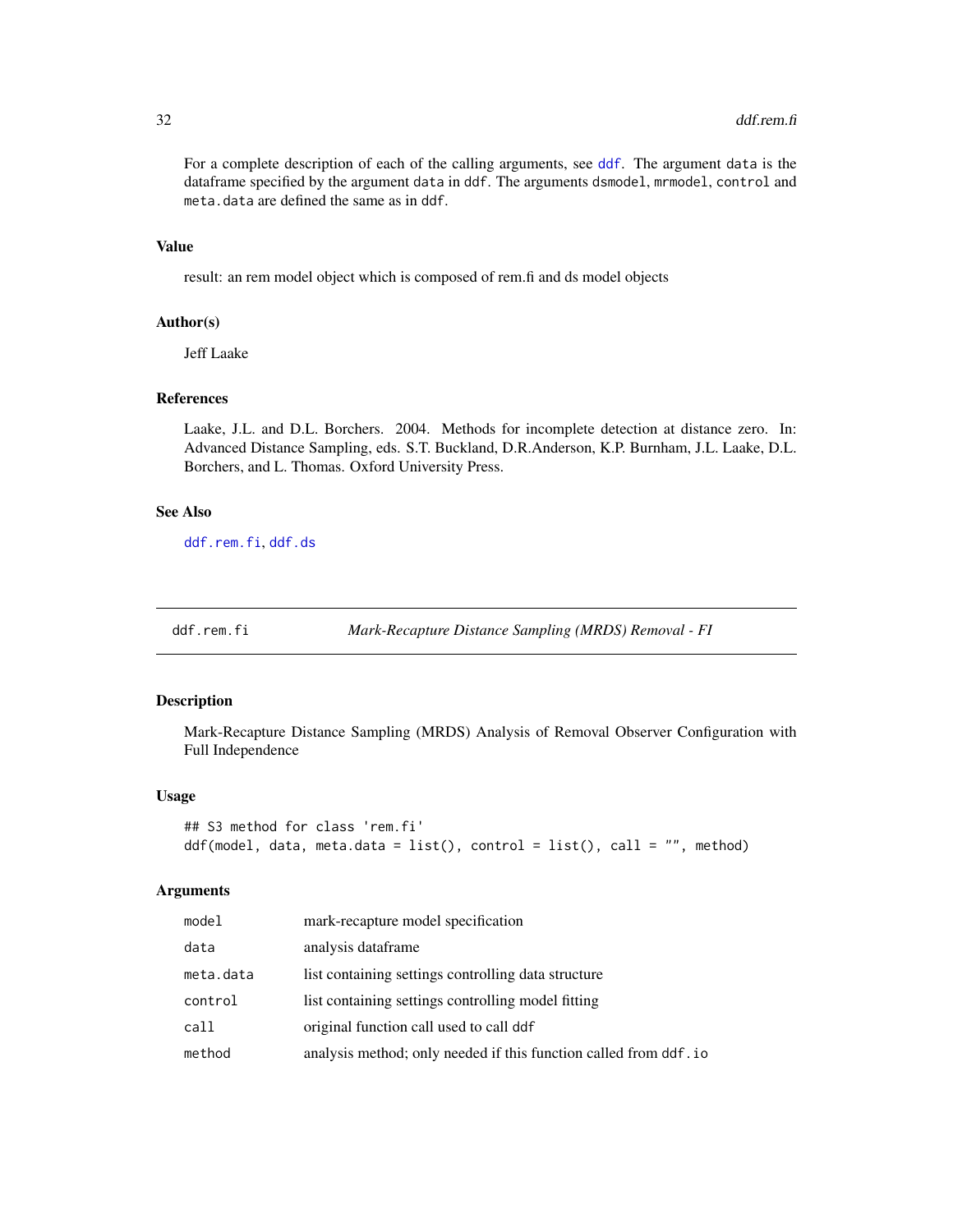#### <span id="page-32-0"></span>ddf.trial 33

#### Details

The mark-recapture data derived from an removal observer distance sampling survey can only derive conditional detection functions  $(p_i(y))$  for both observers ( $i=1$ ) because technically it assumes that detection probability does not vary by occasion (observer in this case). It is a conditional detection function because detection probability for observer 1 is conditional on the observations seen by either of the observers. Thus,  $p_1(y)$  is estimated by p\_1|2(y).

If detections by the observers are independent (full independence) then  $p_1(y)=p_1(2(y))$  and for the union, full independence means that  $p(y)=p_1(y) + p_2(y) - p_1(y)*p_2(y)$  for each distance y. In fitting the detection functions the likelihood from Laake and Borchers (2004) are used. That analysis does not require the usual distance sampling assumption that perpendicular distances are uniformly distributed based on line placement that is random relative to animal distribution. However, that assumption is used in computing predicted detection probability which is averaged based on a uniform distribution (see eq 6.11 of Laake and Borchers 2004).

For a complete description of each of the calling arguments, see [ddf](#page-19-1). The argument model in this function is the same as mrmodel in ddf. The argument dataname is the name of the dataframe specified by the argument data in ddf. The arguments control,meta.data,and method are defined the same as in ddf.

# Value

result: an rem.fi model object

#### Author(s)

Jeff Laake

#### References

Laake, J.L. and D.L. Borchers. 2004. Methods for incomplete detection at distance zero. In: Advanced Distance Sampling, eds. S.T. Buckland, D.R.Anderson, K.P. Burnham, J.L. Laake, D.L. Borchers, and L. Thomas. Oxford University Press.

# See Also

[ddf.io](#page-27-1),[rem.glm](#page-122-1)

<span id="page-32-1"></span>ddf.trial *Mark-Recapture Distance Sampling (MRDS) Trial Configuration - PI*

#### **Description**

Mark-Recapture Distance Sampling (MRDS) Analysis of Trial Observer Configuration and Point Independence

#### Usage

```
## S3 method for class 'trial'
ddf(dsmodel, mrmodel, data, meta.data = list(), control = list(), call = "")
```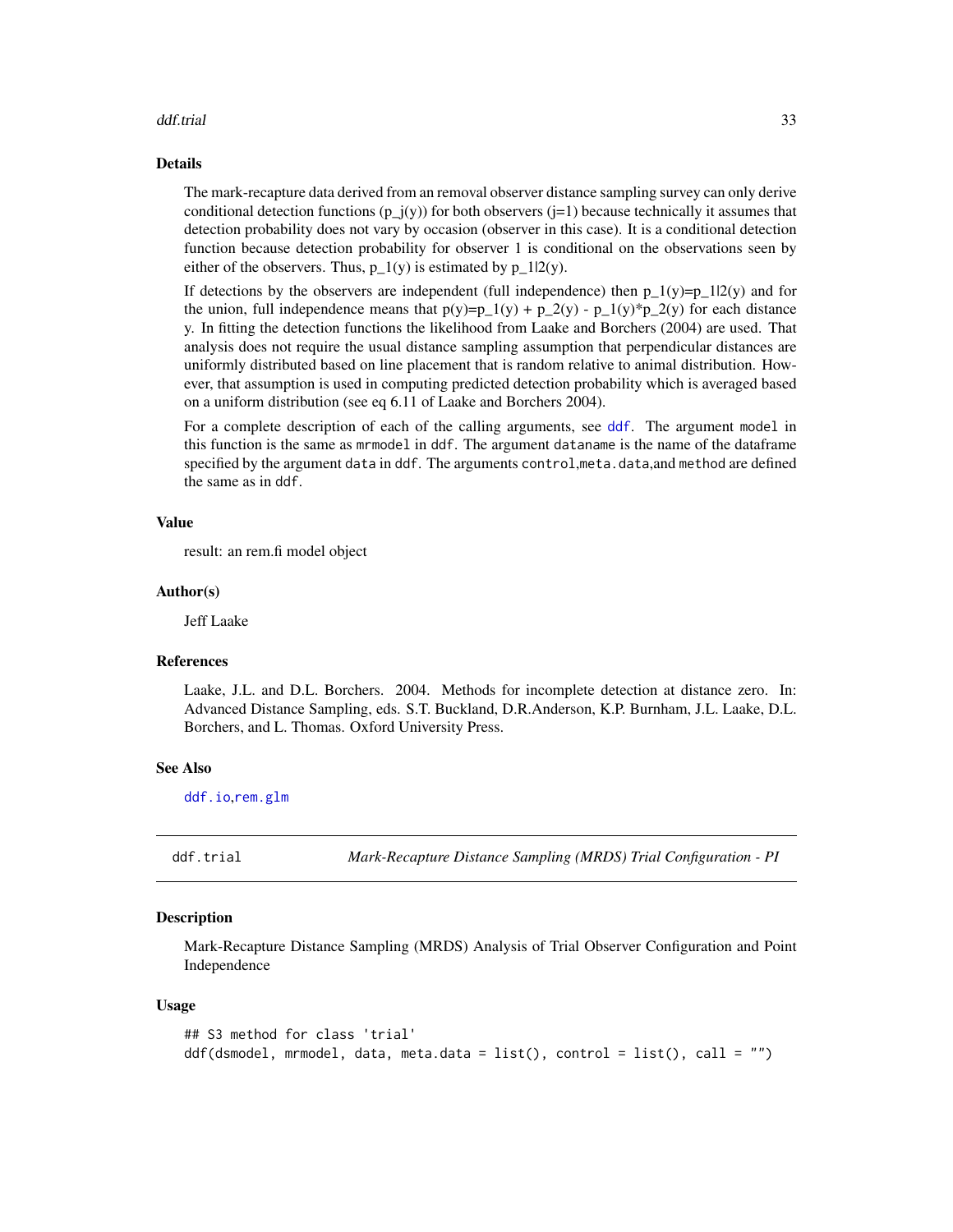#### Arguments

| dsmodel   | distance sampling model specification; model list with key function and scale<br>formula if any |
|-----------|-------------------------------------------------------------------------------------------------|
| mrmodel   | mark-recapture model specification; model list with formula and link                            |
| data      | analysis data.frame                                                                             |
| meta.data | list containing settings controlling data structure                                             |
| control   | list containing settings controlling model fitting                                              |
| call      | original function call used to call ddf                                                         |

#### Details

MRDS analysis based on point independence involves two separate and independent analyses of the mark-recapture data and the distance sampling data. For the trial configuration, the markrecapture data are analysed with a call to [ddf.trial.fi](#page-34-1) (see likelihood eq 6.12 and 6.17 in Laake and Borchers 2004) to fit a conditional distance sampling detection function for observer 1 based on trials (observations) from observer 2 to estimate  $p_1(0)$ , detection probability at distance zero for observer 1. Independently, the distance data from observer 1 are used to fit a conventional distance sampling (CDS) (likelihood eq 6.6) or multi-covariate distance sampling (MCDS) (likelihood eq 6.14) model for the detection function,  $g(y)$ , such that  $g(0)=1$ . The detection function for observer 1 is then created as  $p_1(y)=p_1(0)*g(y)$  (eq 6.28 of Laake and Borchers 2004) from which predictions are made. ddf.trial is not called directly by the user and is called from [ddf](#page-19-1) with method="trial".

For a complete description of each of the calling arguments, see [ddf](#page-19-1). The argument dataname is the name of the dataframe specified by the argument data in ddf. The arguments dsmodel, mrmodel, control and meta.data are defined the same as in ddf.

#### Value

result: a trial model object which is composed of trial. fi and ds model objects

#### Author(s)

Jeff Laake

#### References

Laake, J.L. and D.L. Borchers. 2004. Methods for incomplete detection at distance zero. In: Advanced Distance Sampling, eds. S.T. Buckland, D.R.Anderson, K.P. Burnham, J.L. Laake, D.L. Borchers, and L. Thomas. Oxford University Press.

#### See Also

[ddf.trial.fi](#page-34-1), [ddf.ds](#page-24-1), [summary.trial](#page-137-1), [coef.trial](#page-14-2), [plot.trial](#page-96-1), [gof.trial](#page-26-1)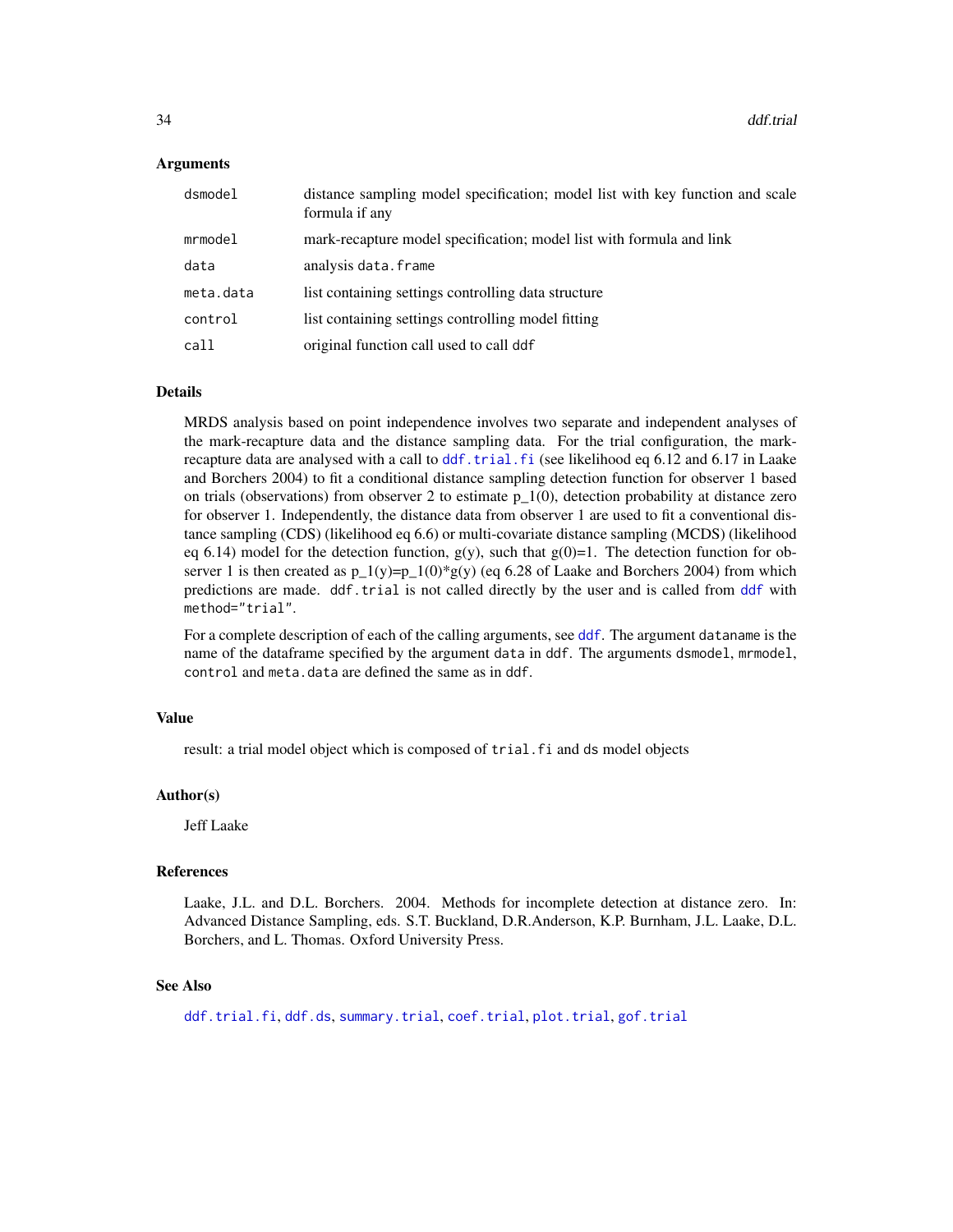<span id="page-34-1"></span><span id="page-34-0"></span>

Mark-Recapture Analysis of Trial Observer Configuration with Full Independence

#### Usage

```
## S3 method for class 'trial.fi'
ddf(model, data, meta.data = list(), control = list(), call = "", method)
```
#### Arguments

| model     | mark-recapture model specification                                  |
|-----------|---------------------------------------------------------------------|
| data      | analysis dataframe                                                  |
| meta.data | list containing settings controlling data structure                 |
| control   | list containing settings controlling model fitting                  |
| call      | original function call used to call ddf                             |
| method    | analysis method; only needed if this function called from ddf.trial |

# Details

The mark-recapture data derived from a trial observer distance sampling survey can be used to derive a conditional detection function (p\_1(y)) for observer 1 based on trials (observations) from observer 2. It is a conditional detection function because detection probability for observer 1 is based on seeing or not seeing observations made by observer 2. Thus,  $p_1(y)$  is estimated by  $p_1/2(y)$ . If detections by the observers are independent (full independence) then  $p_1(y)=p_1/2(y)$ for each distance y. In fitting the detection functions the likelihood given by eq 6.12 or 6.17 in Laake and Borchers (2004) is used. That analysis does not require the usual distance sampling assumption that perpendicular distances are uniformly distributed based on line placement that is random relative to animal distribution. However, that assumption is used in computing predicted detection probability which is averaged based on a uniform distribution (see eq 6.13 of Laake and Borchers 2004).

For a complete description of each of the calling arguments, see [ddf](#page-19-1). The argument model in this function is the same as mrmodel in ddf. The argument dataname is the name of the dataframe specified by the argument data in ddf. The arguments control,meta.data,and method are defined the same as in ddf.

# Value

result: a trial.fi model object

#### Author(s)

Jeff Laake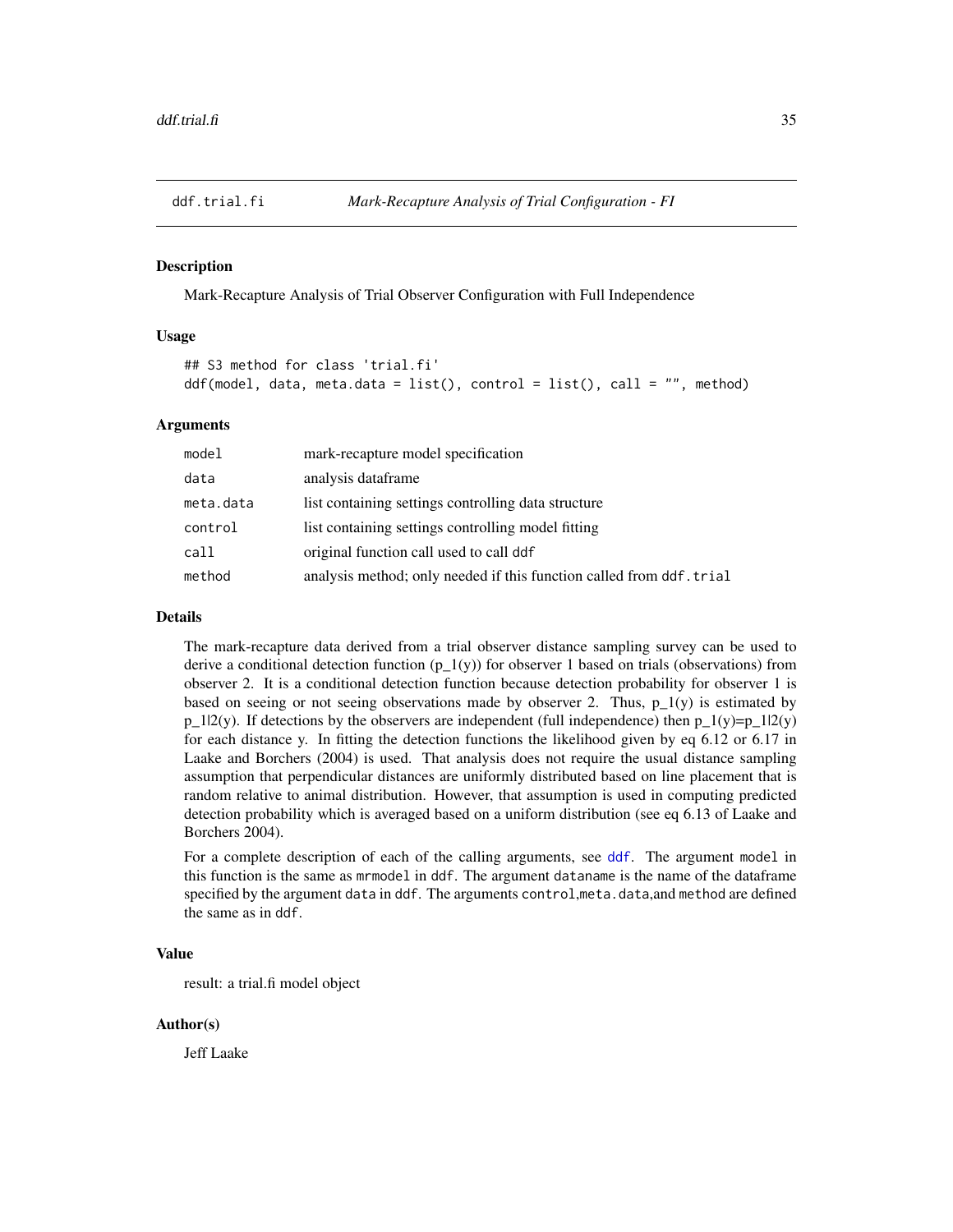#### <span id="page-35-0"></span>References

Laake, J.L. and D.L. Borchers. 2004. Methods for incomplete detection at distance zero. In: Advanced Distance Sampling, eds. S.T. Buckland, D.R.Anderson, K.P. Burnham, J.L. Laake, D.L. Borchers, and L. Thomas. Oxford University Press.

# See Also

[ddf.trial](#page-32-1),[summary.trial.fi](#page-138-1),[coef.trial.fi](#page-14-2),[plot.trial.fi](#page-98-1), [gof.trial.fi](#page-26-1)

| DeltaMethod | Numeric Delta Method approximation for the variance-covariance |
|-------------|----------------------------------------------------------------|
|             | matrix                                                         |

#### Description

Computes delta method variance-covariance matrix of results of any generic function fct that computes a vector of estimates as a function of a set of estimated parameters par.

#### Usage

```
DeltaMethod(par, fct, vcov, delta, ...)
```
# Arguments

| par         | vector of parameter values at which estimates should be constructed                                                |
|-------------|--------------------------------------------------------------------------------------------------------------------|
| fct         | function that constructs estimates from parameters par                                                             |
| <b>VCOV</b> | variance-covariance matrix of the parameters                                                                       |
| delta       | proportional change in parameters used to numerically estimate first derivative<br>with central-difference formula |
| $\ddotsc$   | any additional arguments needed by fct                                                                             |

#### Details

The delta method (aka propagation of errors is based on Taylor series approximation - see Seber's book on Estimation of Animal Abundance). It uses the first derivative of fct with respect to par which is computed in this function numerically using the central-difference formula. It also uses the variance-covariance matrix of the estimated parameters which is derived in estimating the parameters and is an input argument.

The first argument of fct should be par which is a vector of parameter estimates. It should return a single value (or vector) of estimate(s). The remaining arguments of fct if any can be passed to fct by including them at the end of the call to DeltaMethod as name=value pairs.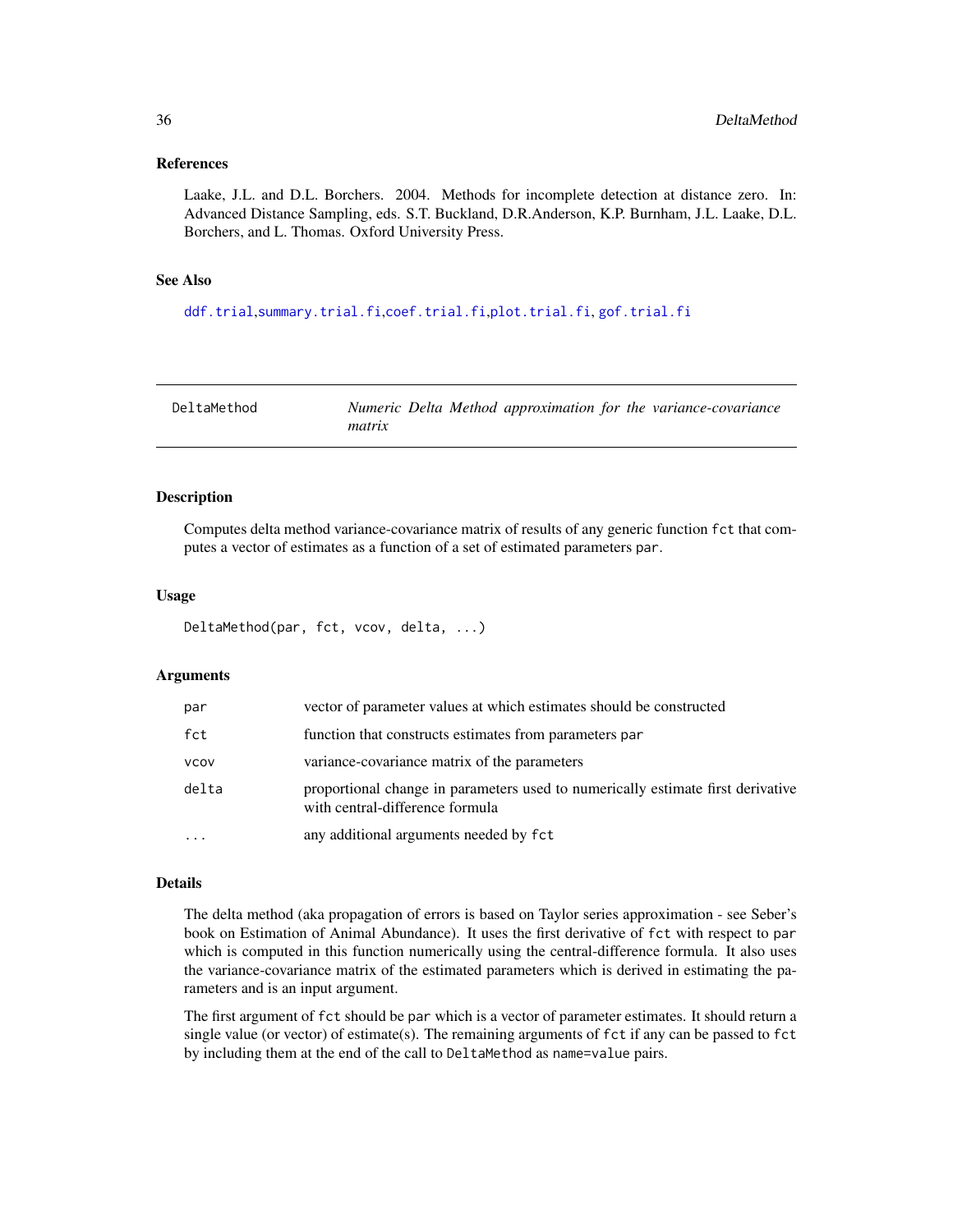### det.tables 37

# Value

| a list with values |                                                                                 |
|--------------------|---------------------------------------------------------------------------------|
| variance           | estimated variance-covariance matrix of estimates derived by fct                |
| partial            | matrix (or vector) of partial derivatives of fct with respect to the parameters |
|                    | par                                                                             |

## Note

This is a generic function that can be used in any setting beyond the mrds package. However this is an internal function for mrds and the user does not need to call it explicitly.

# Author(s)

Jeff Laake

det.tables *Observation detection tables*

# Description

Creates a series of tables for dual observer data that shows the number missed and detected for each observer within defined distance classes.

# Usage

det.tables(model, nc = NULL, breaks = NULL)

# Arguments

| model  | fitted model from ddf                    |
|--------|------------------------------------------|
| nc.    | number of equal-width bins for histogram |
| breaks | user define breakpoints                  |

# Value

list object of class "det.tables"

| Observer1  | table for observer 1                                     |
|------------|----------------------------------------------------------|
| Observer2  | table for observer 2                                     |
| Duplicates | histogram counts for duplicates                          |
| Pooled     | histogram counts for all observations by either observer |
| $Obs1_2$   | table for observer 1 within subset seen by observer 2    |
| $Obs2_1$   | table for observer 2 within subset seen by observer 1    |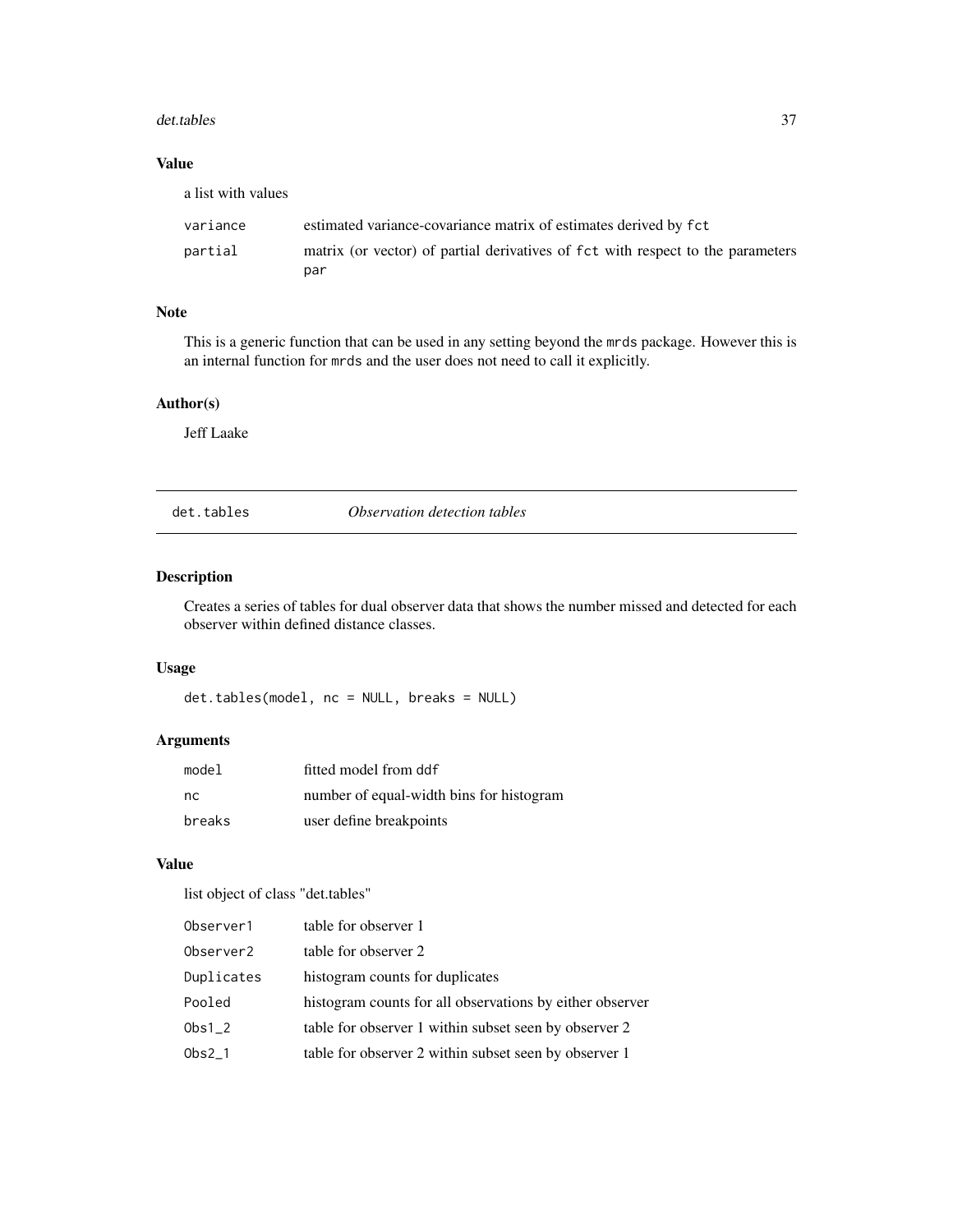### Author(s)

Jeff Laake

# Examples

data(book.tee.data) region<<-book.tee.data\$book.tee.region egdata<<-book.tee.data\$book.tee.dataframe samples<<-book.tee.data\$book.tee.samples obs<<-book.tee.data\$book.tee.obs xx=ddf(mrmodel=~glm(formula=~distance\*observer), dsmodel =  $\negthinspace$ mcds(key = "hn", formula =  $\negthinspace$ sex), data = egdata, method = "io",  $meta.data = list(width = 4)$ tabs=det.tables(xx,breaks=c(0,.5,1,2,3,4)) par(mfrow=c(2,2)) plot(tabs,new=FALSE,which=c(1,2,5,6))

detfct.fit *Fit detection function using key-adjustment functions*

#### Description

Fit detection function to observed distances using the key-adjustment function approach. If adjustment functions are included it will alternate between fitting parameters of key and adjustment functions and then all parameters much like the approach in the CDS and MCDS Distance FOR-TRAN code. To do so it calls detfct.fit.opt which uses the R optim function which does not allow non-linear constraints so inclusion of adjustments does allow the detection function to be non-monotone.

### Usage

```
detfct.fit(ddfobj, optim.options, bounds, misc.options)
```

| ddfobi        | detection function object |
|---------------|---------------------------|
| optim.options | control options for optim |
| bounds        | bounds for the parameters |
| misc.options  | miscellaneous options     |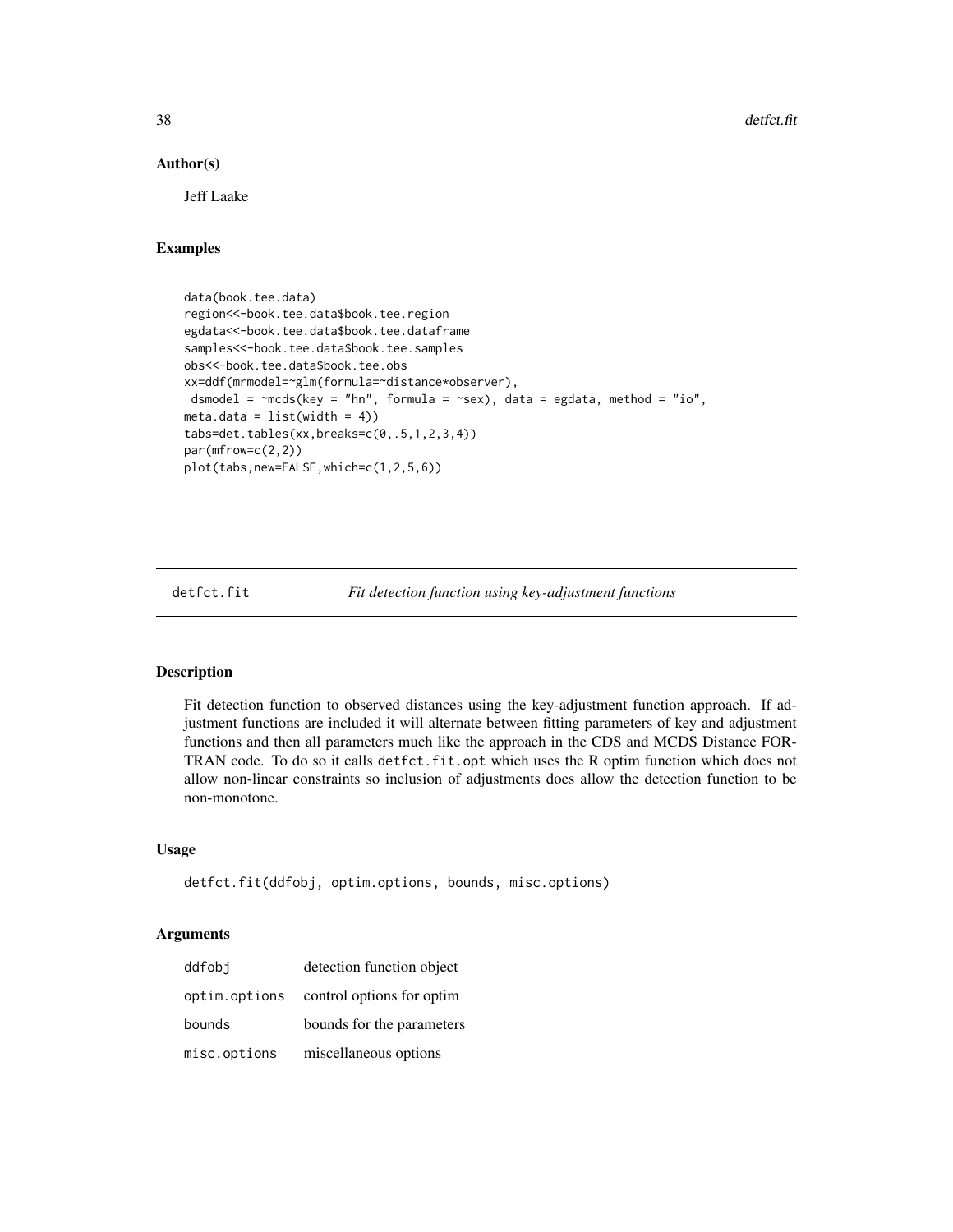### detfct.fit 39

# Value

fitted detection function model object with the following list structure

| par         | final parameter vector                                                                                                                                                                                                                                                                                                                                                                                                                                                                                                                                                                                                                                                                                                                                                                                                                                                                                                                                                                                                                                                                                                                                                                                                                                                                                                                                           |  |
|-------------|------------------------------------------------------------------------------------------------------------------------------------------------------------------------------------------------------------------------------------------------------------------------------------------------------------------------------------------------------------------------------------------------------------------------------------------------------------------------------------------------------------------------------------------------------------------------------------------------------------------------------------------------------------------------------------------------------------------------------------------------------------------------------------------------------------------------------------------------------------------------------------------------------------------------------------------------------------------------------------------------------------------------------------------------------------------------------------------------------------------------------------------------------------------------------------------------------------------------------------------------------------------------------------------------------------------------------------------------------------------|--|
| value       | final negative log likelihood value                                                                                                                                                                                                                                                                                                                                                                                                                                                                                                                                                                                                                                                                                                                                                                                                                                                                                                                                                                                                                                                                                                                                                                                                                                                                                                                              |  |
| counts      | number of function evaluations                                                                                                                                                                                                                                                                                                                                                                                                                                                                                                                                                                                                                                                                                                                                                                                                                                                                                                                                                                                                                                                                                                                                                                                                                                                                                                                                   |  |
| convergence | see codes in optim                                                                                                                                                                                                                                                                                                                                                                                                                                                                                                                                                                                                                                                                                                                                                                                                                                                                                                                                                                                                                                                                                                                                                                                                                                                                                                                                               |  |
| message     | string about convergence                                                                                                                                                                                                                                                                                                                                                                                                                                                                                                                                                                                                                                                                                                                                                                                                                                                                                                                                                                                                                                                                                                                                                                                                                                                                                                                                         |  |
| hessian     | hessian evaluated at final parameter values                                                                                                                                                                                                                                                                                                                                                                                                                                                                                                                                                                                                                                                                                                                                                                                                                                                                                                                                                                                                                                                                                                                                                                                                                                                                                                                      |  |
| aux         | a list with 20 elements                                                                                                                                                                                                                                                                                                                                                                                                                                                                                                                                                                                                                                                                                                                                                                                                                                                                                                                                                                                                                                                                                                                                                                                                                                                                                                                                          |  |
|             | • maxit: maximum number of iterations allowed for optimization<br>• lower: lower bound values for parameters<br>• upper: upper bound values for parameters<br>• setlower: TRUE if they are user set bounds<br>• setupper: TRUE if they are user set bounds<br>• point: TRUE if point counts and FALSE if line transect<br>• int.range: integration range values<br>• showit: integer value that determines information printed during iteration<br>· silent: option to silence errors from detfct.fit.opt<br>• integral.numeric if TRUE compute logistic integrals numerically<br>• breaks: breaks in distance for defined fixed bins for analysis<br>• maxiter: maximum iterations used<br>• refit: if TRUE, detection function will be fitted more than once if parameters<br>are at a boundary or when convergence is not achieved<br>• nrefits: number of refittings<br>• mono: if TRUE monotonicity will be enforced<br>• mono.strict: if TRUE, then strict monotonicity is enforced; otherwise weak<br>· width: radius of point count or half-width of strip<br>• standardize: if TRUE, detection function is scaled so $g(0)=1$<br>· ddfobj: distance detection function object; see create.ddfobj<br>• bounded: TRUE if parameters ended up a boundary (I think)<br>• model: list of formulas for detection function model (probably can remove<br>this) |  |

# Author(s)

Dave Miller; Jeff Laake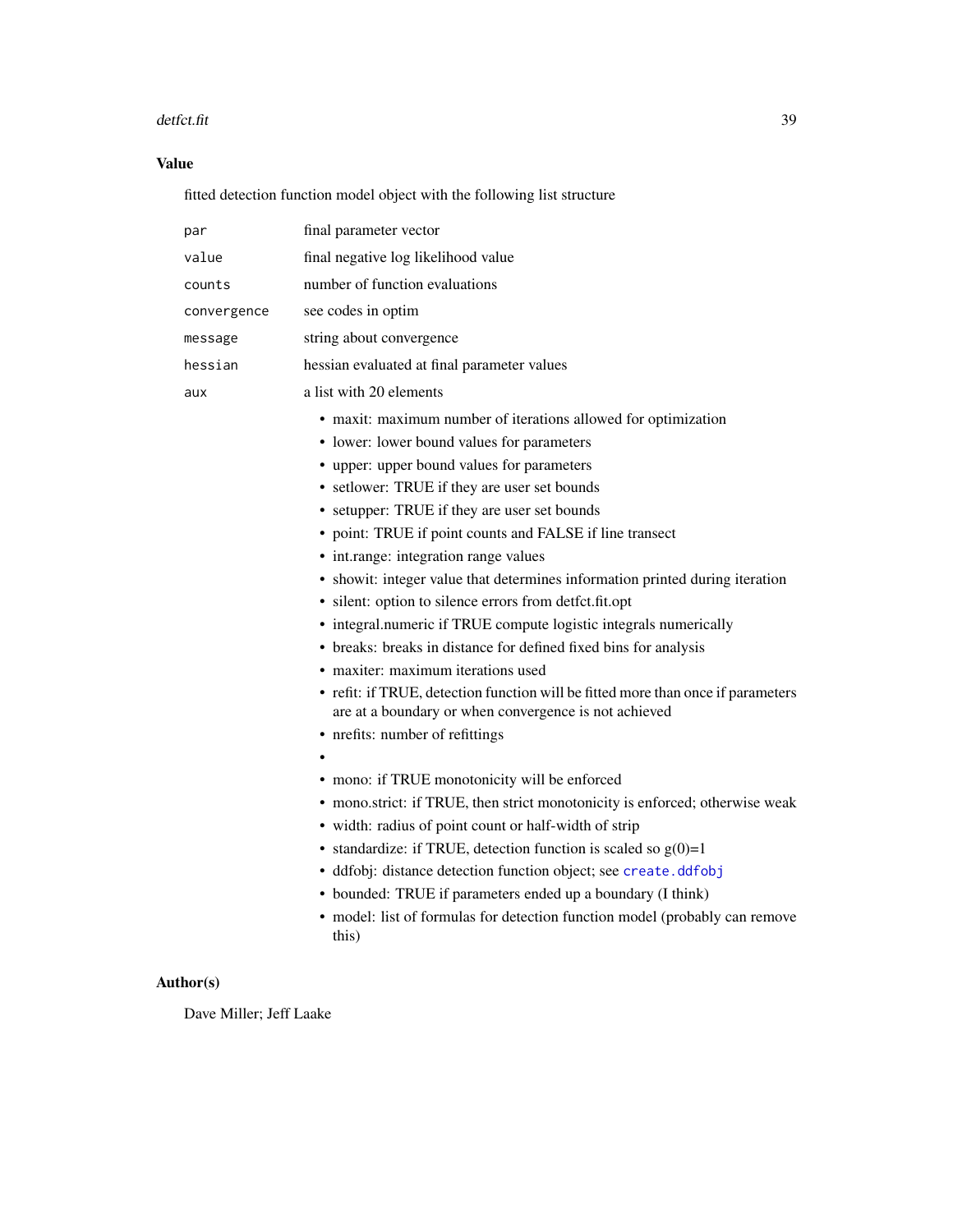# Description

Fit detection function to observed distances using the key-adjustment function approach. If adjustment functions are included it will alternate between fitting parameters of key and adjustment functions and then all parameters much like the approach in the CDS and MCDS Distance FORTRAN code. This function is called by the driver function detfct.fit, then calls [optimx](#page-0-0) function.

## Usage

```
detfct.fit.opt(ddfobj, optim.options, bounds, misc.options, fitting = "all")
```
# Arguments

| ddfobi        | detection function object                                                                                               |
|---------------|-------------------------------------------------------------------------------------------------------------------------|
| optim.options | control options for optim                                                                                               |
| bounds        | bounds for the parameters                                                                                               |
| misc.options  | miscellaneous options                                                                                                   |
| fitting       | character string with values "all", "key", "adjust" to determine which parameters<br>are allowed to vary in the fitting |

## Value

fitted detection function model object with the following list structure

| par         | final parameter vector                                                       |
|-------------|------------------------------------------------------------------------------|
| value       | final negative log likelihood value                                          |
| counts      | number of function evaluations                                               |
| convergence | see codes in optim                                                           |
| message     | string about convergence                                                     |
| hessian     | hessian evaluated at final parameter values                                  |
| aux         | a list with 20 elements                                                      |
|             | • maxit: maximum number of iterations allowed for optimization               |
|             | • lower: lower bound values for parameters                                   |
|             | • upper: upper bound values for parameters                                   |
|             | • set lower: TRUE if they are user set bounds                                |
|             | • setupper: TRUE if they are user set bounds                                 |
|             | • point: TRUE if point counts and FALSE if line transect                     |
|             | • int.range: integration range values                                        |
|             | • showit: integer value that determines information printed during iteration |
|             | • integral.numeric if TRUE compute logistic integrals numerically            |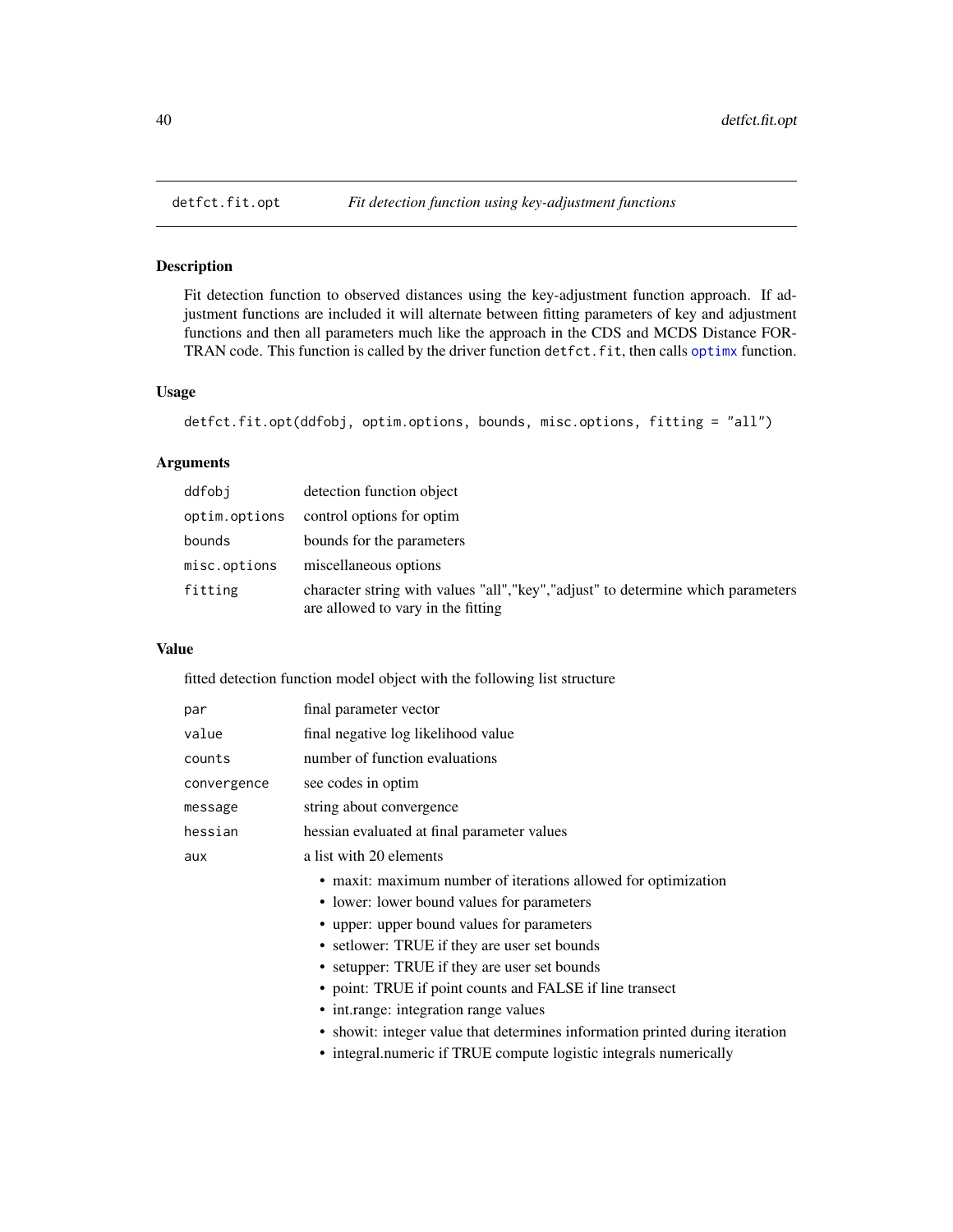- breaks: breaks in distance for defined fixed bins for analysis
- maxiter: maximum iterations used
- refit: if TRUE, detection function will be fitted more than once if parameters are at a boundary or when convergence is not achieved
- nrefits: number of refittings
- •
- mono: if TRUE, monotonicity will be enforced
- mono.strict: if TRUE, then strict monotonicity is enforced; otherwise weak
- width: radius of point count or half-width of strip
- standardize: if TRUE, detection function is scaled so  $g(0)=1$
- ddfobj: distance detection function object; see [create.ddfobj](#page-0-0)
- bounded: TRUE if parameters ended up a boundary (I think)
- model: list of formulas for detection function model (probably can remove this)

## Author(s)

Dave Miller; Jeff Laake; Lorenzo Milazzo

<span id="page-40-0"></span>

dht *Density and abundance estimates and variances*

# Description

Compute density and abundance estimates and variances based on Horvitz-Thompson-like estimator.

## Usage

```
dht(
 model,
  region.table,
  sample.table,
  obs.table = NULL,
  subset = NULL,se = TRUE,options = list())
```

| model        | ddf model object                                                            |
|--------------|-----------------------------------------------------------------------------|
| region.table | data. frame of region records. Two columns: Region. Label and Area. If only |
|              | density is required, one can set Area=0 for all regions.                    |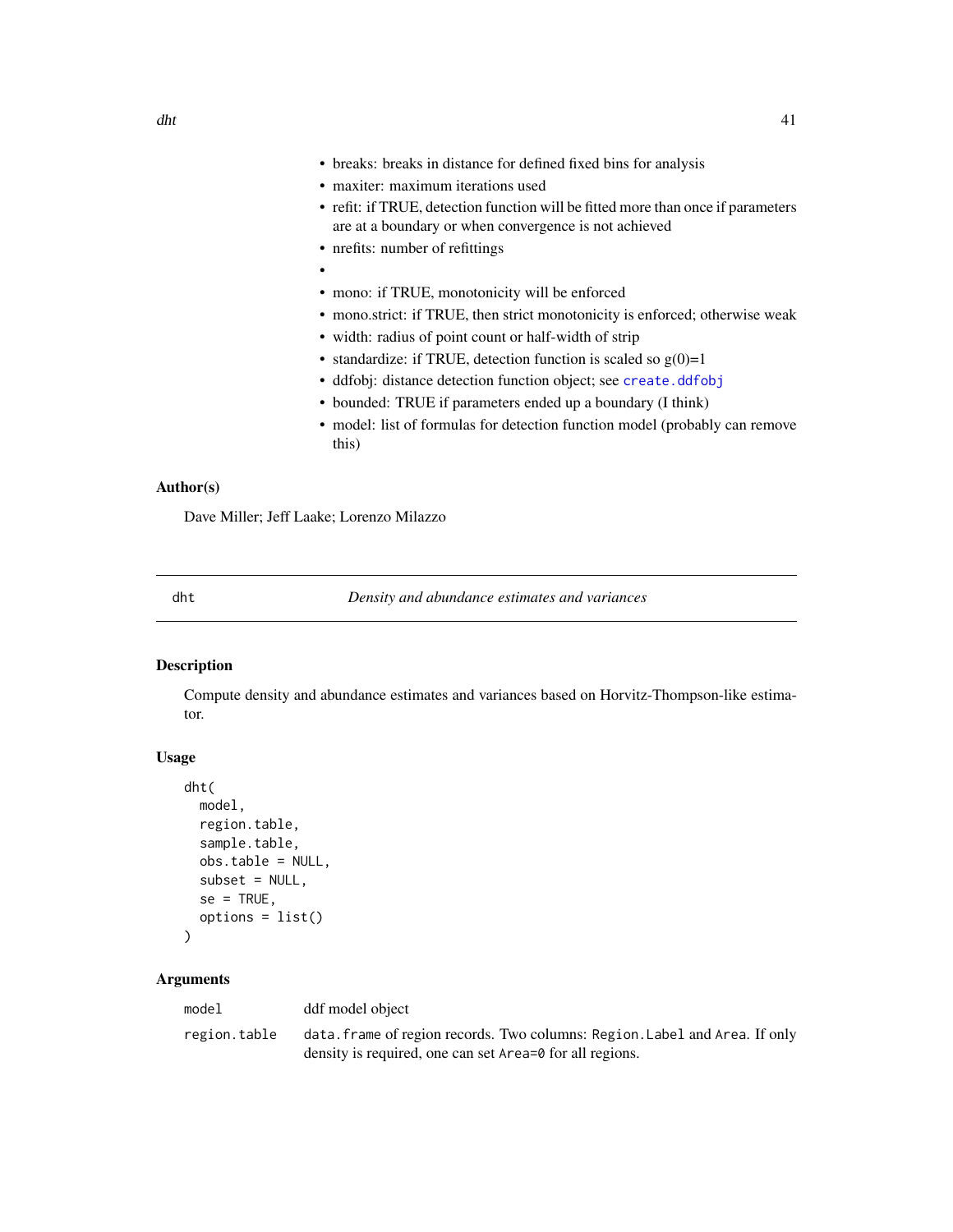| sample.table | data.frame of sample records. Three columns: Region.Label, Sample.Label,<br>Effort.                                                                                                                                                                                                            |
|--------------|------------------------------------------------------------------------------------------------------------------------------------------------------------------------------------------------------------------------------------------------------------------------------------------------|
| obs.table    | data. frame of observation records with fields: object, Region. Label, and<br>Sample. Label which give links to sample. table, region. table and the data<br>records used in model. Not necessary if the data frame used to create the<br>model contains Region. Label, Sample. Label columns. |
| subset       | subset statement to create obs. table                                                                                                                                                                                                                                                          |
| se           | if TRUE computes standard errors, coefficient of variation and confidence inter-<br>vals (based on log-normal approximation). See "Uncertainty" below.                                                                                                                                         |
| options      | a list of options that can be set, see "dht options", below.                                                                                                                                                                                                                                   |

### Details

Density and abundance within the sampled region is computed based on a Horvitz-Thompsonlike estimator for groups and individuals (if a clustered population) and this is extrapolated to the entire survey region based on any defined regional stratification. The variance is based on replicate samples within any regional stratification. For clustered populations,  $E(s)$  and its standard error are also output.

Abundance is estimated with a Horvitz-Thompson-like estimator (Huggins 1989, 1991; Borchers et al 1998; Borchers and Burnham 2004). The abundance in the sampled region is simply  $1/p_1 +$  $1/p_2 + ... + 1/p_n$  where  $p_i$  is the estimated detection probability for the *i*th detection of *n* total observations. It is not strictly a Horvitz-Thompson estimator because the  $p_i$  are estimated and not known. For animals observed in tight clusters, that estimator gives the abundance of groups (group=TRUE in options) and the abundance of individuals is estimated as  $s_1/p_1 + s_2/p_2 + ...$  $s_n/p_n$ , where  $s_i$  is the size (e.g., number of animals in the group) of each observation (group=FALSE) in options).

Extrapolation and estimation of abundance to the entire survey region is based on either a random sampling design or a stratified random sampling design. Replicate samples (lines) are specified within regional strata region.table, if any. If there is no stratification, region.table should contain only a single record with the Area for the entire survey region. The sample.table is linked to the region.table with the Region.Label. The obs.table is linked to the sample.table with the Sample.Label and Region.Label. Abundance can be restricted to a subset (e.g., for a particular species) of the population by limiting the list the observations in obs.table to those in the desired subset. Alternatively, if Sample.Label and Region.Label are in the data.frame used to fit the model, then a subset argument can be given in place of the obs.table. To use the subset argument but include all of the observations, use subset=1==1 to avoid creating an obs.table.

In extrapolating to the entire survey region it is important that the unit measurements be consistent or converted for consistency. A conversion factor can be specified with the convert.units variable in the options list. The values of Area in region.table, must be made consistent with the units for Effort in sample.table and the units of distance in the data.frame that was analyzed. It is easiest to do if the units of Area is the square of the units of Effort and then it is only necessary to convert the units of distance to the units of Effort. For example, if Effort was entered in kilometres and Area in square kilometres and distance in metres then using options=list(convert.units=0.001) would convert metres to kilometres, density would be expressed in square kilometres which would then be consistent with units for Area. However, they can all be in different units as long as the appropriate composite value for convert.units is chosen. Abundance for a survey region can be expressed as: A\*N/a where A is Area for the survey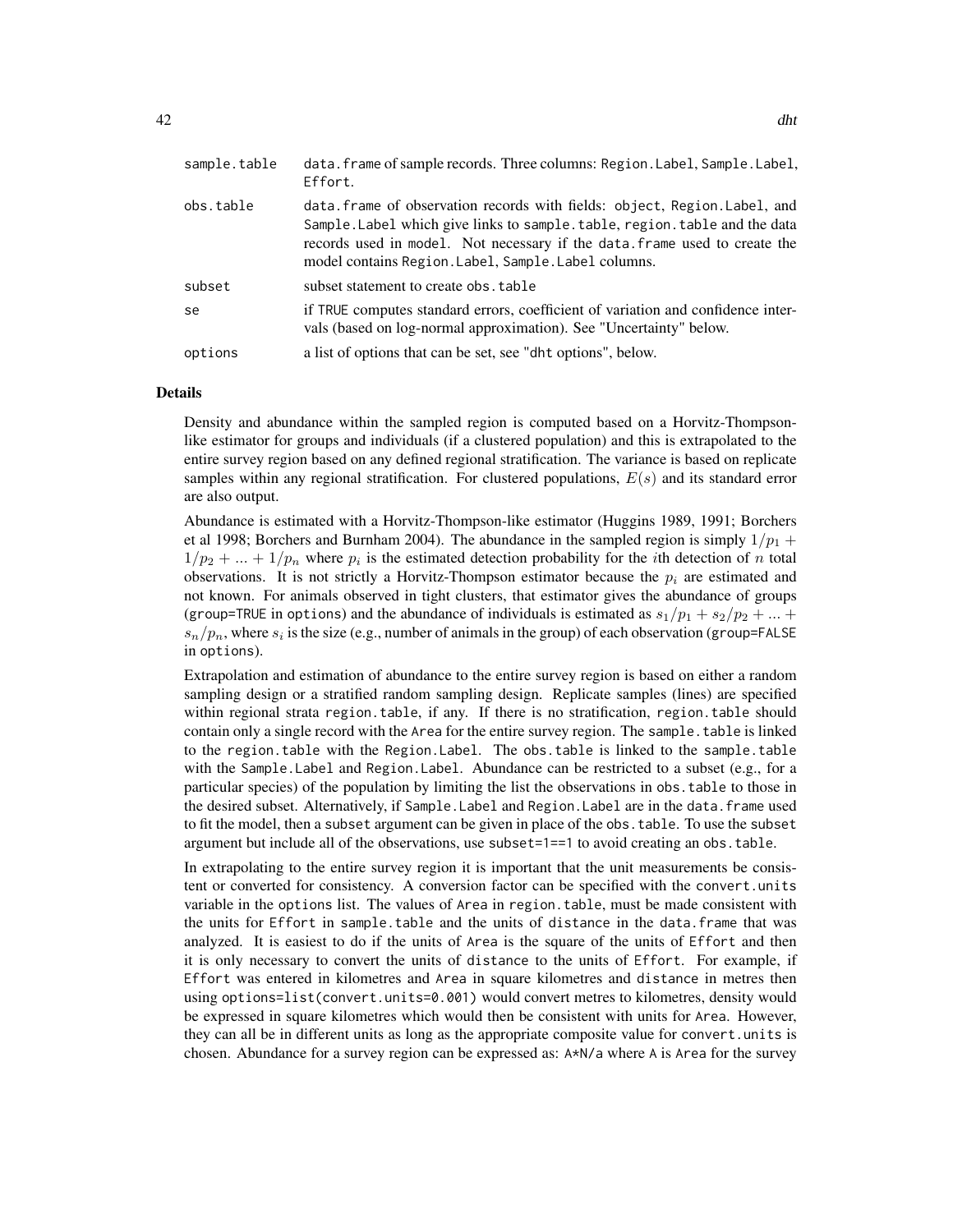region, N is the abundance in the covered (sampled) region, and a is the area of the sampled region and is in units of  $E$ ffort  $*$  distance. The sampled region a is multiplied by convert.units, so it should be chosen such that the result is in the same units of Area. For example, if Effort was entered in kilometres, Area in hectares (100m x 100m) and distance in metres, then using options=list(convert.units=10) will convert a to units of hectares (100 to convert metres to 100 metres for distance and .1 to convert km to 100m units).

The argument options is a list of variable=value pairs that set options for the analysis. All but one of these has been described so far. The remaining variable pdelta should not need to be changed but was included for completeness. It controls the precision of the first derivative calculation for the delta method variance.

### Value

list object of class dht with elements:

| clusters    | result list for object clusters                                                                                                                                                                                   |
|-------------|-------------------------------------------------------------------------------------------------------------------------------------------------------------------------------------------------------------------|
| individuals | result list for individuals                                                                                                                                                                                       |
| Expected.S  | data. frame of estimates of expected cluster size with fields Region, Expected. S<br>and se. Expected. S If each cluster size=1, then the result only includes indi-<br>viduals and not clusters and Expected. S. |

The list structure of clusters and individuals are the same:

| bysample  | data. frame giving results for each sample; Nchat is the estimated abundance<br>within the sample and Nhat is scaled by surveyed area/covered area within that<br>region                             |
|-----------|------------------------------------------------------------------------------------------------------------------------------------------------------------------------------------------------------|
| summary   | data. Frame of summary statistics for each region and total                                                                                                                                          |
| N         | data. Frame of estimates of abundance for each region and total                                                                                                                                      |
| D.        | data. Frame of estimates of density for each region and total                                                                                                                                        |
| average.p | average detection probability estimate                                                                                                                                                               |
| cormat    | correlation matrix of regional abundance/density estimates and total (if more<br>than one region)                                                                                                    |
| <b>VC</b> | list of 3: total variance-covariance matrix, detection function component of vari-<br>ance and encounter rate component of variance. For detection the v-c matrix and<br>partial vector are returned |
|           |                                                                                                                                                                                                      |

Nhat.by.sample another summary of Nhat by sample used by [dht.se](#page-45-0)

## **Uncertainty**

If the argument se=TRUE, standard errors for density and abundance is computed. Coefficient of variation and log-normal confidence intervals are constructed using a Satterthwaite approximation for degrees of freedom (Buckland et al. 2001 p. 90). The function [dht.se](#page-45-0) computes the variance and interval estimates.

The variance has two components:

- variation due to uncertainty from estimation of the detection function parameters;
- variation in abundance due to random sample selection;

dht and the contract of the contract of the contract of the contract of the contract of the contract of the contract of the contract of the contract of the contract of the contract of the contract of the contract of the co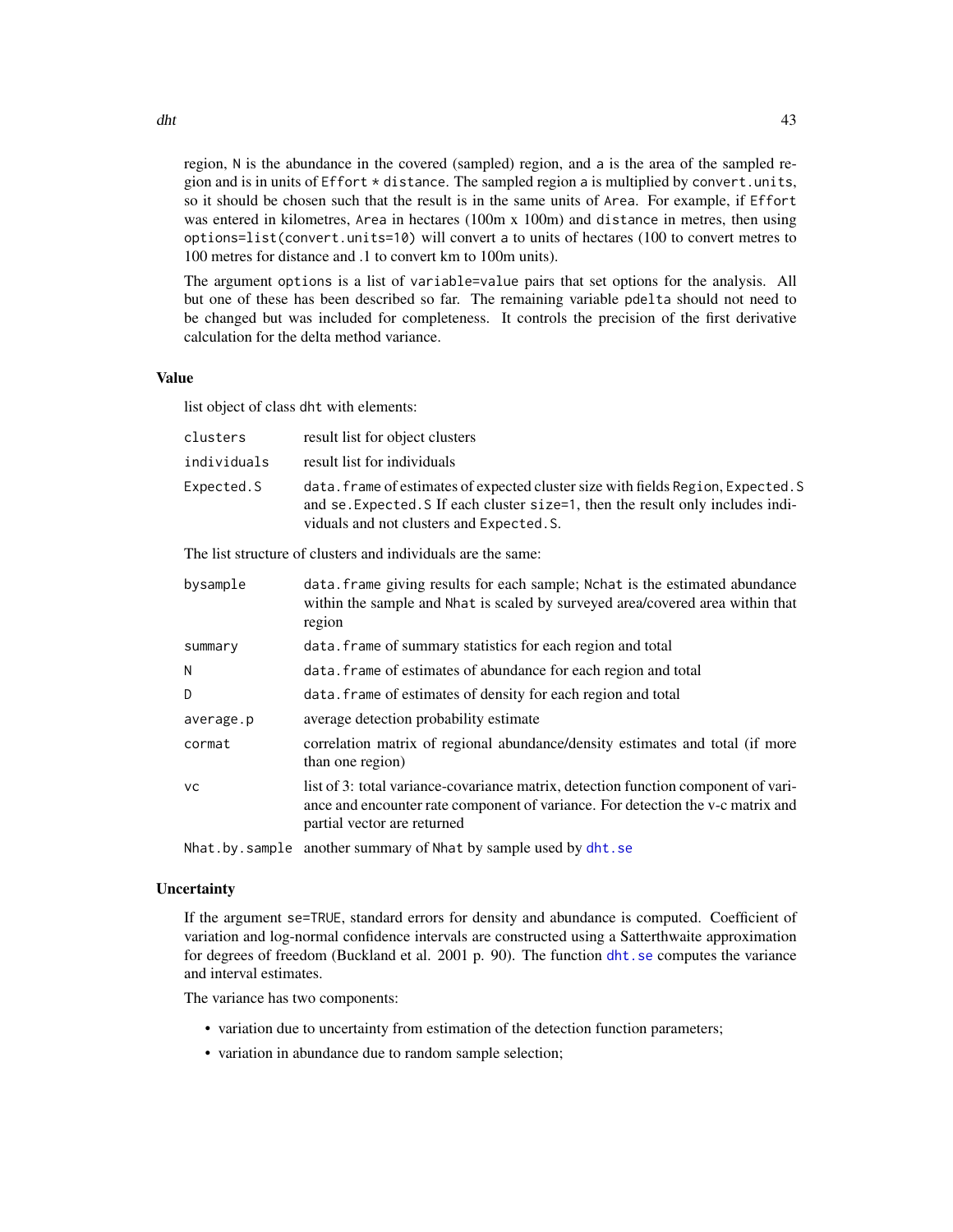The first component (model parameter uncertainty) is computed using a delta method estimate of variance (Huggins 1989, 1991, Borchers et al. 1998) in which the first derivatives of the abundance estimator with respect to the parameters in the detection function are computed numerically (see [DeltaMethod](#page-35-0)).

The second component (encounter rate variance) can be computed in one of several ways depending on the form taken for the encounter rate and the estimator used. To begin with there three possible values for varflag to calculate encounter rate:

- 0 uses a binomial variance for the number of observations (equation 13 of Borchers et al. 1998). This estimator is only useful if the sampled region is the survey region and the objects are not clustered; this situation will not occur very often;
- 1 uses the encounter rate  $n/L$  (objects observed per unit transect) from Buckland et al. (2001) pg 78-79 (equation 3.78) for line transects (see also Fewster et al, 2009 estimator R2). This variance estimator is not appropriate if size or a derivative of size is used in the detection function;
- 2 is the default and uses the encounter rate estimator  $\hat{N}/L$  (estimated abundance per unit transect) suggested by Innes et al (2002) and Marques & Buckland (2004).

In general if any covariates are used in the models, the default varflag=2 is preferable as the estimated abundance will take into account variability due to covariate effects. If the population is clustered the mean group size and standard error is also reported.

For options 1 and 2, it is then possible to choose one of the estimator forms given in Fewster et al (2009) for line transects: "R2", "R3", "R4", "S1", "S2", "O1", "O2" or "O3" by specifying the ervar= option (default "R2"). For points estimator "P3" is the only option. See [varn](#page-140-0) and Fewster et al (2009) for further details on these estimators.

### dht options

Several options are available to control calculations and output:

- ci.width Confidence interval width, expressed as a decimal between 0 and 1 (default 0.95, giving a 95% CI)
- pdelta delta value for computing numerical first derivatives (Default: 0.001)
- varflag 0,1,2 (see "Uncertainty") (Default: 2)
- convert.units multiplier for width to convert to units of length (Default: 1)
- ervar encounter rate variance type (see "Uncertainty" and type argument of [varn](#page-140-0)). (Default: "R2" for lines and "P3" for points)

## Author(s)

Jeff Laake, David L Miller

### References

Borchers, D.L., S.T. Buckland, P.W. Goedhart, E.D. Clarke, and S.L. Hedley. 1998. Horvitz-Thompson estimators for double-platform line transect surveys. Biometrics 54: 1221-1237.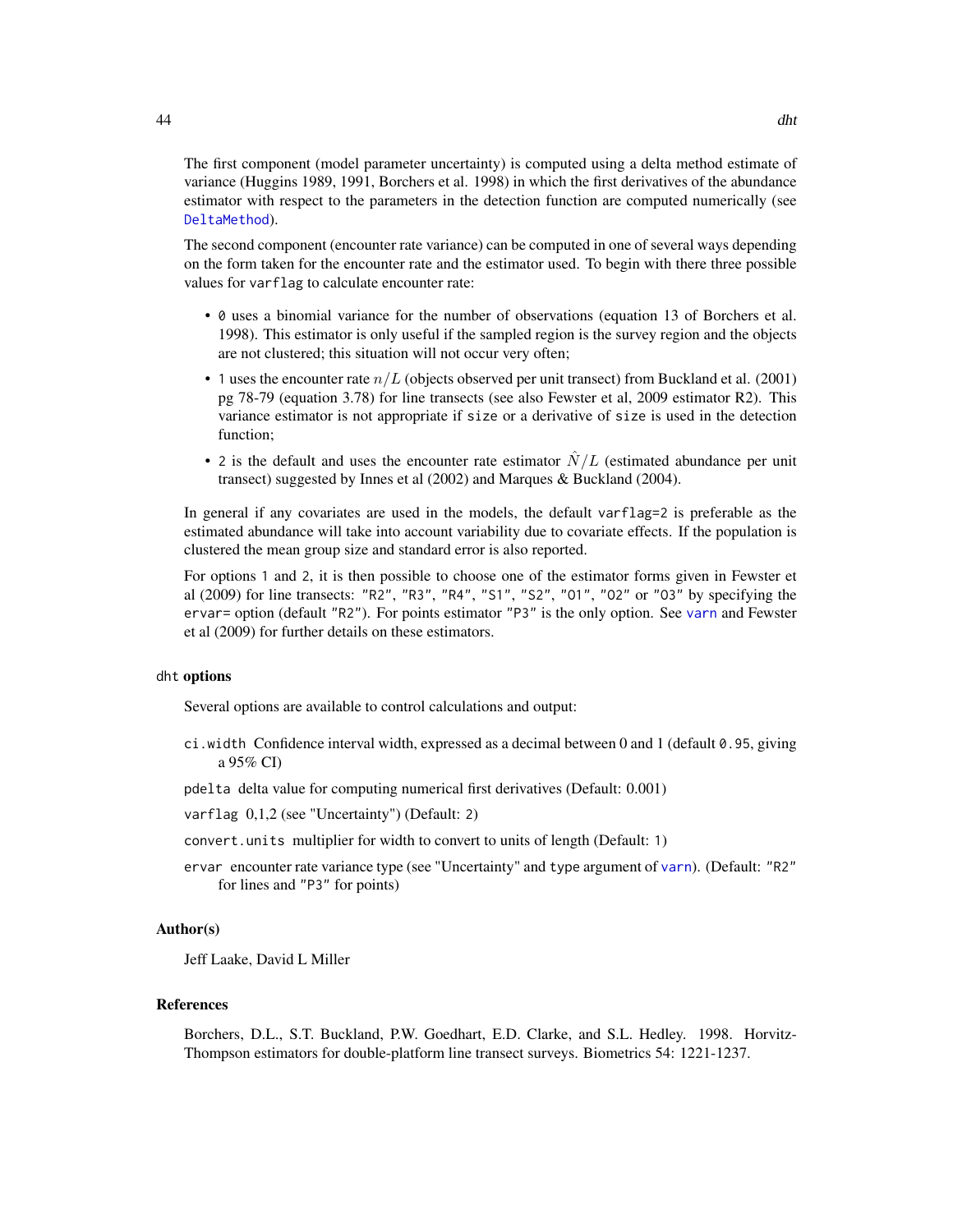### dht.deriv 45

Borchers, D.L. and K.P. Burnham. General formulation for distance sampling pp 10-11 In: Advanced Distance Sampling, eds. S.T. Buckland, D.R.Anderson, K.P. Burnham, J.L. Laake, D.L. Borchers, and L. Thomas. Oxford University Press.

Buckland, S.T., D.R.Anderson, K.P. Burnham, J.L. Laake, D.L. Borchers, and L. Thomas. 2001. Introduction to Distance Sampling: Estimating Abundance of Biological Populations. Oxford University Press.

Fewster, R.M., S.T. Buckland, K.P. Burnham, D.L. Borchers, P.E. Jupp, J.L. Laake and L. Thomas. 2009. Estimating the encounter rate variance in distance sampling. Biometrics 65: 225-236.

Huggins, R.M. 1989. On the statistical analysis of capture experiments. Biometrika 76:133-140.

Huggins, R.M. 1991. Some practical aspects of a conditional likelihood approach to capture experiments. Biometrics 47: 725-732.

Innes, S., M.P. Heide-Jorgensen, J.L. Laake, K.L. Laidre, H.J. Cleator, P. Richard, and R.E.A. Stewart. 2002. Surveys of belugas and narwhals in the Canadian High Arctic in 1996. NAMMCO Scientific Publications 4: 169-190.

Marques, F.F.C. and S.T. Buckland. 2004. Covariate models for the detection function. In: Advanced Distance Sampling, eds. S.T. Buckland, D.R.Anderson, K.P. Burnham, J.L. Laake, D.L. Borchers, and L. Thomas. Oxford University Press.

#### See Also

print.dht dht.se

| dht.deriv | Computes abundance estimates at specified parameter values using |
|-----------|------------------------------------------------------------------|
|           | Horvitz-Thompson-like estimator                                  |

### **Description**

Computes abundance at specified values of parameters for numerical computation of first derivative with respect to parameters in detection function. An internal function called by DeltaMethod which is invoked by dht.se

#### Usage

```
dht.deriv(par, model, obs, samples, options = list())
```

| par     | detection function parameter values  |
|---------|--------------------------------------|
| model   | ddf model object                     |
| obs     | observations table                   |
| samples | samples table                        |
| options | list of options as specified in dht. |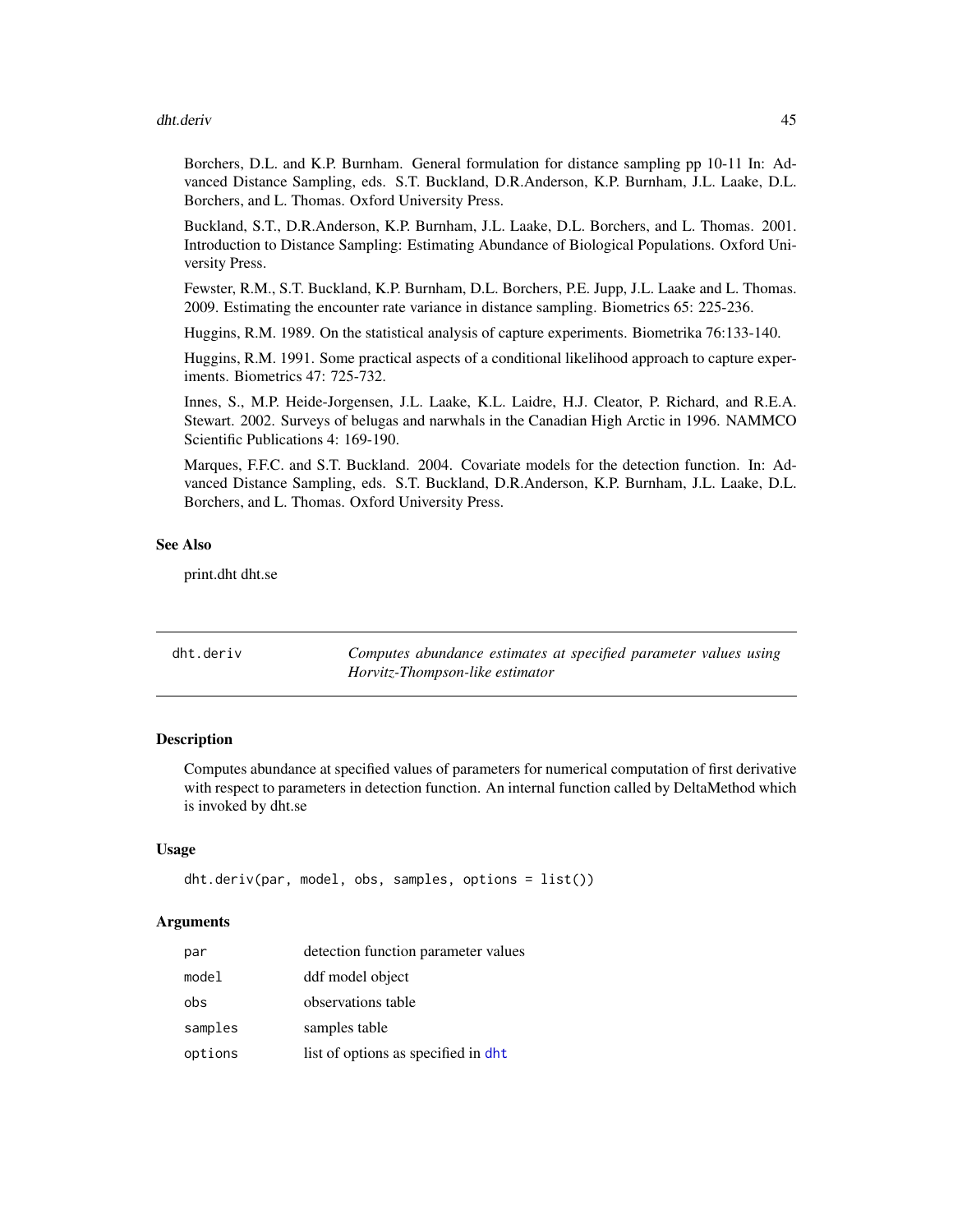# Value

vector of abundance estimates at values of parameters specified in par

## Note

Internal function; not intended to be called by user

# Author(s)

Jeff Laake

## See Also

[dht](#page-40-0), [dht.se](#page-45-0), [DeltaMethod](#page-35-0)

<span id="page-45-0"></span>

| dht.se | Variance and confidence intervals for density and abundance esti- |
|--------|-------------------------------------------------------------------|
|        | mates                                                             |

# Description

Computes standard error, cv, and log-normal confidence intervals for abundance and density within each region (if any) and for the total of all the regions. It also produces the correlation matrix for regional and total estimates.

## Usage

```
dht.se(
 model,
  region.table,
  samples,
  obs,
  options,
  numRegions,
  estimate.table,
  Nhat.by.sample
\mathcal{E}
```

| model        | ddf model object                              |
|--------------|-----------------------------------------------|
| region.table | table of region values                        |
| samples      | table of samples (replicates)                 |
| obs          | table of observations                         |
| options      | list of options that can be set (see dht)     |
| numRegions   | number of regions                             |
|              | estimate.table table of estimate values       |
|              | Nhat by sample estimated abundances by sample |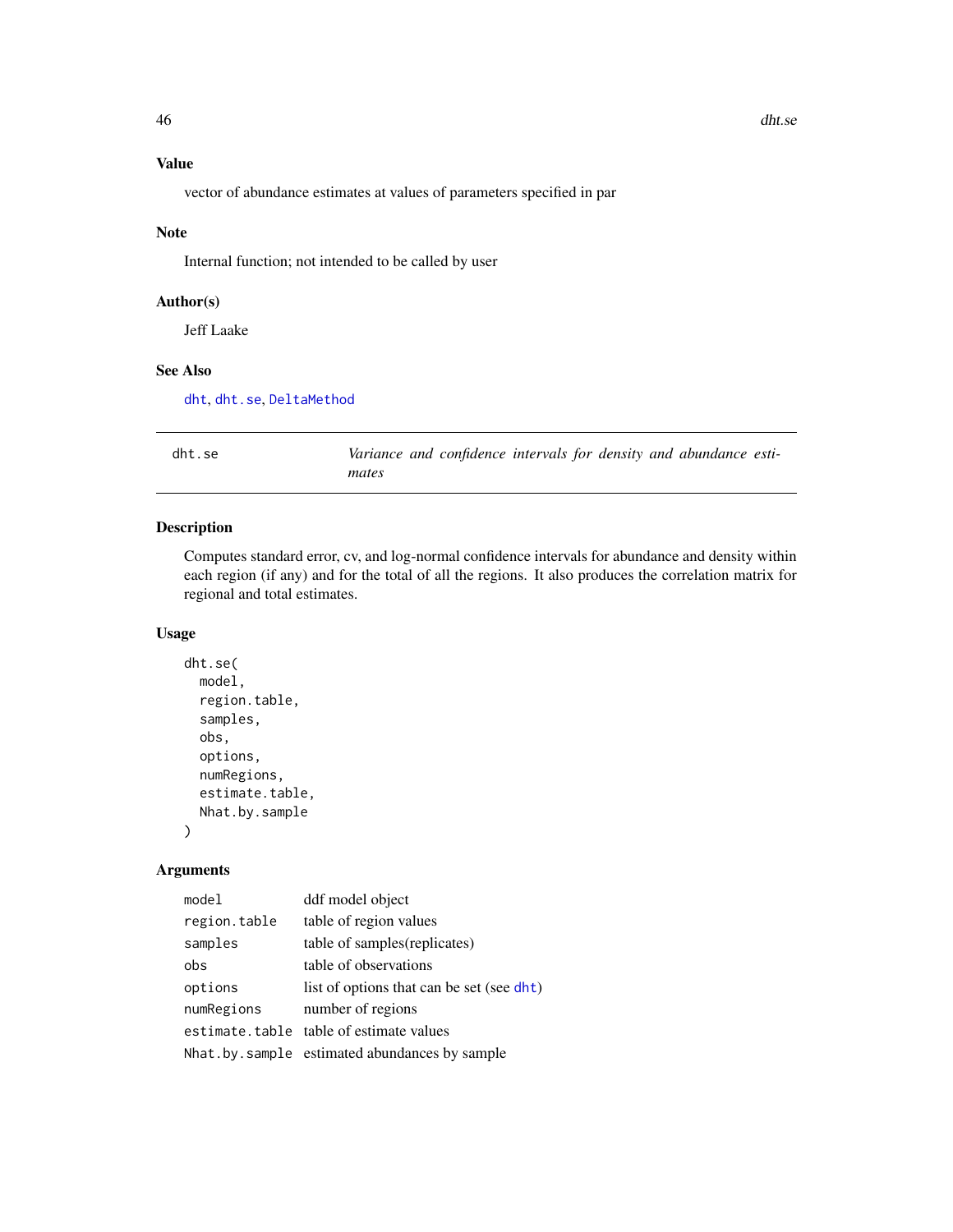dht.se 47

# Details

The variance has two components:

- variation due to uncertainty from estimation of the detection function parameters;
- variation in abundance due to random sample selection;

The first component (model parameter uncertainty) is computed using a delta method estimate of variance (Huggins 1989, 1991, Borchers et al. 1998) in which the first derivatives of the abundance estimator with respect to the parameters in the detection function are computed numerically (see [DeltaMethod](#page-35-0)).

The second component (encounter rate variance) can be computed in one of several ways depending on the form taken for the encounter rate and the estimator used. To begin with there three possible values for varflag to calculate encounter rate:

- 0 uses a binomial variance for the number of observations (equation 13 of Borchers et al. 1998). This estimator is only useful if the sampled region is the survey region and the objects are not clustered; this situation will not occur very often;
- 1 uses the encounter rate  $n/L$  (objects observed per unit transect) from Buckland et al. (2001) pg 78-79 (equation 3.78) for line transects (see also Fewster et al, 2009 estimator R2). This variance estimator is not appropriate if size or a derivative of size is used in the detection function;
- 2 is the default and uses the encounter rate estimator  $\hat{N}/L$  (estimated abundance per unit transect) suggested by Innes et al (2002) and Marques & Buckland (2004).

In general if any covariates are used in the models, the default varflag=2 is preferable as the estimated abundance will take into account variability due to covariate effects. If the population is clustered the mean group size and standard error is also reported.

For options 1 and 2, it is then possible to choose one of the estimator forms given in Fewster et al (2009). For line transects: "R2", "R3", "R4", "S1", "S2", "O1", "O2" or "O3" can be used by specifying the ervar= option (default "R2"). For point transects only the "P3" estimator may be used. See [varn](#page-140-0) and Fewster et al (2009) for further details on these estimators.

Exceptions to the above occur if there is only one sample in a stratum. In that case it uses Poisson assumption  $(Var(x) = x)$  and it assumes a known variance so  $z = 1.96$  is used for critical value. In all other cases the degrees of freedom for the  $t$ -distribution assumed for the log(abundance) or log(density) is based on the Satterthwaite approximation (Buckland et al. 2001 pg 90) for the degrees of freedom (df). The df are weighted by the squared cv in combining the two sources of variation because of the assumed log-normal distribution because the components are multiplicative. For combining df for the sampling variance across regions they are weighted by the variance because it is a sum across regions.

A non-zero correlation between regional estimates can occur from using a common detection function across regions. This is reflected in the correlation matrix of the regional and total estimates which is given in the value list. It is only needed if subtotals of regional estimates are needed.

## Value

List with 2 elements:

estimate.table completed table with se, cv and confidence limits vc correlation matrix of estimates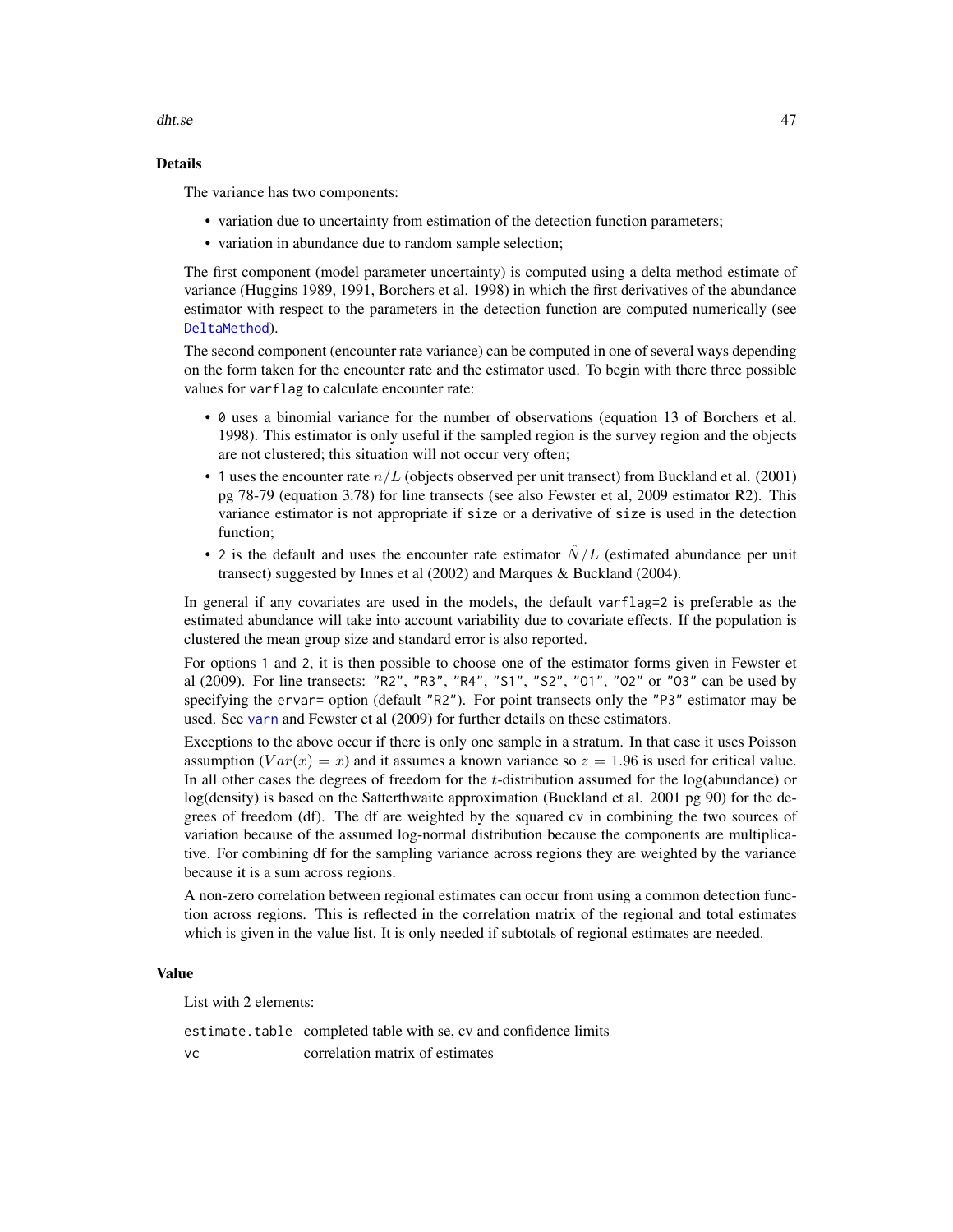# Note

This function is called by dht and it is not expected that the user will call this function directly but it is documented here for completeness and for anyone expanding the code or using this function in their own code.

### Author(s)

Jeff Laake

### References

see [dht](#page-40-0)

## See Also

[dht](#page-40-0), [print.dht](#page-107-0)

ds.function *Distance Sampling Functions*

# Description

Computes values of conditional and unconditional detection functions and probability density functions for for line/point data for single observer or dual observer in any of the 3 configurations (io,trial,rem).

## Usage

```
ds.function(
  model,
  newdata = NULL,
  obs = "All",conditional = FALSE,
  pdf = TRUE,finebr
\mathcal{L}
```

| model       | model object                                                                                                 |
|-------------|--------------------------------------------------------------------------------------------------------------|
| newdata     | data frame at which to compute values; if NULL uses fitting data                                             |
| obs         | 1 or 2 for observer 1 or 2, 3 for duplicates, "." for combined and "All" to return<br>all of the values      |
| conditional | if FALSE, computes $p(x)$ based on distance detection function and if TRUE<br>based on mr detection function |
| pdf         | if FALSE, returns $p(x)$ and if TRUE, returns $p(x)*pi(x)/integral p(x)*pi(x)$                               |
| finebr      | fine break values over which line is averaged                                                                |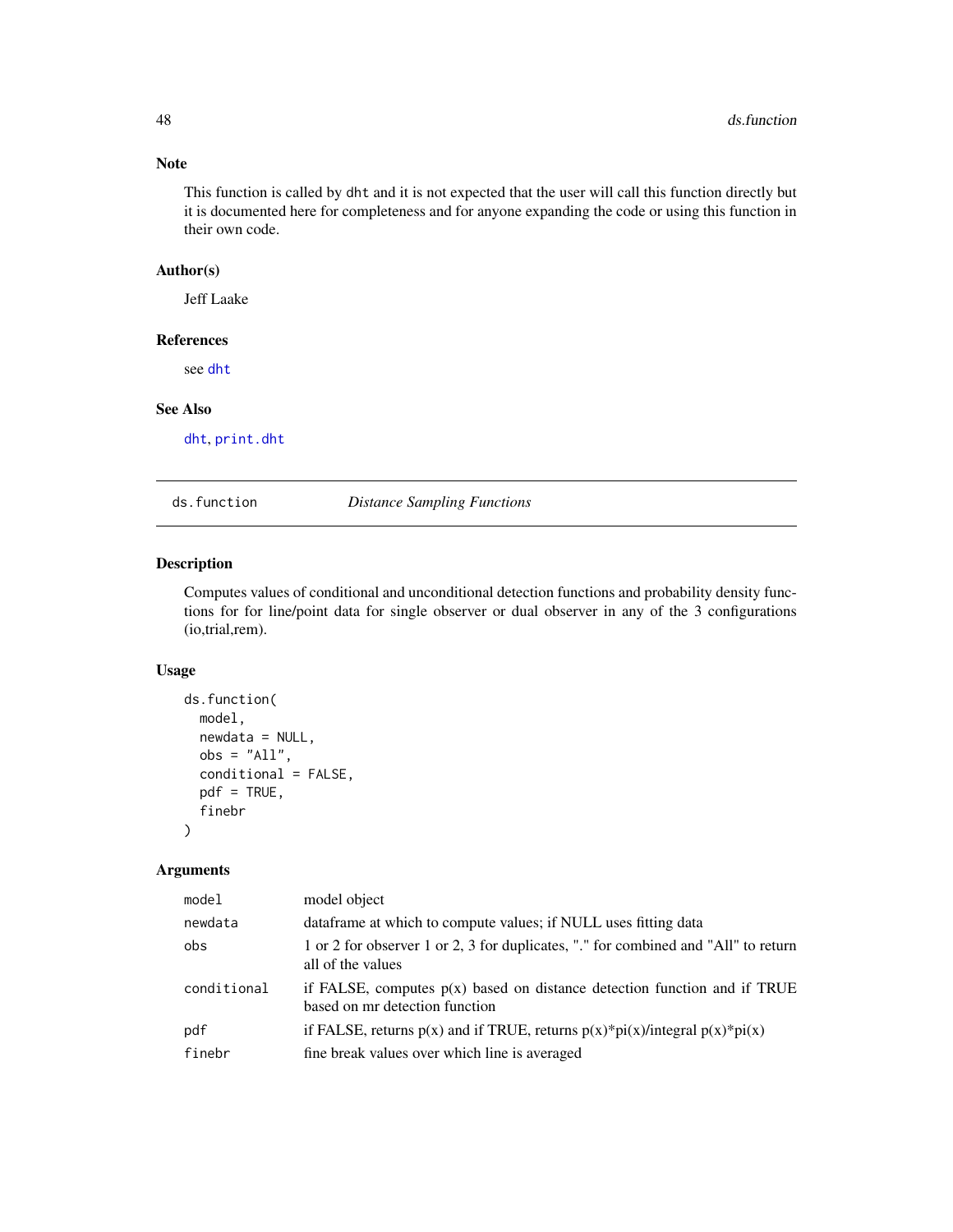### $flnl$  49

# Details

Placeholder – Not functional —-

# Value

| List containing |                                                  |
|-----------------|--------------------------------------------------|
| xgrid           | grid of distance values                          |
| values          | average detection fct values at the xgrid values |

# Author(s)

Jeff Laake

<span id="page-48-0"></span>flnl *Log-likelihood computation for distance sampling data*

# <span id="page-48-1"></span>Description

For a specific set of parameter values, it computes and returns the negative log-likelihood for the distance sampling likelihood for distances that are unbinned, binned and a mixture of both. The function flnl is the function minimized using [optim](#page-0-0) from within [ddf.ds](#page-24-0).

# Usage

flnl(fpar, ddfobj, misc.options, fitting = "all")

| fpar         | parameter values for detection function at which negative log-likelihood should<br>be evaluated                                                                                                                                                                                           |
|--------------|-------------------------------------------------------------------------------------------------------------------------------------------------------------------------------------------------------------------------------------------------------------------------------------------|
| ddfobj       | distance sampling object                                                                                                                                                                                                                                                                  |
| misc.options | a list with the following elements: width transect width; int. range the in-<br>tegration range for observations; show it 0 to 3 controls level debug output;<br>integral.numeric if TRUE integral is computed numerically rather than ana-<br>lytically; point is this a point transect? |
| fitting      | character "key" if only fitting key function parameters, "adjust" if fitting ad-<br>justment parameters or "all" to fit both                                                                                                                                                              |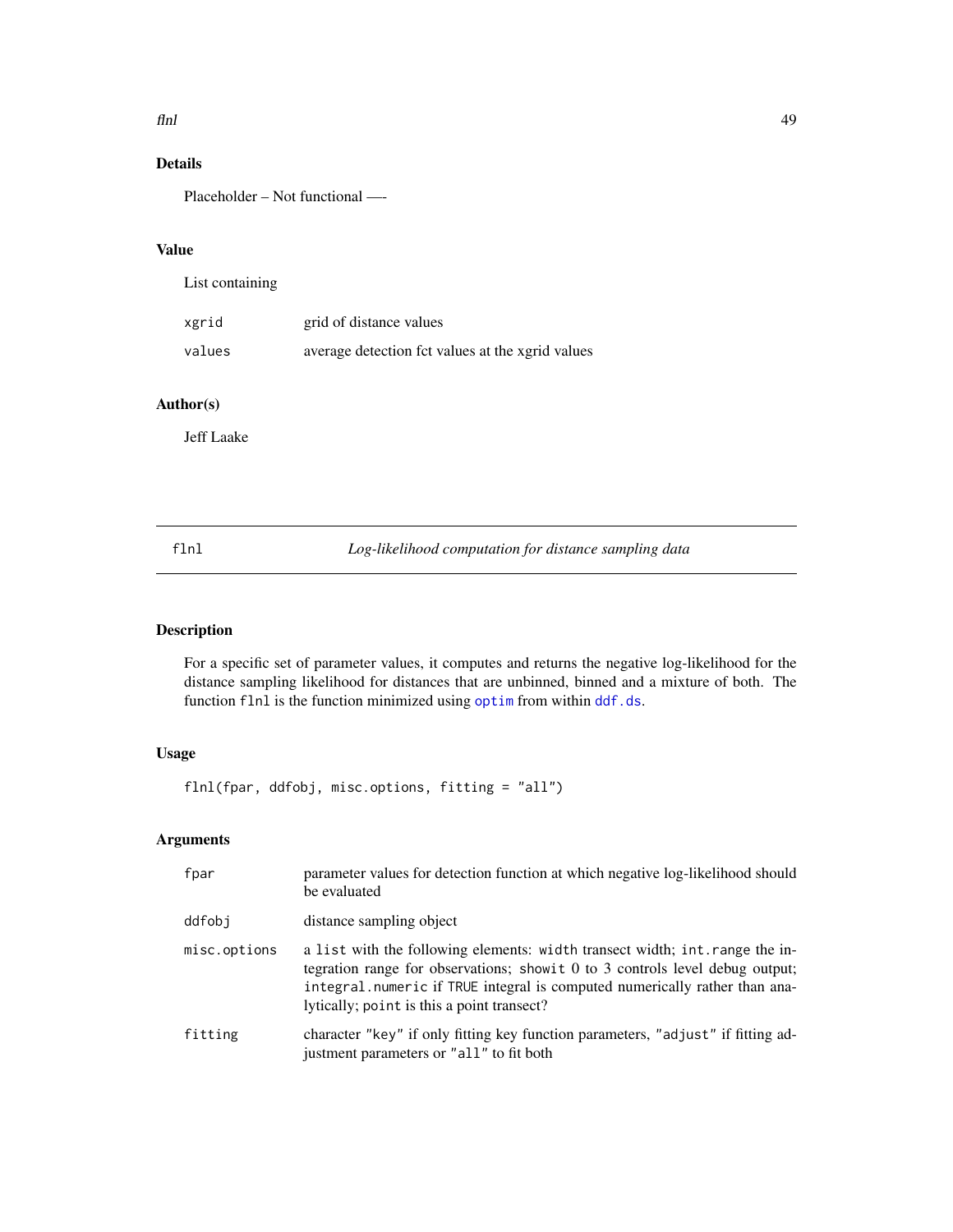### Details

Most of the computation is in flpt. lnl in which the negative log-likelihood is computed for each observation. flnl is a wrapper that optionally outputs intermediate results and sums the individual log-likelihood values.

flnl is the main routine that manipulates the parameters using [getpar](#page-51-0) to handle fitting of key, adjustment or all of the parameters. It then calls flpt.lnl to do the actual computation of the likelihood. The probability density function for point counts is fr and for line transects is fx.  $f\mathbf{x}=\mathbf{g}(\mathbf{x})/m\mathbf{u}$  (where  $g(\mathbf{x})$  is the detection function); whereas,  $f(\mathbf{r})=\mathbf{r}*\mathbf{g}(\mathbf{r})/m\mathbf{u}$  where mu in both cases is the normalizing constant. Both functions are in source code file for link{detfct} and are called from distpdf and the integral calculations are made with [integratepdf](#page-56-0).

#### Value

negative log-likelihood value at the parameter values specified in fpar

#### **Note**

These are internal functions used by  $\text{d}d\text{f}$ . ds to fit distance sampling detection functions. It is not intended for the user to invoke these functions but they are documented here for completeness.

#### Author(s)

Jeff Laake, David L Miller

#### See Also

[flt.var](#page-49-0), [detfct](#page-0-0)

<span id="page-49-0"></span>

| flt.var | Hessian computation for fitted distance detection function model pa- |
|---------|----------------------------------------------------------------------|
|         | rameters                                                             |

#### Description

Computes hessian to be used for variance-covariance matrix. The hessian is the outer product of the vector of first partials (see pg 62 of Buckland et al 2002).

#### Usage

```
flt.var(ddfobj, misc.options)
```

| ddfobi       | distance sampling object                                                          |
|--------------|-----------------------------------------------------------------------------------|
| misc.options | width-transect width (W); int.range-integration range for observations; show it-  |
|              | 0 to 3 controls level of iteration printing; integral.numeric-if TRUE integral is |
|              | computed numerically rather than analytically                                     |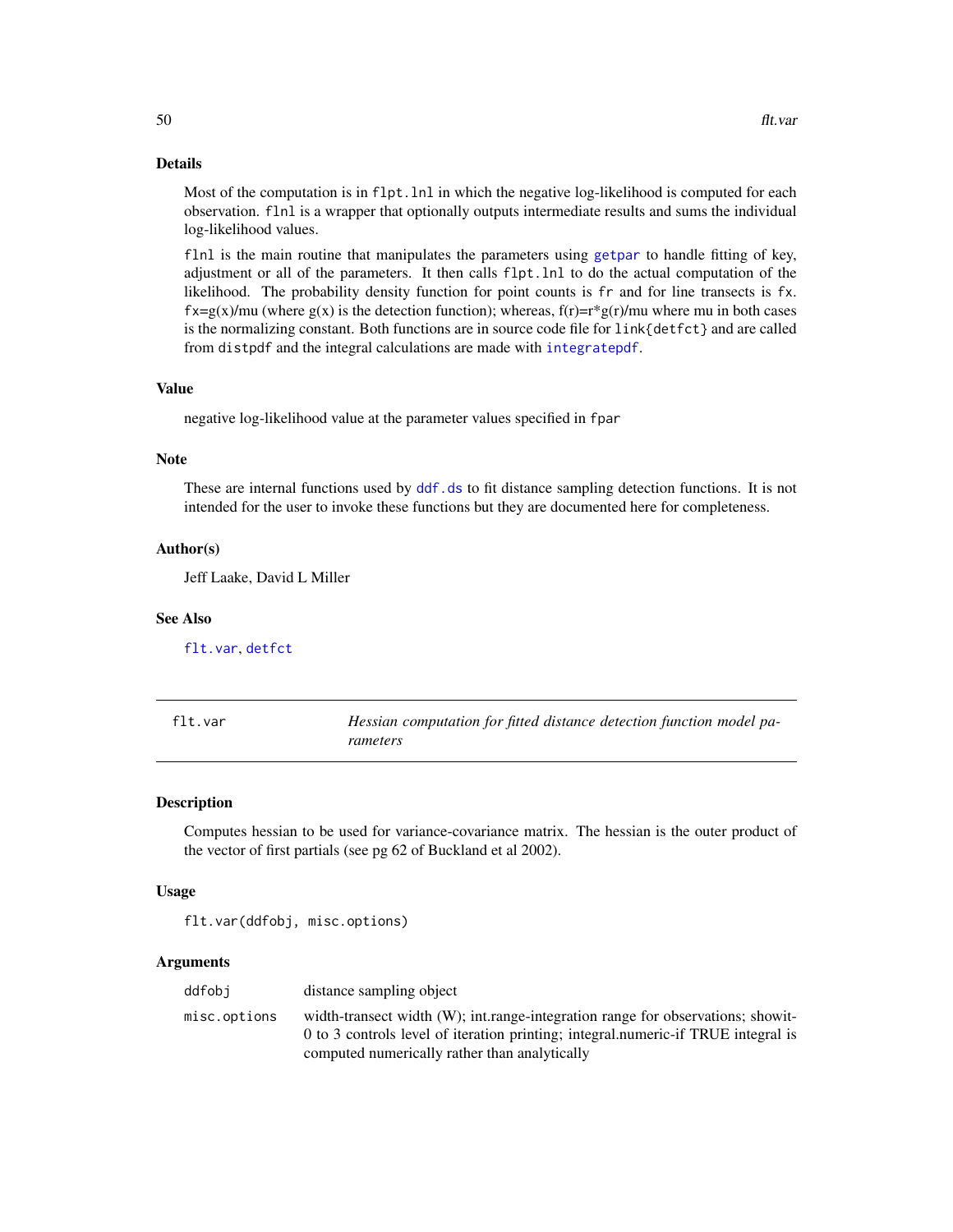# Value

variance-covariance matrix of parameters in the detection function

## Note

This is an internal function used by [ddf.ds](#page-24-0) to fit distance sampling detection functions. It is not intended for the user to invoke this function but it is documented here for completeness.

## Author(s)

Jeff Laake

# References

Buckland et al. 2002

## See Also

[flnl](#page-48-0),[flpt.lnl](#page-48-1),[ddf.ds](#page-24-0)

g0 *Compute value of p(0) using a logit formulation*

# Description

Compute value of p(0) using a logit formulation

## Usage

g0(beta, z)

# Arguments

| beta | logistic parameters               |
|------|-----------------------------------|
|      | design matrix of covariate values |

# Value

vector of  $p(0)$  values

## Author(s)

Jeff Laake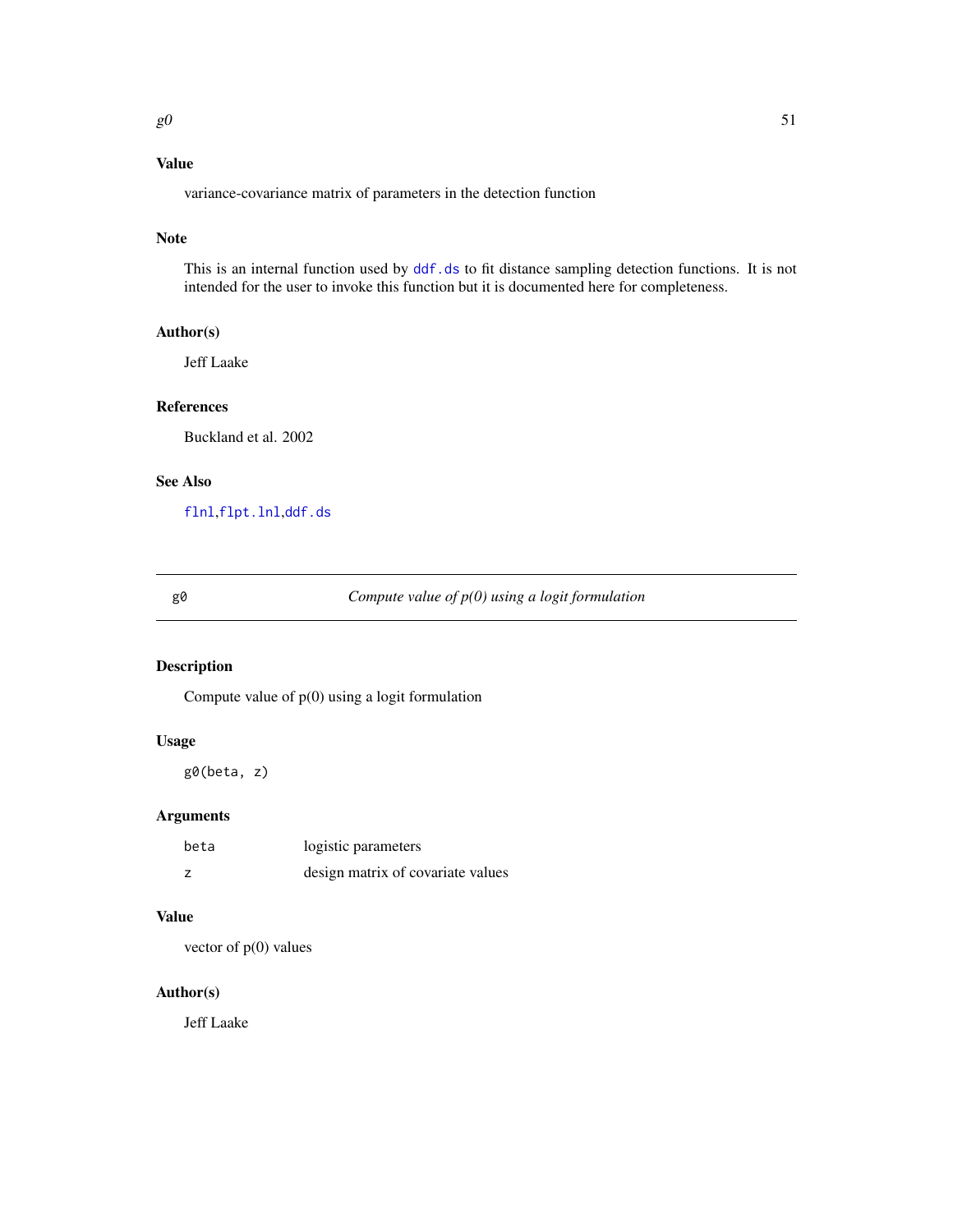<span id="page-51-0"></span>

# Description

Extracts parameters of a particular type (scale, shape, adjustments or  $g($   $p(0))$ ) from the vector of parameters in ddfobj. All of the parameters are kept in a single vector for optimization even though they have very different uses. assign.par parses them from the vector based on a known structure and assigns them into ddfobj. getpar extracts the requested types to be extracted from ddfobj.

### Usage

getpar(ddfobj, fitting = "all", index = FALSE)

### Arguments

| ddfobi  | distance sampling object (see create.ddfobj)                                                                                                       |
|---------|----------------------------------------------------------------------------------------------------------------------------------------------------|
| fitting | character string which is either "all", "key", "adjust" which determines which pa-<br>rameters are retrieved                                       |
| index   | logical that determines whether parameters are returned (FALSE) or starting<br>indices in parameter vector for scale, shape, adjustment parameters |

## Value

index==FALSE, vector of parameters that were requested or index==TRUE, vector of 3 indices for shape, scale, adjustment

## Note

Internal functions not intended to be called by user.

## Author(s)

Jeff Laake

# See Also

assign.par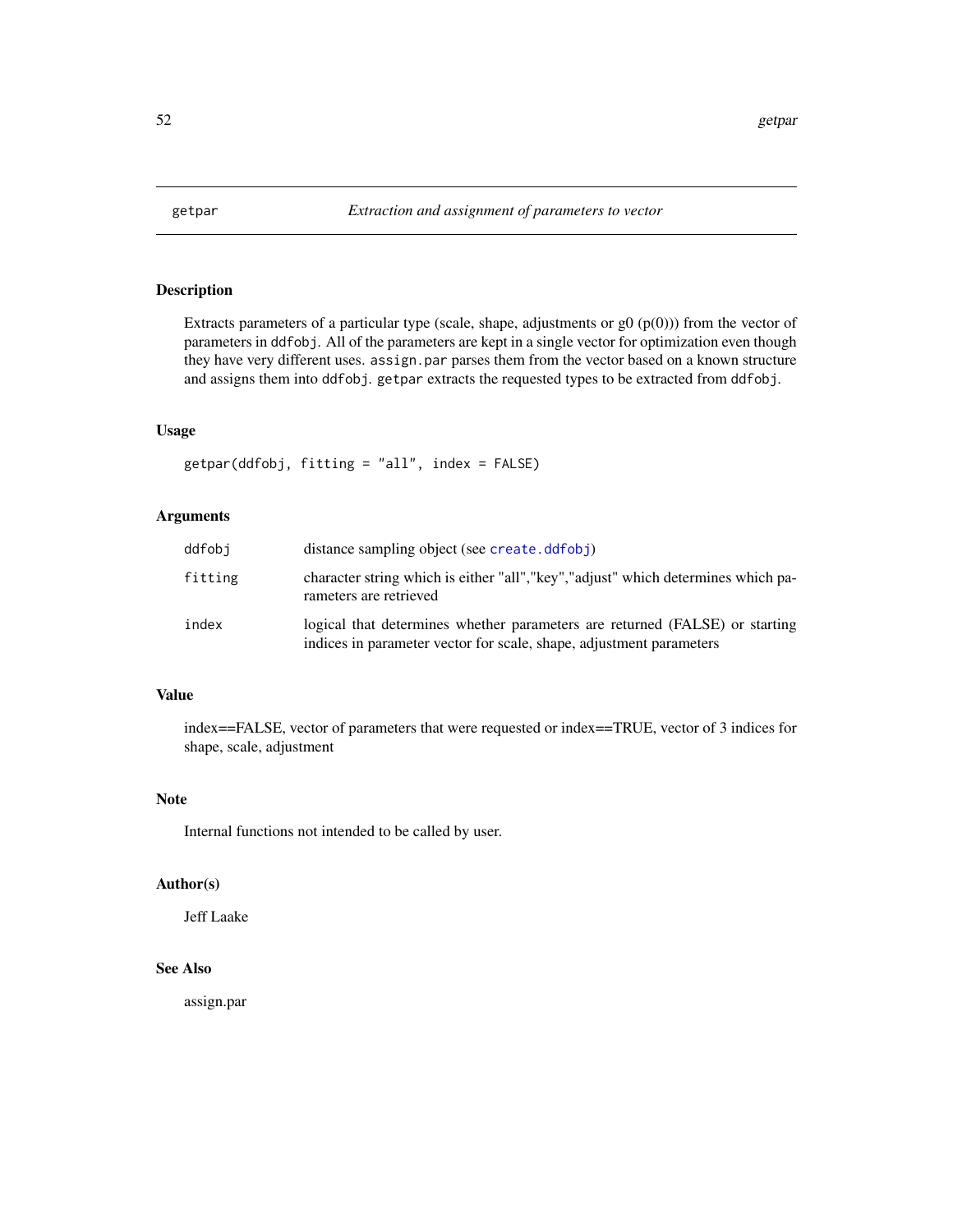# Description

Compute chi-square goodness-of-fit test for ds models

# Usage

gof.ds(model, breaks = NULL, nc = NULL)

# Arguments

| model  | ddf model object           |
|--------|----------------------------|
| breaks | distance cut points        |
| nc.    | number of distance classes |

# Value

list with chi-square value, df and p-value

# Author(s)

Jeff Laake

## See Also

ddf.gof

gstdint *Integral of pdf of distances*

# Description

Computes the integral of distpdf with scale=1 (stdint=TRUE) or specified scale (stdint=FALSE).

## Usage

```
gstdint(
  x,
 ddfobj,
  index = NULL,select = NULL,
  width,
  standardize = TRUE,
```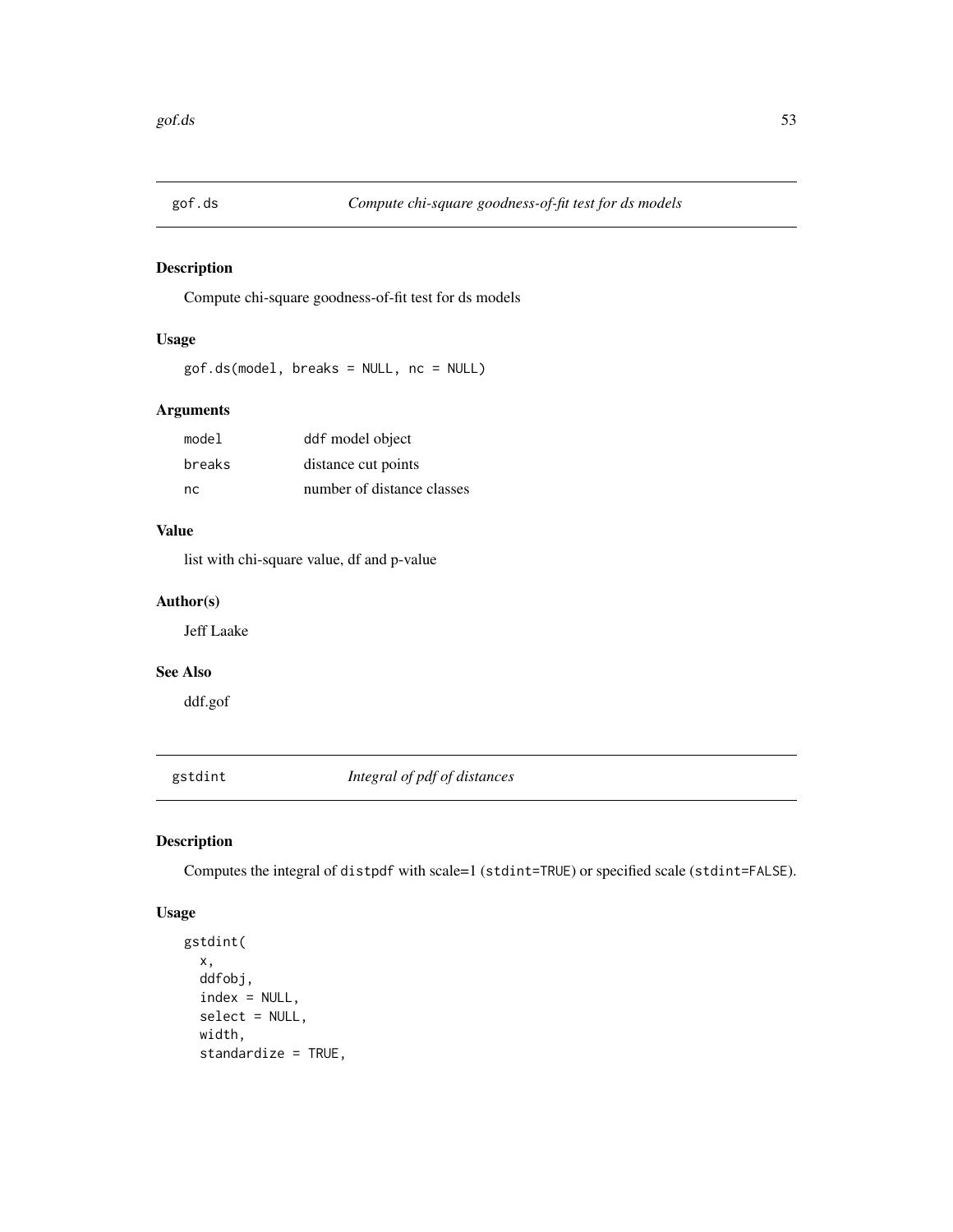### 54 histline

```
point = FALSE,
  stdint = TRUE,
 doeachint = FALSE,
  left = left
)
```
# Arguments

| x           | lower, upper value for integration                           |
|-------------|--------------------------------------------------------------|
| ddfobj      | distance detection function specification                    |
| index       | specific data row index                                      |
| select      | logical vector for selection of data values                  |
| width       | truncation width                                             |
| standardize | if TRUE, divide through by the function evaluated at 0       |
| point       | logical to determine if point (TRUE) or line transect(FALSE) |
| stdint      | if TRUE, scale=1 otherwise specified scale used              |
| doeachint   | if TRUE perform integration using integrate                  |
| left        | left truncation width                                        |

# Value

vector of integral values of detection function

## Note

This is an internal function that is not intended to be invoked directly.

# Author(s)

Jeff Laake and David L Miller

histline *Plot histogram line*

# Description

Takes bar heights (height) and cutpoints (breaks), and constructs a line-only histogram from them using the function plot() (if lineonly==FALSE) or lines() (if lineonly==TRUE).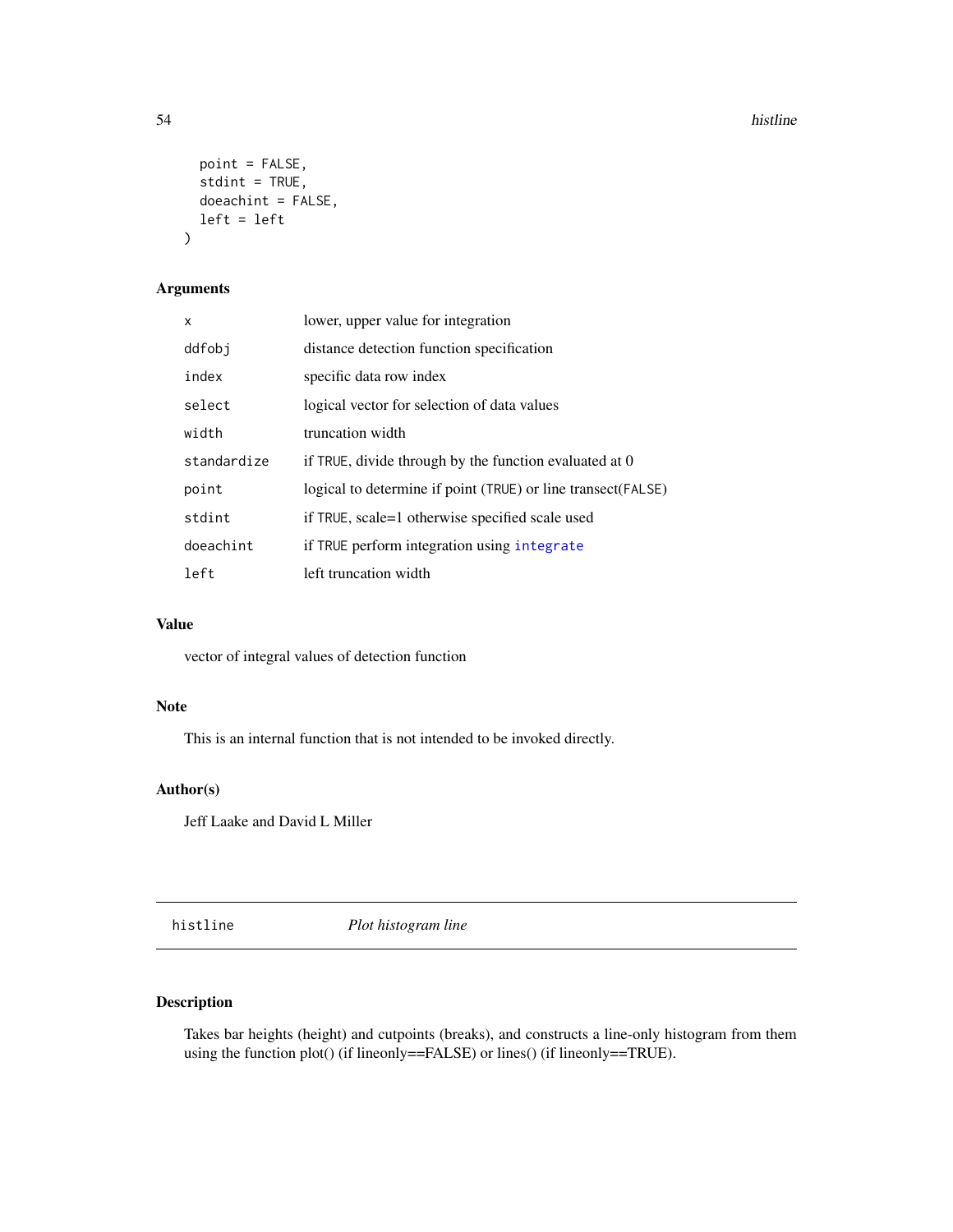integratedetfct.logistic 55

## Usage

```
histline(
 height,
 breaks,
  lineonly = FALSE,
  outline = FALSE,
 ylim = range(height),
  xlab = "x",
  ylab = "y",
  det.plot = FALSE,
  add = FALSE,...
)
```
# Arguments

| height   | heights of histogram bars                                                        |
|----------|----------------------------------------------------------------------------------|
| breaks   | cutpoints for x                                                                  |
| lineonly | if TRUE, drawn with plot; otherwise with lines to allow addition of current plot |
| outline  | if TRUE, only outline of histogram is plotted                                    |
| ylim     | limits for y axis                                                                |
| xlab     | label for x axis                                                                 |
| ylab     | label for y axis                                                                 |
| det.plot | if TRUE, plot is of detection so yaxis limited to unit interval                  |
| add      | should this plot add to a previous window                                        |
| $\cdots$ | Additional unspecified arguments for plot                                        |

# Value

None

# Author(s)

Jeff Laake and David L Miller

integratedetfct.logistic

*Integrate a logistic detection function*

# Description

Integrates a logistic detection function; a separate function is used because in certain cases the integral can be solved analytically and also because the scale trick used with the half-normal and hazard rate doesn't work with the logistic.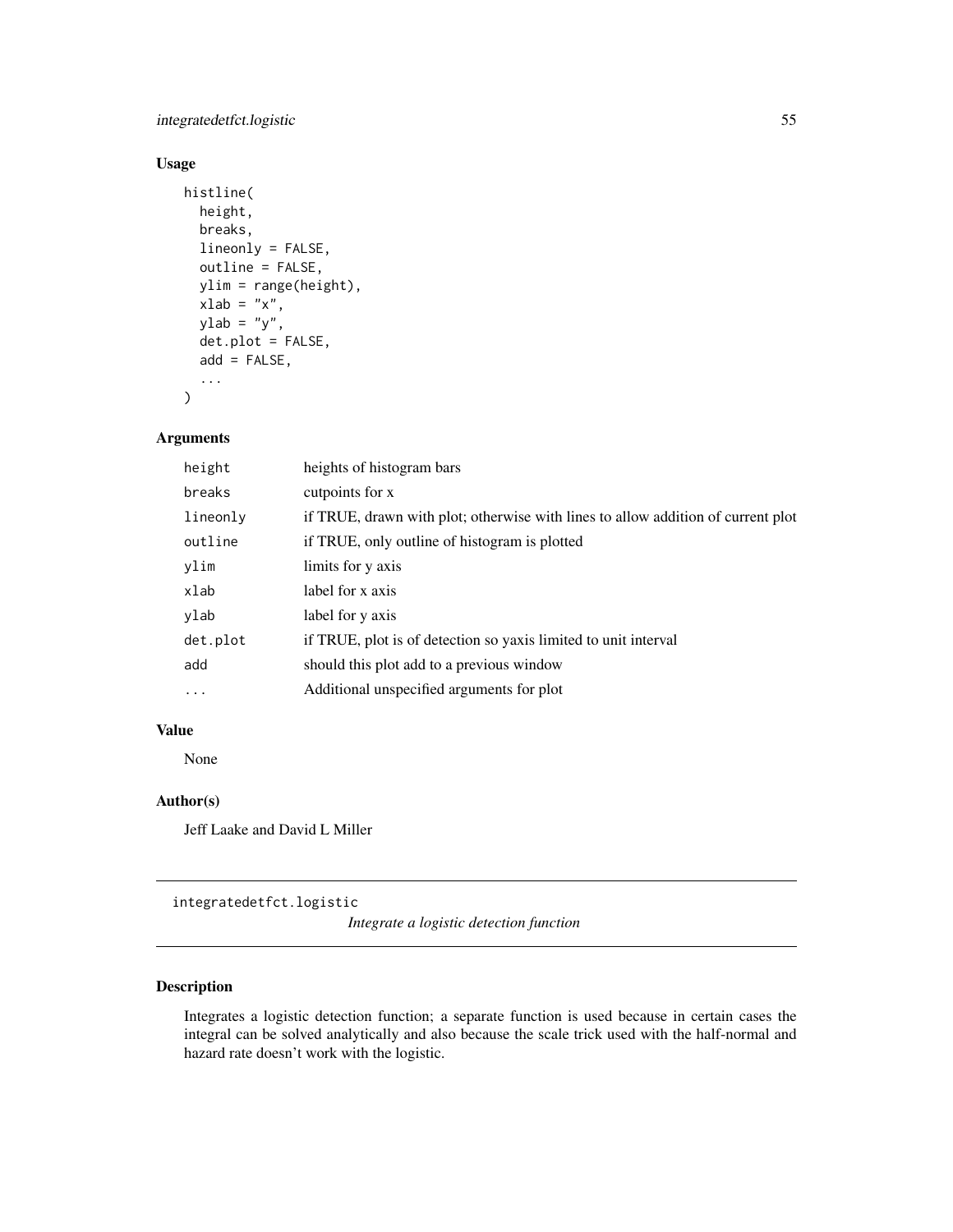## Usage

```
integratedetfct.logistic(x, scalemodel, width, theta1, integral.numeric, w)
```
# Arguments

| $\mathsf{x}$     | logistic design matrix values             |
|------------------|-------------------------------------------|
| scalemodel       | scale model for logistic                  |
| width            | transect width                            |
| theta1           | parameters for logistic                   |
| integral.numeric |                                           |
|                  | if TRUE computes numerical integral value |
| W                | design covariates                         |

## Value

vector of integral values

## Author(s)

Jeff Laake

```
integratelogistic.analytic
```
*Analytically integrate logistic detection function*

# Description

Computes integral (analytically) over x from 0 to width of a logistic detection function; For reference see integral #526 in CRC Std Math Table 24th ed

# Usage

```
integratelogistic.analytic(x, models, beta, width)
```
# Arguments

| x      | matrix of data                            |
|--------|-------------------------------------------|
| models | list of model formulae                    |
| beta   | parameters of logistic detection function |
| width  | transect half-width                       |

## Author(s)

Jeff Laake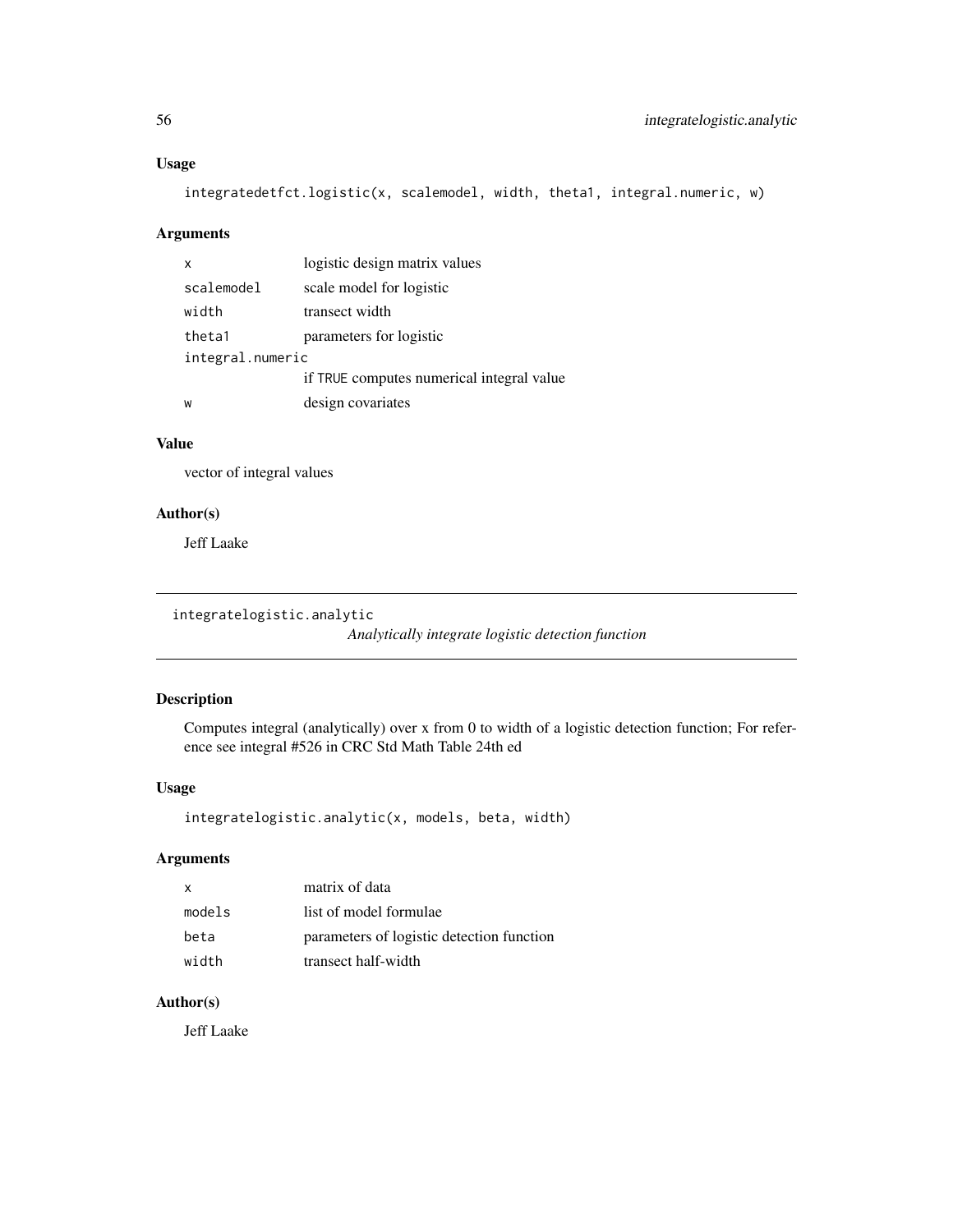<span id="page-56-0"></span>

# Description

Computes integral of pdf of observed distances over x for each observation. The method of computation depends on argument switches set and the type of detection function.

## Usage

```
integratepdf(
 ddfobj,
 select,
 width,
  int.range,
  standardize = TRUE,
 point = FALSE,
 left = 0,doeachint = FALSE
)
```
# Arguments

| ddfobi      | distance detection function specification                                       |
|-------------|---------------------------------------------------------------------------------|
| select      | logical vector for selection of data values                                     |
| width       | truncation width                                                                |
| int.range   | integration range matrix; vector is converted to matrix                         |
| standardize | logical used to decide whether to divide through by the function evaluated at 0 |
| point       | logical to determine if point count (TRUE) or line transect (FALSE)             |
| left        | left truncation width                                                           |
| doeachint   | calculate each integral numerically                                             |

# Value

vector of integral values - one for each observation

# Author(s)

Jeff Laake & Dave Miller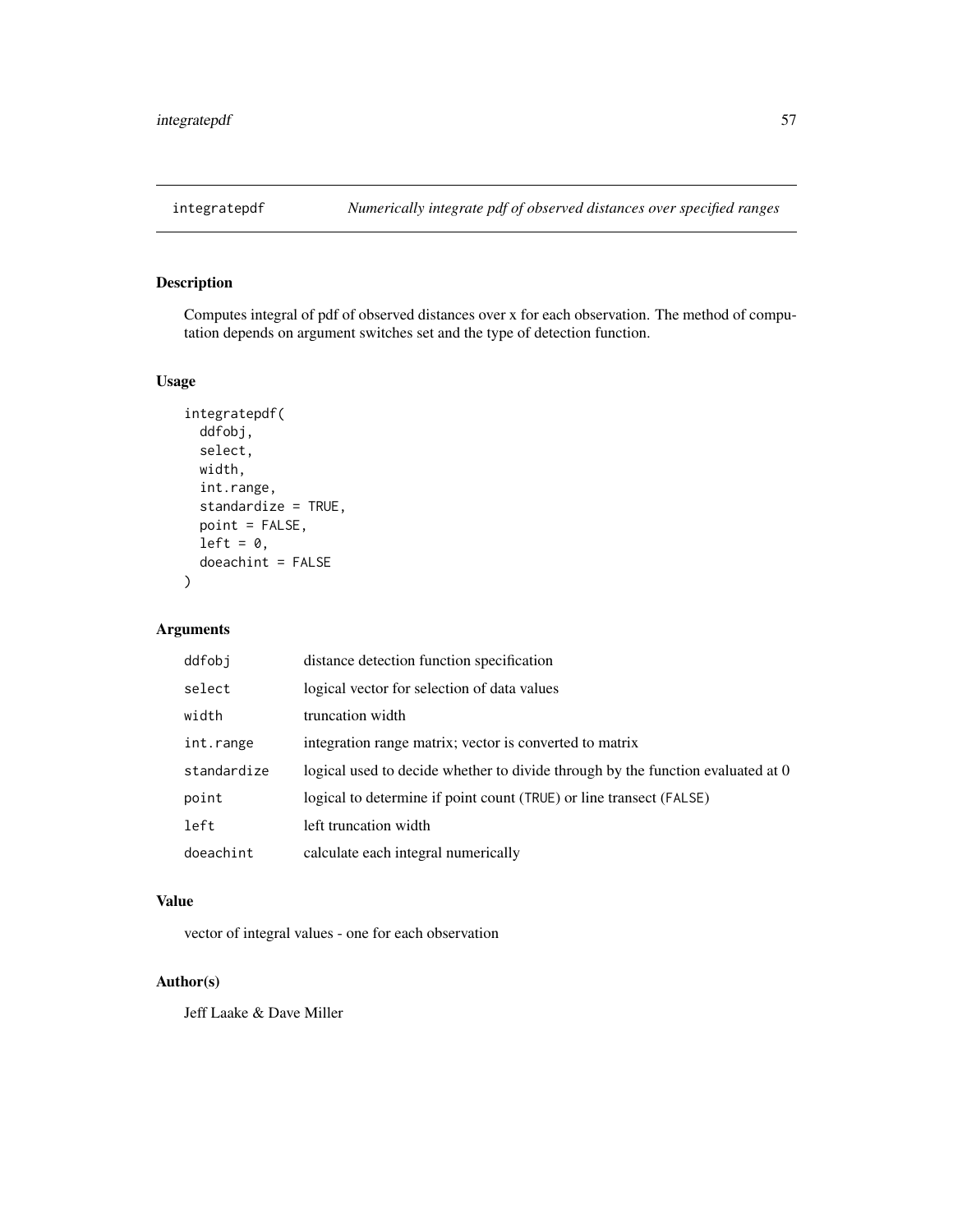# Description

Provides an iterative algorithm for finding the MLEs of detection (capture) probabilities for a twooccasion (double observer) mark-recapture experiment using standard algorithms GLM/GAM and an offset to compensate for conditioning on the set of observations. While the likelihood can be formulated and solved numerically, the use of GLM/GAM provides all of the available tools for fitting, predictions, plotting etc without any further development.

### Usage

```
io.glm(
  datavec,
  fitformula,
  eps = 1e-05,
  iterlimit = 500,
 GAM = FALSE,
  gamplot = TRUE
)
```
# Arguments

| datavec    | dataframe                                        |
|------------|--------------------------------------------------|
| fitformula | logit link formula                               |
| eps        | convergence criterion                            |
| iterlimit  | maximum number of iterations allowed             |
| GAM        | uses GAM instead of GLM for fitting              |
| gamplot    | set to TRUE to get a gam plot object if GAM=TRUE |

## Details

Note that currently the code in this function for GAMs has been commented out until the remainder of the mrds package will work with GAMs. This is an internal function that is used as by ddf.io.fi to fit mark-recapture models with 2 occasions. The argument mrmodel is used for fitformula.

#### Value

list of class("ioglm","glm","lm") or class("ioglm","gam")

| glmobi      | GLM or GAM object                                      |
|-------------|--------------------------------------------------------|
| offsetvalue | offset values from iterative fit.                      |
| plotobi     | gam plot object (if GAM $\&$ gamplot==TRUE, else NULL) |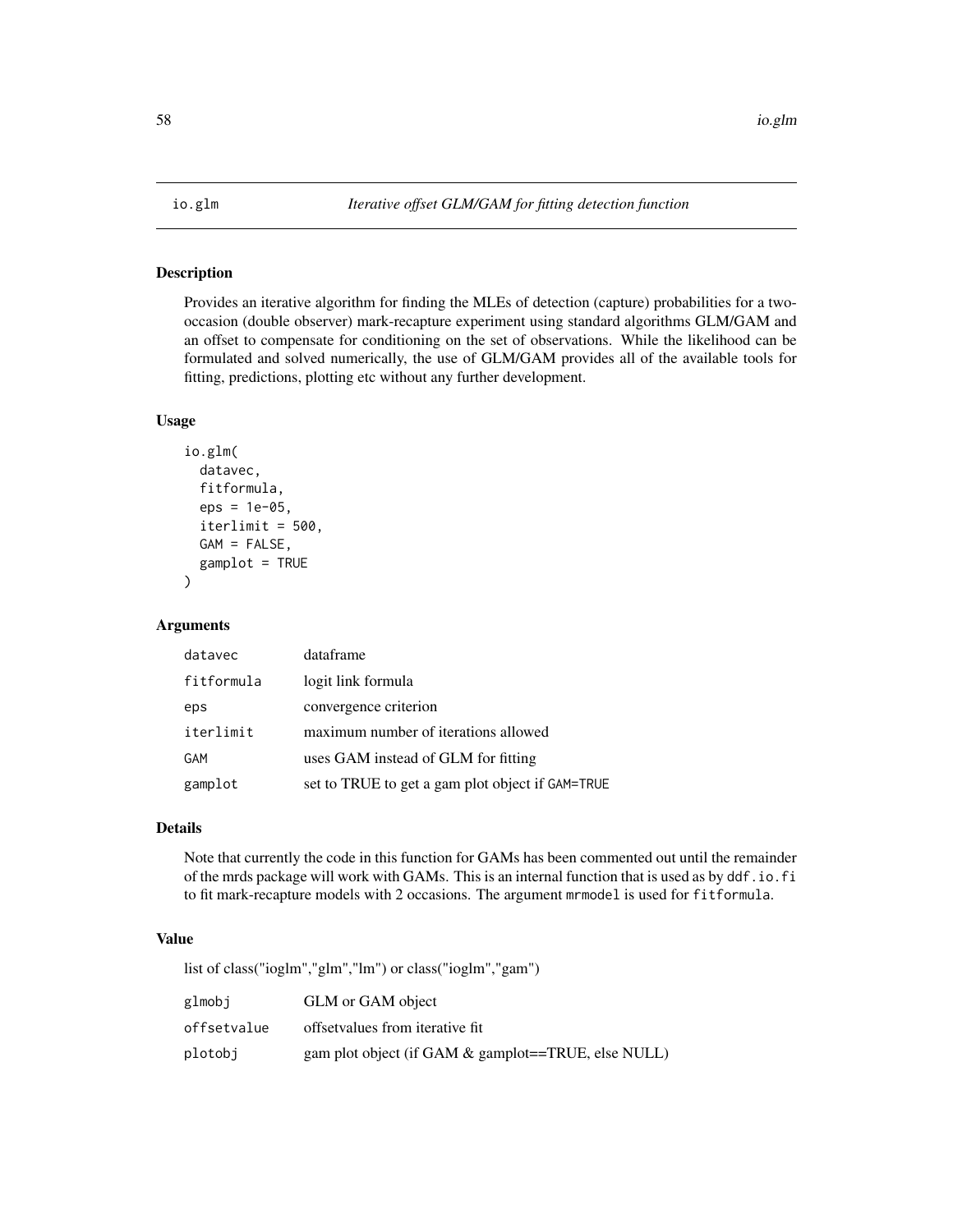## is.linear.logistic 59

### Author(s)

Jeff Laake, David Borchers, Charles Paxton

### References

Buckland, S.T., J.M. breiwick, K.L. Cattanach, and J.L. Laake. 1993. Estimated population size of the California gray whale. Marine Mammal Science, 9:235-249.

Burnham, K.P., S.T. Buckland, J.L. Laake, D.L. Borchers, T.A. Marques, J.R.B. Bishop, and L. Thomas. 2004. Further topics in distance sampling. pp: 360-363. In: Advanced Distance Sampling, eds. S.T. Buckland, D.R.Anderson, K.P. Burnham, J.L. Laake, D.L. Borchers, and L. Thomas. Oxford University Press.

is.linear.logistic *Collection of functions for logistic detection functions*

### **Description**

These functions are used to test whether a logistic detection function is a linear function of distance (is.linear.logistic) or is constant (varies by distance but no other covariates) is.logistic.constant). Based on these tests, the most appropriate manner for integrating the detection function with respect to distance is chosen. The integrals are needed to estimate the average detection probability for a given set of covariates.

#### Usage

is.linear.logistic(xmat, g0model, zdim, width)

#### Arguments

| xmat    | data matrix                        |
|---------|------------------------------------|
| g0model | logit model                        |
| zdim    | number of columns in design matrix |
| width   | transect width                     |

### Details

If the logit is linear in distance then the integral can be computed analytically. If the logit is constant or only varies by distance then only one integral needs to be computed rather than an integral for each observation.

### Value

Logical TRUE if condition holds and FALSE otherwise

### Author(s)

Jeff Laake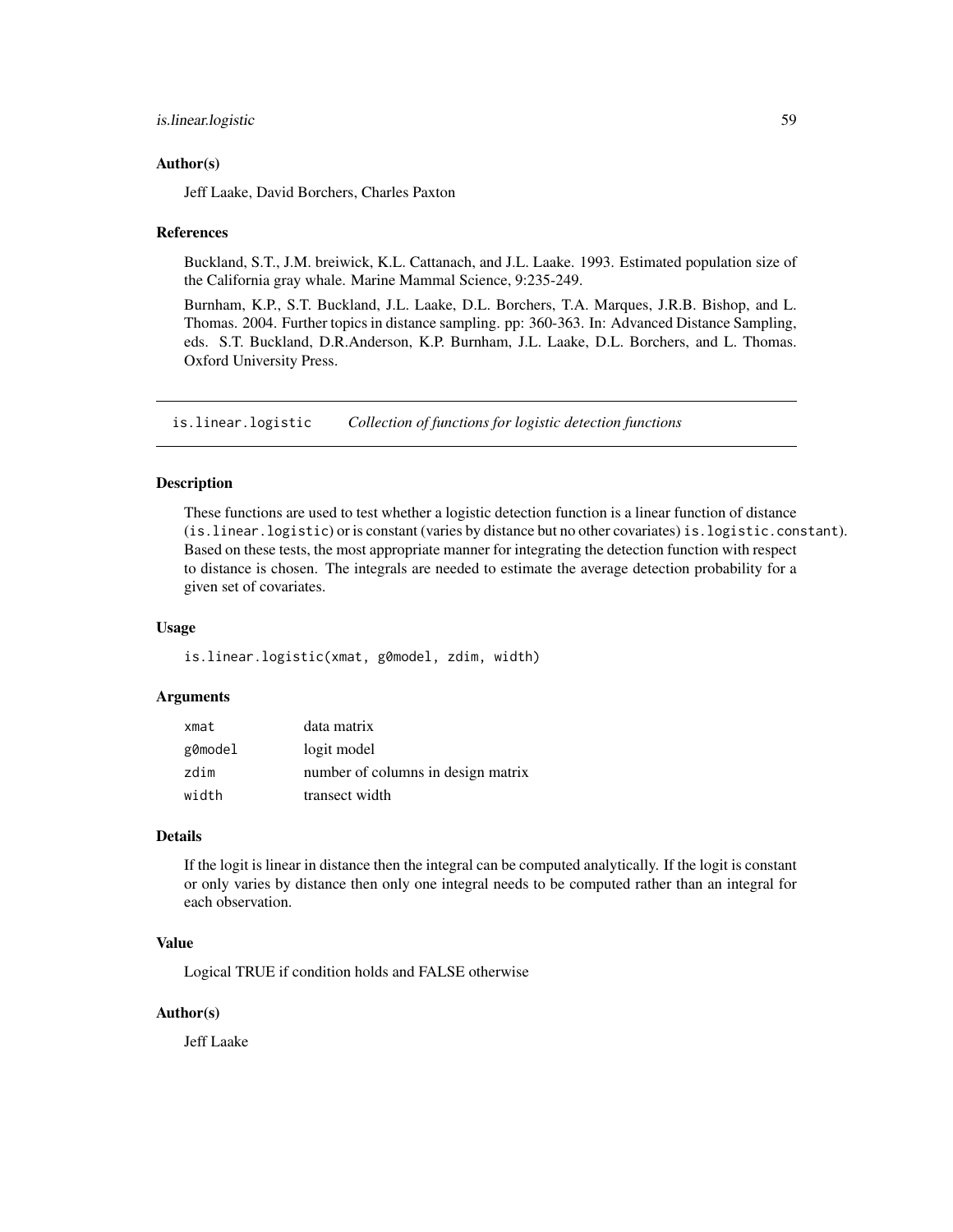is.logistic.constant *Is a logit model constant for all observations?*

## Description

Determines whether the specified logit model is constant for all observations. If it is constant then only one integral needs to be computed.

### Usage

is.logistic.constant(xmat, g0model, width)

# Arguments

| xmat    | data           |
|---------|----------------|
| g0model | logit model    |
| width   | transect width |

## Value

logical value

## Author(s)

Jeff Laake

keyfct.th1 *Threshold key function*

# Description

Threshold key function

#### Usage

keyfct.th1(distance, key.scale, key.shape)

# Arguments

| distance  | perpendicular distance vector |
|-----------|-------------------------------|
| key.scale | vector of scale values        |
| key.shape | vector of shape values        |

# Value

vector of probabilities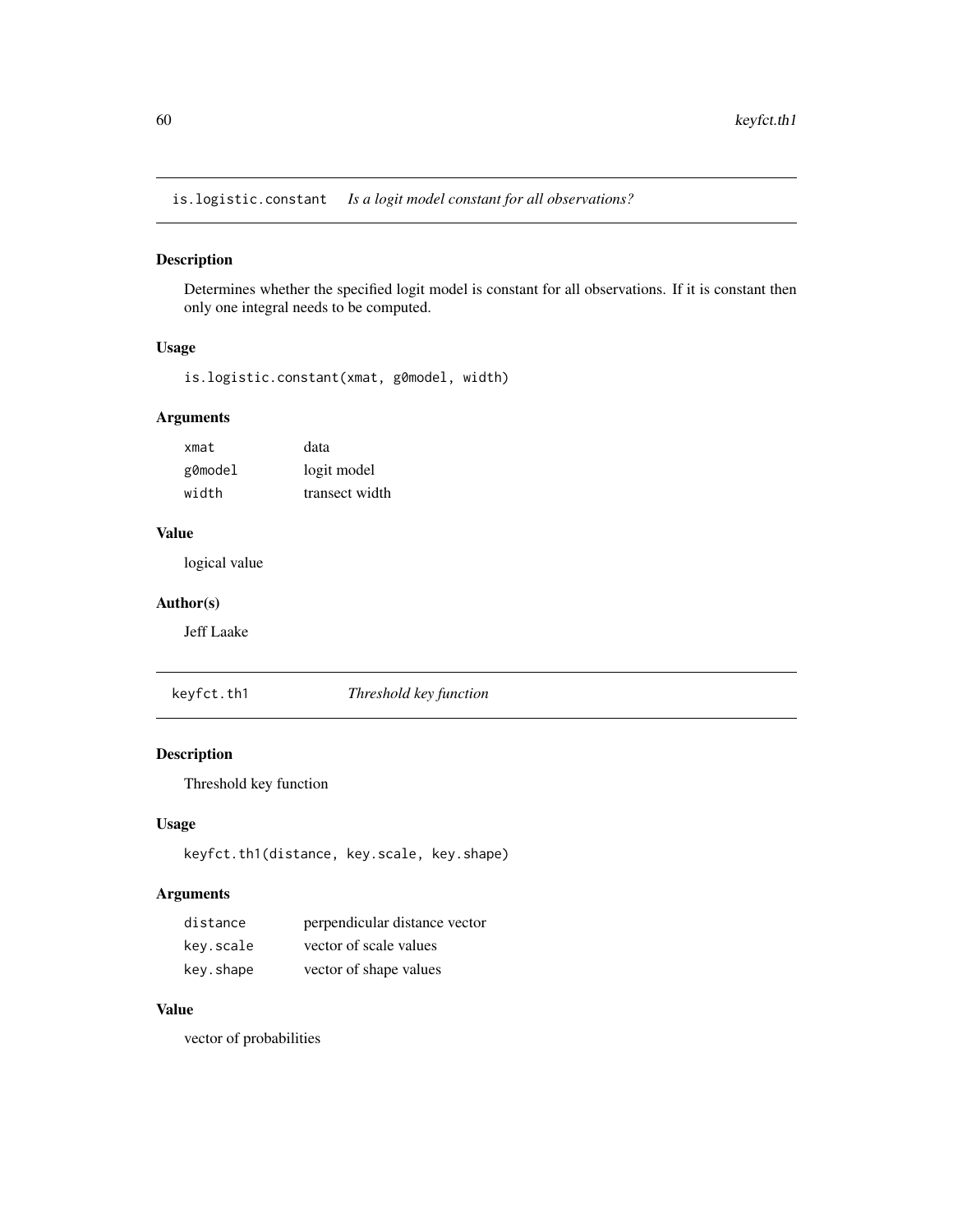## Description

Threshold key function

### Usage

keyfct.th2(distance, key.scale, key.shape)

## Arguments

| distance  | perpendicular distance vector |
|-----------|-------------------------------|
| key.scale | vector of scale values        |
| key.shape | vector of shape values        |

#### Value

vector of probabilities

lfbcvi *Black-capped vireo mark-recapture distance sampling analysis*

#### Description

These data represent avian point count surveys conducted at 453 point sample survey locations on the 24,000 (approx) live-fire region of Fort Hood in central Texas. Surveys were conducted by independent double observers (2 per survey occasion) and as such we had a maximum of 3 paired survey histories, giving a maximum of 6 sample occasions (see MacKenzie et al. 2006, MacKenzie and Royle 2005, and Laake et al. 2011 for various sample survey design details). At each point, we surveyed for 5 minutes (technically broken into 3 time intervals of 2, 2, and 1 minutes; not used here) and we noted detections by each observer and collected distance to each observation within a set of distance bins (0-25, 25-50, 50-75, 75-100m) of the target species (Black-capped vireo's in this case) for each surveyor. Our primary focus was to use mark-recapture distance sampling methods to estimate density of Black-capped vireo's, and to estimate detection rates for the mark-recapture, distance, and composite model.

### Format

The format is a data frame with the following covariate metrics.

**PointID** Unique identifier for each sample location; locations are the same for both species

**VisitNumber** Visit number to the point

Species Species designation, either Golden-cheeked warbler (GW) or Black-capped Vireo (BV)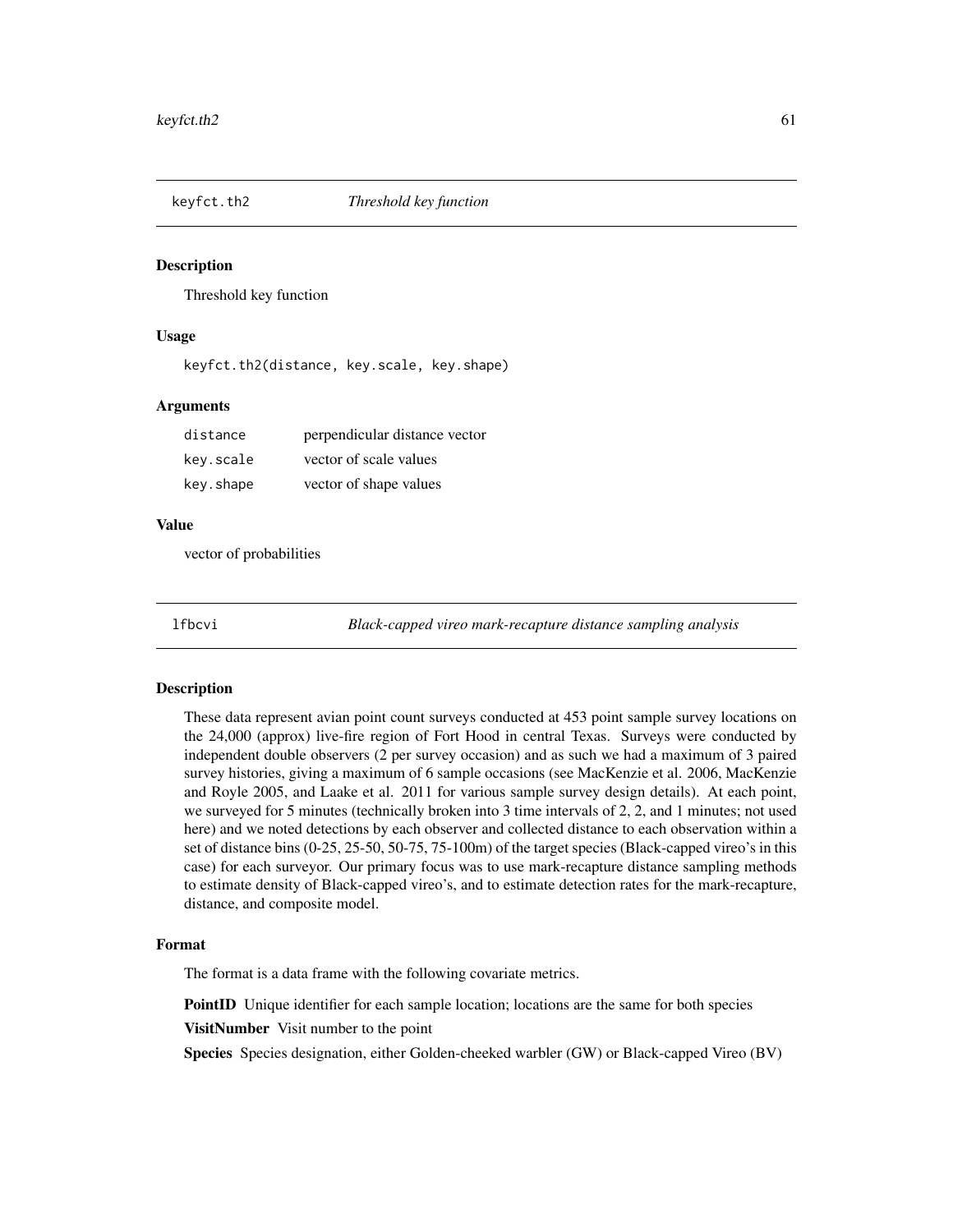Distance Distance measure, which is either NA (representing no detection), or the median of the binned detection distances

**PairNumber** ID value indicating which observers were paired for that sampling occasion

**Observer** Observer ID, either primary $(1)$ , or secondary  $(2)$ 

**Detected** Detection of a bird, either  $1 =$  detected, or  $0 =$  not detected

Date Date of survey since 15 march 2011

Pred Predicted occupancy value for that survey hexagon based on Farrell et al. (2013)

Category Region.Label categorization, see mrds help file for details on data structure

Effort Amount of survey effort at the point

Day Number of days since 15 March 2011

ObjectID Unique ID for each paired observations

### Details

In addition to detailing the analysis used by Collier et al. (2013, In Review), this example documents the use of mrds for avian point count surveys and shows how density models can be incorporated with occupancy models to develop spatially explicit density surface maps. For those that are interested, for the distance sampling portion of our analysis, we used both conventional distance sampling (cds) and multiple covariate distance sampling (mcds) with uniform and half-normal key functions. For the mark-recapture portion of our analysis, we tended to use covariates for distance (median bin width), observer, and date of survey (days since 15 March 2011).

We combined our mrds density estimates via a Horvitz-Thompson styled estimator with the resource selection function gradient developed in Farrell et al. (2013) and estimated density on an  $\sim$ 3.14ha hexagonal grid across our study area, which provided a density gradient for the Fort Hood military installation. Because there was considerable data manipulation needed for each analysis to structure the data appropriately for use in mrds, rather than wrap each analysis in a single function, we have provided both the Golden-cheeked warbler and Black-capped vireo analyses in their full detail. The primary differences you will see will be changes to model structures and model outputs between the two species.

### Author(s)

Bret Collier and Jeff Laake

#### References

Farrell, S.F., B.A. Collier, K.L. Skow, A.M. Long, A.J. Campomizzi, M.L. Morrison, B. Hays, and R.N. Wilkins. 2013. Using LiDAR-derived structural vegetation characteristics to develop highresolution, small-scale, species distribution models for conservation planning. Ecosphere 43(3): 42. http://dx.doi.org/10.1890/ES12-000352.1

Laake, J.L., B.A. Collier, M.L. Morrison, and R.N. Wilkins. 2011. Point-based mark recapture distance sampling. Journal of Agricultural, Biological and Environmental Statistics 16: 389-408.

Collier, B.A., S.L. Farrell, K.L. Skow, A. M. Long, A.J. Campomizzi, K.B. Hays, J.L. Laake, M.L. Morrison, and R.N. Wilkins. 2013. Spatially explicit density of endangered avian species in a disturbed landscape. Auk, In Review.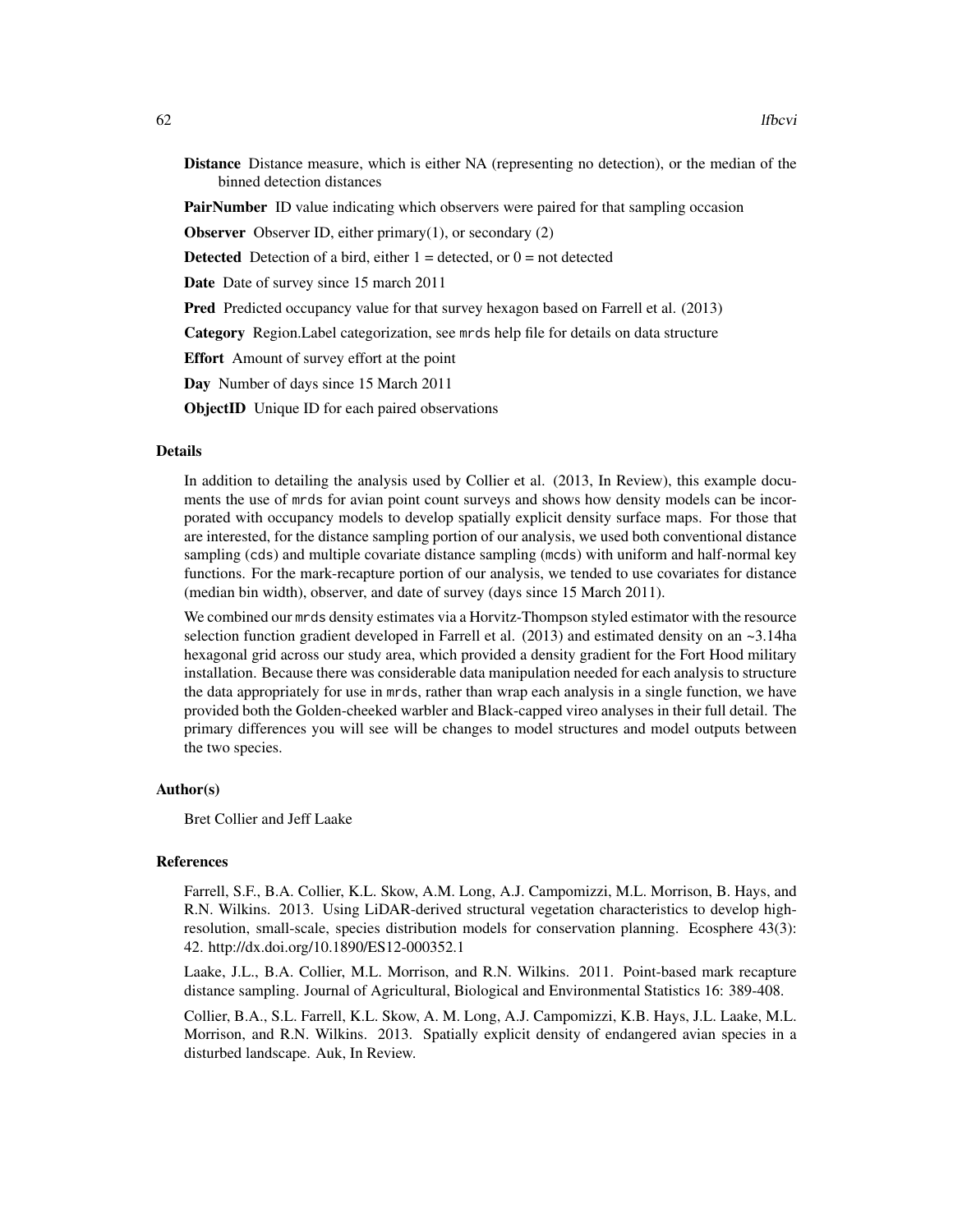## lfbcvi 63

## Examples

```
## Not run:
data(lfbcvi)
xy=cut(lfbcvi$Pred, c(-0.0001, .1, .2, .3, .4, .5, .6, .7, .8, .9, 1),
  labels=c("1", "2", "3", "4", "5", "6", "7", "8", "9", "10"))
x=data.frame(lfbcvi, New=xy)
# Note that I scaled the individual covariate of day-helps with
# convergence issues
bird.data <- data.frame(object=x$ObjectID, observer=x$Observer,
                        detected=x$Detected, distance=x$Distance,
                        Region.Label=x$New, Sample.Label=x$PointID,
                        Day=(x$Day/max(x$Day)))
# make observer a factor variable
bird.data$observer=factor(bird.data$observer)
# Jeff Laake suggested this snippet to quickly create distance medians
# which adds bin information to the bird.data dataframe
bird.data$distbegin=0
bird.data$distend=100
bird.data$distend[bird.data$distance==12.5]=25
bird.data$distbegin[bird.data$distance==37.5]=25
bird.data$distend[bird.data$distance==37.5]=50
bird.data$distbegin[bird.data$distance==62.5]=50
bird.data$distend[bird.data$distance==62.5]=75
bird.data$distbegin[bird.data$distance==87.5]=75
bird.data$distend[bird.data$distance==87.5]=100
# Removed all survey points with distance=NA for a survey event;
# hence no observations for use in ddf() but needed later
bird.data=bird.data[complete.cases(bird.data),]
# Manipulations on full dataset for various data.frame creation for
# use in density estimation using dht()
#Samples dataframe
xx=x
x=data.frame(PointID=x$PointID, Species=x$Species,
             Category=x$New, Effort=x$Effort)
x=x[!duplicated(x$PointID),]
point.num=table(x$Category)
samples=data.frame(PointID=x$PointID, Region.Label=x$Category,
                   Effort=x$Effort)
final.samples=data.frame(Sample.Label=samples$PointID,
                         Region.Label=samples$Region.Label,
                         Effort=samples$Effort)
```
#obs dataframe obs=data.frame(ObjectID=xx\$ObjectID, PointID=xx\$PointID)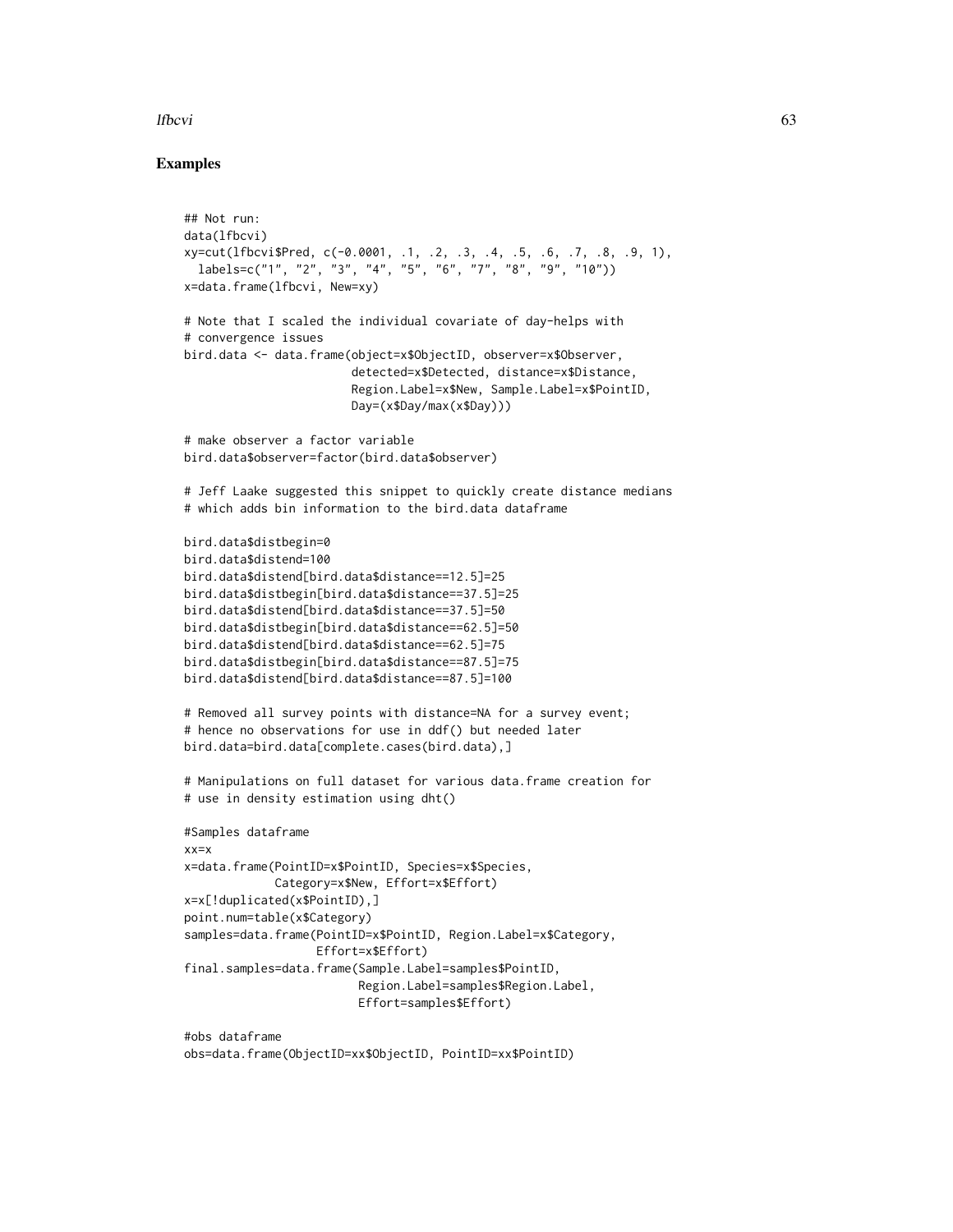```
#used to get Region and Sample assigned to ObjectID
obs=merge(obs, samples, by=c("PointID", "PointID"))
obs=obs[!duplicated(obs$ObjectID),]
obs=data.frame(object=obs$ObjectID, Region.Label=obs$Region.Label,
               Sample.Label=obs$PointID)
region.data=data.frame(Region.Label=c(1, 2, 3,4,5,6,7,8,9, 10),
Area=c(point.num[1]*3.14, point.num[2]*3.14,
      point.num[3]*3.14, point.num[4]*3.14,
      point.num[5]*3.14, point.num[6]*3.14,
      point.num[7]*3.14, point.num[8]*3.14,
      point.num[9]*3.14, point.num[10]*3.14))
# Candidate Models
BV1=ddf(
  dsmodel=~mcds(key="hn",formula=~1),
  mrmodel=~glm(~distance),
  data=bird.data,
  method="io",
  meta.data=list(binned=TRUE,point=TRUE,width=100,breaks=c(0,50,100)))
BV1FI=ddf(
  dsmodel=~mcds(key="hn",formula=~1),
  mrmodel=~glm(~distance),
  data=bird.data,
  method="io.fi"
  meta.data=list(binned=TRUE,point=TRUE,width=100,breaks=c(0,50,100)))
BV2=ddf(
  dsmodel=~mcds(key="hr",formula=~1),
  mrmodel=~glm(~distance),
  data=bird.data,
  method="io",
  meta.data=list(binned=TRUE,point=TRUE,width=100,breaks=c(0,50,100)))
BV3=ddf(
  dsmodel=~mcds(key="hn",formula=~1),
  mrmodel=~glm(~distance+observer),
  data=bird.data,
  method="io",
  meta.data=list(binned=TRUE, point=TRUE, width=100,breaks=c(0,50,100)))
BV3FI=ddf(
   dsmodel=~mcds(key="hn",formula=~1),
  mrmodel=~glm(~distance+observer),
  data=bird.data,
  method="io.fi",
  meta.data=list(binned=TRUE, point=TRUE, width=100,breaks=c(0,50,100)))
BV4=ddf(
   dsmodel=~mcds(key="hr",formula=~1),
  mrmodel=~glm(~distance+observer),
  data=bird.data,
  method="io",
  meta.data=list(binned=TRUE, point=TRUE, width=100,breaks=c(0,50,100)))
BV5=ddf(
  dsmodel=~mcds(key="hn",formula=~1),
```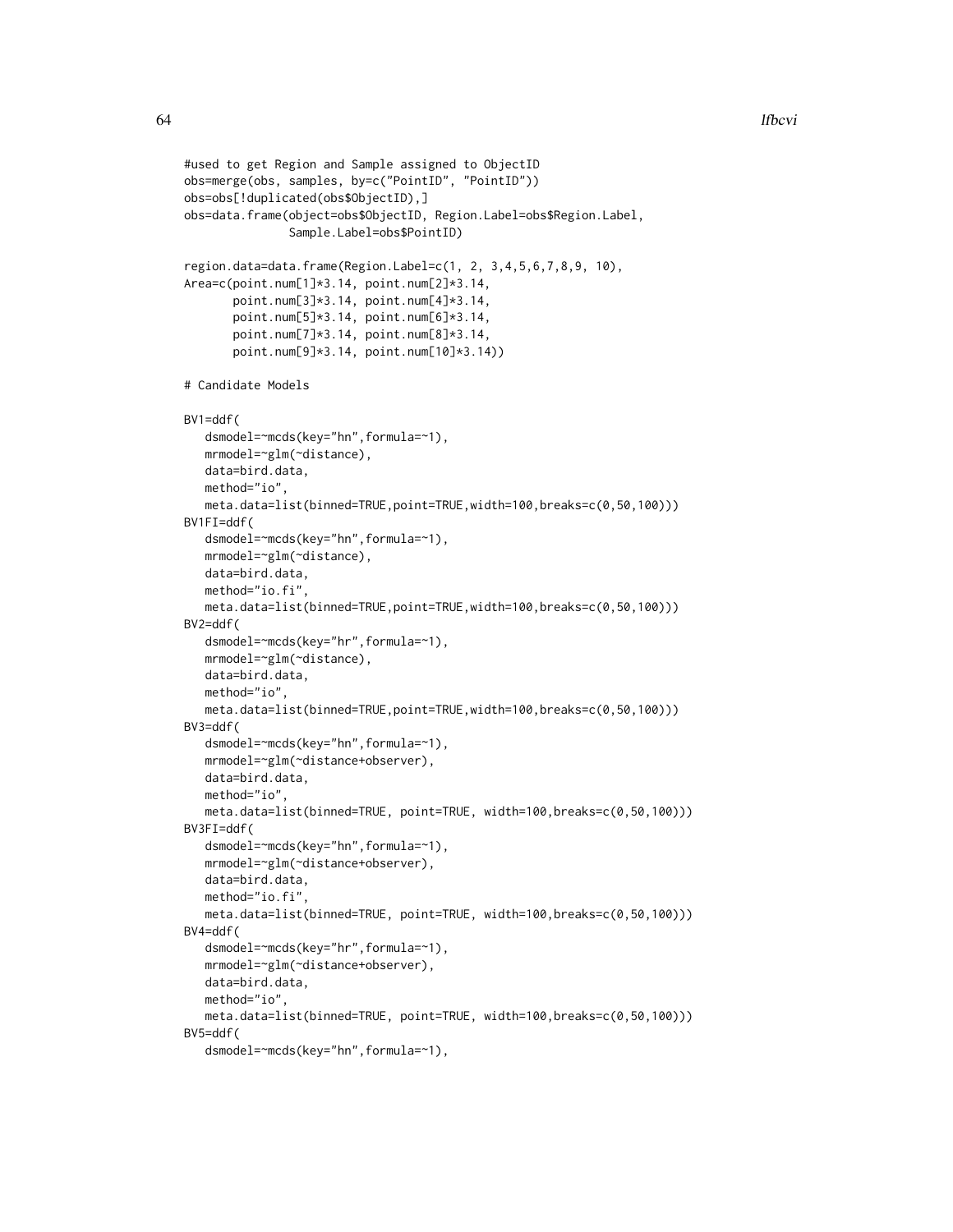## lfbcvi 65

```
mrmodel=~glm(~distance*observer),
  data=bird.data,
  method="io",
  meta.data=list(binned=TRUE, point=TRUE, width=100,breaks=c(0,50,100)))
BV5FI=ddf(
  dsmodel=~mcds(key="hn",formula=~1),
  mrmodel=~glm(~distance*observer),
  data=bird.data,
  method="io.fi",
  meta.data=list(binned=TRUE, point=TRUE, width=100,breaks=c(0,50,100)))
BV6=ddf(
  dsmodel=~mcds(key="hr",formula=~1),
  mrmodel=~glm(~distance*observer),
  data=bird.data,
  method="io",
  meta.data=list(binned=TRUE, point=TRUE, width=100,breaks=c(0,50,100)))
BV7=ddf(
  dsmodel=~cds(key="hn",formula=~1),
  mrmodel=~glm(~distance*Day),
  data=bird.data,
  method="io",
  meta.data=list(binned=TRUE, point=TRUE, width=100,breaks=c(0,50,100)))
BV7FI=ddf(
  dsmodel=~cds(key="hn",formula=~1),
  mrmodel=~glm(~distance*Day),
  data=bird.data,
  method="io.fi"
  meta.data=list(binned=TRUE, point=TRUE, width=100,breaks=c(0,50,100)))
BV8=ddf(
  dsmodel=~cds(key="hr",formula=~1),
  mrmodel=~glm(~distance*Day),
  data=bird.data,
  method="io",
  meta.data=list(binned=TRUE, point=TRUE, width=100,breaks=c(0,50,100)))
BV9=ddf(
  dsmodel=~mcds(key="hn",formula=~1),
  mrmodel=~glm(~distance*observer*Day),
  data=bird.data,
  method="io",
  meta.data=list(binned=TRUE, point=TRUE, width=100,breaks=c(0,50,100)))
BV9FI=ddf(
  dsmodel=~mcds(key="hn",formula=~1),
  mrmodel=~glm(~distance*observer*Day),
  data=bird.data,
  method="io.fi",
  meta.data=list(binned=TRUE, point=TRUE, width=100,breaks=c(0,50,100)))
BV10=ddf(
  dsmodel=~mcds(key="hr",formula=~1),
  mrmodel=~glm(~distance*observer*Day),
  data=bird.data,
  method="io",
  meta.data=list(binned=TRUE, point=TRUE, width=100,breaks=c(0,50,100)))
#BV.DS=ddf(
```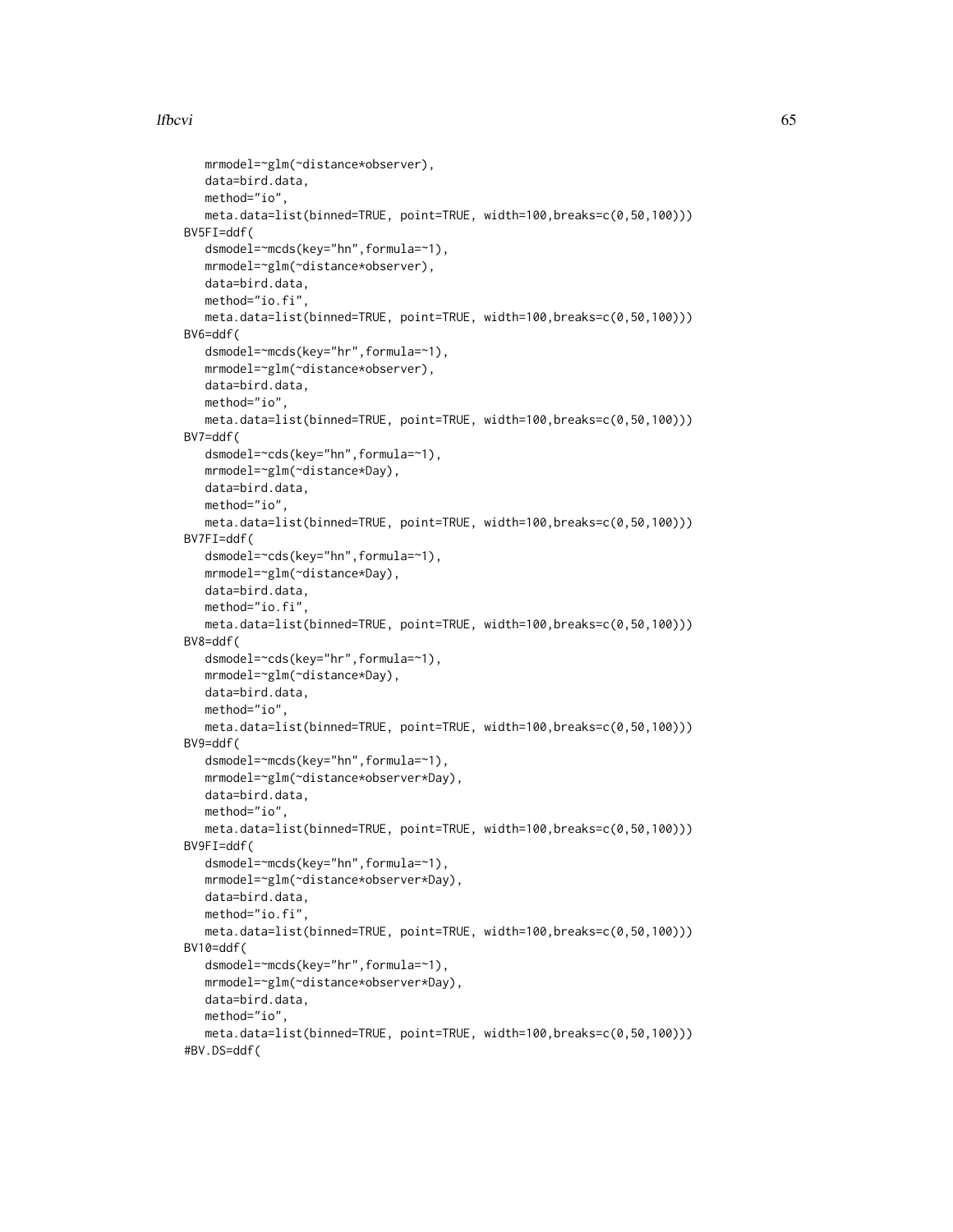```
# dsmodel=~mcds(key="hn",formula=~1),
# data=bird.data,
# method="ds",
# meta.data=list(binned=TRUE, point=TRUE, width=100,breaks=c(0,50,100)))
#AIC table building code.
AIC = c(BV1$criterion, BV1FI$criterion, BV2$criterion, BV3$criterion,
        BV3FI$criterion, BV4$criterion, BV5$criterion, BV5FI$criterion,
        BV6$criterion, BV7$criterion, BV7FI$criterion, BV8$criterion,
        BV9$criterion, BV9FI$criterion, BV10$criterion)
#creates a set of row names for me to check my grep() call below
rn = c("BV1", "BV1FI", "BV2", "BV3", "BV3FI", "BV4", "BV5", "BV5FI",
       "BV6", "BV7", "BV7FI", "BV8", "BV9", "BV9FI", "BV10")
#Number parameters
k = c(length(BV1$par), length(BV1FI$par), length(BV2$par),
      length(BV3$par), length(BV3FI$par), length(BV4$par),
      length(BV5$par),length(BV5FI$par), length(BV6$par),
      length(BV7$par), length(BV7FI$par), length(BV8$par),
#build AIC table
AIC.table=data.frame(AIC = AIC, rn=rn, k=k, dAIC = abs(min(AIC)-AIC) ,
                     likg=exp(-.5*(abs(min(AIC)-AIC))))
#row.names(AIC.table)=grep("BV", ls(), value=TRUE)
AIC.table=AIC.table[with(AIC.table, order(-likg, -dAIC, AIC, k)),]
AIC.table=data.frame(AIC.table, wi=AIC.table$likg/sum(AIC.table$likg))
AIC.table
# Model average N_hat_covered estimates
# not very clean, but I wanted to show full process, need to use
# collect.models and model.table here later on
estimate <- c(BV1$Nhat, BV1FI$Nhat, BV2$Nhat, BV3$Nhat, BV3FI$Nhat,
              BV4$Nhat, BV5$Nhat, BV5FI$Nhat, BV6$Nhat, BV7$Nhat,
              BV7FI$Nhat, BV8$Nhat, BV9$Nhat, BV9FI$Nhat, BV10$Nhat)
AIC.values=AIC
# had to use str() to extract here as Nhat.se is calculated in
# mrds:::summary.io, not in ddf(), so it takes a bit
std.err <- c(summary(BV1)$Nhat.se, summary(BV1FI)$Nhat.se,
             summary(BV2)$Nhat.se, summary(BV3)$Nhat.se,
             summary(BV3FI)$Nhat.se, summary(BV4)$Nhat.se,
             summary(BV5)$Nhat.se, summary(BV5FI)$Nhat.se,
             summary(BV6)$Nhat.se, summary(BV7)$Nhat.se,
             summary(BV7FI)$Nhat.se,summary(BV8)$Nhat.se,
             summary(BV9)$Nhat.se, summary(BV9FI)$Nhat.se,
             summary(BV10)$Nhat.se)
## End(Not run)
## Not run:
#Not Run
```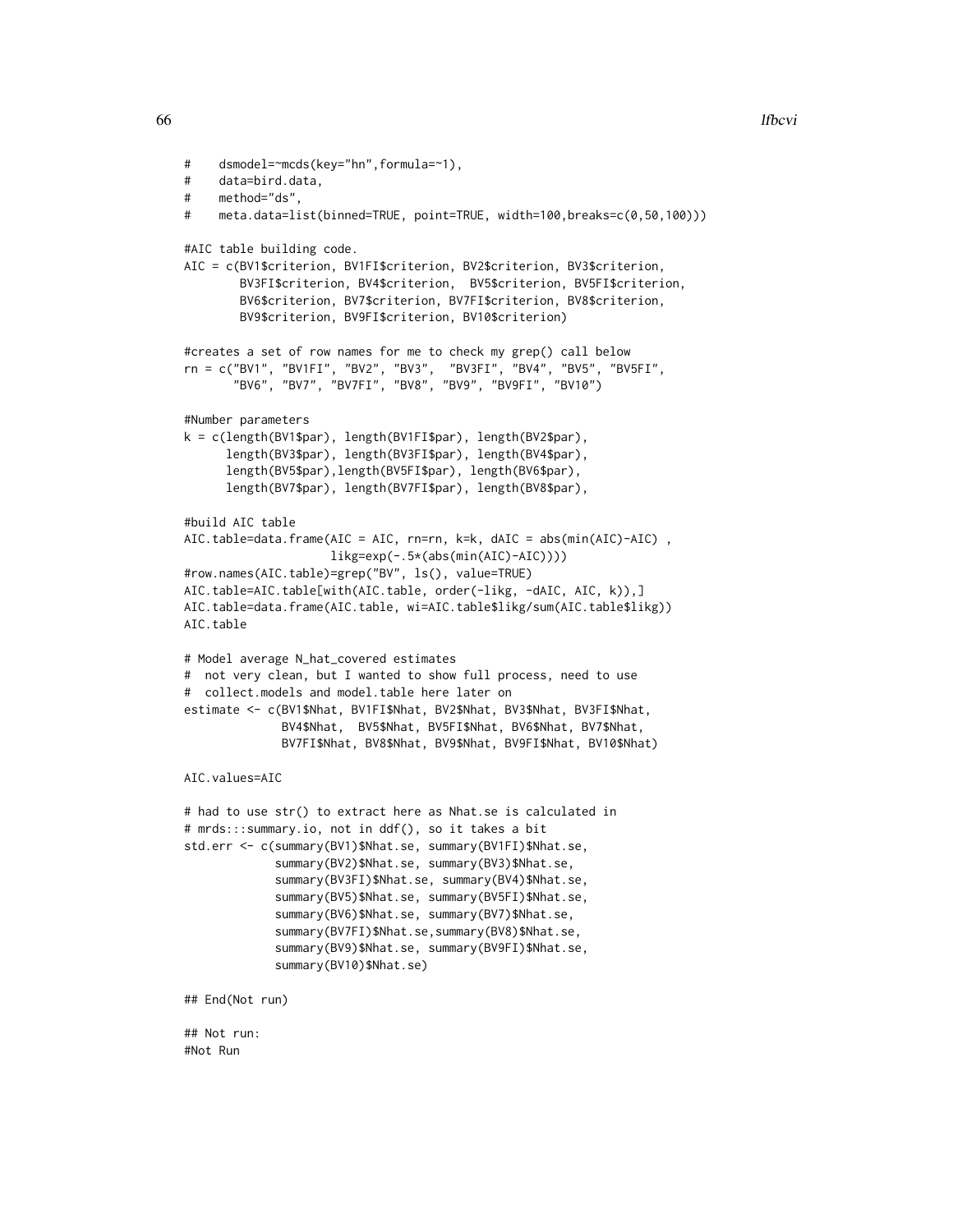### lfgcwa 67

```
#requires RMark
library(RMark)
#uses model.average structure to model average real abundance estimates for
#covered area of the surveys
 mmi.list=list(estimate=estimate, AIC=AIC.values, se=std.err)
 model.average(mmi.list, revised=TRUE)
#Not Run
#Summary for the top 2 models
#summary(BV5, se=TRUE)
 #summary(BV5FI, se=TRUE)
#Not Run
#Best Model
#best.model=AIC.table[1,]
#Not Run
#GOF for models
#ddf.gof(BV5, breaks=c(0, 25, 50, 75, 100))
#Not Run
#Density estimation across occupancy categories
#out.BV=dht(BV5, region.data, final.samples, obs, se=TRUE,
# options=list(convert.units=.01))
#Plot--Not Run
#Composite Detection Function
#plot(BV5, which=3, showpoints=FALSE, angle=0, density=0, col="black", lwd=3,
# main="Black-capped Vireo",xlab="Distance (m)", las=1, cex.axis=1.25,
# cex.lab=1.25)
## End(Not run)
```
lfgcwa *Golden-cheeked warbler mark-recapture distance sampling analysis*

### Description

These data represent avian point count surveys conducted at 453 point sample survey locations on the 24,000 (approx) live-fire region of Fort Hood in central Texas. Surveys were conducted by independent double observers (2 per survey occasion) and as such we had a maximum of 3 paired survey histories, giving a maximum of 6 sample occasions (see MacKenzie et al. 2006, MacKenzie and Royle 2005, and Laake et al. 2011 for various sample survey design details). At each point, we surveyed for 5 minutes (technically broken into 3 time intervals of 2, 2, and 1 minutes; not used here) and we noted detections by each observer and collected distance to each observation within a set of distance bins (0-50, 50-100m; Laake et al. 2011) of the target species (Golden-cheeked warblers in this case) for each surveyor. Our primary focus was to use mark-recapture distance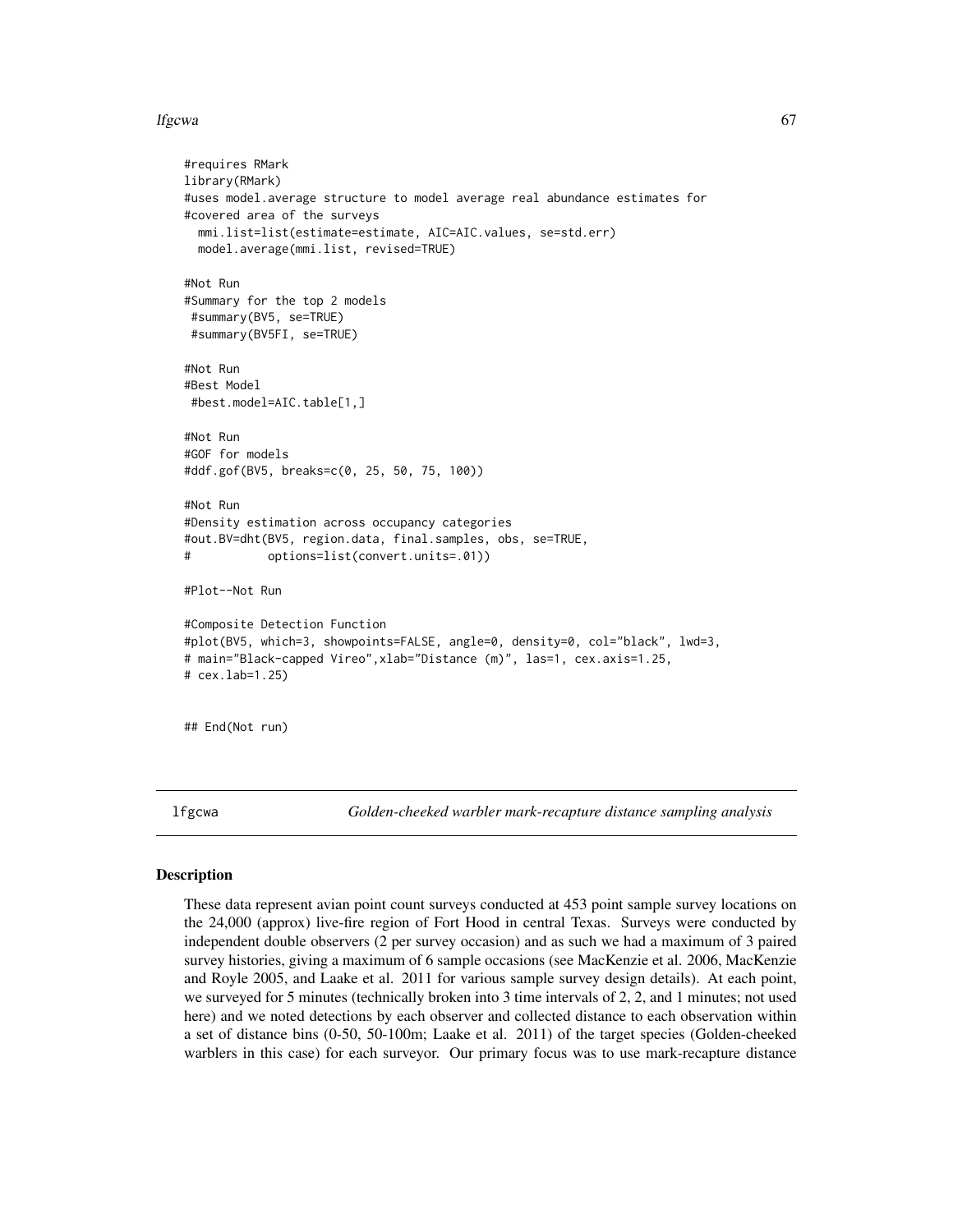sampling methods to estimate density of Golden-cheeked warblers, and to estimate detection rates for the mark-recapture, distance, and composite model.

#### Format

The format is a data frame with the following covariate metrics.

**PointID** Unique identifier for each sample location; locations are the same for both species

VisitNumber Visit number to the point

Species Species designation, either Golden-cheeked warbler (GW) or Black-capped Vireo (BV)

Distance Distance measure, which is either NA (representing no detection), or the median of the binned detection distances

**PairNumber** ID value indicating which observers were paired for that sampling occasion

**Observer** Observer ID, either primary $(1)$ , or secondary  $(2)$ 

**Detected** Detection of a bird, either  $1 =$  detected, or  $0 =$  not detected

Date Date of survey since 15 March 2011, numeric value

**Pred** Predicted occupancy value for that survey hexagon based on Farrell et al. (2013)

Category Region.Label categorization, see R package mrds help file for details on data structure

Effort Amount of survey effort at the point

Day Number of days since 15 March 2011, numeric value

ObjectID Unique ID for each paired observations

### Details

In addition to detailing the analysis used by Collier et al. (2013, In Review), this example documents the use of mrds for avian point count surveys and shows how density models can be incorporated with occupancy models to develop spatially explicit density surface maps. For those that are interested, for the distance sampling portion of our analysis, we used both conventional distance sampling (cds) and multiple covariate distance sampling (mcds) with uniform and half-normal key functions. For the mark-recapture portion of our analysis, we tended to use covariates for distance (median bin width), observer, and date of survey (days since 15 March 2011).

We combined our mrds density estimates via a Horvitz-Thompson styled estimator with the resource selection function gradient developed in Farrell et al. (2013) and estimated density on an ~3.14ha hexagonal grid across our study area, which provided a density gradient for Fort Hood. Because there was considerable data manipulation needed for each analysis to structure the data appropriately for use in mrds, rather than wrap each analysis in a single function, we have provided both the Golden-cheeked warbler and Black-capped vireo analyses in their full detail. The primary differences you will see will be changes to model structures and model outputs between the two species.

### Author(s)

Bret Collier and Jeff Laake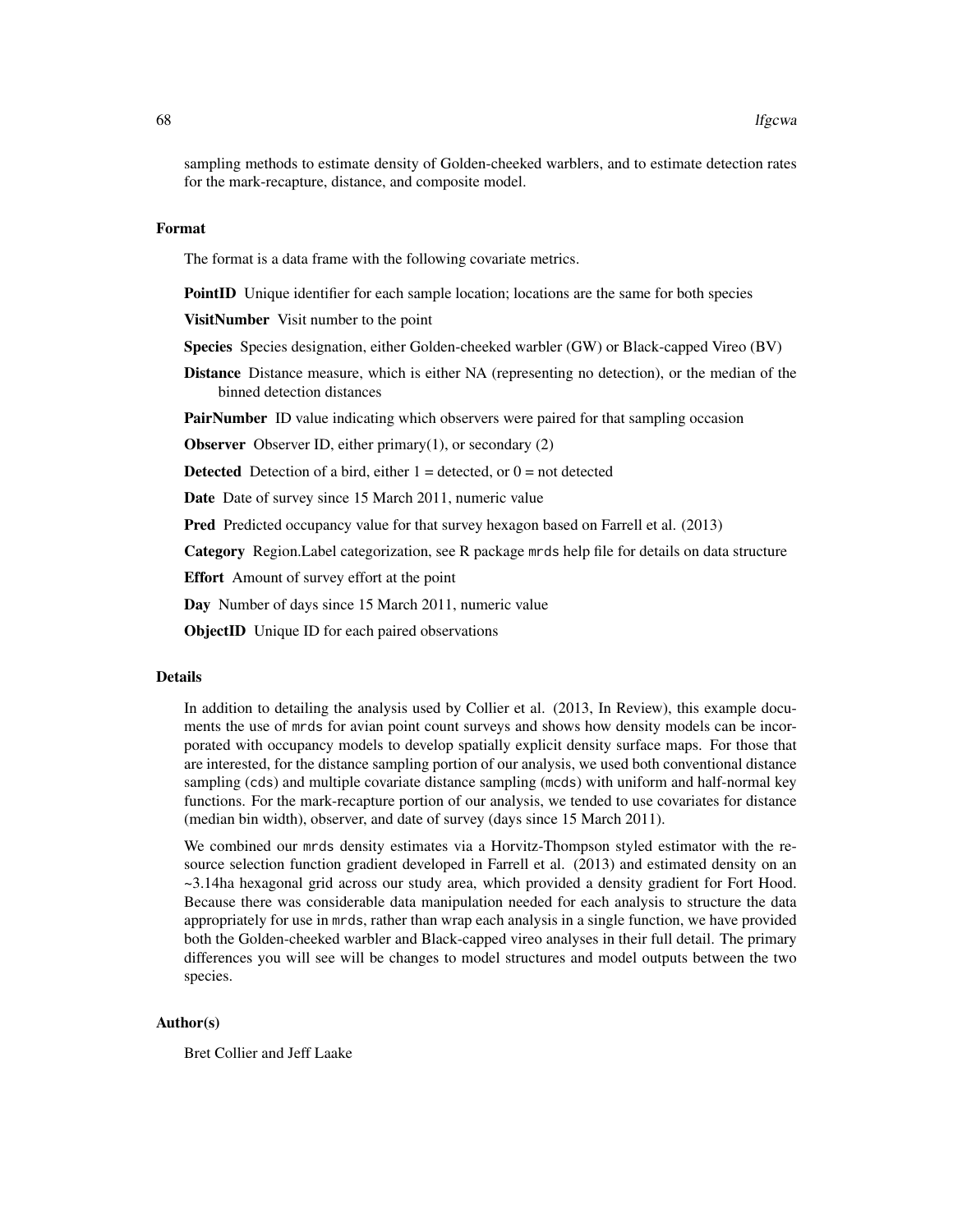### lfgcwa 69

### References

Farrell, S.F., B.A. Collier, K.L. Skow, A.M. Long, A.J. Campomizzi, M.L. Morrison, B. Hays, and R.N. Wilkins. 2013. Using LiDAR-derived structural vegetation characteristics to develop highresolution, small-scale, species distribution models for conservation planning. Ecosphere 43(3): 42. http://dx.doi.org/10.1890/ES12-000352.1

Laake, J.L., B.A. Collier, M.L. Morrison, and R.N. Wilkins. 2011. Point-based mark recapture distance sampling. Journal of Agricultural, Biological and Environmental Statistics 16: 389-408.

Collier, B.A., S.L. Farrell, K.L. Skow, A.M. Long, A.J. Campomizzi, K.B. Hays, J.L. Laake, M.L. Morrison, and R.N. Wilkins. 2013. Spatially explicit density of endangered avian species in a disturbed landscape. Auk, In Review.

## Examples

```
## Not run:
data(lfgcwa)
xy <- cut(lfgcwa$Pred, c(-0.0001, .1, .2, .3, .4, .5, .6, .7, .8, .9, 1),
labels=c("1", "2", "3", "4", "5", "6", "7", "8", "9", "10"))
x <- data.frame(lfgcwa, New=xy)
# Note that I scaled the individual covariate of day-helps with
# convergence issues
bird.data <- data.frame(object=x$ObjectID, observer=x$Observer,
                        detected=x$Detected, distance=x$Distance,
                        Region.Label=x$New, Sample.Label=x$PointID,
                        Day=(x$Day/max(x$Day)))
# make observer a factor variable
bird.data$observer=factor(bird.data$observer)
# Jeff Laake suggested this snippet to quickly create distance medians
# which adds bin information to the \code{bird.data} dataframe
bird.data$distbegin=0
bird.data$distend=100
bird.data$distend[bird.data$distance==12.5]=50
bird.data$distbegin[bird.data$distance==37.5]=0
bird.data$distend[bird.data$distance==37.5]=50
bird.data$distbegin[bird.data$distance==62.5]=50
bird.data$distend[bird.data$distance==62.5]=100
bird.data$distbegin[bird.data$distance==87.5]=50
bird.data$distend[bird.data$distance==87.5]=100
# Removed all survey points with distance=NA for a survey event;
# hence no observations for use in \code{ddf()} but needed later
bird.data=bird.data[complete.cases(bird.data),]
# Manipulations on full dataset for various data.frame creation
# for use in density estimation using \code{dht()}
```
# Samples dataframe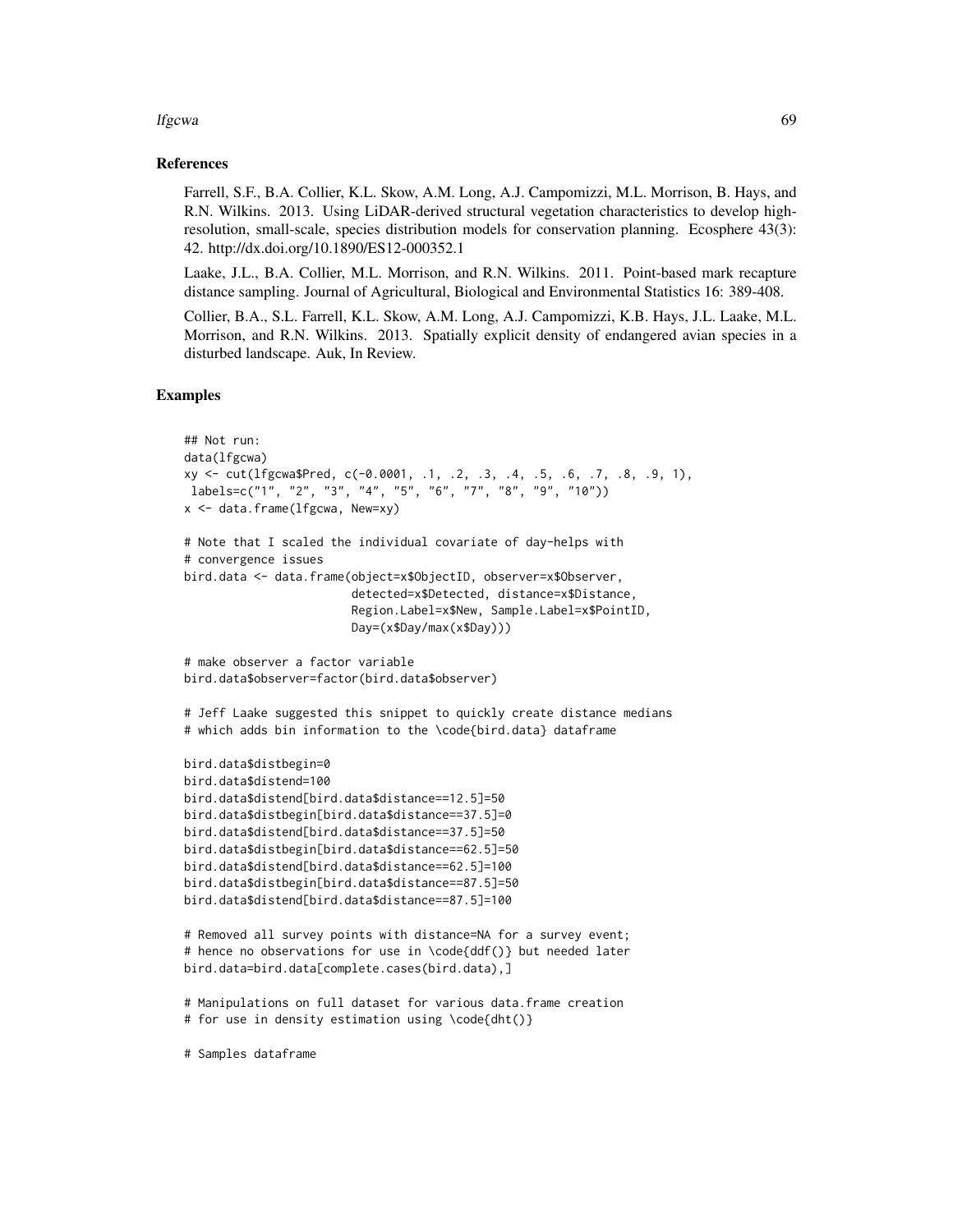```
xx < - xx <- data.frame(PointID=x$PointID, Species=x$Species,
                Category=x$New, Effort=x$Effort)
x <- x[!duplicated(x$PointID),]
point.num <- table(x$Category)
samples <- data.frame(PointID=x$PointID, Region.Label=x$Category,
                      Effort=x$Effort)
final.samples=data.frame(Sample.Label=samples$PointID,
                         Region.Label=samples$Region.Label,
                         Effort=samples$Effort)
# obs dataframe
obs <- data.frame(ObjectID=xx$ObjectID, PointID=xx$PointID)
# used to get Region and Sample assigned to ObjectID
obs <- merge(obs, samples, by=c("PointID", "PointID"))
obs <- obs[!duplicated(obs$ObjectID),]
obs <- data.frame(object=obs$ObjectID, Region.Label=obs$Region.Label,
                  Sample.Label=obs$PointID)
#Region.Label dataframe
region.data <- data.frame(Region.Label=c(1,2,3,4,5,6,7,8,9),
                          Area=c(point.num[1]*3.14,
                                 point.num[2]*3.14,
                                 point.num[3]*3.14,
                                 point.num[4]*3.14,
                                 point.num[5]*3.14,
                                 point.num[6]*3.14,
                                 point.num[7]*3.14,
                                 point.num[8]*3.14,
                                 point.num[9]*3.14))
# Candidate Models
GW1=ddf(
  dsmodel=~cds(key="unif", adj.series="cos", adj.order=1,adj.scale="width"),
  mrmodel=~glm(~distance),
  data=bird.data,
  method="io",
  meta.data=list(binned=TRUE,point=TRUE,width=100,breaks=c(0,50,100)))
GW2=ddf(
   dsmodel=~cds(key="unif", adj.series="cos", adj.order=1,adj.scale="width"),
  mrmodel=~glm(~distance+observer),
  data=bird.data,
  method="io",
  meta.data=list(binned=TRUE,point=TRUE,width=100,breaks=c(0,50,100)))
GW3=ddf(
   dsmodel=~cds(key="unif", adj.series="cos", adj.order=1,adj.scale="width"),
  mrmodel=~glm(~distance*observer),
  data=bird.data,
  method="io",
  meta.data=list(binned=TRUE,point=TRUE,width=100,breaks=c(0,50,100)))
GW4=ddf(
```

```
dsmodel=~mcds(key="hn",formula=~1),
```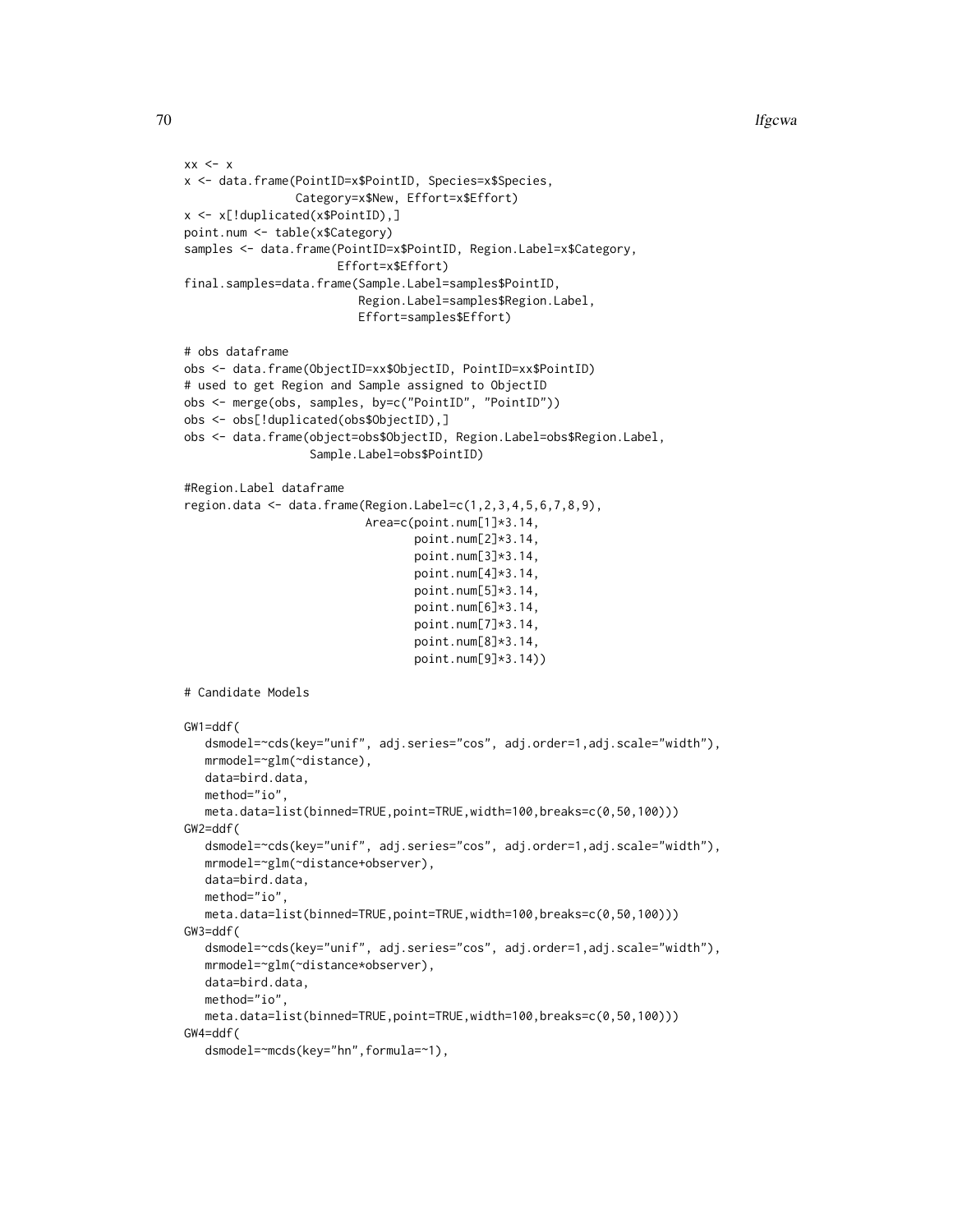## lfgcwa 71

```
mrmodel=~glm(~distance),
  data=bird.data,
  method="io",
  meta.data=list(binned=TRUE,point=TRUE,width=100,breaks=c(0,50,100)))
GW4FI=ddf(
  dsmodel=~mcds(key="hn",formula=~1),
  mrmodel=~glm(~distance),
  data=bird.data,
  method="io.fi",
  meta.data=list(binned=TRUE,point=TRUE,width=100,breaks=c(0,50,100)))
GW5=ddf(
  dsmodel=~mcds(key="hn",formula=~1),
  mrmodel=~glm(~distance+observer),
  data=bird.data,
  method="io",
  meta.data=list(binned=TRUE, point=TRUE, width=100,breaks=c(0,50,100)))
GW5FI=ddf(
  dsmodel=~mcds(key="hn",formula=~1),
  mrmodel=~glm(~distance+observer),
  data=bird.data,
  method="io.fi",
  meta.data=list(binned=TRUE, point=TRUE, width=100,breaks=c(0,50,100)))
GW6=ddf(
  dsmodel=~mcds(key="hn",formula=~1),
  mrmodel=~glm(~distance*observer),
  data=bird.data,
  method="io",
  meta.data=list(binned=TRUE, point=TRUE, width=100,breaks=c(0,50,100)))
GW6FI=ddf(
  dsmodel=~mcds(key="hn",formula=~1),
  mrmodel=~glm(~distance*observer),
  data=bird.data,
  method="io.fi",
  meta.data=list(binned=TRUE, point=TRUE, width=100,breaks=c(0,50,100)))
GW7=ddf(
  dsmodel=~cds(key="hn",formula=~1),
  mrmodel=~glm(~distance*Day),
  data=bird.data,
  method="io",
  meta.data=list(binned=TRUE, point=TRUE, width=100,breaks=c(0,50,100)))
GW7FI=ddf(
  dsmodel=~cds(key="hn",formula=~1),
  mrmodel=~glm(~distance*Day),
  data=bird.data,
  method="io.fi",
  meta.data=list(binned=TRUE, point=TRUE, width=100,breaks=c(0,50,100)))
GW8=ddf(
  dsmodel=~mcds(key="hn",formula=~1),
  mrmodel=~glm(~distance*observer*Day),
  data=bird.data,
  method="io",
  meta.data=list(binned=TRUE, point=TRUE, width=100,breaks=c(0,50,100)))
GW8FI=ddf(
```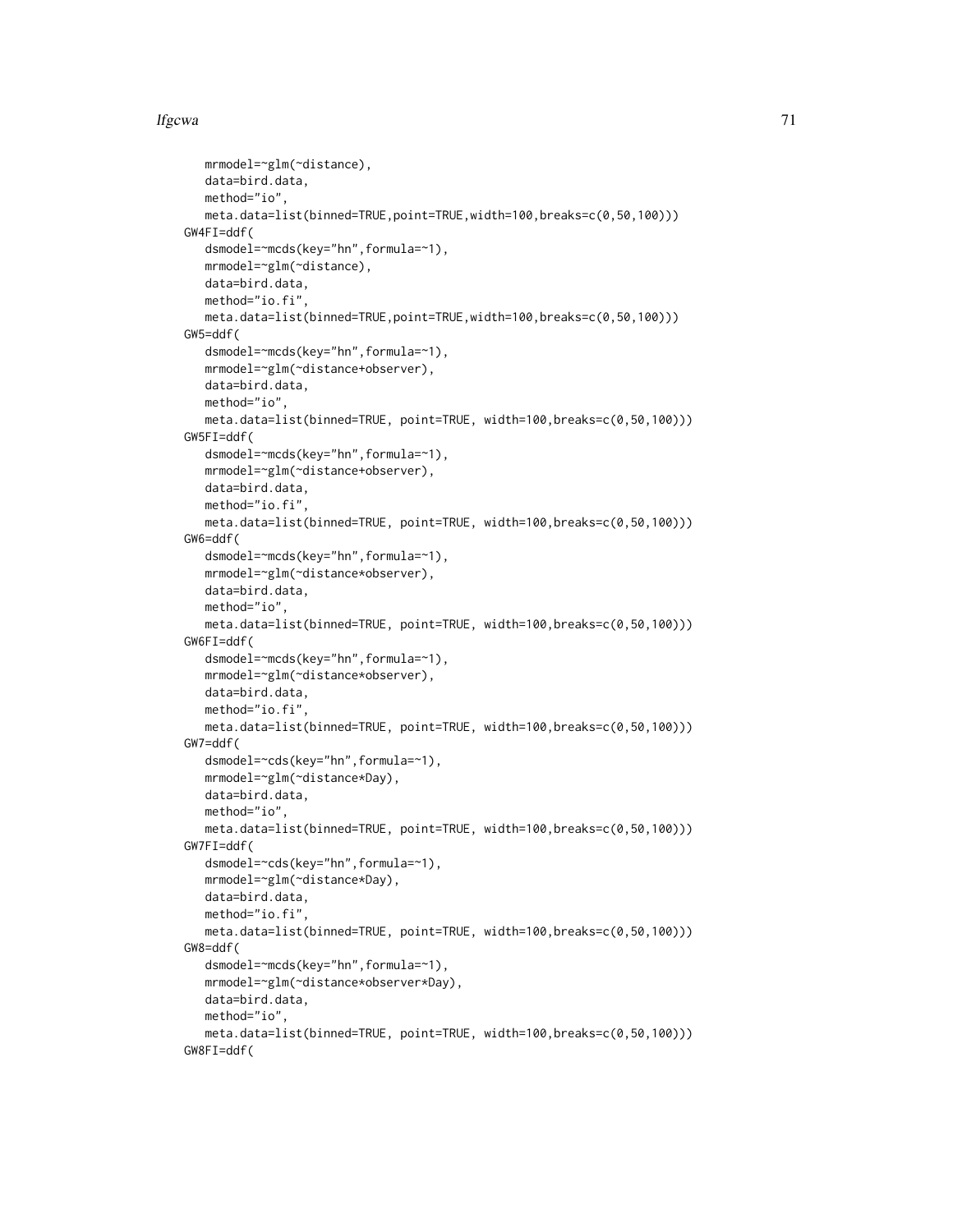### 72 lfgcwa a that is the set of the set of the set of the set of the set of the set of the set of the set of the set of the set of the set of the set of the set of the set of the set of the set of the set of the set of the

```
dsmodel=~mcds(key="hn",formula=~1),
  mrmodel=~glm(~distance*observer*Day),
  data=bird.data,
  method="io.fi",
  meta.data=list(binned=TRUE, point=TRUE, width=100,breaks=c(0,50,100)))
#GWDS=ddf(
# dsmodel=~mcds(key="hn",formula=~1),
# data=bird.data,
# method="ds",
# meta.data=list(binned=TRUE, point=TRUE, width=100,breaks=c(0,50,100)))
```

```
#### GCWA Summary Metrics
```

```
#AIC table building code, not exactly elegant, but I did not
want to add more package dependencies
AIC = c(GW1$criterion, GW2$criterion, GW3$criterion, GW4$criterion,
        GW4FI$criterion, GW5$criterion, GW5FI$criterion,
       GW6$criterion, GW6FI$criterion, GW7$criterion, GW7FI$criterion,
       GW8$criterion, GW8FI$criterion)
#creates a set of row names for me to check my grep() call below
rn <- c("GW1", "GW2", "GW3", "GW4", "GW4FI", "GW5", "GW5FI", "GW6",
        "GW6FI", "GW7","GW7FI", "GW8", "GW8FI")
# number of parameters for each model
k <- c(length(GW1$par), length(GW2$par), length(GW3$par), length(GW4$par),
      length(GW4FI$par), length(GW5$par), length(GW5FI$par),
      length(GW6$par), length(GW6FI$par), length(GW7$par),
      length(GW7FI$par), length(GW8$par), length(GW8FI$par))
# build AIC table and
AIC.table <- data.frame(AIC = AIC, rn=rn, k=k, dAIC = abs(min(AIC)-AIC),
                        likg = exp(-.5*(abs(min(AIC)-AIC))))# row.names(AIC.table)=grep("GW", ls(), value=TRUE)
AIC.table <- AIC.table[with(AIC.table, order(-likg, -dAIC, AIC, k)),]
AIC.table <- data.frame(AIC.table, wi=AIC.table$likg/sum(AIC.table$likg))
AIC.table
# Model average N_hat_covered estimates
# not very clean, but I wanted to show full process, need to use
# collect.models and model.table here
estimate <- c(GW1$Nhat, GW2$Nhat, GW3$Nhat, GW4$Nhat, GW4FI$Nhat,
              GW5$Nhat, GW5FI$Nhat, GW6$Nhat, GW6FI$Nhat, GW7$Nhat,
              GW7FI$Nhat, GW8$Nhat, GW8FI$Nhat)
AIC.values <- AIC
# Nhat.se is calculated in mrds:::summary.io, not in ddf(), so
# it takes a bit to pull out
std.err <- c(summary(GW1)$Nhat.se, summary(GW2)$Nhat.se,
             summary(GW3)$Nhat.se,summary(GW4)$Nhat.se,
```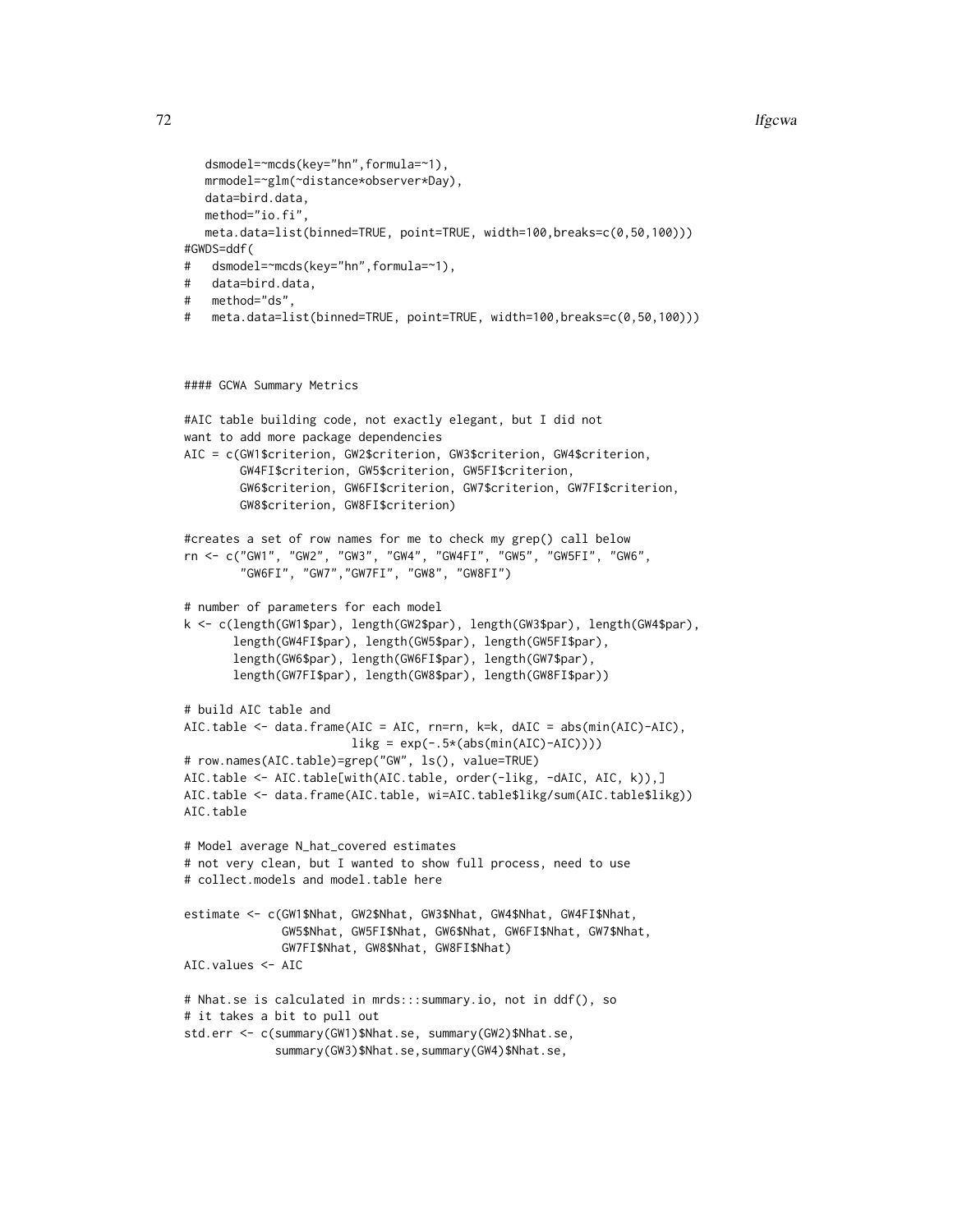#### lfgcwa 23

```
summary(GW4FI)$Nhat.se, summary(GW5)$Nhat.se,
             summary(GW5FI)$Nhat.se, summary(GW6)$Nhat.se,
             summary(GW6FI)$Nhat.se, summary(GW7)$Nhat.se,
             summary(GW7FI)$Nhat.se,summary(GW8)$Nhat.se,
             summary(GW8FI)$Nhat.se)
## End(Not run)
## Not run:
#Not Run
#requires RMark
library(RMark)
#uses model.average structure to model average real abundance estimates for
#covered area of the surveys
mmi.list=list(estimate=estimate, AIC=AIC.values, se=std.err)
model.average(mmi.list, revised=TRUE)
#Not Run
#Best Model FI
#best.modelFI=AIC.table[1,]
#best.model
#Best Model PI
#best.modelPI=AIC.table[2,]
#best.modelPI
#Not Run
#summary(GW7FI, se=TRUE)
#summary(GW7, se=TRUE)
#Not Run
#GOF for models
#ddf.gof(GW7, breaks=c(0,50,100))
#Not Run
#Density estimation across occupancy categories
#out.GW=dht(GW7, region.data, final.samples, obs, se=TRUE,
           options=list(convert.units=.01))
#Plots--Not Run
#Composite Detection Function examples
#plot(GW7, which=3, showpoints=FALSE, angle=0, density=0,
# col="black", lwd=3, main="Golden-cheeked Warbler",
# xlab="Distance (m)", las=1, cex.axis=1.25, cex.lab=1.25)
#Conditional Detection Function
#dd=expand.grid(distance=0:100,Day=(4:82)/82)
#dmat=model.matrix(~distance*Day,dd)
#dd$p=plogis(model.matrix(~distance*Day,dd)%*%coef(GW7$mr)$estimate)
#dd$Day=dd$Day*82
#with(dd[dd$Day==12,],plot(distance,p,ylim=c(0,1), las=1,
# ylab="Detection probability", xlab="Distance (m)",
# type="l",lty=1, lwd=3, bty="l", cex.axis=1.5, cex.lab=1.5))
#with(dd[dd$Day==65,],lines(distance,p,lty=2, lwd=3))
#ch=paste(bird.data$detected[bird.data$observer==1],
```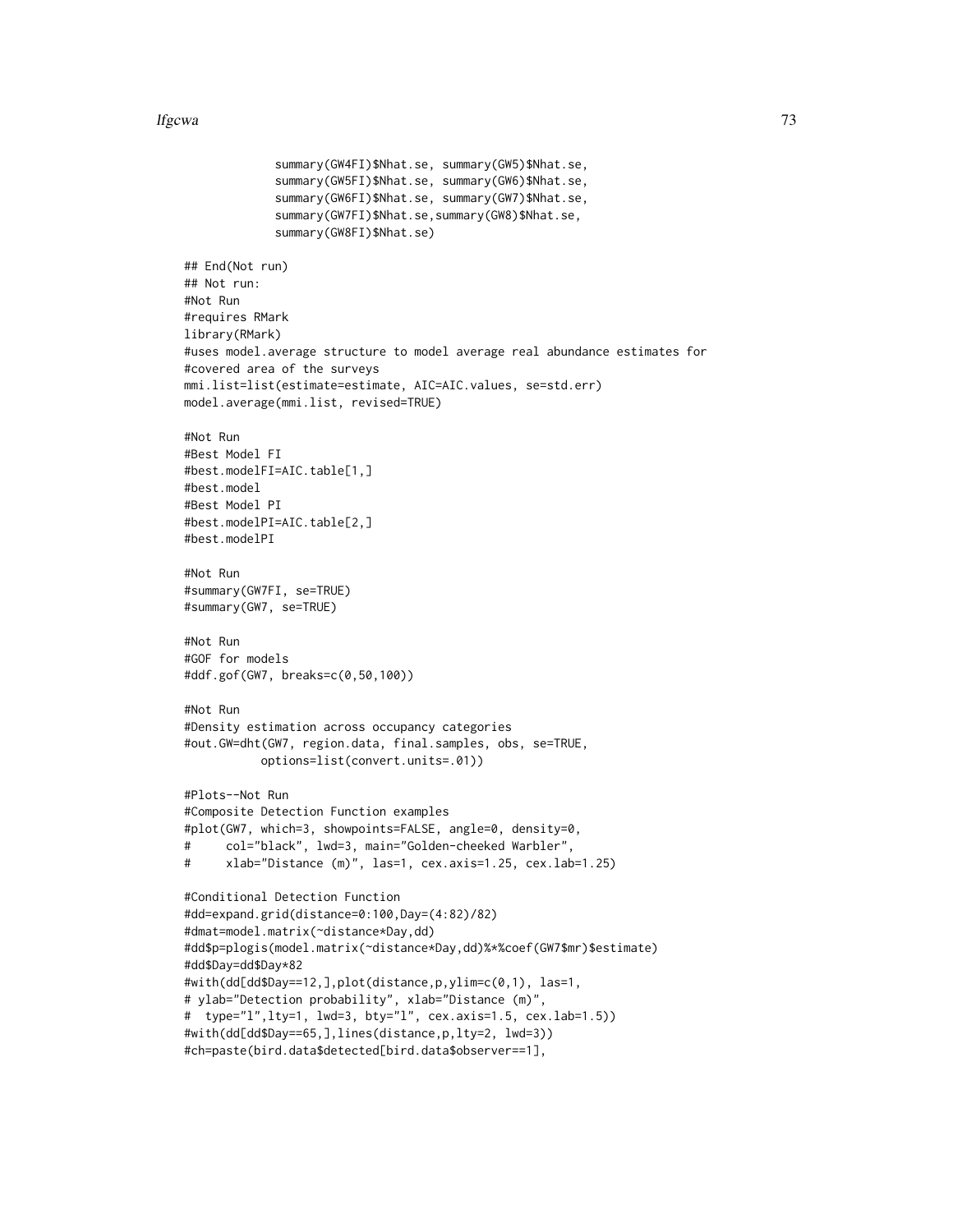```
# bird.data$detected[bird.data$observer==2],
# sep="")
#tab=table(ch,cut(82*bird.data$Day[bird.data$observer==1],c(0,45,83)),
# cut(bird.data$distance[bird.data$observer==1],c(0,50,100)))
#tabmat=cbind(colMeans(rbind(tab[3,,1]/colSums(tab[2:3,,1],
# tab[3,,1]/colSums(tab[c(1,3),,1])))),
# colMeans(rbind(tab[3,,2]/colSums(tab[2:3,,2],
# tab[3,,2]/colSums(tab[c(1,3),,2])))))
#colnames(tabmat)=c("0-50","51-100")
#points(c(25,75),tabmat[1,],pch=1, cex=1.5)
#points(c(25,75),tabmat[2,],pch=2, cex=1.5)
# Another alternative plot using barplot instead of points
# (this is one in paper)
#ch=paste(bird.data$detected[bird.data$observer==1],
# bird.data$detected[bird.data$observer==2],
#sep="")
#tab=table(ch,cut(82*bird.data$Day[bird.data$observer==1],c(0,45,83)),
# cut(bird.data$distance[bird.data$observer==1],c(0,50,100)))
#tabmat=cbind(colMeans(rbind(tab[3,,1]/colSums(tab[2:3,,1],
# tab[3,,1]/colSums(tab[c(1,3),,1])))),
#colMeans(rbind(tab[3,,2]/colSums(tab[2:3,,2],
# tab[3,,2]/colSums(tab[c(1,3),,2])))))
#colnames(tabmat)=c("0-50","51-100")
#par(mfrow=c(2, 1), mai=c(1,1,1,1))
#with(dd[dd$Day==12,],
# plot(distance,p,ylim=c(0,1), las=1,
# ylab="Detection probability", xlab="",
# type="l",lty=1, lwd=4, bty="l", cex.axis=1.5, cex.lab=1.5))
#segments(0, 0, .0, tabmat[1,1], lwd=3)
#segments(0, tabmat[1,1], 50, tabmat[1,1], lwd=4)
#segments(50, tabmat[1,1], 50, 0, lwd=4)
#segments(50, tabmat[1,2], 100, tabmat[1,2], lwd=4)
#segments(0, tabmat[1,1], 50, tabmat[1,1], lwd=4)
#segments(100, tabmat[1,2], 100, 0, lwd=4)
#mtext("a",line=-1, at=90)
#with(dd[dd$Day==65,],
# plot(distance,p,ylim=c(0,1), las=1, ylab="Detection probability",
# xlab="Distance", type="l",lty=1,
# lwd=4, bty="l", cex.axis=1.5, cex.lab=1.5))
#segments(0, 0, .0, tabmat[2,1], lwd=4)
#segments(0, tabmat[2,1], 50, tabmat[2,1], lwd=4)
#segments(50, tabmat[2,1], 50, 0, lwd=4)
#segments(50, tabmat[2,2], 50, tabmat[2,1], lwd=4)
#segments(50, tabmat[2,2], 100, tabmat[2,2], lwd=4)
#segments(100, tabmat[2,2], 100, 0, lwd=4)
#mtext("b",line=-1, at=90)
```
## End(Not run)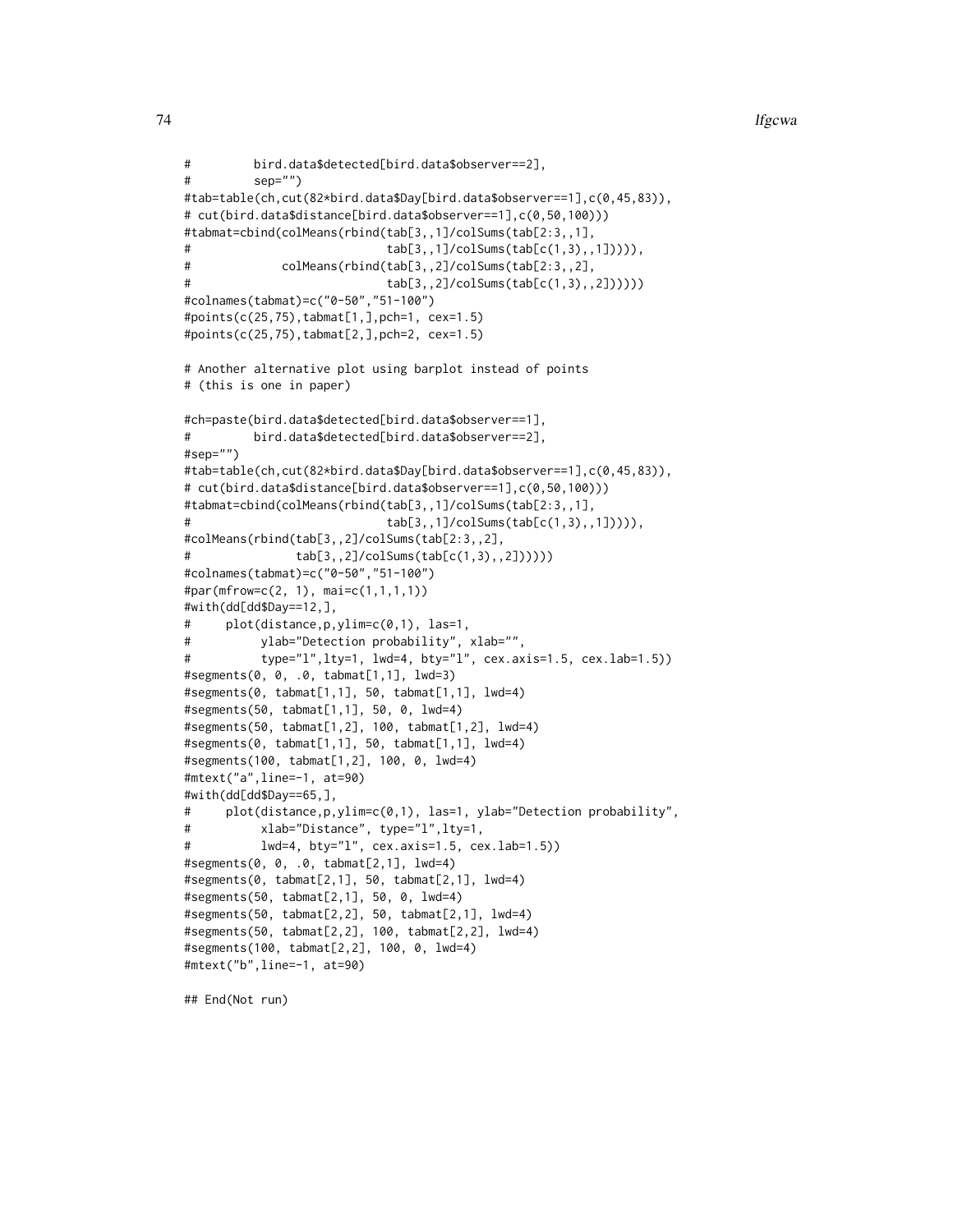treats logistic as a function of covariates; for a given covariate combination it computes function at with those covariate values at a range of distances

### Usage

logisticbyx(distance, x, models, beta, point)

## Arguments

| distance | vector of distance values      |
|----------|--------------------------------|
| x        | covariate data                 |
| models   | model list                     |
| beta     | logistic parameters            |
| point    | TRUE if a point transect model |

#### Value

vector of probabilities

### Author(s)

Jeff Laake

logisticbyz *Logistic as a function of distance*

#### Description

Treats logistic as a function of distance; for a given distance it computes function at all covariate values in data.

#### Usage

logisticbyz(x, distance, models, beta)

## Arguments

| $\mathsf{x}$ | covariate data        |
|--------------|-----------------------|
| distance     | single distance value |
| models       | model list            |
| beta         | logistic parameters   |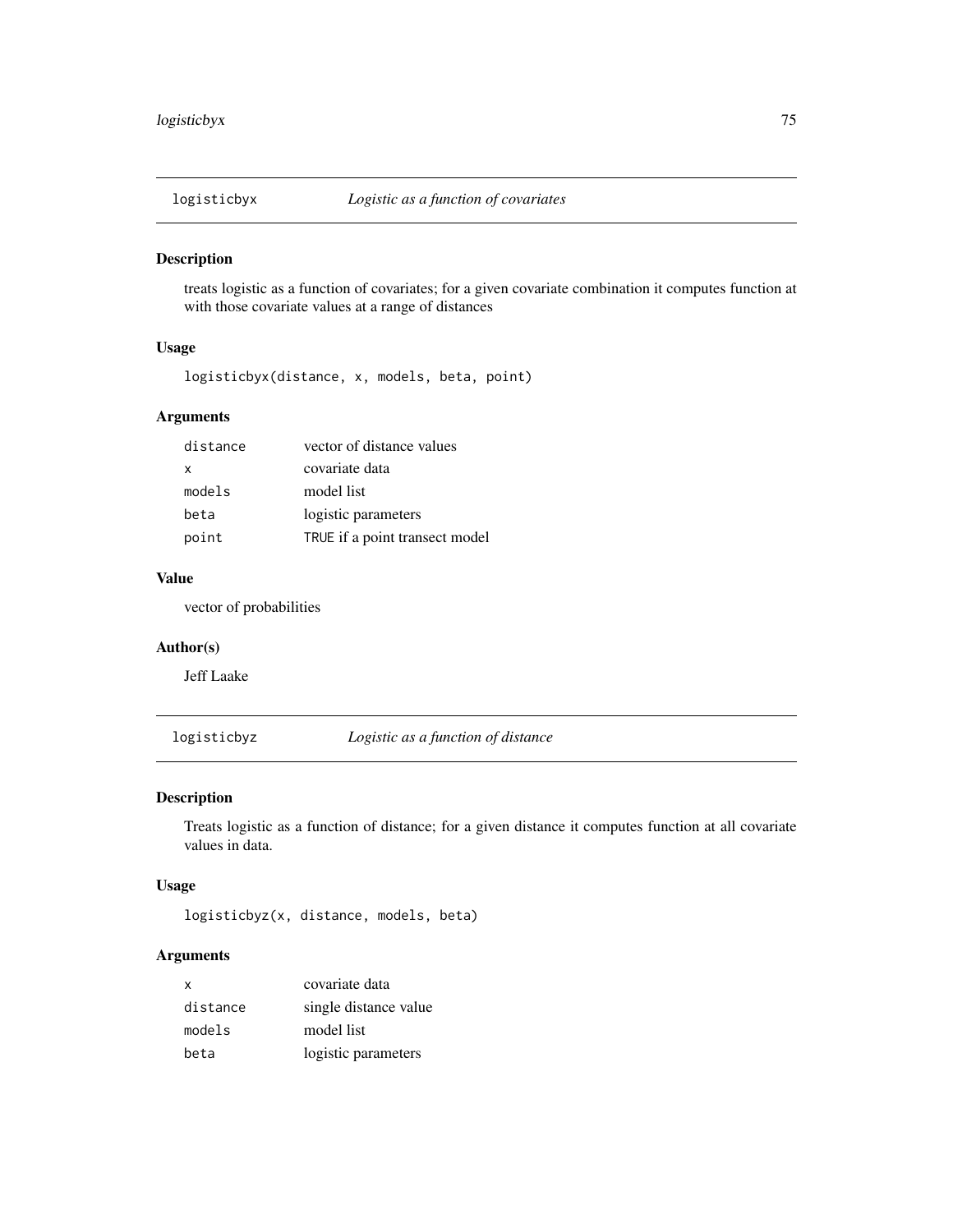## Value

vector of probabilities

### Author(s)

Jeff Laake

logisticdetfct *Logistic detection function*

## Description

Logistic detection function

## Usage

logisticdetfct(distance, theta, w, std = FALSE)

### Arguments

| distance | perpendicular distance vector                                                                                                                                                                                 |
|----------|---------------------------------------------------------------------------------------------------------------------------------------------------------------------------------------------------------------|
| theta    | scale parameters                                                                                                                                                                                              |
| W        | scale covariate matrix                                                                                                                                                                                        |
| std      | if TRUE uses scale=1                                                                                                                                                                                          |
|          | The routine returns a vector of probabilities that the observation were detected<br>given they were at the specified distance and assuming that $g(0)=1$ (ie a standard<br>line transect detection function). |

<span id="page-75-0"></span>logisticdupbyx *Logistic for duplicates as a function of covariates*

## Description

Treats logistic for duplicates as a function of covariate z; for a given z it computes the function at with those covariate values at a range of distances.

#### Usage

```
logisticdupbyx(distance, x1, x2, models, beta, point)
```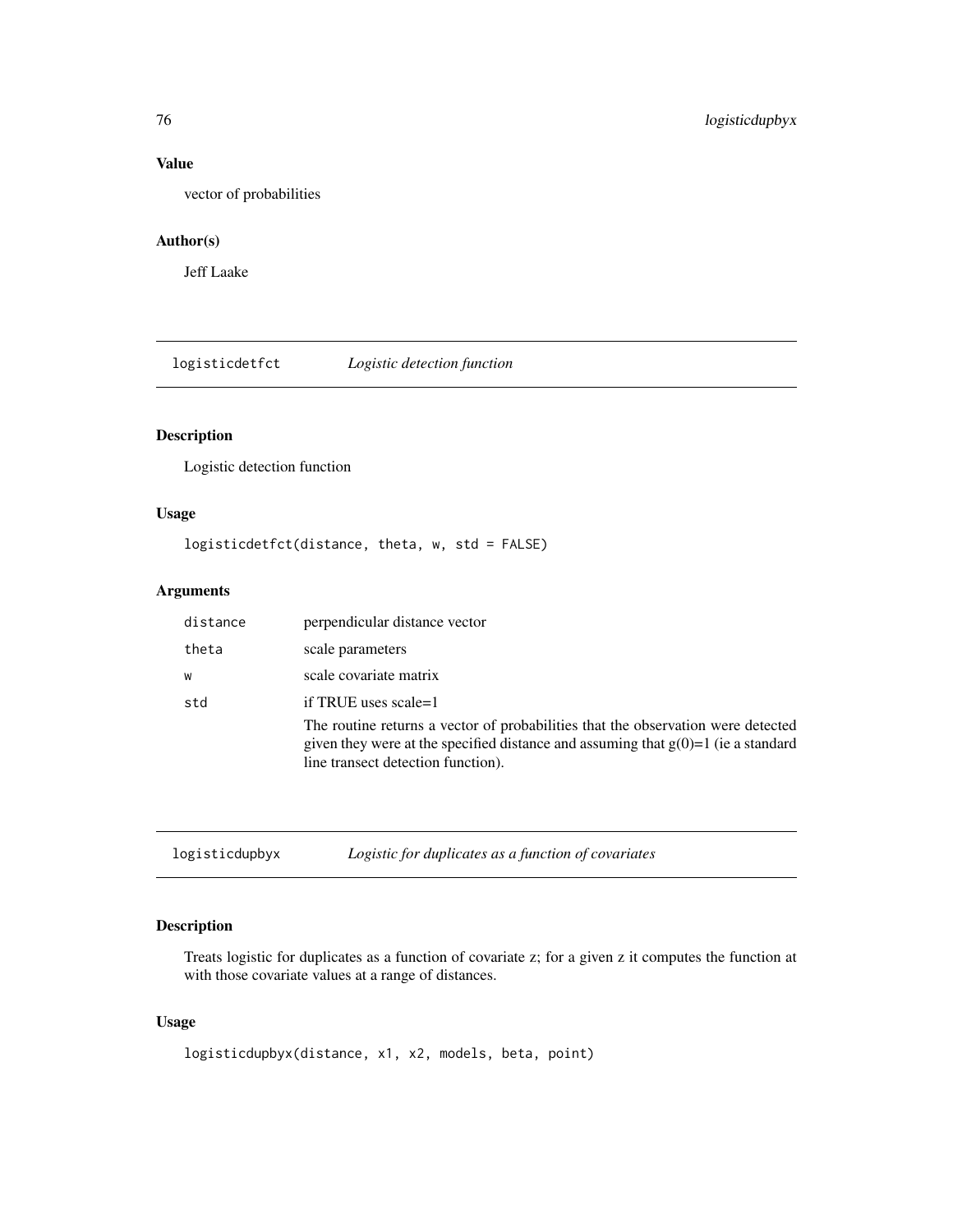## logisticdupbyx\_fast 77

## Arguments

| distance | vector of distance values    |
|----------|------------------------------|
| x1       | covariate data for fct 1     |
| x2       | covariate data for fct 2     |
| models   | model list                   |
| beta     | logistic parameters          |
| point    | TRUE for point transect data |

#### Value

vector of probabilities

#### Author(s)

Jeff Laake

logisticdupbyx\_fast *Logistic for duplicates as a function of covariates (fast)*

## Description

As [logisticdupbyx](#page-75-0), but faster when distance is a covariate (but no interactions with distance occur.

## Usage

logisticdupbyx\_fast(distance, x1, x2, models, beta, point, beta\_distance)

## Arguments

| distance       | vector of distance values                |
|----------------|------------------------------------------|
| x1             | linear predictor for 1, without distance |
| x <sub>2</sub> | linear predictor for 2, without distance |
| models         | model list                               |
| beta           | logistic parameters                      |
| point          | TRUE for point transect data             |
| beta_distance  | parameter for distance                   |

## Author(s)

David L Miller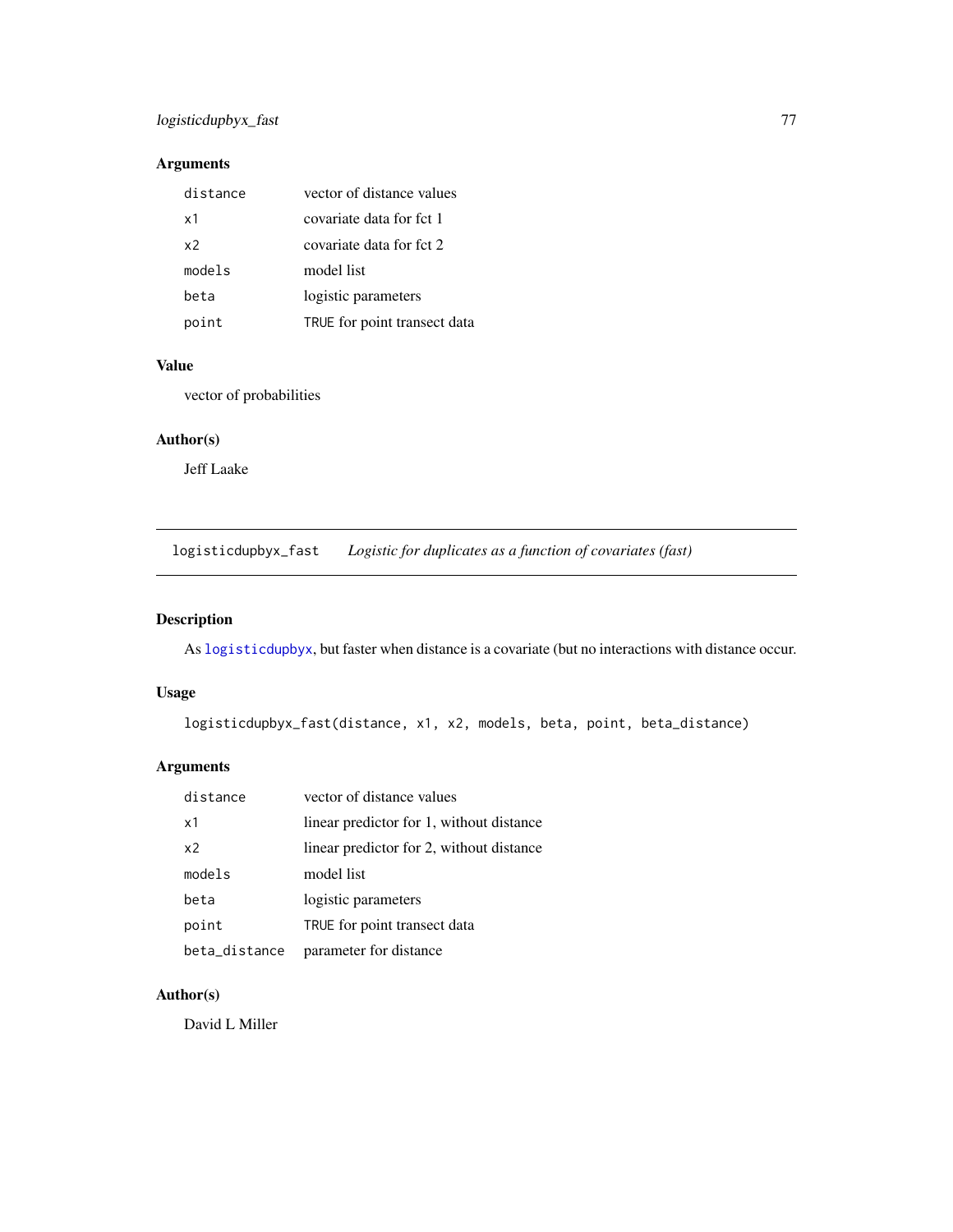Computes logit transformation.

## Usage

logit(p)

## Arguments

p probability

#### Value

logit(p) returns [log(p/(1-p)]

### Author(s)

Jeff Laake

logLik.ddf *log-likelihood value for a fitted detection function*

#### Description

Extract the log-likelihood from a fitted detection function.

#### Usage

## S3 method for class 'ddf' logLik(object, ...)

## Arguments

| object                  | a fitted detection function model object  |
|-------------------------|-------------------------------------------|
| $\cdot$ $\cdot$ $\cdot$ | included for S3 completeness, but ignored |

## Value

a numeric value giving the log-likelihood with two attributes: "df" the "degrees of freedom" for the model (number of parameters) and "nobs" the number of observations used to fit the model

## Author(s)

David L Miller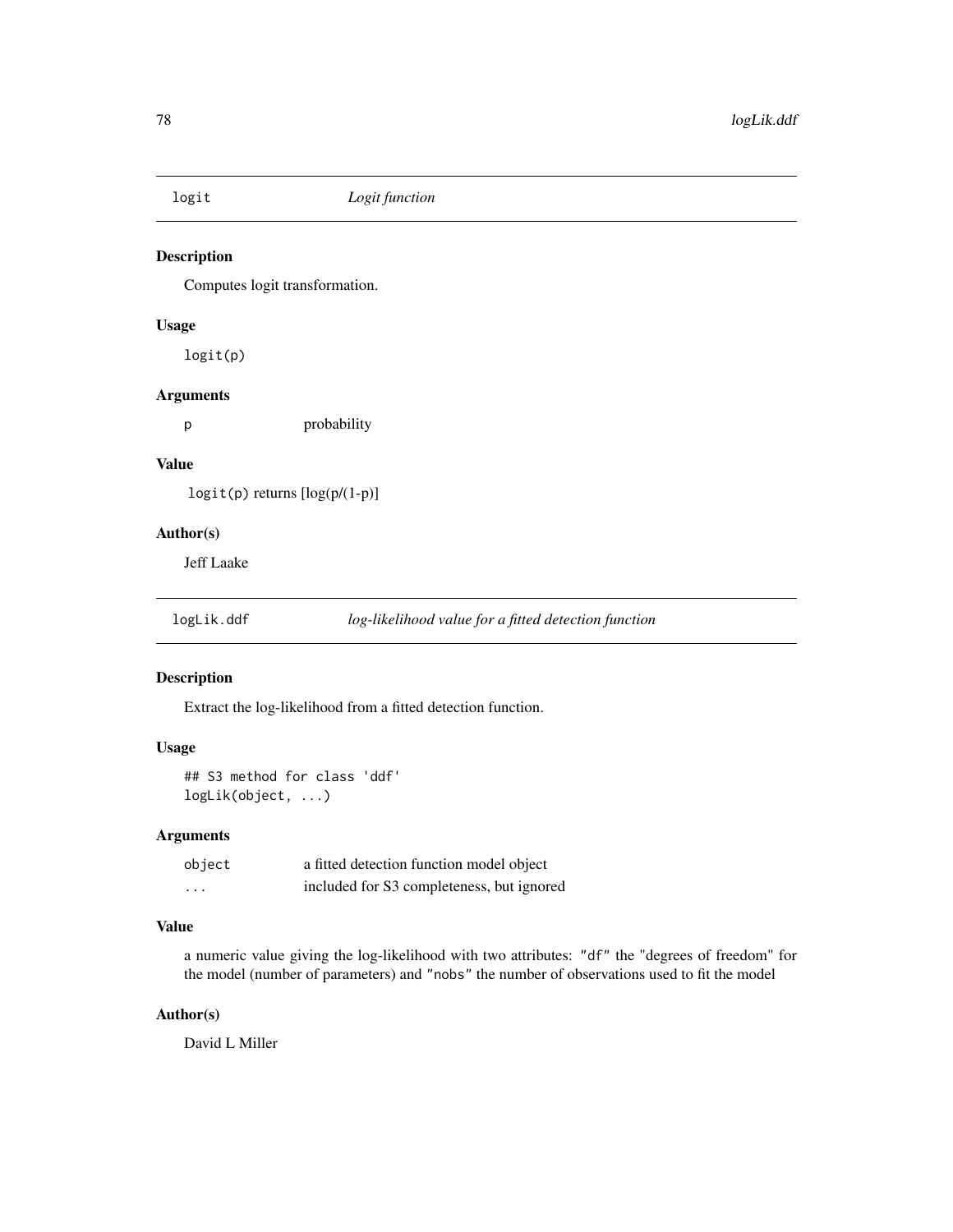Creates model formula list for multiple covariate distance sampling using values supplied in call to [ddf](#page-19-0)

## Usage

```
mcds(
  formula = NULL,
  key = NULL,
  adj.series = NULL,
  adj.order = c(NULL),
  adj.scale = "width",
  adj.exp = FALSE,
  shape.formula = ~1)
```
## Arguments

| formula       | formula for scale function                                                                                                                     |
|---------------|------------------------------------------------------------------------------------------------------------------------------------------------|
| key           | string identifying key function (currently either "hn" (half-normal), "hr" (hazard-<br>rate), "unif" (uniform) or "gamma" (gamma distribution) |
| adj.series    | string identifying adjustment functions cos (Cosine), herm (Hermite polynomi-<br>als), poly (simple polynomials) or NULL                       |
| adj.order     | vector of order of adjustment terms to include                                                                                                 |
| adj.scale     | whether to scale the adjustment terms by "width" or "scale"                                                                                    |
| adj.exp       | if TRUE uses $exp(adj)$ for adjustment to keep $f(x) > 0$                                                                                      |
| shape.formula | formula for shape function                                                                                                                     |

## Value

A formula list used to define the detection function model

| fct           | string "mcds"                  |
|---------------|--------------------------------|
| key           | key function string            |
| adj.series    | adjustment function string     |
| adj.order     | adjustment function orders     |
| adj.scale     | adjustment function scale type |
| formula       | formula for scale function     |
| shape.formula | formula for shape function     |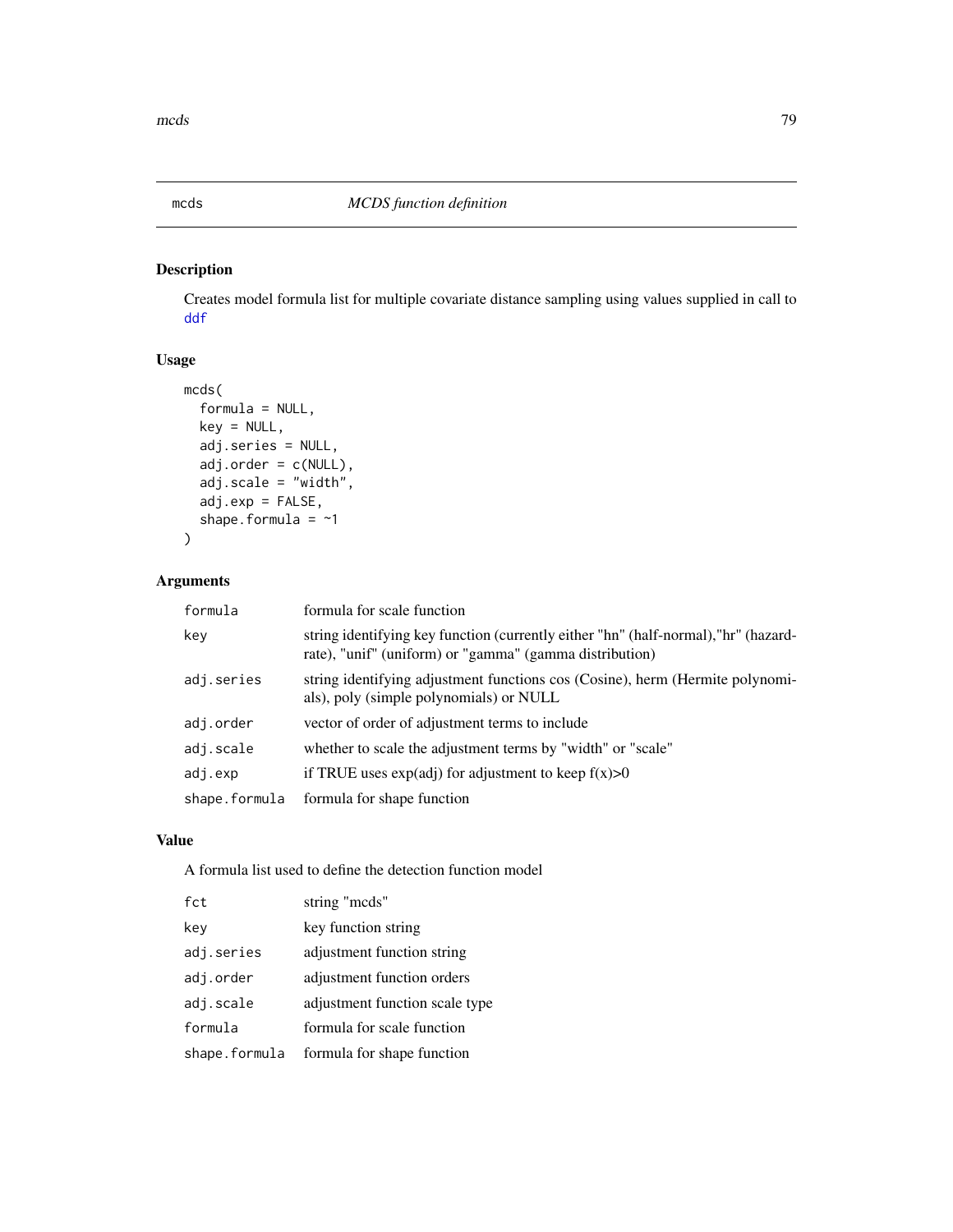80 mrds-opt

#### Author(s)

Jeff Laake; Dave Miller

mrds-opt *Tips on optimisation issues in* mrds *models*

#### **Description**

Occasionally when fitting an 'mrds' model one can run into optimisation issues. In general such problems can be quite complex so these "quick fixes" may not work. If you come up against problems that are not fixed by these tips, or you feel the results are dubious please go ahead and contact the package authors.

#### Debug mode

One can obtain debug output at each stage of the optimisation using the showit option. This is set via control, so adding control=list(showit=3) gives the highest level of debug output (setting showit to 1 or 2 gives less output).

#### Re-scaling covariates

Sometimes convergence issues in covariate (MCDS) models are caused by values of the covariate being very large, so a rescaling of that covariate is then necessary. Simply scaling by the standard deviation of the covariate can help (e.g. dat\$size.scaled <-dat\$scale/sd(dat\$scale) for a covariate size, then including size. scaled in the model instead of size).

It is important to note that one needs to use the original covariate (size) when computing Horvitz-Thompson estimates of population size if the group size is used in that estimate. i.e. use the unscaled size in the numerator of the H-T estimator.

#### Initial values

Initial (or starting) values can be set via the initial element of the control list. initial is a list itself with elements scale, shape and adjustment, corresponding to the associated parameters. If a model has covariates then the scale or shape elements will be vectors with parameter initial values in the same order as they are specific in the model formula (using showit is a good check they are in the correct order). Adjustment starting values are in order of the order of that term (cosine order 2 is before cosine order 3 terms).

One way of obtaining starting values is to fit a simpler model first (say with fewer covariates or adjustments) and then use the starting values from this simpler model for the corresponding parameters.

Another alternative to obtain starting values is to fit the model (or some submodel) using Distance for Windows. Note that Distance reports the scale parameter (or intercept in a covariate model) on the exponential scale, so one must log this before supplying it to ddf.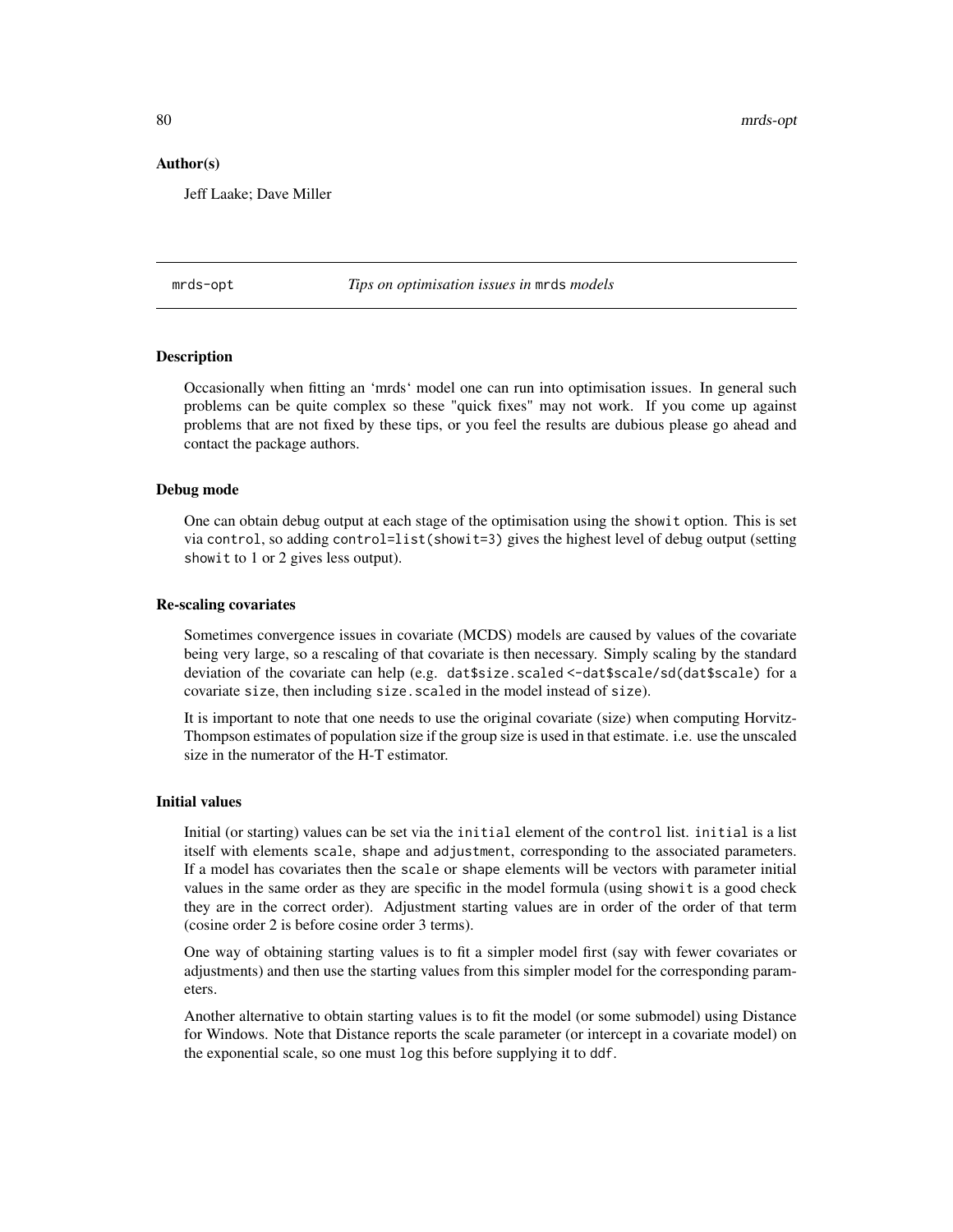#### NCovered 81

#### Bounds

One can change the upper and lower bounds for the parameters. These specify the largest and smallest values individual parameters can be. By placing these constraints on the parameters, it is possible to "temper" the optimisation problem, making fitting possible.

Again, one uses the control list, the elements upperbounds and lowerbounds. In this case, each of upperbounds and lowerbounds are vectors, which one can think of as each of the vectors scale, shape and adjustment from the "Initial values" section above, concatenated in that order. If one does not occur (e.g. no shape parameter) then it is simple omitted from the vector.

#### Author(s)

David L. Miller <dave@ninepointeightone.net>

| NCovered |  |
|----------|--|
|----------|--|

Compute estimated abundance in covered (sampled) region

#### Description

Generic function that computes abundance within the covered region. It calls method (class) specific functions for the computation.

#### Usage

 $NCovered(par, model = NULL, group = TRUE)$ 

#### Arguments

| par   | parameter values (used when computing derivatives wrt parameter uncertainty);<br>if NULL parameter values in model are used |
|-------|-----------------------------------------------------------------------------------------------------------------------------|
| model | ddf model object                                                                                                            |
| group | if TRUE computes group abundance and if FALSE individual abundance                                                          |

### Value

abundance estimate

#### Author(s)

Jeff Laake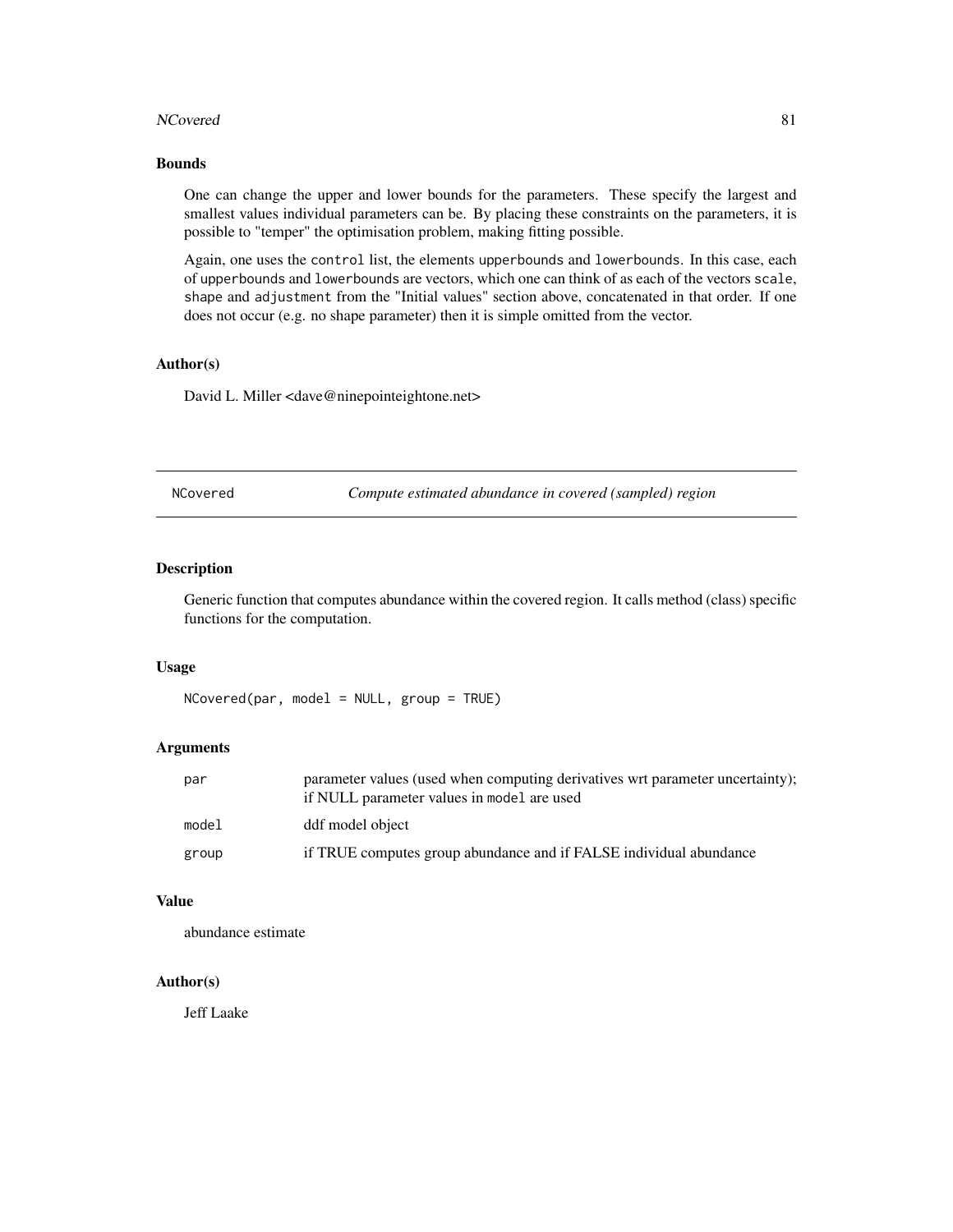This is a wrapper around nlminb to use scaling, as this is not available (nor will it be) in [optimx](#page-0-0).

## Usage

```
nlminb_wrapper(
  par,
  ll,
  ugr = NULL,lower = NULL,
  upper = NULL,
  mcontrol,
  hess = NULL,
  ddfobj,
  data,
  ...
\mathcal{L}
```
## Arguments

| par      | starting parameters                     |
|----------|-----------------------------------------|
| 11       | log likelihood function                 |
| ugr      | gradient function                       |
| lower    | lower bounds on parameters              |
| upper    | upper bounds on parameters              |
| mcontrol | control options                         |
| hess     | hessian function                        |
| ddfobi   | detection function specification object |
| data     | the data                                |
|          | anything else to pass to 11             |

## Value

optimx object

## Author(s)

David L Miller, modified from optimx.run by JC Nash, R Varadhan, G Grothendieck.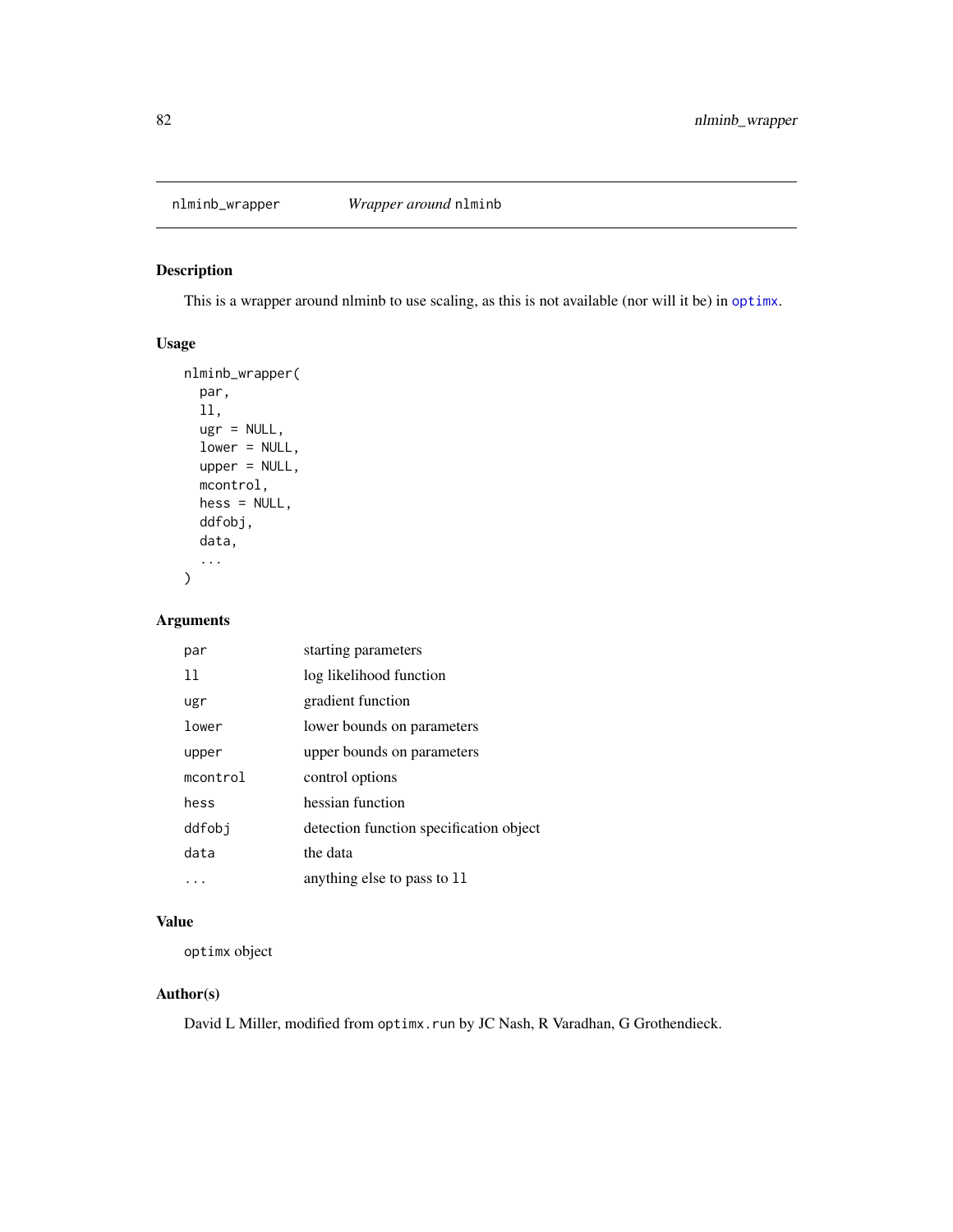Computes detection probability for detection function computed from mark-recapture data with possibly different link functions.

## Usage

p.det(dpformula, dplink, dppars, dpdata)

## Arguments

| dpformula | formula for detection function             |
|-----------|--------------------------------------------|
| dplink    | link function ("logit","loglog","cloglog") |
| dppars    | parameter vector                           |
| dpdata    | double platform data                       |

## Value

vector of predicted detection probabilities

### Author(s)

?????

| parse.optimx | Parse optimx results and present a nice object |  |
|--------------|------------------------------------------------|--|
|              |                                                |  |

## Description

Take the resulting object from a call to optimx and make it into an object that mrds wants to talk to.

## Usage

```
parse.optimx(lt, lnl.last, par.last)
```
## Arguments

| 1t       | an optimx object                 |
|----------|----------------------------------|
| lnl.last | last value of the log likelihood |
| par.last | last value of the parameters     |

## Value

lt object that can be used later on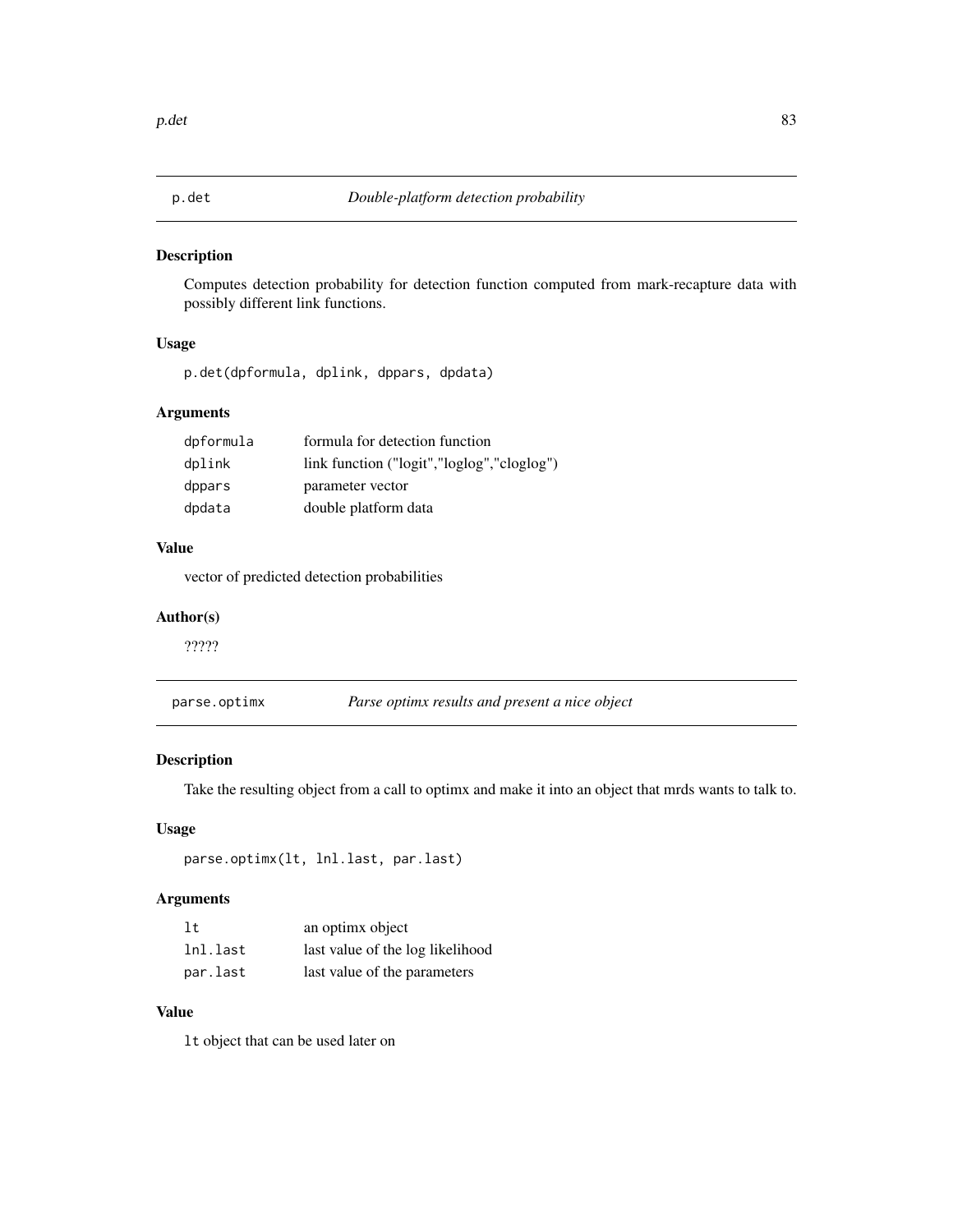```
pdot.dsr.integrate.logistic
```
*Compute probability that a object was detected by at least one observer*

## Description

Computes probability that a object was detected by at least one observer (pdot or p\_.) for a logistic detection function that contains distance.

## Usage

```
pdot.dsr.integrate.logistic(
  right,
 width,
 beta,
 x,
  integral.numeric,
 BT,
 models,
 GAM = FALSE,
 rem = FALSE,
 point = FALSE
)
```
## Arguments

| right                        | either an integration range for binned data (vector of 2) or the rightmost value<br>for integration (from 0 to right)                                                                                                                                                                                                      |
|------------------------------|----------------------------------------------------------------------------------------------------------------------------------------------------------------------------------------------------------------------------------------------------------------------------------------------------------------------------|
| width                        | transect width                                                                                                                                                                                                                                                                                                             |
| beta                         | parameters of logistic detection function                                                                                                                                                                                                                                                                                  |
| $\times$<br>integral.numeric | data matrix                                                                                                                                                                                                                                                                                                                |
|                              | set to TRUE unless data are binned (done in this fct) or the model is such that dis-<br>tance is not linear (eg distance $\alpha$ 2), If integral numeric is FALSE it will compute<br>the integral analytically. It should only be FALSE if is linear logistic function is<br>TRUE.                                        |
| <b>BT</b>                    | FALSE except for the trial configuration; BT stands for Buckland-Turnock who<br>initially proposed a trial configuration for dual observers                                                                                                                                                                                |
| models                       | list of models including g0 model                                                                                                                                                                                                                                                                                          |
| GAM                          | Not used at present. The idea was to be able to use a GAM for $g(0)$ portion of<br>detection function; should always be F                                                                                                                                                                                                  |
| rem                          | only TRUE for the removal configuration but not used and could be removed if<br>pulled from the function calls. Originally thought the pdot integral would differ<br>but it is the same as the io formula. The only thing that differs with removal is<br>that $p(2 1)=1$ . Observer 2 sees everything seen by observer 1, |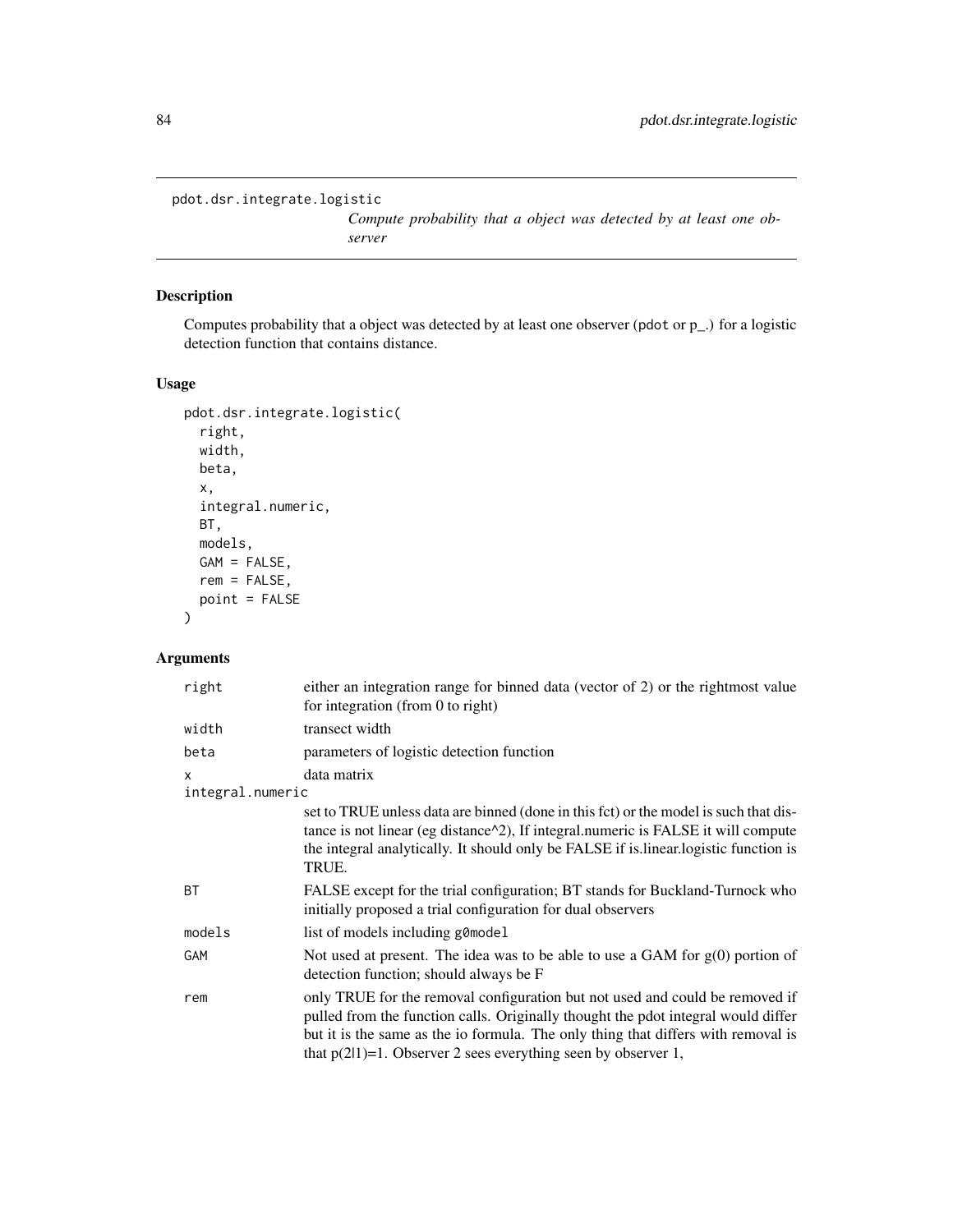## plot.det.tables 85

point TRUE for point transects

#### Author(s)

Jeff Laake

<span id="page-84-0"></span>plot.det.tables *Observation detection tables*

## Description

Plot the tables created by det. tables. Produces a series of tables for dual observer data that shows the number missed and detected for each observer within defined distance classes.

### Usage

```
## S3 method for class 'det.tables'
plot(
  x,
 which = 1:6,
  angle = NULL,
  density = NULL,coll = "white",col2 = "lightgrey",
  new = TRUE,...
\mathcal{L}
```
#### Arguments

| X       | object returned by det. tables                           |
|---------|----------------------------------------------------------|
| which   | items in x to plot (vector with values in 1:6)           |
| angle   | shading angle for hatching                               |
| density | shading density for hatching                             |
| col1    | plotting colour for total histogram bars.                |
| col2    | plotting colour for subset histogram bars.               |
| new     | if TRUE new plotting window for each plot                |
|         | other graphical parameters, passed to plotting functions |

## Details

Plots that are produced are as follows (controlled by the which argument):

1 Detected by either observer/Detected by observer 1

2 Detected by either observer/Detected by observer 2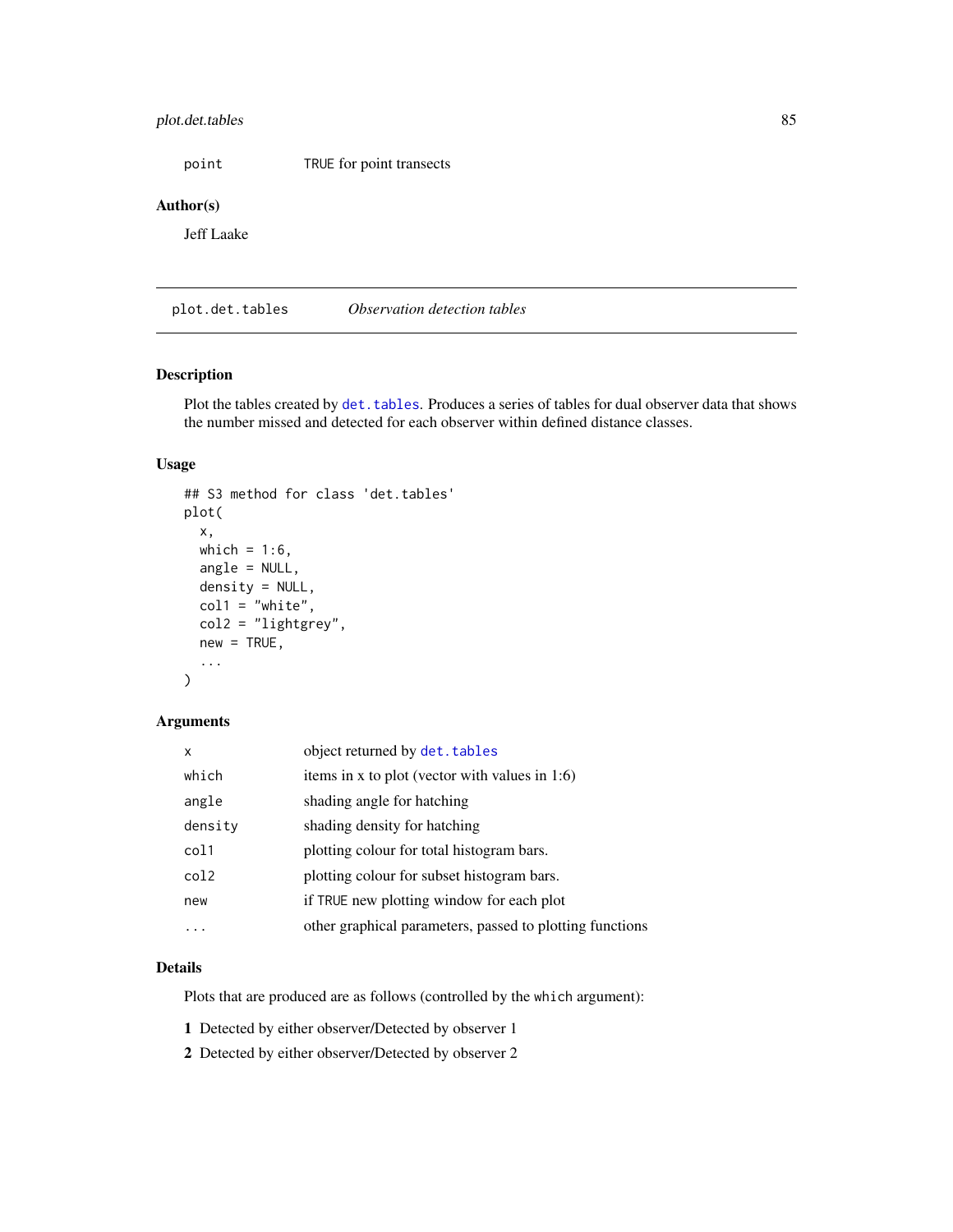86 plot.ds = plot.ds = plot.ds = plot.ds = plot.ds = plot.ds = plot.ds = plot.ds = plot.ds = plot.ds

- 3 Seen by both observers
- 4 Seen by either observer
- 5 Detected by observer 2/Detected by observer 1 | 2
- 6 Detected by observer 1/Detected by observer 2 | 1

#### Value

Just plots.

#### Author(s)

Jeff Laake, David L Miller

#### Examples

```
data(book.tee.data)
region <- book.tee.data$book.tee.region
egdata <- book.tee.data$book.tee.dataframe
samples <- book.tee.data$book.tee.samples
obs <- book.tee.data$book.tee.obs
xx <- ddf(mrmodel=~glm(formula=~distance*observer),
          dsmodel = \negmcds(key = "hn", formula = \negsex),
          data = egdata, method = "io", meta.data = list(width = 4))
tabs \leq det.tables(xx, breaks=c(0,.5,1,2,3,4))
par(mfrow=c(2,3))
plot(tabs,which=1:6,new=FALSE)
```
<span id="page-85-0"></span>plot.ds *Plot fit of detection functions and histograms of data from distance sampling model*

## Description

Plots the fitted detection function(s) with a histogram of the observed distances to compare visually the fitted model and data.

#### Usage

```
## S3 method for class 'ds'
plot(
  x,
 which = 2,
 breaks = NULL,
 nc = NULL,jitter.v = rep(0, 3),showpoints = TRUE,
```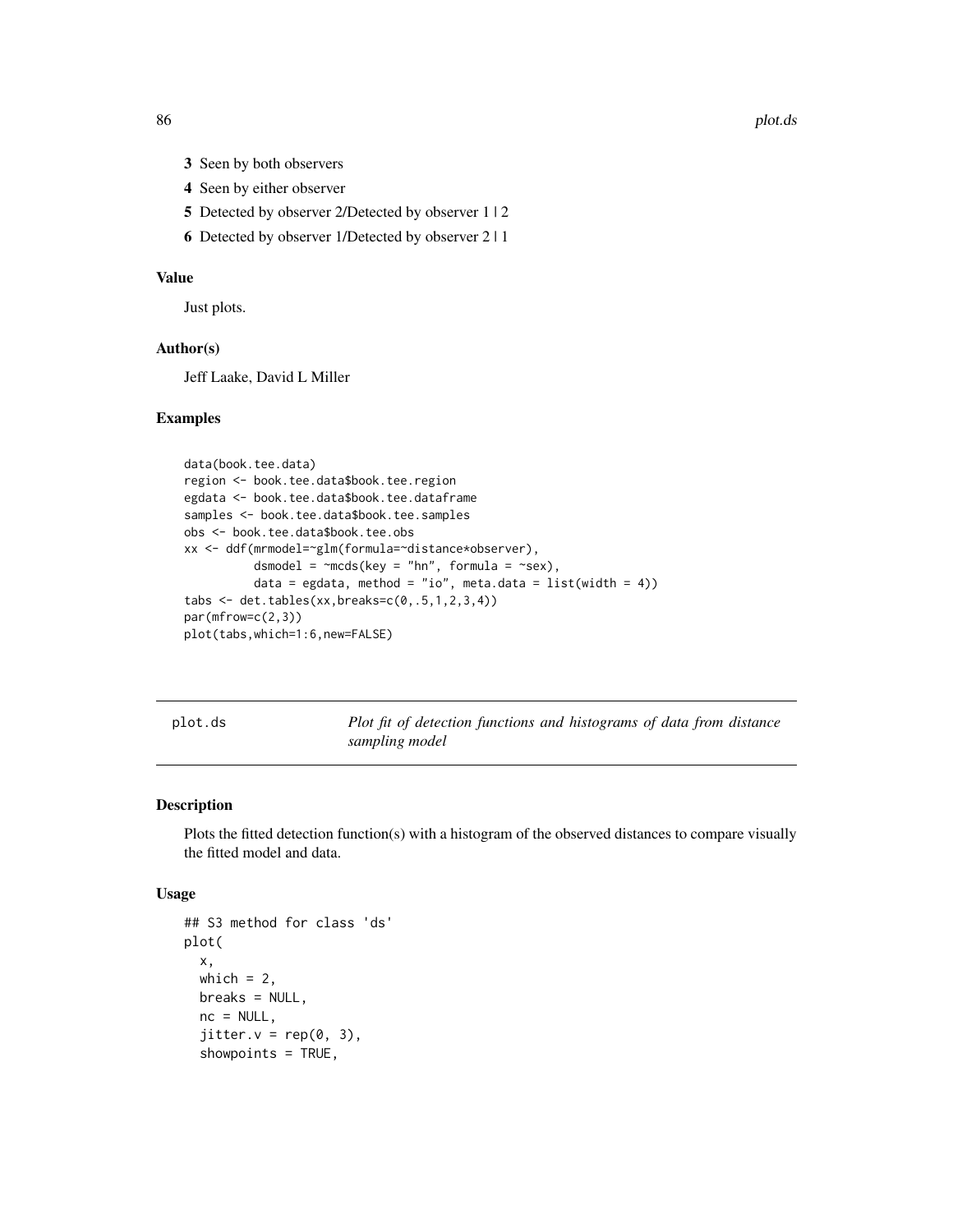#### plot.ds 87

```
subset = NULL,pl.col = "lightgrey",
 pl.den = NULL,
 pl.ang = NULL,
 main = NULL,
 pages = 0,
 pdf = FALSE,ylim = NULL,
 xlab = "Distance",
 ylab = NULL,
 ...
\mathcal{L}
```
# Arguments

| x     | fitted model from ddf.                                                                                   |
|-------|----------------------------------------------------------------------------------------------------------|
| which | index to specify which plots should be produced:                                                         |
|       | histogram of observed distances<br>histogram of observed distances with fitted line and points (default) |

| breaks     | user defined breakpoints                                                                                                                                                                                |
|------------|---------------------------------------------------------------------------------------------------------------------------------------------------------------------------------------------------------|
| nc         | number of equal width bins for histogram                                                                                                                                                                |
| jitter.v   | apply jitter to points by multiplying the fitted value by a random draw from a<br>normal distribution with mean 1 and sd jitter.v.                                                                      |
| showpoints | logical variable; if TRUE plots predicted value for each observation (conditional<br>on its observed distance).                                                                                         |
| subset     | subset of data to plot.                                                                                                                                                                                 |
| pl.col     | colour for histogram bars.                                                                                                                                                                              |
| pl.den     | shading density for histogram bars.                                                                                                                                                                     |
| pl.ang     | shading angle for histogram bars.                                                                                                                                                                       |
| main       | plot title.                                                                                                                                                                                             |
| pages      | the number of pages over which to spread the plots. For example, if pages=1<br>then all plots will be displayed on one page. Default is 0, which prompts the<br>user for the next plot to be displayed. |
| pdf        | plot the histogram of distances with the PDF of the probability of detection<br>overlaid. Ignored (with warning) for line transect models.                                                              |
| ylim       | vertical axis limits.                                                                                                                                                                                   |
| xlab       | horizontal axis label (defaults to "Distance").                                                                                                                                                         |
| ylab       | vertical axis label (default automatically set depending on plot type).                                                                                                                                 |
| $\cdots$   | other graphical parameters, passed to the plotting functions (plot, hist, lines,<br>points, etc).                                                                                                       |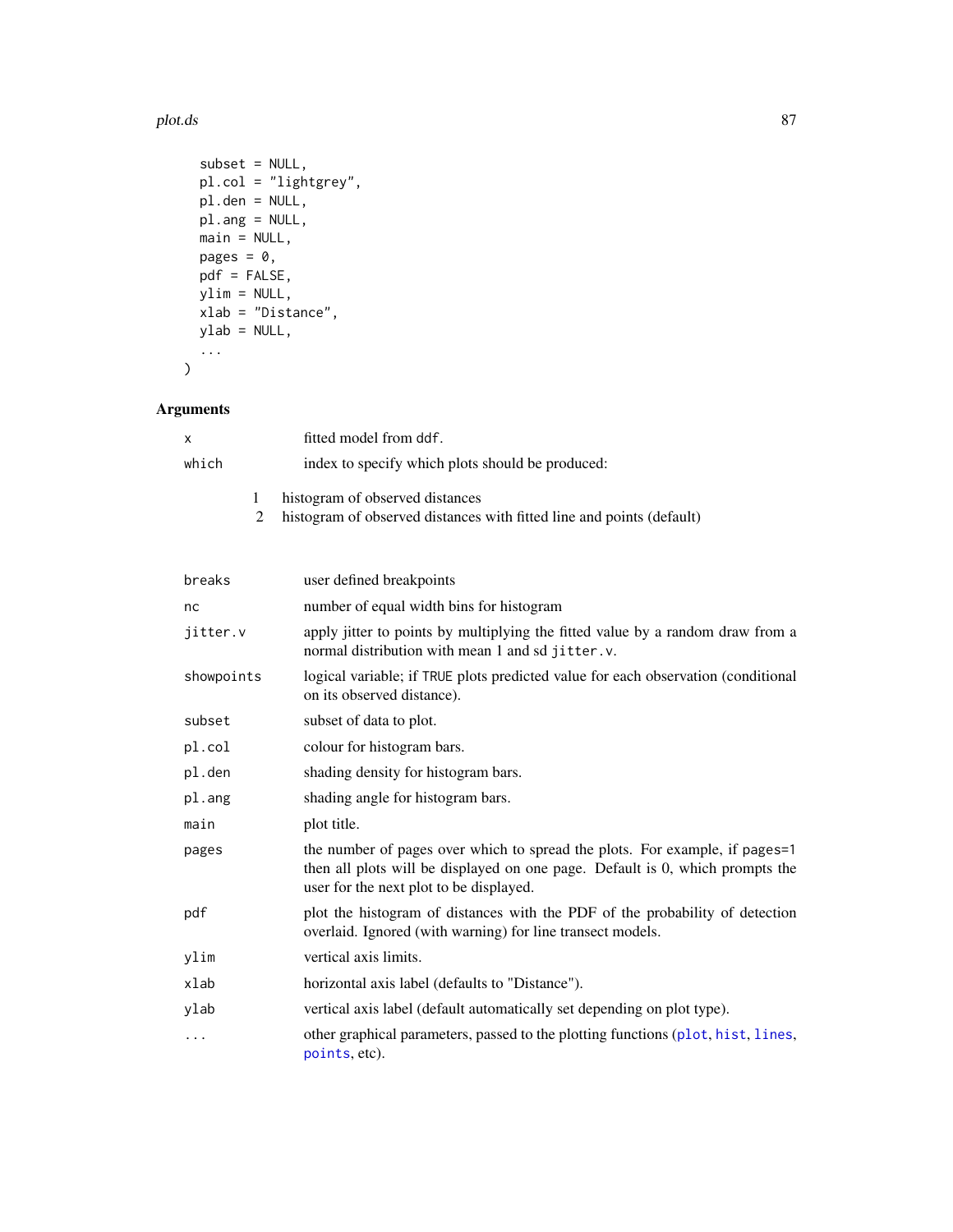#### Details

The structure of the histogram can be controlled by the user-defined arguments nc or breaks. The observation specific detection probabilities along with the line representing the fitted average detection probability.

It is not intended for the user to call plot.ds but its arguments are documented here. Instead the generic plot command should be used and it will call the appropriate function based on the class of the ddf object.

#### Value

Just plots.

#### Author(s)

Jeff Laake, Jon Bishop, David Borchers, David L Miller

## See Also

add\_df\_covar\_line

#### Examples

```
# fit a model to the tee data
data(book.tee.data)
egdata <- book.tee.data$book.tee.dataframe
xx <- ddf(dsmodel=~mcds(key="hn", formula=~sex),
          data=egdata[egdata$observer==1, ],
          method="ds", meta.data=list(width=4))
# not showing predicted probabilities
plot(xx, breaks=c(0, 0.5, 1, 2, 3, 4), showpoints=FALSE)
# two subsets
plot(xx, breaks=c(0, 0.5, 1, 2, 3, 4), subset=sex==0)
plot(xx, breaks=c(0, 0.5, 1, 2, 3, 4), subset=sex==1)
# put both plots on one page
plot(xx, breaks=c(0, 0.5, 1, 2, 3, 4), pages=1, which=1:2)
```
plot.io *Plot fit of detection functions and histograms of data from distance sampling independent observer (*io*) model*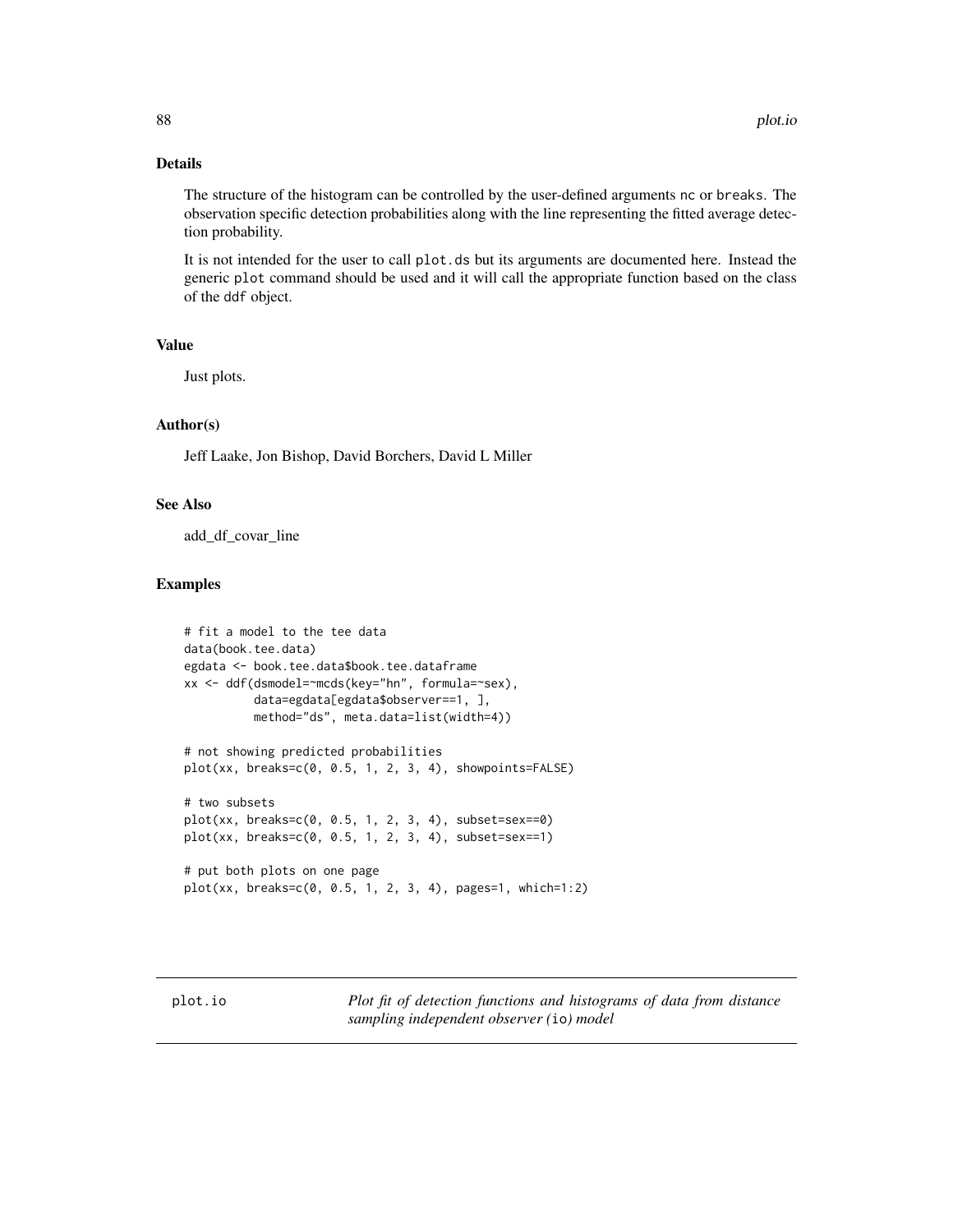#### plot.io and the set of the set of the set of the set of the set of the set of the set of the set of the set of

#### Description

Plots the fitted detection functions for a distance sampling model and histograms of the distances (for unconditional detection functions) or proportion of observations detected within distance intervals (for conditional detection functions) to compare visually the fitted model and data.

#### Usage

```
## S3 method for class 'io'
plot(
  x,
 which = 1:6,
 breaks = NULL,
  nc = NULL,maintitle = ",
  showlines = TRUE,
  showpoints = TRUE,
  ylim = c(0, 1),angle = NULL,
  density = NULL,
  col = "lightgrey",
  jitter = NULL,
  divisions = 25,
  pages = 0,
  xlab = "Distance",
  ylab = "Detection probability",
  subtitle = TRUE,
  ...
)
```
#### Arguments

| x     |             | fitted model from ddf                                                                                                                                                                                                                              |
|-------|-------------|----------------------------------------------------------------------------------------------------------------------------------------------------------------------------------------------------------------------------------------------------|
| which |             | index to specify which plots should be produced.                                                                                                                                                                                                   |
|       | 2<br>3<br>4 | Plot primary unconditional detection function<br>Plot secondary unconditional detection function<br>Plot pooled unconditional detection function<br>Plot duplicate unconditional detection function<br>Plot primary conditional detection function |
|       | 6           | Plot secondary conditional detection function                                                                                                                                                                                                      |
|       |             |                                                                                                                                                                                                                                                    |

Note that the order of which is ignored and plots are produced in the above order.

| breaks    | user define breakpoints                  |
|-----------|------------------------------------------|
| nc        | number of equal-width bins for histogram |
| maintitle | main title line for each plot            |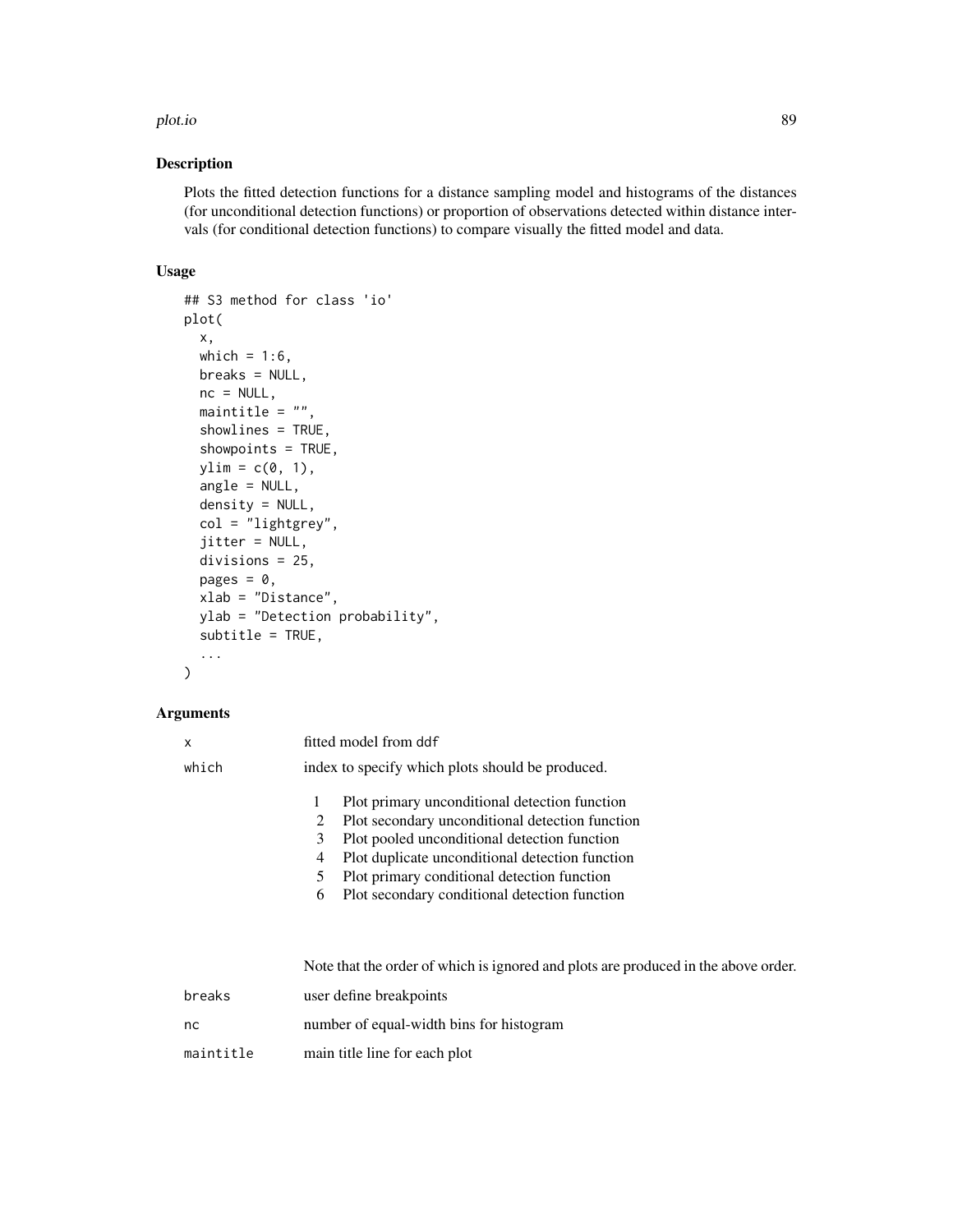| showlines  | logical variable; if TRUE a line representing the average detection probability is<br>plotted                                                                                                           |
|------------|---------------------------------------------------------------------------------------------------------------------------------------------------------------------------------------------------------|
| showpoints | logical variable; if TRUE plots predicted value for each observation                                                                                                                                    |
| ylim       | range of vertical axis; defaults to $(0,1)$                                                                                                                                                             |
| angle      | shading angle for histogram bars.                                                                                                                                                                       |
| density    | shading density for histogram bars.                                                                                                                                                                     |
| col        | colour for histogram bars.                                                                                                                                                                              |
| jitter     | scaling option for plotting points. Jitter is applied to points by multiplying the<br>fitted value by a random draw from a normal distribution with mean 1 and sd<br><i>jitter.</i>                     |
| divisions  | number of divisions for averaging line values; $\text{default} = 25$                                                                                                                                    |
| pages      | the number of pages over which to spread the plots. For example, if pages=1<br>then all plots will be displayed on one page. Default is 0, which prompts the<br>user for the next plot to be displayed. |
| xlab       | label for x-axis                                                                                                                                                                                        |
| ylab       | label for y-axis                                                                                                                                                                                        |
| subtitle   | if TRUE, shows plot type as sub-title                                                                                                                                                                   |
| .          | other graphical parameters, passed to the plotting functions (plot, hist, lines,<br>points, etc)                                                                                                        |

#### Details

The structure of the histogram can be controlled by the user-defined arguments nc or breaks. The observation specific detection probabilities along with the line representing the fitted average detection probability.

It is not intended for the user to call plot.io.fi but its arguments are documented here. Instead the generic plot command should be used and it will call the appropriate function based on the class of the ddf object.

#### Value

Just plots

#### Author(s)

Jeff Laake, Jon Bishop, David Borchers, David L Miller

## Examples

```
library(mrds)
data(book.tee.data)
egdata <- book.tee.data$book.tee.dataframe
result.io <- ddf(dsmodel=~cds(key = "hn"), mrmodel=~glm(~distance),
                 data=egdata, method="io", meta.data=list(width=4))
```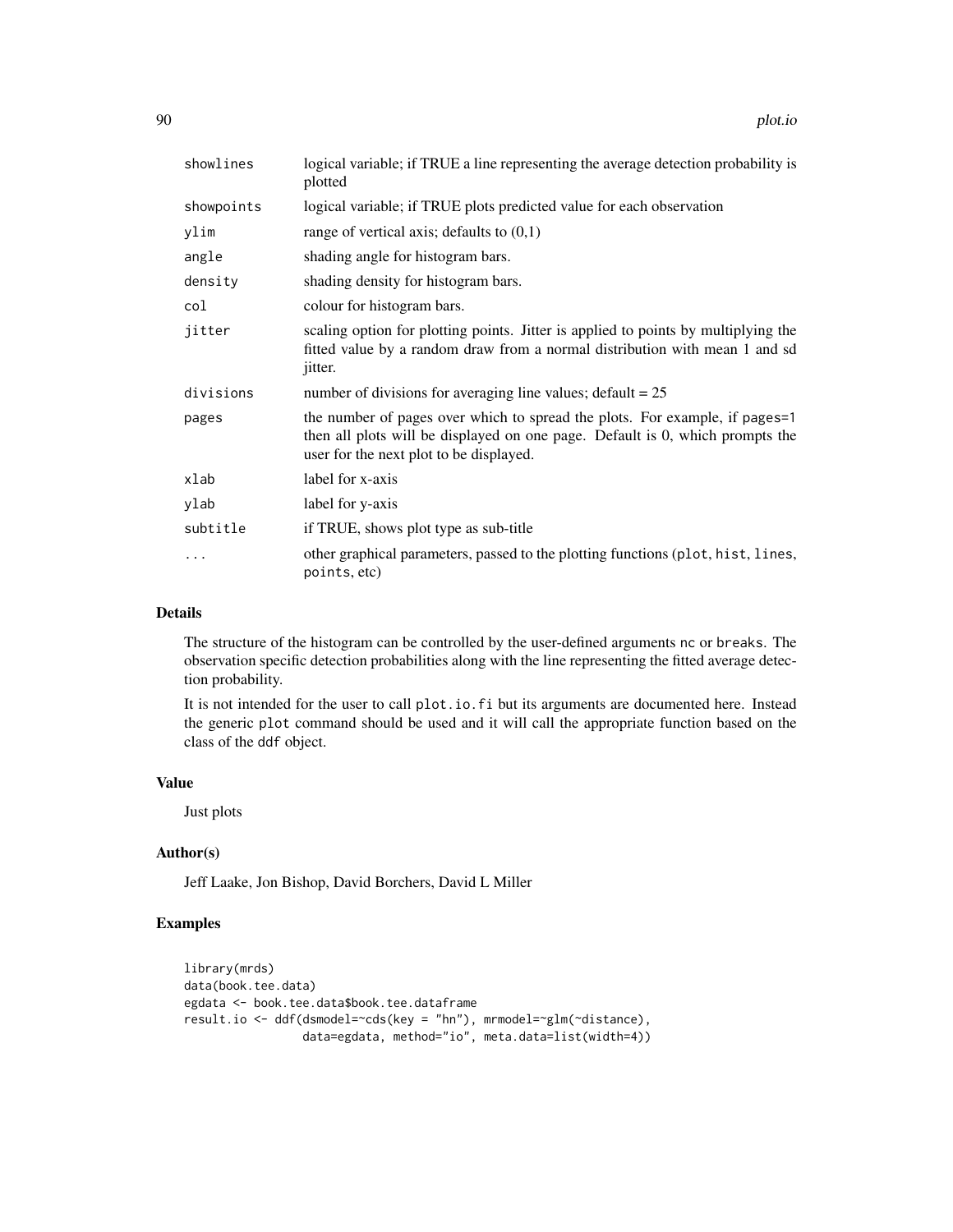#### plot.io.fi 91

```
# just plot everything
plot(result.io)
# Plot primary and secondary unconditional detection functions on one page
# and primary and secondary conditional detection functions on another
plot(result.io,which=c(1,2,5,6),pages=2)
```

| plot.io.fi | Plot fit of detection functions and histograms of data from distance |
|------------|----------------------------------------------------------------------|
|            | sampling independent observer model with full independence (io.fi)   |

#### Description

Plots the fitted detection functions for a distance sampling model and histograms of the distances (for unconditional detection functions) or proportion of observations detected within distance intervals (for conditional detection functions) to compare visually the fitted model and data.

### Usage

```
## S3 method for class 'io.fi'
plot(
 x,
 which = 1:6,
 breaks = NULL,
 nc = NULL,maintitle = ",
  showlines = TRUE,
  showpoints = TRUE,
 ylim = c(0, 1),angle = NULL,
  density = NULL,
  col = "lightgrey",
  jitter = NULL,
  divisions = 25,
 pages = \theta,
 xlab = "Distance",
 ylab = "Detection probability",
  subtitle = TRUE,
  ...
)
```
#### Arguments

x fitted model from ddf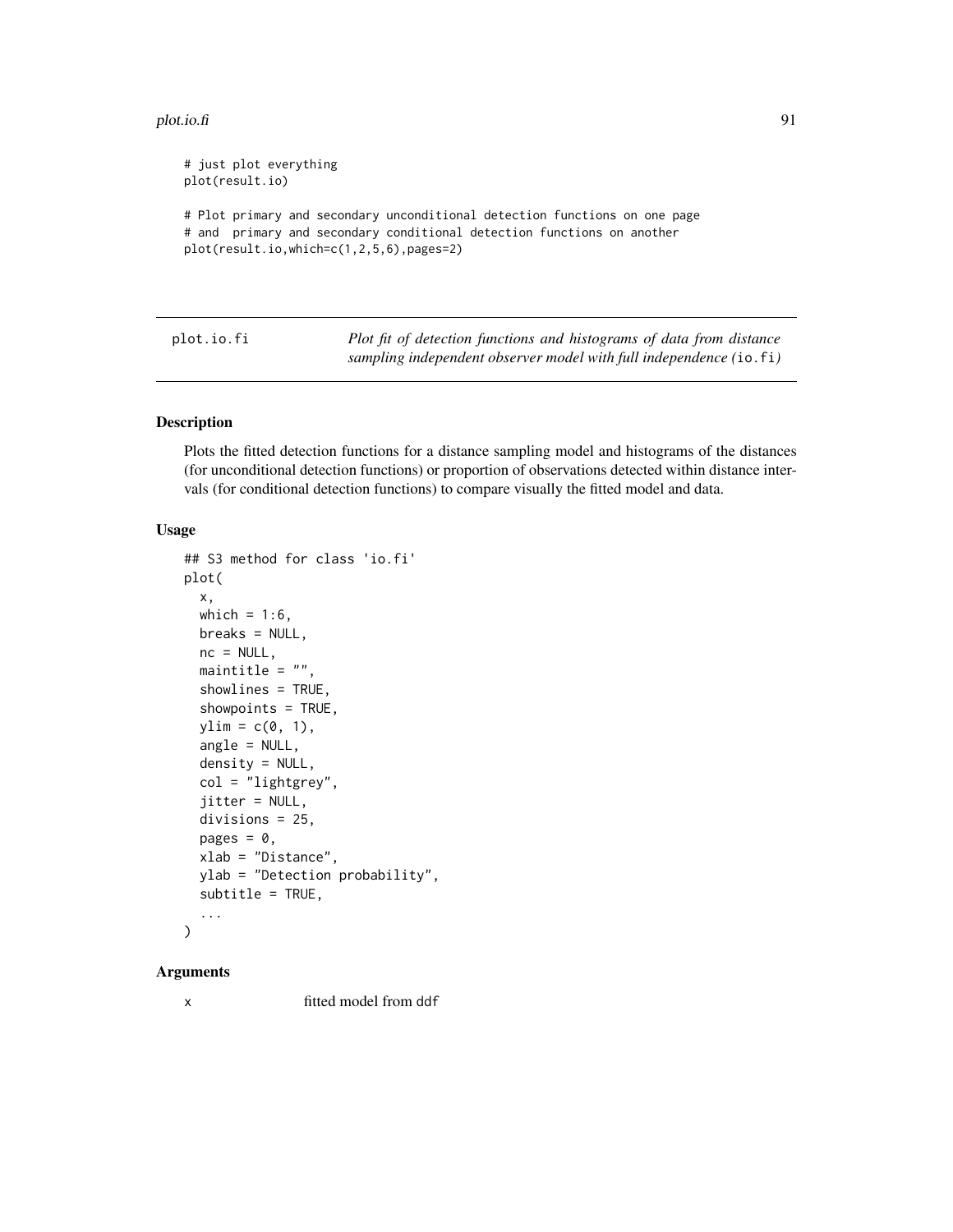| which<br>index to specify which plots should be produced. |  |
|-----------------------------------------------------------|--|
|-----------------------------------------------------------|--|

- 1 Plot primary unconditional detection function
- 2 Plot secondary unconditional detection function
- 3 Plot pooled unconditional detection function
- 4 Plot duplicate unconditional detection function
- 5 Plot primary conditional detection function
- 6 Plot secondary conditional detection function

|            | Note that the order of which is ignored and plots are produced in the above order.                                                                                                                      |
|------------|---------------------------------------------------------------------------------------------------------------------------------------------------------------------------------------------------------|
| breaks     | user define breakpoints                                                                                                                                                                                 |
| nc         | number of equal-width bins for histogram                                                                                                                                                                |
| maintitle  | main title line for each plot                                                                                                                                                                           |
| showlines  | logical variable; if TRUE a line representing the average detection probability is<br>plotted                                                                                                           |
| showpoints | logical variable; if TRUE plots predicted value for each observation                                                                                                                                    |
| ylim       | range of vertical axis; defaults to $(0,1)$                                                                                                                                                             |
| angle      | shading angle for histogram bars.                                                                                                                                                                       |
| density    | shading density for histogram bars.                                                                                                                                                                     |
| col        | colour for histogram bars.                                                                                                                                                                              |
| jitter     | scaling option for plotting points. Jitter is applied to points by multiplying the<br>fitted value by a random draw from a normal distribution with mean 1 and sd<br>jitter.                            |
| divisions  | number of divisions for averaging line values; default = $25$                                                                                                                                           |
| pages      | the number of pages over which to spread the plots. For example, if pages=1<br>then all plots will be displayed on one page. Default is 0, which prompts the<br>user for the next plot to be displayed. |
| xlab       | label for x-axis                                                                                                                                                                                        |
| ylab       | label for y-axis                                                                                                                                                                                        |
| subtitle   | if TRUE, shows plot type as sub-title                                                                                                                                                                   |
| .          | other graphical parameters, passed to the plotting functions (plot, hist, lines,<br>points, etc)                                                                                                        |

### Details

The structure of the histogram can be controlled by the user-defined arguments nc or breaks. The observation specific detection probabilities along with the line representing the fitted average detection probability.

It is not intended for the user to call plot.io.fi but its arguments are documented here. Instead the generic plot command should be used and it will call the appropriate function based on the class of the ddf object.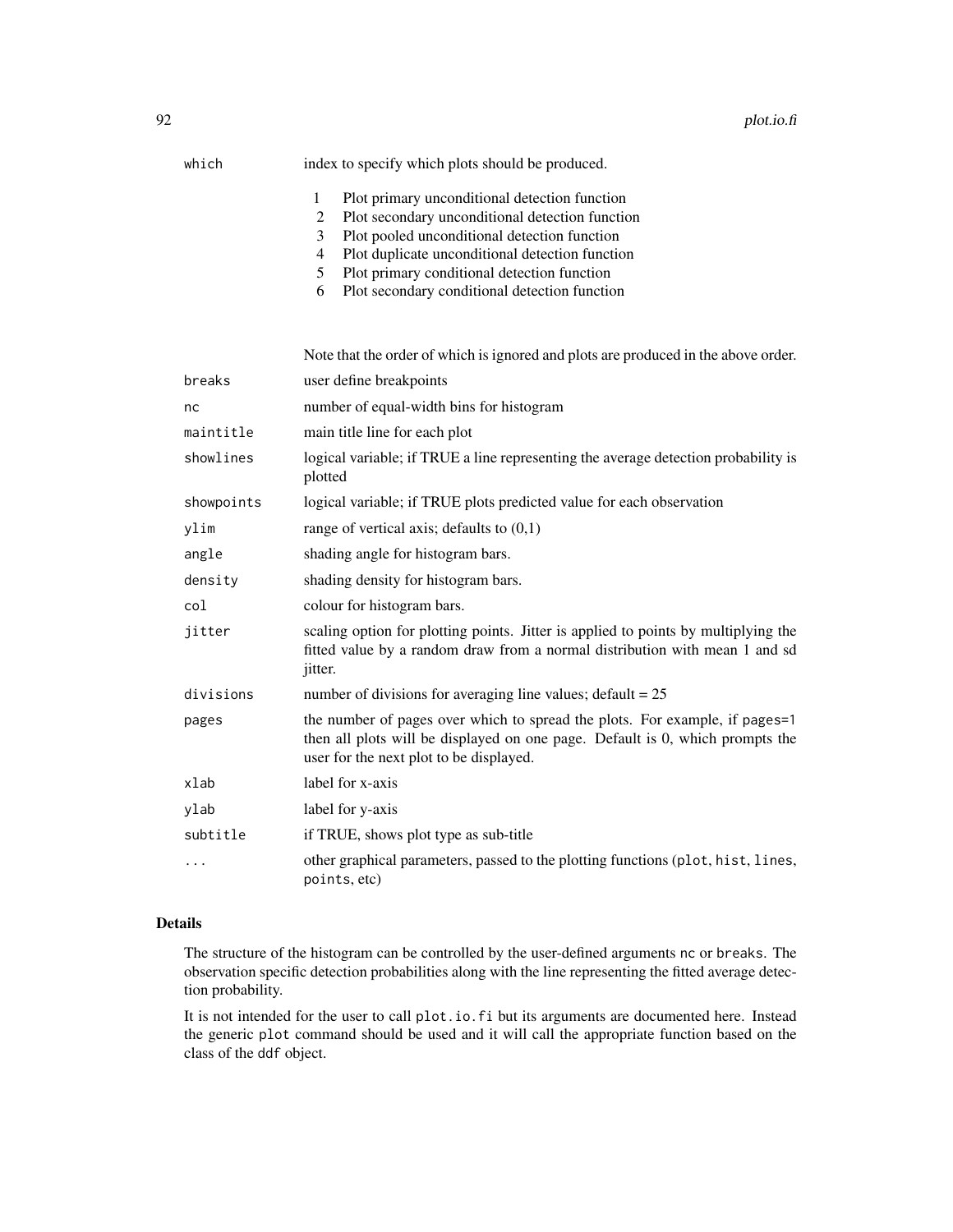## plot.layout 93

#### Value

Just plots.

### Author(s)

Jeff Laake, Jon Bishop, David Borchers, David L Miller

## Examples

```
library(mrds)
data(book.tee.data)
egdata <- book.tee.data$book.tee.dataframe
result.io.fi <- ddf(mrmodel=~glm(~distance), data = egdata, method = "io.fi",
             meta.data = list(width = 4)# just plot everything
plot(result.io.fi)
# Plot primary and secondary unconditional detection functions on one page
# and primary and secondary conditional detection functions on another
plot(result.io.fi,which=c(1,2,5,6),pages=2)
```
plot.layout *Layout for plot methods in mrds*

### Description

This function does the paging, using devAskNewPage(). This means we can just call plots and R will make the prompt for us Warning, this function has side effects! It modifies devAskNewPage!

## Usage

## S3 method for class 'layout' plot(which, pages)

## Arguments

| which | which plots are to be created            |
|-------|------------------------------------------|
| pages | number of pages to span the plots across |

### Details

Code is stolen and modified from plot.R in mgcv by Simon Wood

#### Author(s)

David L. Miller, based on code by Simon N. Wood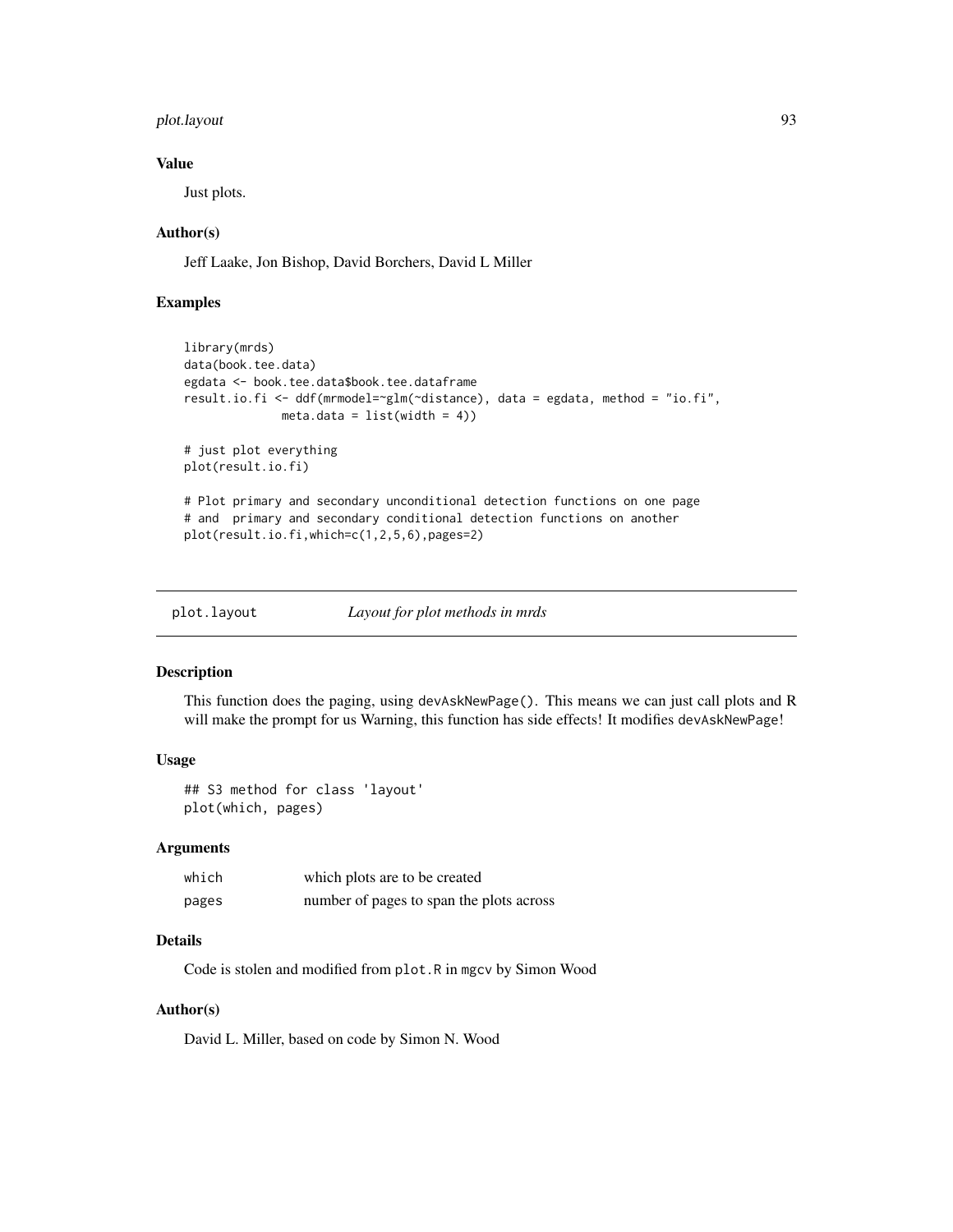plot.rem *Plot fit of detection functions and histograms of data from removal distance sampling model*

## Description

Plots the fitted detection functions for a distance sampling model and histograms of the distances (for unconditional detection functions) or proportion of observations detected within distance intervals (for conditional detection functions) to compare visually the fitted model and data.

## Usage

```
## S3 method for class 'rem'
plot(
  x,
 which = 1:3,
 breaks = NULL,
  nc = NULL,maintitle = ".
  showlines = TRUE,
  showpoints = TRUE,
  ylim = c(0, 1),angle = NULL,
  density = NULL,col = "lightgrey",
  jitter = NULL,
  divisions = 25,
  pages = \theta,
  xlab = "Distance",
  ylab = "Detection probability",
  subtitle = TRUE,...
\mathcal{L}
```
#### Arguments

| x      | fitted model from ddf                                                                                                                          |
|--------|------------------------------------------------------------------------------------------------------------------------------------------------|
| which  | index to specify which plots should be produced.                                                                                               |
|        | Plot primary unconditional detection function<br>Plot pooled unconditional detection function<br>Plot conditional (12) detection function<br>3 |
| breaks | user define breakpoints                                                                                                                        |
| nc     | number of equal-width bins for histogram                                                                                                       |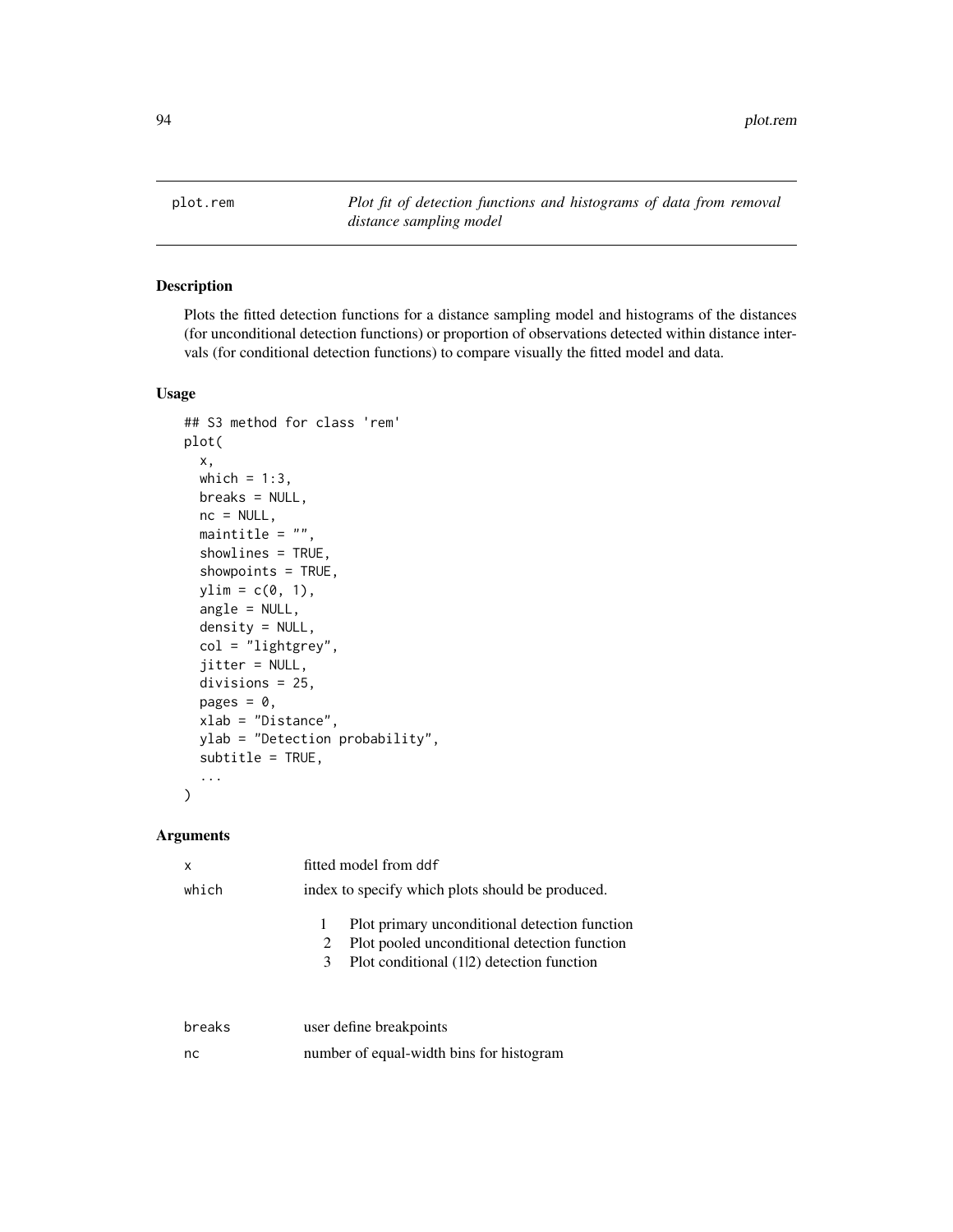#### plot.rem.fi 95

| maintitle  | main title line for each plot                                                                                                                                                                           |
|------------|---------------------------------------------------------------------------------------------------------------------------------------------------------------------------------------------------------|
| showlines  | logical variable; if TRUE a line representing the average detection probability is<br>plotted                                                                                                           |
| showpoints | logical variable; if TRUE plots predicted value for each observation                                                                                                                                    |
| ylim       | range of vertical axis; defaults to $(0,1)$                                                                                                                                                             |
| angle      | shading angle for histogram bars.                                                                                                                                                                       |
| density    | shading density for histogram bars.                                                                                                                                                                     |
| col        | colour for histogram bars.                                                                                                                                                                              |
| jitter     | scaling option for plotting points. Jitter is applied to points by multiplying the<br>fitted value by a random draw from a normal distribution with mean 1 and sd<br>jitter.                            |
| divisions  | number of divisions for averaging line values; $\text{default} = 25$                                                                                                                                    |
| pages      | the number of pages over which to spread the plots. For example, if pages=1<br>then all plots will be displayed on one page. Default is 0, which prompts the<br>user for the next plot to be displayed. |
| xlab       | label for x-axis                                                                                                                                                                                        |
| ylab       | label for y-axis                                                                                                                                                                                        |
| subtitle   | if TRUE, shows plot type as sub-title                                                                                                                                                                   |
| .          | other graphical parameters, passed to the plotting functions (plot, hist, lines,<br>points, etc)                                                                                                        |

## Details

The structure of the histogram can be controlled by the user-defined arguments nc or breaks. The observation specific detection probabilities along with the line representing the fitted average detection probability.

It is not intended for the user to call plot.rem but its arguments are documented here. Instead the generic plot command should be used and it will call the appropriate function based on the class of the ddf object.

## Author(s)

Jeff Laake, Jon Bishop, David Borchers, David L Miller

| plot.rem.fi | Plot fit of detection functions and histograms of data from removal |
|-------------|---------------------------------------------------------------------|
|             | distance sampling model                                             |

### Description

Plots the fitted detection functions for a distance sampling model and histograms of the distances (for unconditional detection functions) or proportion of observations detected within distance intervals (for conditional detection functions) to compare visually the fitted model and data.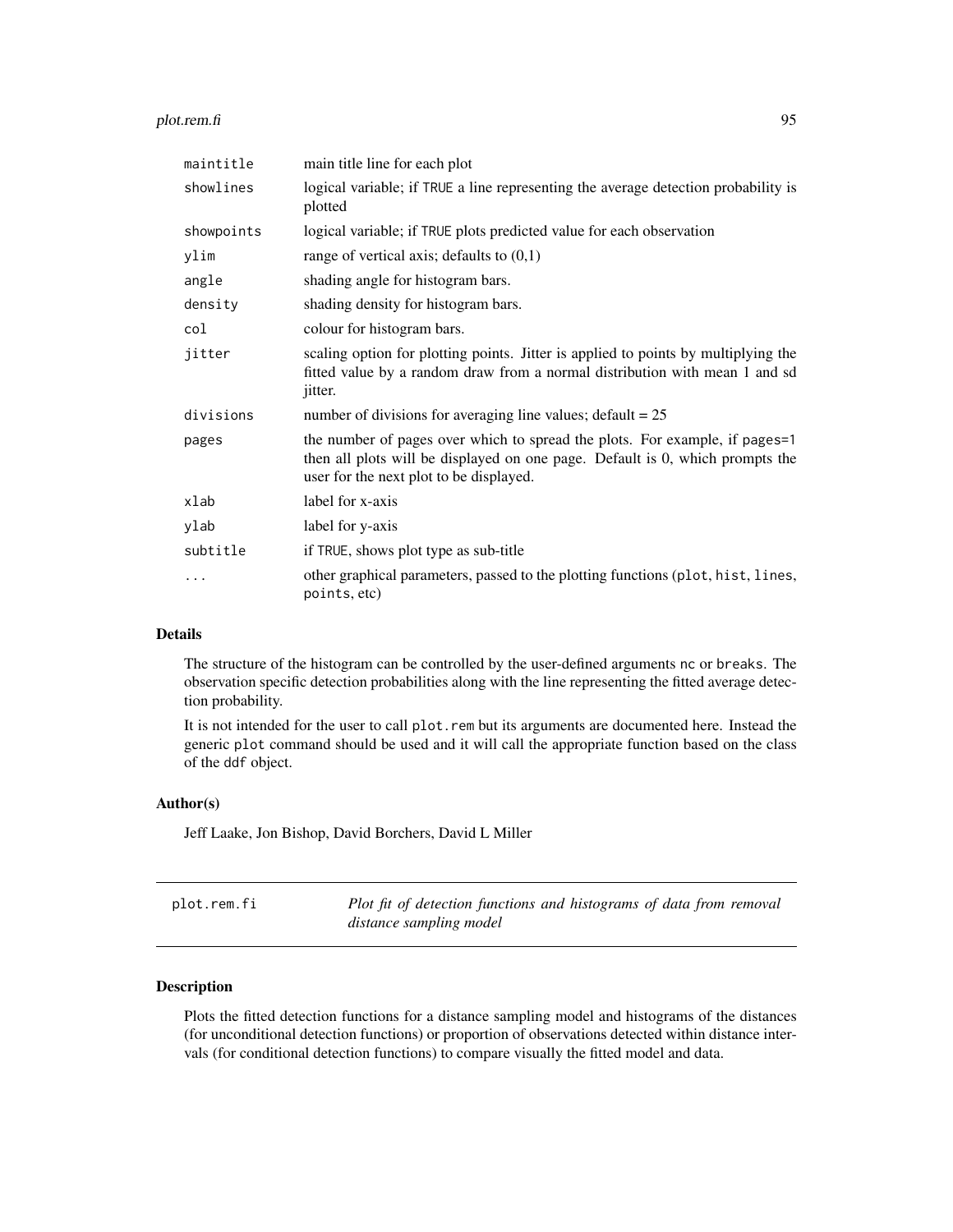## Usage

```
## S3 method for class 'rem.fi'
plot(
 x,
 which = 1:3,
 breaks = NULL,
 nc = NULL,maintitle = ",
 showlines = TRUE,
  showpoints = TRUE,
 ylim = c(0, 1),
  angle = NULL,
 density = NULL,
 col = "lightgrey",
  jitter = NULL,
 divisions = 25,
 pages = 0,
 xlab = "Distance",
 ylab = "Detection probability",
 subtitle = TRUE,
  ...
)
```
## Arguments

| X          | fitted model from ddf                                                                                                                                                       |
|------------|-----------------------------------------------------------------------------------------------------------------------------------------------------------------------------|
| which      | index to specify which plots should be produced.                                                                                                                            |
|            | Plot primary unconditional detection function<br>1<br>Plot pooled unconditional detection function<br>2<br>3<br>Plot conditional (12) detection function                    |
| breaks     | user defined breakpoints                                                                                                                                                    |
| nc         | number of equal-width bins for histogram                                                                                                                                    |
| maintitle  | main title line for each plot                                                                                                                                               |
| showlines  | logical variable; if TRUE a line representing the average detection probability is<br>plotted                                                                               |
| showpoints | logical variable; if TRUE plots predicted value for each observation                                                                                                        |
| ylim       | range of vertical axis; defaults to $(0,1)$                                                                                                                                 |
| angle      | shading angle for histogram bars.                                                                                                                                           |
| density    | shading density for histogram bars.                                                                                                                                         |
| col        | colour for histogram bars.                                                                                                                                                  |
| jitter     | scaling option for plotting points. Jitter is applied to points by multiplying the<br>fitted value by a random draw from a normal distribution with mean 1 and sd<br>jitter |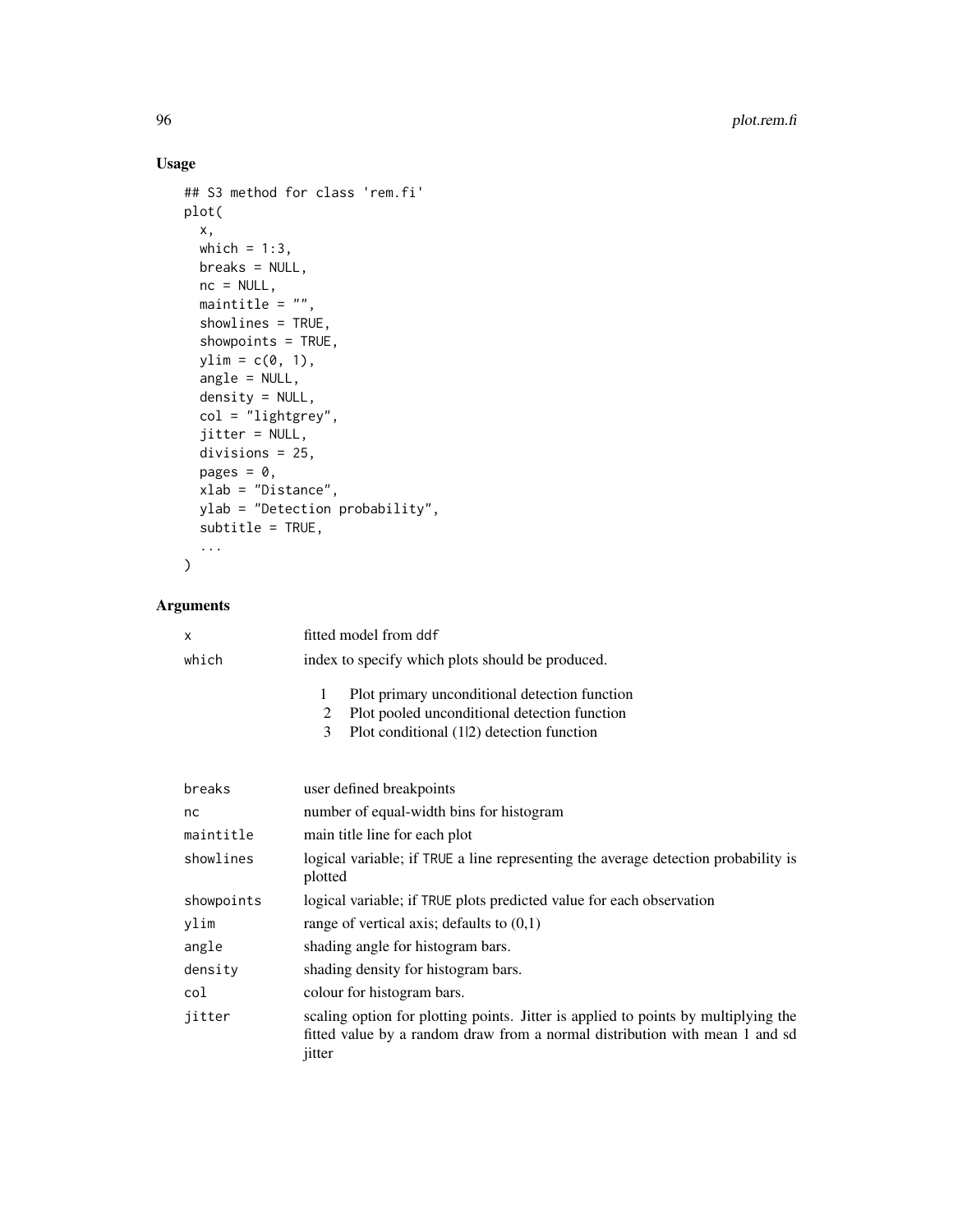#### plot.trial 97

| divisions | number of divisions for averaging line values; $\text{default} = 25$                                                                                                                                    |
|-----------|---------------------------------------------------------------------------------------------------------------------------------------------------------------------------------------------------------|
| pages     | the number of pages over which to spread the plots. For example, if pages=1<br>then all plots will be displayed on one page. Default is 0, which prompts the<br>user for the next plot to be displayed. |
| xlab      | label for x-axis                                                                                                                                                                                        |
| ylab      | label for y-axis                                                                                                                                                                                        |
| subtitle  | if TRUE, shows plot type as sub-title                                                                                                                                                                   |
|           | other graphical parameters, passed to the plotting functions (plot, hist, lines,<br>points, etc)                                                                                                        |

### Details

The structure of the histogram can be controlled by the user-defined arguments nc or breaks. The observation specific detection probabilities along with the line representing the fitted average detection probability.

It is not intended for the user to call plot.rem.fi but its arguments are documented here. Instead the generic plot command should be used and it will call the appropriate function based on the class of the ddf object.

#### Author(s)

Jeff Laake, Jon Bishop, David Borchers, David L Miller

| plot.trial | Plot fit of detection functions and histograms of data from distance |
|------------|----------------------------------------------------------------------|
|            | sampling trial observer model                                        |

#### Description

Plots the fitted detection functions for a distance sampling model and histograms of the distances (for unconditional detection functions) or proportion of observations detected within distance intervals (for conditional detection functions) to compare visually the fitted model and data.

## Usage

```
## S3 method for class 'trial'
plot(
  x,
 which = 1:2,
 breaks = NULL,
 nc = NULL,maintitle = ".
  showlines = TRUE,
  showpoints = TRUE,
 ylim = c(0, 1),
```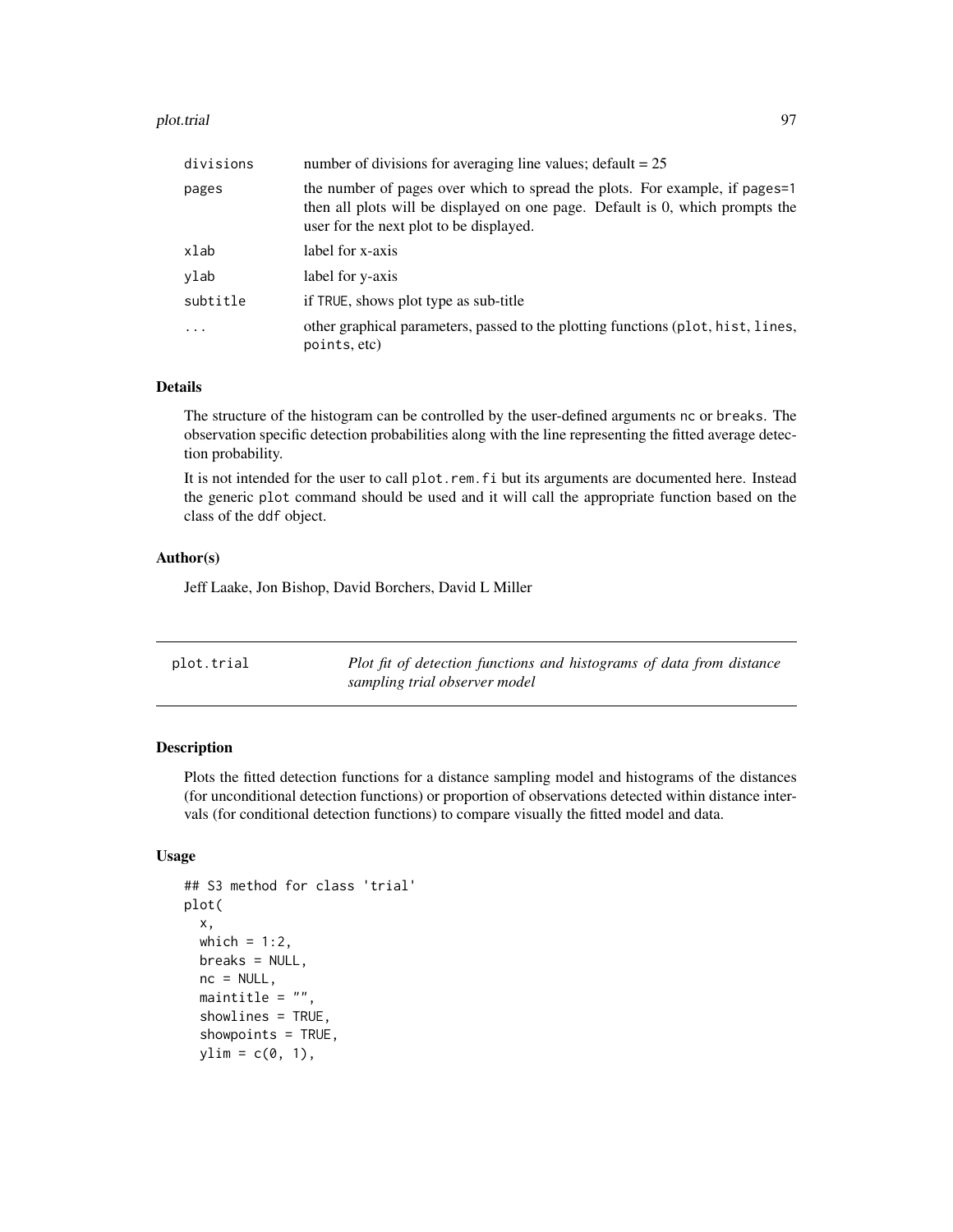```
angle = NULL,
 density = NULL,
 col = "lightgrey",jitter = NULL,
 divisions = 25,pages = 0,
 xlab = "Distance",
 ylab = "Detection probability",
 subtitle = TRUE,
  ...
\sum_{i=1}^{n}
```
## Arguments

| $\mathsf{x}$ | fitted model from ddf                                                                         |
|--------------|-----------------------------------------------------------------------------------------------|
| which        | index to specify which plots should be produced.                                              |
|              | Unconditional detection function for observer 1<br>2 Conditional detection function plot (12) |

| breaks     | user define breakpoints                                                                                                                                                                                 |
|------------|---------------------------------------------------------------------------------------------------------------------------------------------------------------------------------------------------------|
| nc         | number of equal-width bins for histogram                                                                                                                                                                |
| maintitle  | main title line for each plot                                                                                                                                                                           |
| showlines  | logical variable; if TRUE a line representing the average detection probability is<br>plotted                                                                                                           |
| showpoints | logical variable; if TRUE plots predicted value for each observation                                                                                                                                    |
| ylim       | range of vertical axis; defaults to $(0,1)$                                                                                                                                                             |
| angle      | shading angle for histogram bars.                                                                                                                                                                       |
| density    | shading density for histogram bars.                                                                                                                                                                     |
| col        | colour for histogram bars.                                                                                                                                                                              |
| jitter     | scaling option for plotting points. Jitter is applied to points by multiplying the<br>fitted value by a random draw from a normal distribution with mean 1 and sd<br>jitter.                            |
| divisions  | number of divisions for averaging line values; $\text{default} = 25$                                                                                                                                    |
| pages      | the number of pages over which to spread the plots. For example, if pages=1<br>then all plots will be displayed on one page. Default is 0, which prompts the<br>user for the next plot to be displayed. |
| xlab       | label for x-axis                                                                                                                                                                                        |
| ylab       | label for y-axis                                                                                                                                                                                        |
| subtitle   | if TRUE, shows plot type as sub-title                                                                                                                                                                   |
| .          | other graphical parameters, passed to the plotting functions (plot, hist, lines,<br>points, etc)                                                                                                        |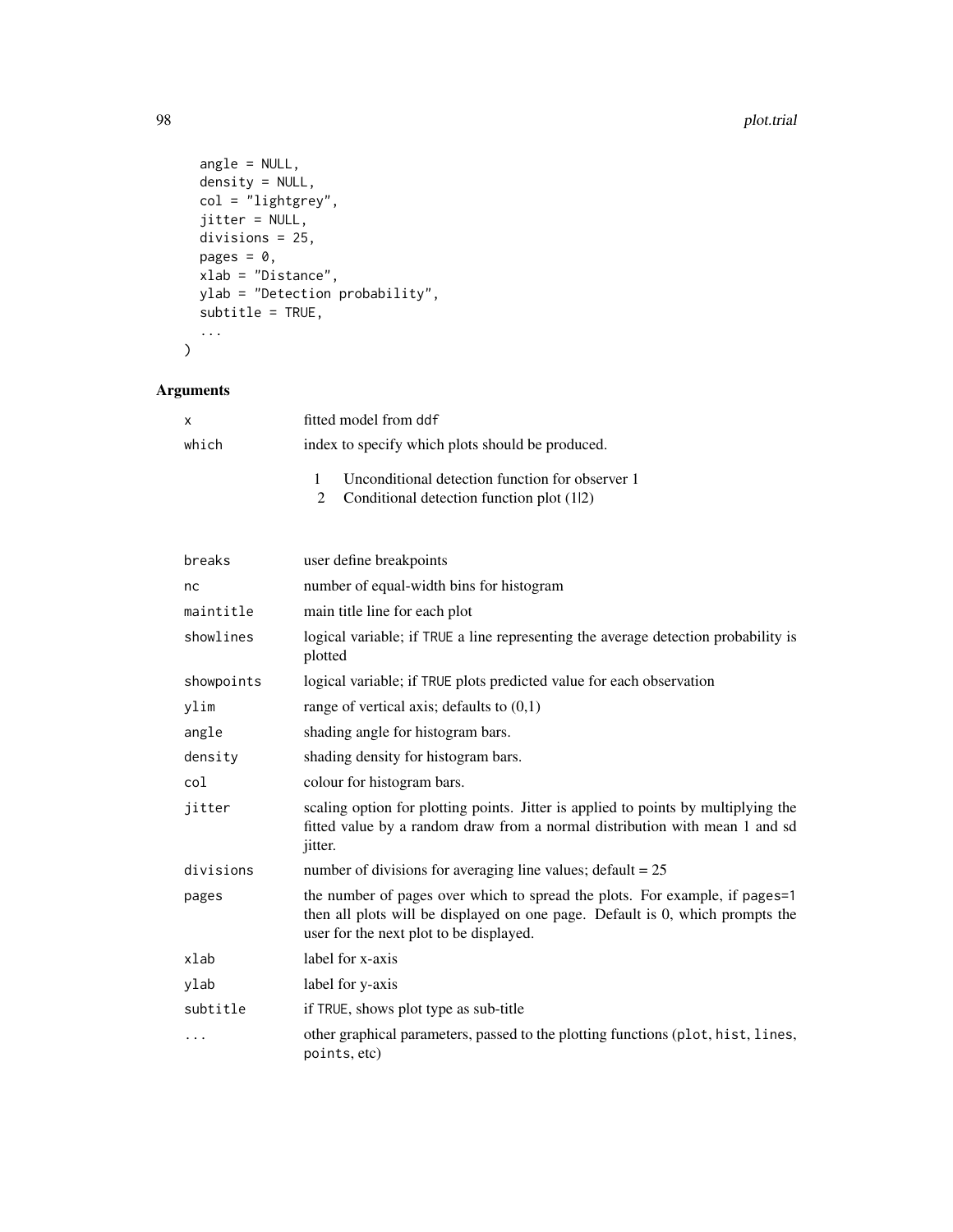#### plot.trial.fi 99

#### Details

The structure of the histogram can be controlled by the user-defined arguments nc or breaks. The observation specific detection probabilities along with the line representing the fitted average detection probability.

It is not intended for the user to call plot.io.fi but its arguments are documented here. Instead the generic plot command should be used and it will call the appropriate function based on the class of the ddf object.

#### Author(s)

Jeff Laake, Jon Bishop, David Borchers

| plot.trial.fi | Plot fit of detection functions and histograms of data from distance |
|---------------|----------------------------------------------------------------------|
|               | sampling trial observer model                                        |

## Description

Plots the fitted detection functions for a distance sampling model and histograms of the distances (for unconditional detection functions) or proportion of observations detected within distance intervals (for conditional detection functions) to compare visually the fitted model and data.

#### Usage

```
## S3 method for class 'trial.fi'
plot(
 x,
 which = 1:2,
 breaks = NULL,
  nc = NULL,maintitle = ",
  showlines = TRUE,
  showpoints = TRUE,
  vlim = c(0, 1),angle = NULL,
  density = NULL,col = "lightgrey",
  jitter = NULL,
  divisions = 25,
  pages = 0,
  xlab = "Distance",
 ylab = "Detection probability",
  subtitle = TRUE,
  ...
)
```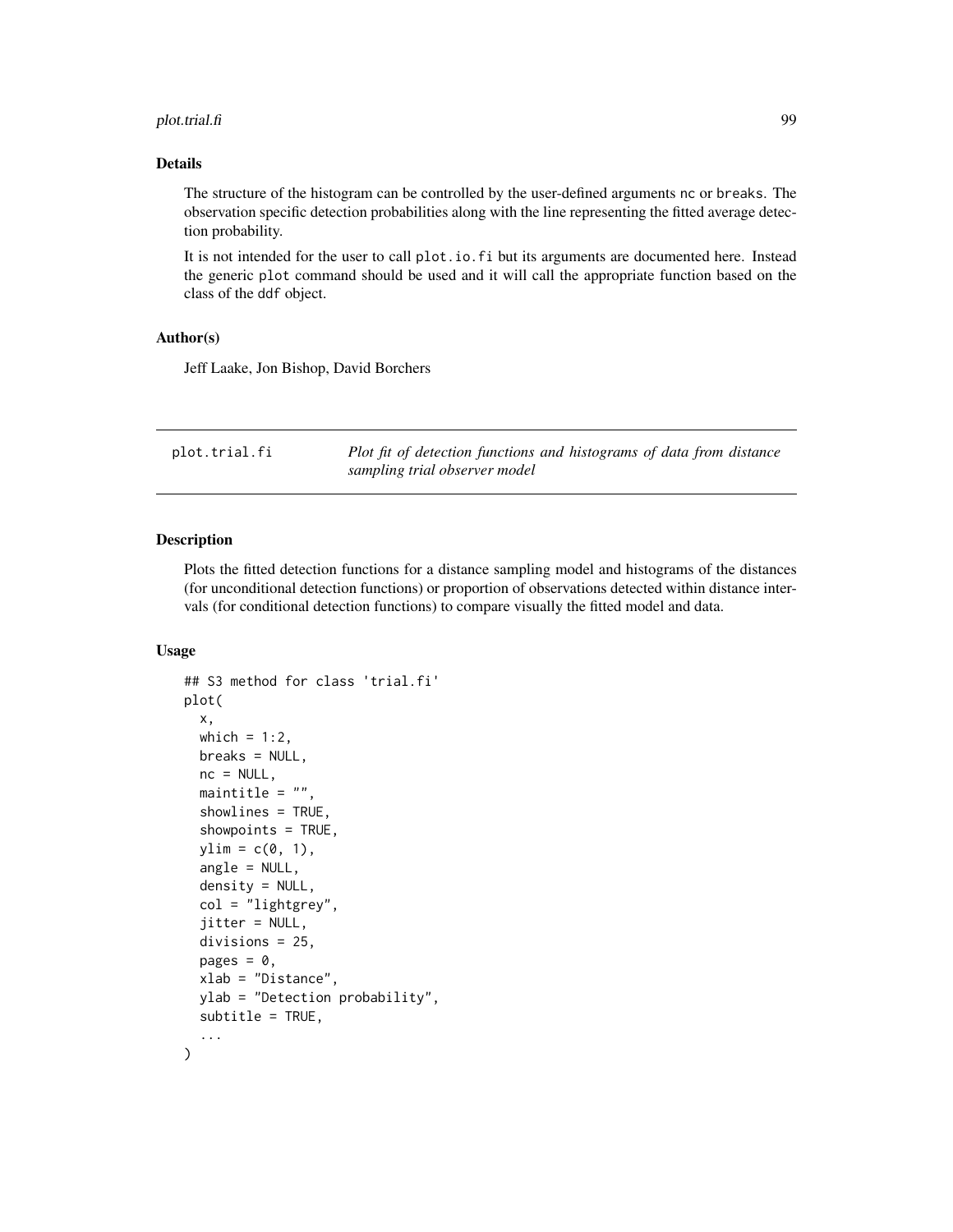### Arguments

| х          | fitted model from ddf                                                                                                                                                                                   |
|------------|---------------------------------------------------------------------------------------------------------------------------------------------------------------------------------------------------------|
| which      | index to specify which plots should be produced.                                                                                                                                                        |
|            | Unconditional detection function for observer 1<br>1<br>Conditional detection function plot (12)<br>$\overline{2}$                                                                                      |
| breaks     | user define breakpoints                                                                                                                                                                                 |
| nc         | number of equal-width bins for histogram                                                                                                                                                                |
| maintitle  | main title line for each plot                                                                                                                                                                           |
| showlines  | logical variable; if TRUE a line representing the average detection probability is<br>plotted                                                                                                           |
| showpoints | logical variable; if TRUE plots predicted value for each observation                                                                                                                                    |
| ylim       | range of vertical axis; defaults to $(0,1)$                                                                                                                                                             |
| angle      | shading angle for histogram bars.                                                                                                                                                                       |
| density    | shading density for histogram bars.                                                                                                                                                                     |
| col        | colour for histogram bars.                                                                                                                                                                              |
| jitter     | scaling option for plotting points. Jitter is applied to points by multiplying the<br>fitted value by a random draw from a normal distribution with mean 1 and sd<br>jitter.                            |
| divisions  | number of divisions for averaging line values; $\text{default} = 25$                                                                                                                                    |
| pages      | the number of pages over which to spread the plots. For example, if pages=1<br>then all plots will be displayed on one page. Default is 0, which prompts the<br>user for the next plot to be displayed. |
| xlab       | label for x-axis                                                                                                                                                                                        |
| ylab       | label for y-axis                                                                                                                                                                                        |
| subtitle   | if TRUE, shows plot type as sub-title                                                                                                                                                                   |
| .          | other graphical parameters, passed to the plotting functions (plot, hist, lines,<br>points, etc)                                                                                                        |

## Details

The structure of the histogram can be controlled by the user-defined arguments nc or breaks. The observation specific detection probabilities along with the line representing the fitted average detection probability.

It is not intended for the user to call plot.io.fi but its arguments are documented here. Instead the generic plot command should be used and it will call the appropriate function based on the class of the ddf object.

## Author(s)

Jeff Laake, Jon Bishop, David Borchers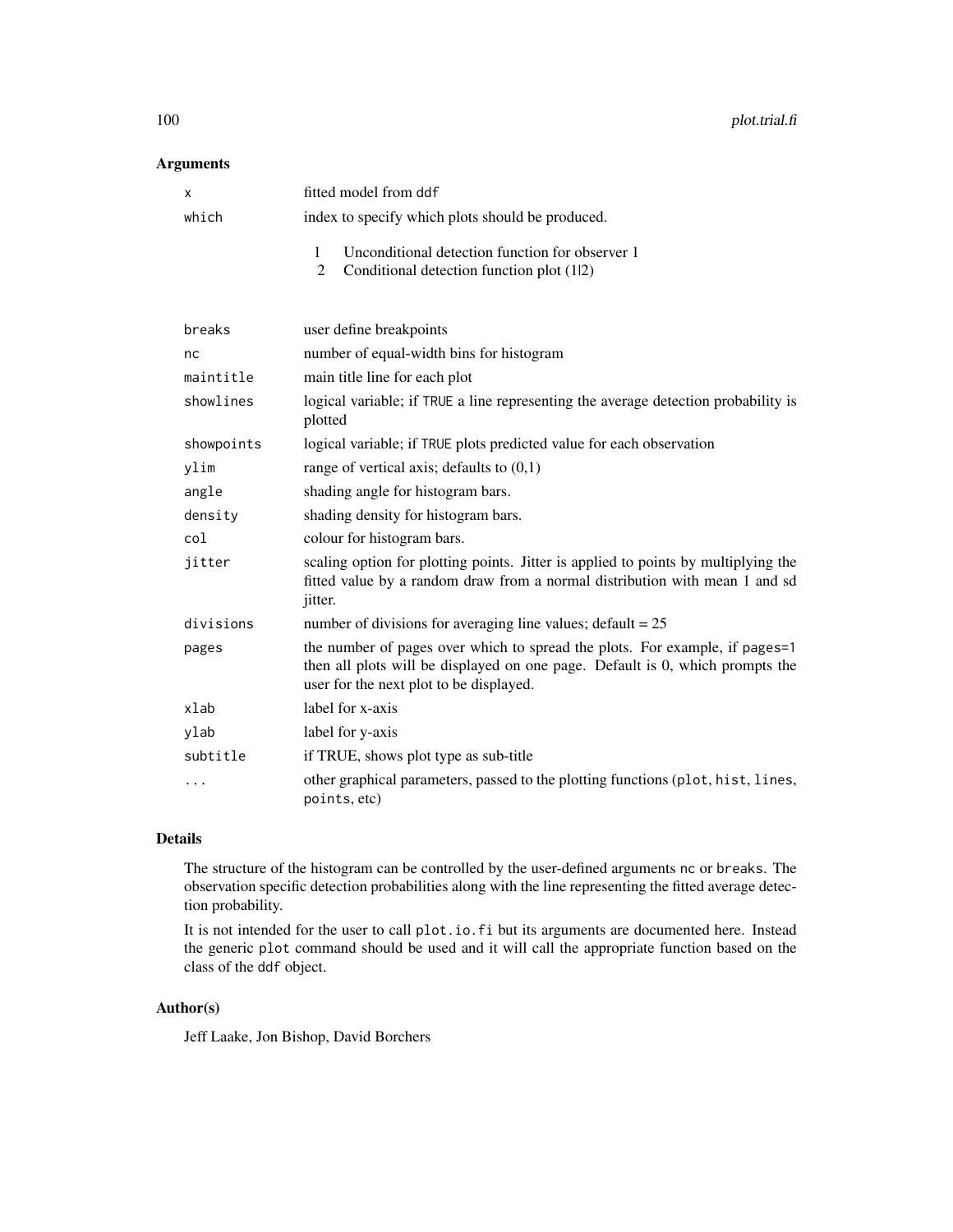Plot proportion of observations detected within distance intervals (for conditional detection functions) to compare visually the fitted model and data. Internal function called by plot methods.

## Usage

```
plot_cond(
 obs,
  xmat,
  gxvalues,
 model,
  nc,
 breaks,
  finebr,
  showpoints,
  showlines,
 maintitle,
  ylim,
  angle = -45,
  density = 20,
  col = "black",
  jitter = NULL,
  xlab = "Distance",
 ylab = "Detection probability",
  subtitle = TRUE,
  ...
)
```
## Arguments

| obs        | observer code                                                        |
|------------|----------------------------------------------------------------------|
| xmat       | processed data                                                       |
| gxvalues   | detection function values for each observation                       |
| model      | fitted model from ddf                                                |
| nc         | number of equal-width bins for histogram                             |
| breaks     | user define breakpoints                                              |
| finebr     | fine break values over which line is averaged                        |
| showpoints | logical variable; if TRUE plots predicted value for each observation |
| showlines  | logical variable; if TRUE plots average predicted value line         |
| maintitle  | main title line for each plot                                        |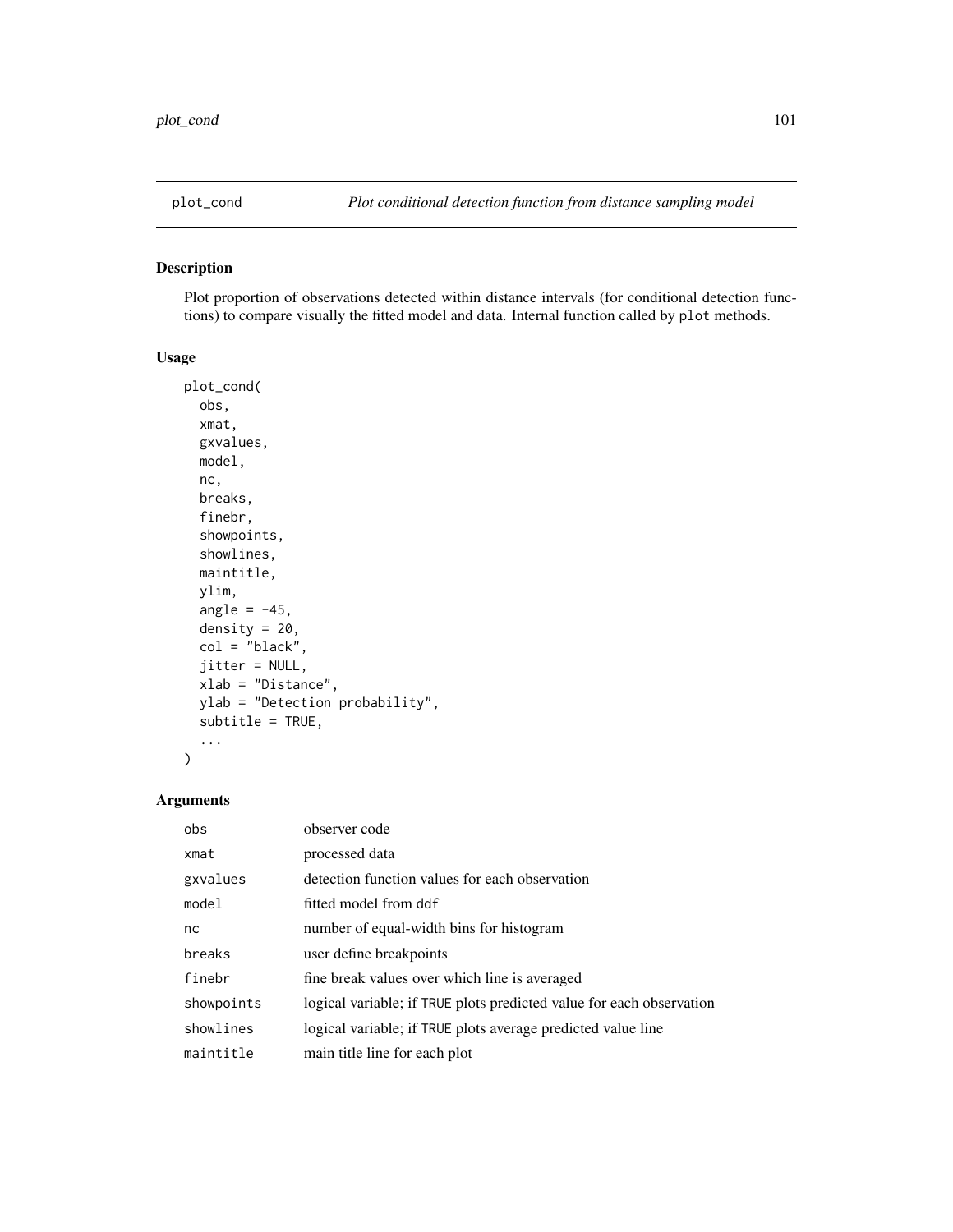| ylim     | range of y axis (default $c(0,1)$ )                                                                                                                                                 |
|----------|-------------------------------------------------------------------------------------------------------------------------------------------------------------------------------------|
| angle    | shading angle for hatching                                                                                                                                                          |
| density  | shading density for hatching                                                                                                                                                        |
| col      | plotting colour                                                                                                                                                                     |
| jitter   | scaling option for plotting points. Jitter is applied to points by multiplying the<br>fitted value by a random draw from a normal distribution with mean 1 and sd<br><i>jitter.</i> |
| xlab     | label for x-axis                                                                                                                                                                    |
| ylab     | label for y-axis                                                                                                                                                                    |
| subtitle | if TRUE, shows plot type as sub-title                                                                                                                                               |
| $\cdot$  | other graphical parameters, passed to the plotting functions (plot, hist, lines,<br>points, etc)                                                                                    |

#### Author(s)

Jeff Laake, Jon Bishop, David Borchers

plot\_uncond *Plot unconditional detection function from distance sampling model*

#### Description

Plots unconditional detection function for observer=obs observations overlays histogram, average detection function and values for individual observations data. Internal function called by plot methods.

## Usage

```
plot_uncond(
 model,
  obs,
  xmat,
  gxvalues,
  nc,
  finebr,
  breaks,
  showpoints,
  showlines,
 maintitle,
  ylim,
  return.lines = FALSE,
  angle = -45,
  density = 20,
  col = "black",jitter = NULL,
```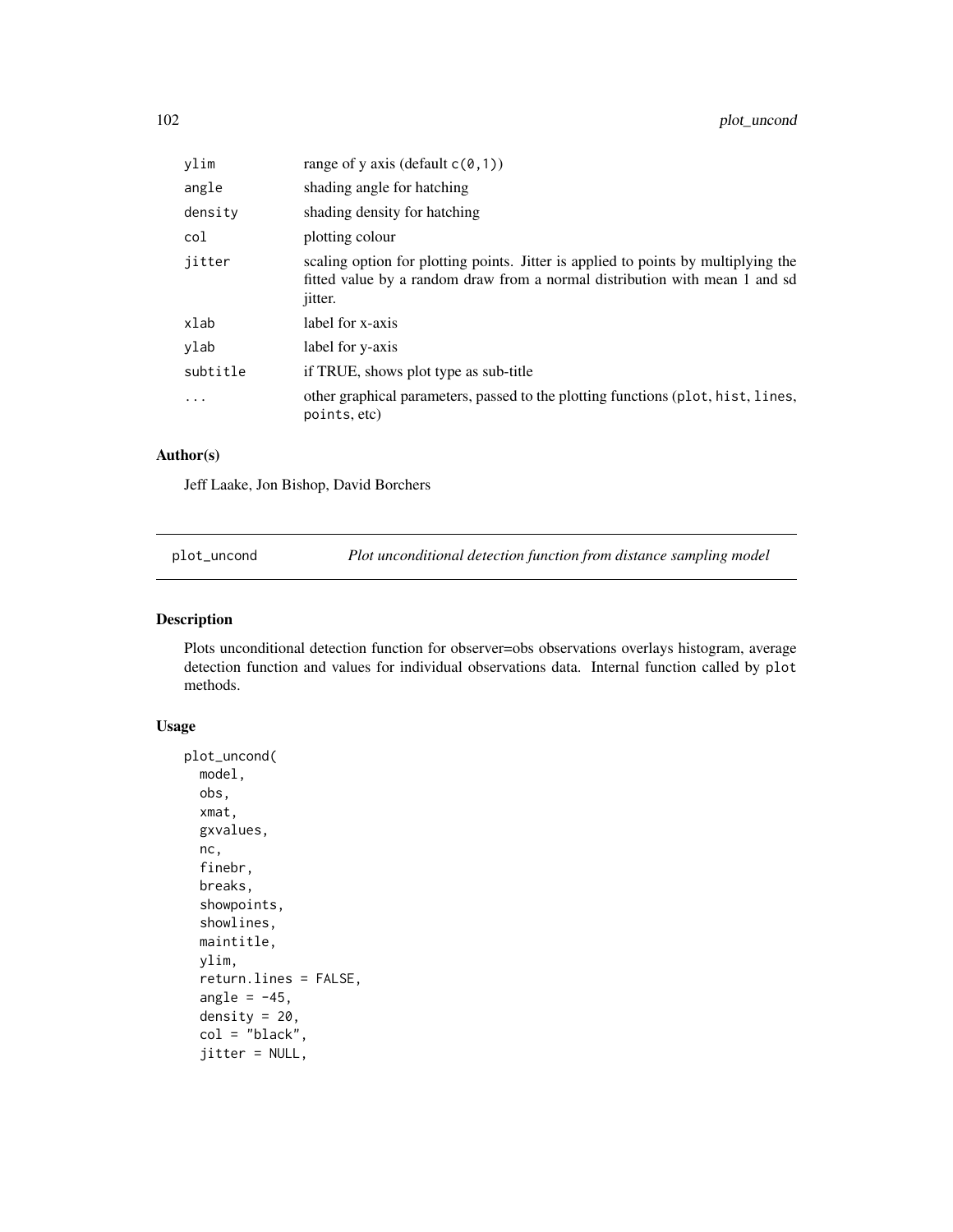## plot\_uncond 103

```
xlab = "Distance",
 ylab = "Detection probability",
 subtitle = TRUE,
  ...
)
```
# Arguments

| model        | fitted model from ddf                                                                                                                                                               |
|--------------|-------------------------------------------------------------------------------------------------------------------------------------------------------------------------------------|
| obs          | value of observer for plot                                                                                                                                                          |
| xmat         | processed data                                                                                                                                                                      |
| gxvalues     | detection function values for each observation                                                                                                                                      |
| nc           | number of equal-width bins for histogram                                                                                                                                            |
| finebr       | fine break values over which line is averaged                                                                                                                                       |
| breaks       | user define breakpoints                                                                                                                                                             |
| showpoints   | logical variable; if TRUE plots predicted value for each observation                                                                                                                |
| showlines    | logical variable; if TRUE plots average predicted value line                                                                                                                        |
| maintitle    | main title line for each plot                                                                                                                                                       |
| ylim         | range of y axis; defaults to $(0,1)$                                                                                                                                                |
| return.lines | if TRUE, returns values for line                                                                                                                                                    |
| angle        | shading angle for hatching                                                                                                                                                          |
| density      | shading density for hatching                                                                                                                                                        |
| col          | plotting colour                                                                                                                                                                     |
| jitter       | scaling option for plotting points. Jitter is applied to points by multiplying the<br>fitted value by a random draw from a normal distribution with mean 1 and sd<br><i>jitter.</i> |
| xlab         | label for x-axis                                                                                                                                                                    |
| ylab         | label for y-axis                                                                                                                                                                    |
| subtitle     | if TRUE, shows plot type as sub-title                                                                                                                                               |
|              | other graphical parameters, passed to the plotting functions (plot, hist, lines,<br>points, etc)                                                                                    |

## Value

if return.lines==TRUE returns dataframe average.line otherwise just plots

## Author(s)

Jeff Laake, Jon Bishop, David Borchers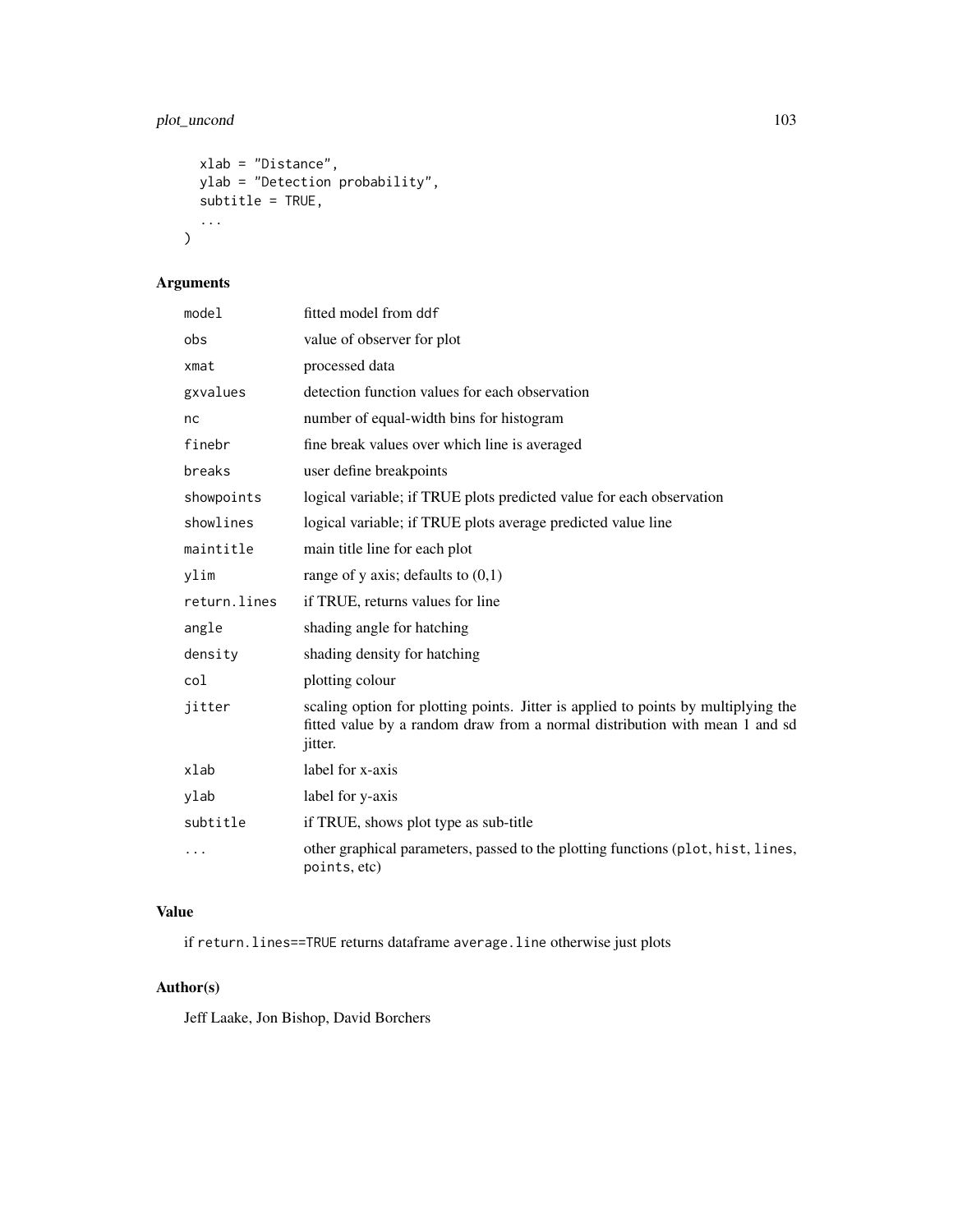Predict detection probabilities (or effective strip widths/effective areas of detection) from a fitted distance sampling model using either the original data (i.e. "fitted" values) or using new data.

#### Usage

```
## S3 method for class 'ds'
predict(object, newdata=NULL, compute=FALSE, int.range=NULL, esw=FALSE, se.fit=FALSE, ...)
       ## S3 method for class 'io.fi'
predict(object, newdata=NULL, compute=FALSE, int.range=NULL, integrate=FALSE, ...)
       ## S3 method for class 'io'
predict(object, newdata=NULL, compute=FALSE, int.range=NULL, ...)
       ## S3 method for class 'trial'
predict(object, newdata=NULL, compute=FALSE, int.range=NULL, ...)
       ## S3 method for class 'trial.fi'
predict(object, newdata=NULL, compute=FALSE, int.range=NULL, integrate=FALSE, ...)
       ## S3 method for class 'rem'
predict(object, newdata=NULL, compute=FALSE, int.range=NULL, ...)
       ## S3 method for class 'rem.fi'
predict(object, newdata=NULL, compute=FALSE, int.range=NULL, integrate=FALSE, ...)
```
#### Arguments

| object    | ddf model object.                                                                                                                                                                                                                                                                                                              |
|-----------|--------------------------------------------------------------------------------------------------------------------------------------------------------------------------------------------------------------------------------------------------------------------------------------------------------------------------------|
| newdata   | new data. frame for prediction, this must include a column called "distance".                                                                                                                                                                                                                                                  |
| compute   | if TRUE compute values and don't use the fitted values stored in the model object.                                                                                                                                                                                                                                             |
| int.range | integration range for variable range analysis; either vector or 2 column matrix.                                                                                                                                                                                                                                               |
| esw       | if TRUE, returns effective strip half-width (or effective area of detection for point<br>transect models) integral from 0 to the truncation distance (width) of $p(y)dy$ ;<br>otherwise it returns the integral from 0 to truncation width of $p(y)\pi(y)$ where<br>$\pi(y) = 1/w$ for lines and $\pi(y) = 2r/w^2$ for points. |
| se.fit    | for * ds models only, generate standard errors on the predicted probabilities of<br>detection (or ESW if esw=TRUE), stored in the se. fit element                                                                                                                                                                              |
| $\cdot$   | for S3 consistency                                                                                                                                                                                                                                                                                                             |
| integrate | for $\star$ . Fi methods, see Details below.                                                                                                                                                                                                                                                                                   |

#### Details

The first 4 arguments are the same in each predict function. The latter 2 are specific to certain functions. For line transects, the effective strip half-width (esw=TRUE) is the integral of the fitted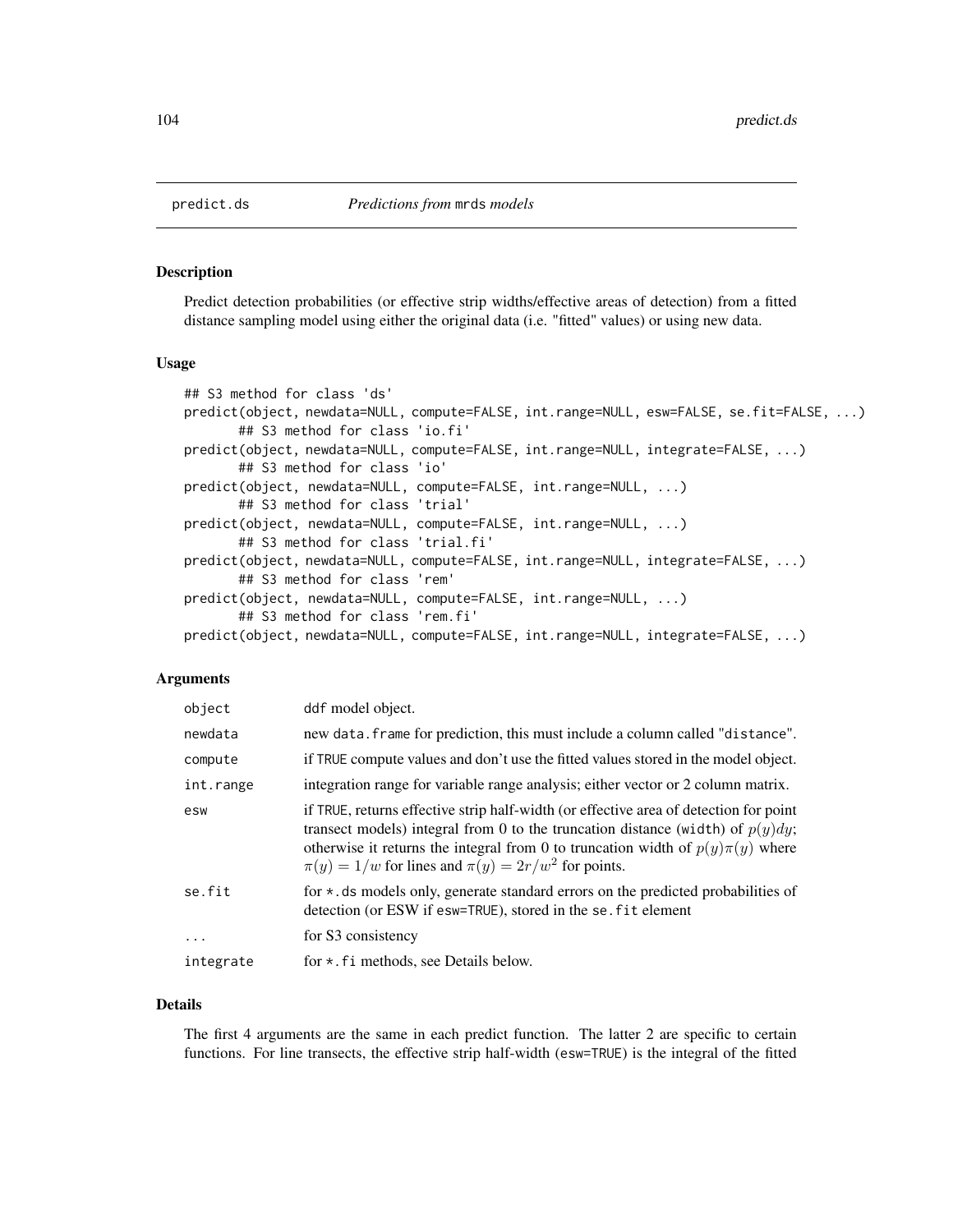#### predict.ds 105

detection function over either 0 to W or the specified int.range. The predicted detection probability is the average probability which is simply the integral divided by the distance range. For point transect models, esw=TRUE calculates the effective area of detection (commonly referred to as "nu", this is the integral of  $2$ /width<sup> $\lambda$ </sup>  $\rightarrow$  rg(r).

Fitted detection probabilities are stored in the model object and these are returned unless compute=TRUE or newdata is specified. compute=TRUE is used to estimate numerical derivatives for use in delta method approximations to the variance.

For method="io.fi" or method="trial.fi" if integrate=FALSE, predict returns the value of the conditional detection probability and if integrate=TRUE, it returns the average conditional detection probability by integrating over x (distance) with respect to a uniform distribution.

Note that the ordering of the returned results when no new data is supplied (the "fitted" values) will not necessarily be the same as the data supplied to [ddf](#page-19-0), the data (and hence results from predict) will be sorted by object ID (object) then observer ID (observer).

#### Value

For all but the exceptions below, the value is a list with a single element: fitted, a vector of average detection probabilities or esw values for each observation in the original data ornewdata

For predict.ds, if se.fit=TRUE there is an additional element \$se.fit, which contains the standard errors of the probabilities of detection or ESW.

For predict.io.fi,predict.trial.fi,predict.rem.fi with integrate=TRUE, the value is a list with one element: fitted, which is a vector of integrated (average) detection probabilities for each observation in the original data or newdata.

For predict.io.fi, predict.trial.fi, or predict.rem.fi with integrate=FALSE, the value is a list with the following elements:

#### fitted  $p(y)$  values

- p1  $p_{1|2}(y)$ , conditional detection probability for observer 1
- $p_2$   $p_{2|1}(y)$ , conditional detection probability for observer 2
- fitted  $p_1(y) = p_{1|2}(y) + p_{2|1}(y) p_{1|2}(y) * p_{2|1}(y)$ , conditional detection probability of being seen by either observer

#### Note

Each function is called by the generic function predict for the appropriate ddf model object. They can be called directly by the user, but it is typically safest to use predict which calls the appropriate function based on the type of model.

#### Author(s)

Jeff Laake, David L Miller

## See Also

[ddf](#page-19-0), [summary.ds](#page-132-0), [plot.ds](#page-85-0)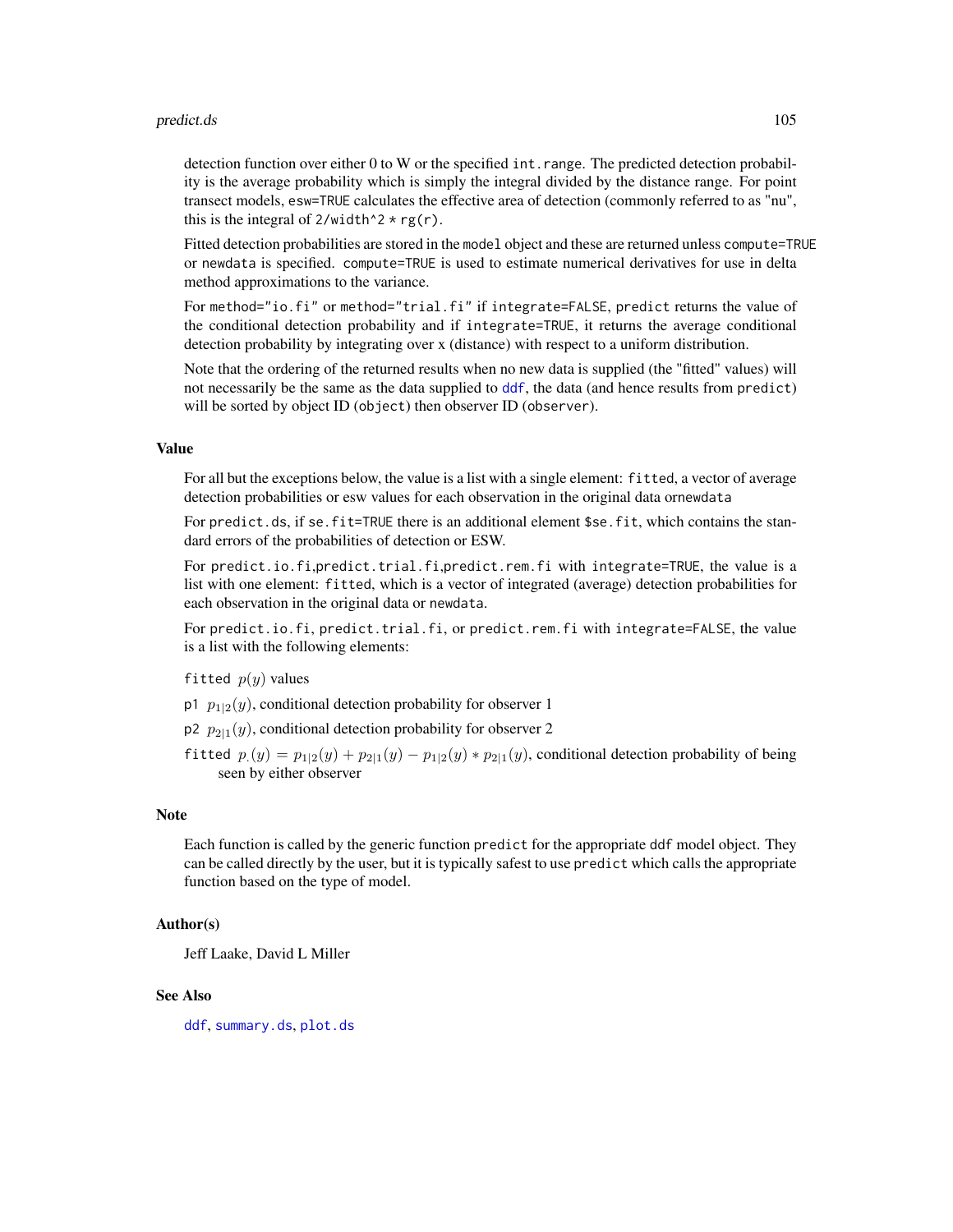Simply prints out summary of the model which was fitted. For more detailed information see [summary](#page-0-0).

#### Usage

```
## S3 method for class 'ddf'
print(x, \ldots)
```
## Arguments

|          | a ddf object                                   |
|----------|------------------------------------------------|
| $\cdots$ | not passed through, just for S3 compatibility. |

## Author(s)

David L. Miller

| print.ddf.gof |  | Prints results of goodness of fit tests for detection functions |
|---------------|--|-----------------------------------------------------------------|
|               |  |                                                                 |

## Description

Provides formatted output for results of goodness of fit tests: chi-square, Kolmogorv-Smirnov and Cramer-von Mises test as appropriate.

### Usage

```
## S3 method for class 'ddf.gof'
print(x, \ldots)
```
## Arguments

|          | result of call to ddf.gof                      |
|----------|------------------------------------------------|
| $\cdots$ | unused unspecified arguments for generic print |

#### Value

None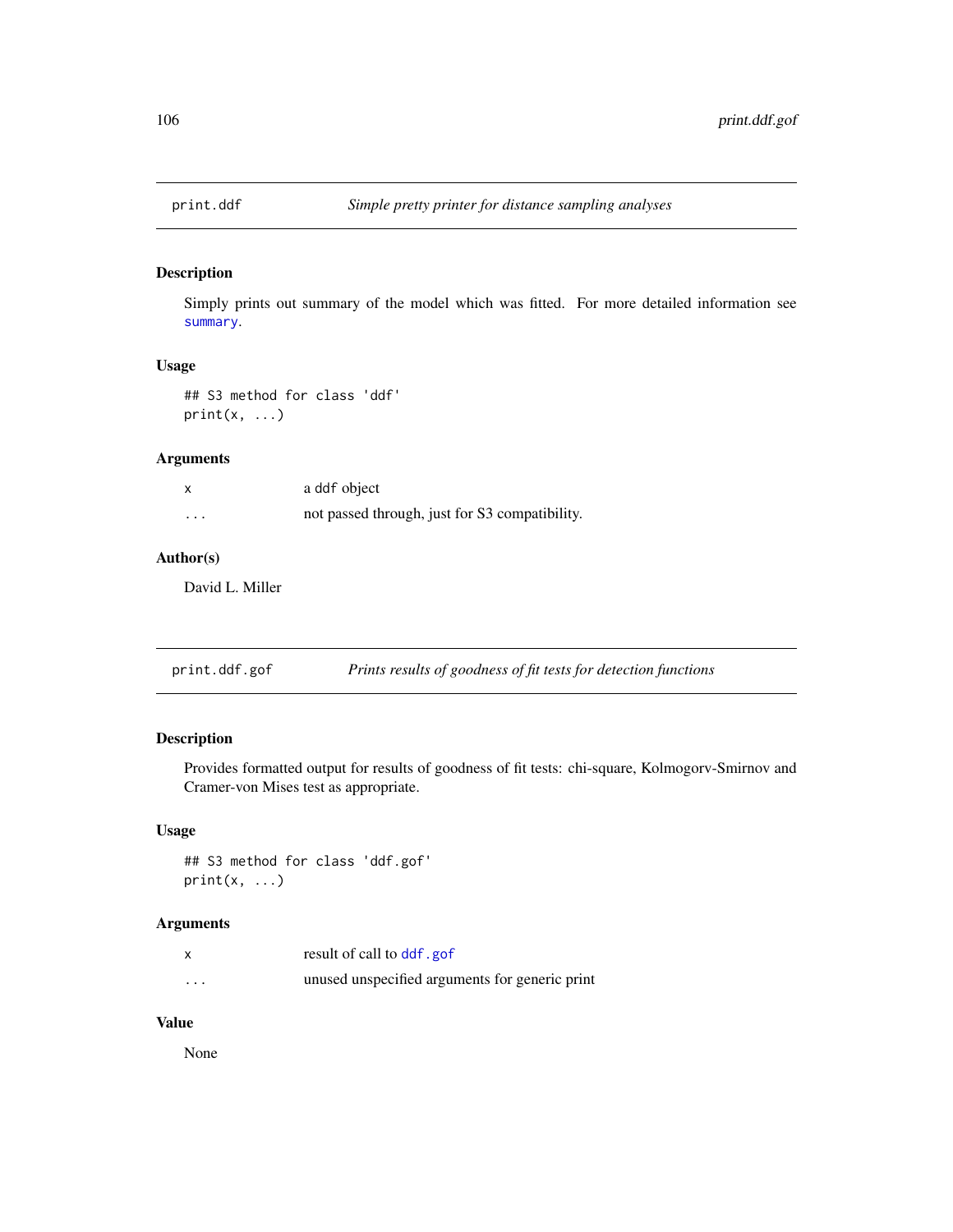## print.det.tables 107

## Author(s)

Jeff Laake

## See Also

[ddf.gof](#page-26-0)

print.det.tables *Print results of observer detection tables*

# Description

Provides formatted output for detection tables

## Usage

## S3 method for class 'det.tables'  $print(x, \ldots)$ 

## Arguments

|         | result of call to ddf                          |
|---------|------------------------------------------------|
| $\cdot$ | unused unspecified arguments for generic print |

## Value

None

## Author(s)

Jeff Laake

## See Also

[plot.det.tables](#page-84-0)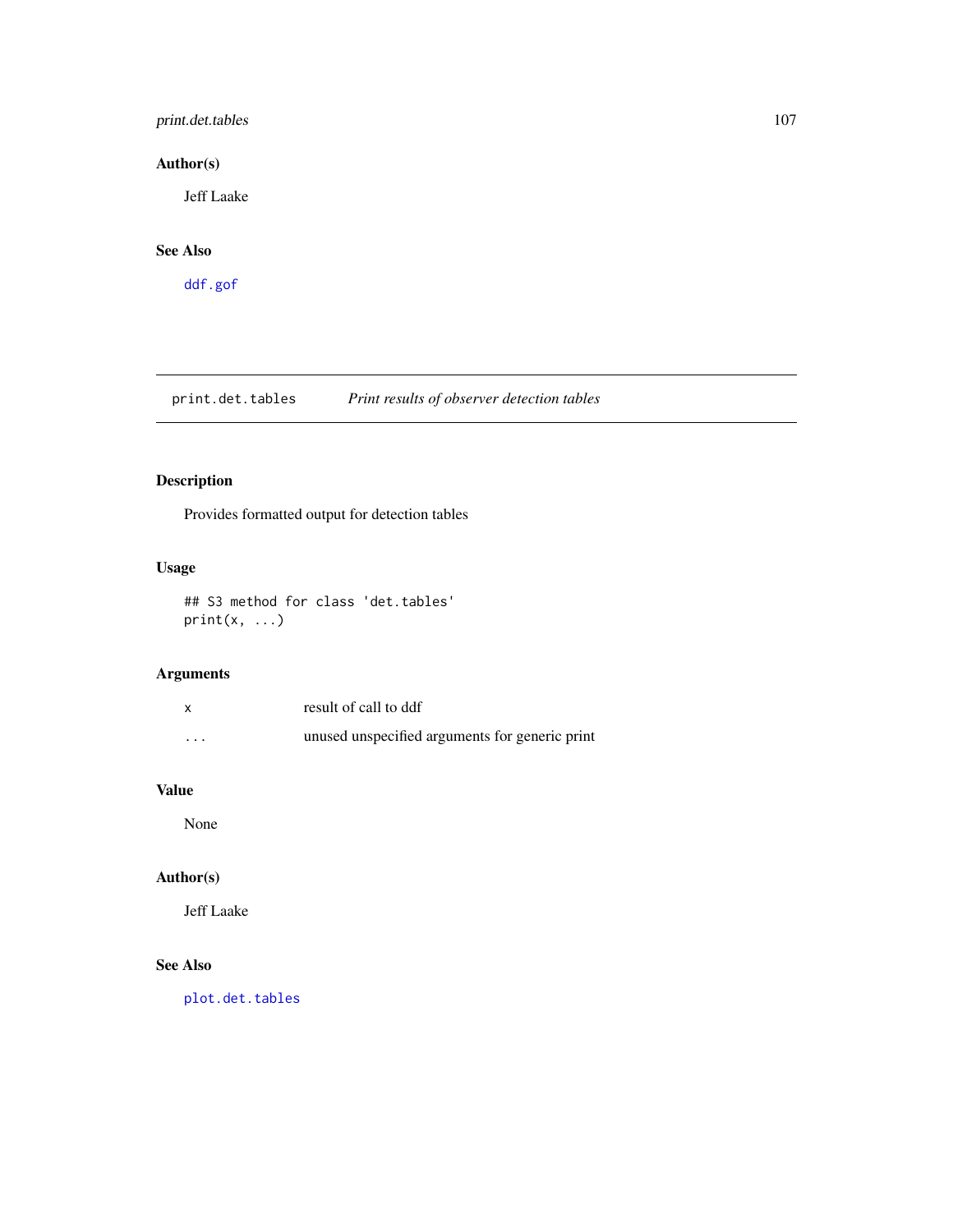Outputs summary statistics, abundance and density by region (if any) and optionally a correlation matrix if more than one region.

## Usage

```
## S3 method for class 'dht'
print(x, cor = FALSE, bysample = FALSE, vematics = FALSE, ...)
```
### Arguments

| $\mathsf{X}$ | dht object that results from call to dht for a specific ddf object |
|--------------|--------------------------------------------------------------------|
| cor          | if TRUE outputs correlation matrix of estimates                    |
| bysample     | if TRUE, prints results for each sample                            |
| vcmatrices   | if TRUE, prints variance-covariance matrices                       |
|              | unspecified and unused arguments for S3 consistency                |

#### Value

None

## Author(s)

Jeff Laake

## See Also

[dht](#page-40-0)

print.p\_dist\_table *Print distribution of probabilities of detection*

## Description

Just a pretty printer for the table of probabilities of detection.

#### Usage

```
## S3 method for class 'p_dist_table'
print(x, digits = 2, ...)
```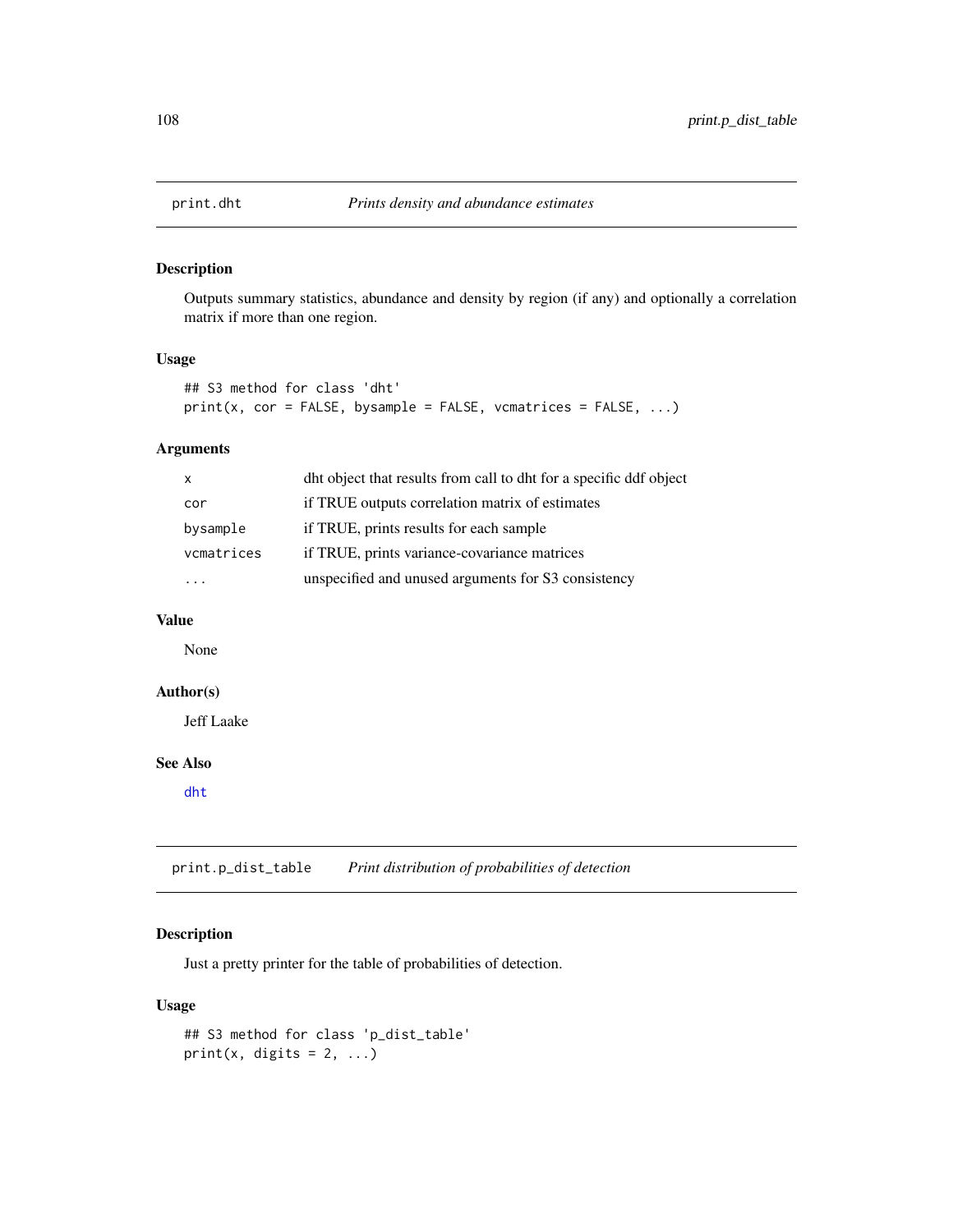# <span id="page-108-0"></span>print.summary.ds 109

# Arguments

| X                       | output from <b>p_dist_table</b>                  |
|-------------------------|--------------------------------------------------|
| digits                  | number of significant digits to print            |
| $\cdot$ $\cdot$ $\cdot$ | other arguments to be passed to print.data.frame |

# Value

just prints the table and the range of ps

# Author(s)

David L Miller

print.summary.ds *Print summary of distance detection function model object*

# Description

Provides a brief summary of data and fitted detection probability model parameters, model selection criterion, and optionally abundance in the covered (sampled) region and its standard error. What is printed depends on the corresponding call to summary.

# Usage

## S3 method for class 'summary.ds'  $print(x, \ldots)$ 

# Arguments

| $\mathsf{x}$ | a summary of ddf model object                       |
|--------------|-----------------------------------------------------|
| $\cdots$     | unspecified and unused arguments for S3 consistency |

# Author(s)

Jeff Laake

#### See Also

[summary.ds](#page-132-0)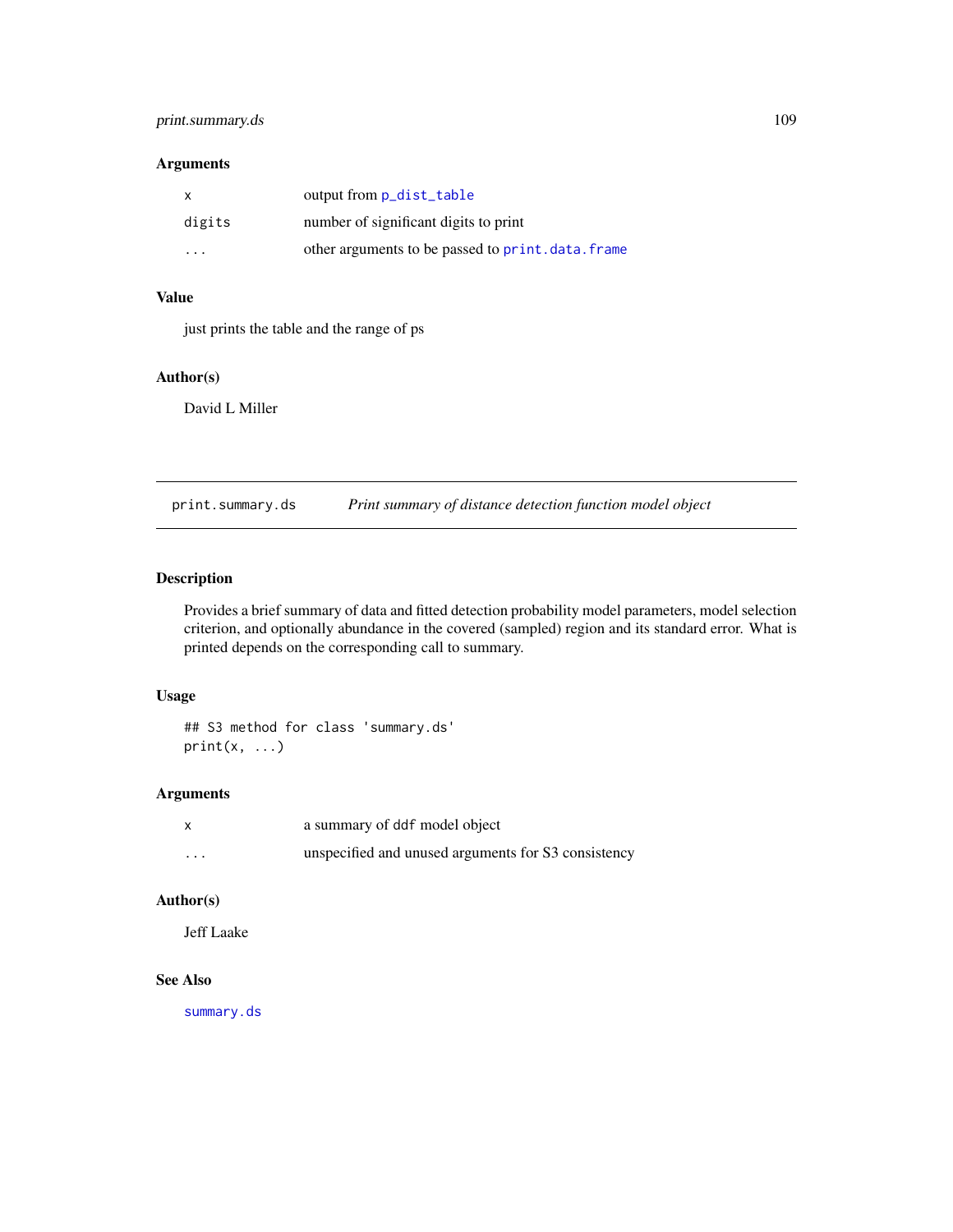<span id="page-109-0"></span>

Provides a brief summary of data and fitted detection probability model parameters, model selection criterion, and optionally abundance in the covered (sampled) region and its standard error. What is printed depends on the corresponding call to summary.

#### Usage

```
## S3 method for class 'summary.io'
print(x, \ldots)
```
#### Arguments

|          | a summary of ddf model object                       |
|----------|-----------------------------------------------------|
| $\cdots$ | unspecified and unused arguments for S3 consistency |

#### Author(s)

Jeff Laake

#### See Also

[summary.io](#page-133-0)

print.summary.io.fi *Print summary of distance detection function model object*

#### Description

Provides a brief summary of data and fitted detection probability model parameters, model selection criterion, and optionally abundance in the covered (sampled) region and its standard error. What is printed depends on the corresponding call to summary.

# Usage

```
## S3 method for class 'summary.io.fi'
print(x, \ldots)
```
# Arguments

|   | a summary of ddf model object                       |
|---|-----------------------------------------------------|
| . | unspecified and unused arguments for S3 consistency |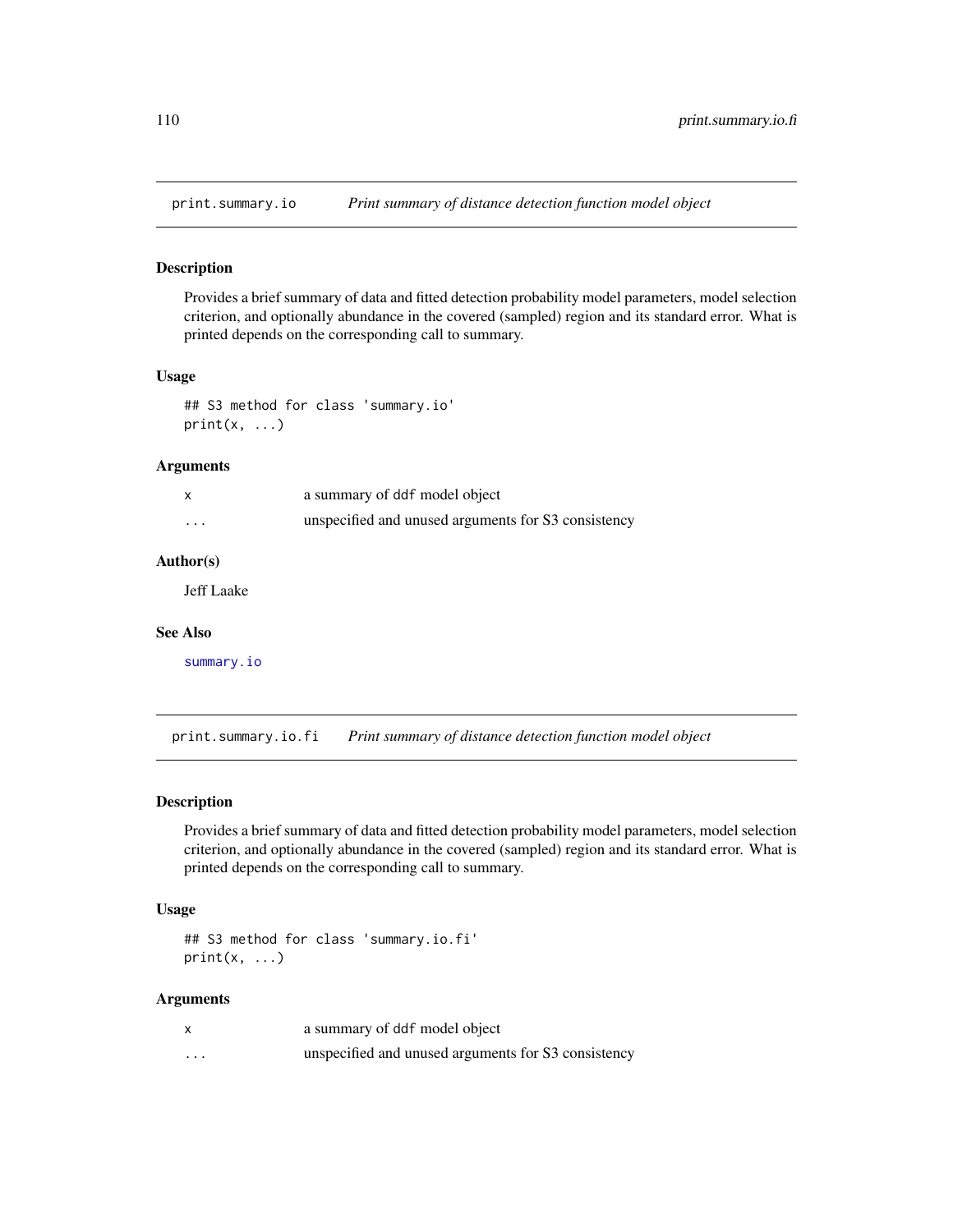<span id="page-110-0"></span>print.summary.rem 111

#### Author(s)

Jeff Laake

# See Also

[summary.io.fi](#page-134-0)

print.summary.rem *Print summary of distance detection function model object*

# Description

Provides a brief summary of data and fitted detection probability model parameters, model selection criterion, and optionally abundance in the covered (sampled) region and its standard error. What is printed depends on the corresponding call to summary.

# Usage

## S3 method for class 'summary.rem'  $print(x, \ldots)$ 

# Arguments

| $\boldsymbol{\mathsf{x}}$ | a summary of ddf model object                       |
|---------------------------|-----------------------------------------------------|
| $\cdots$                  | unspecified and unused arguments for S3 consistency |

# Author(s)

Jeff Laake

#### See Also

[summary.rem](#page-135-0)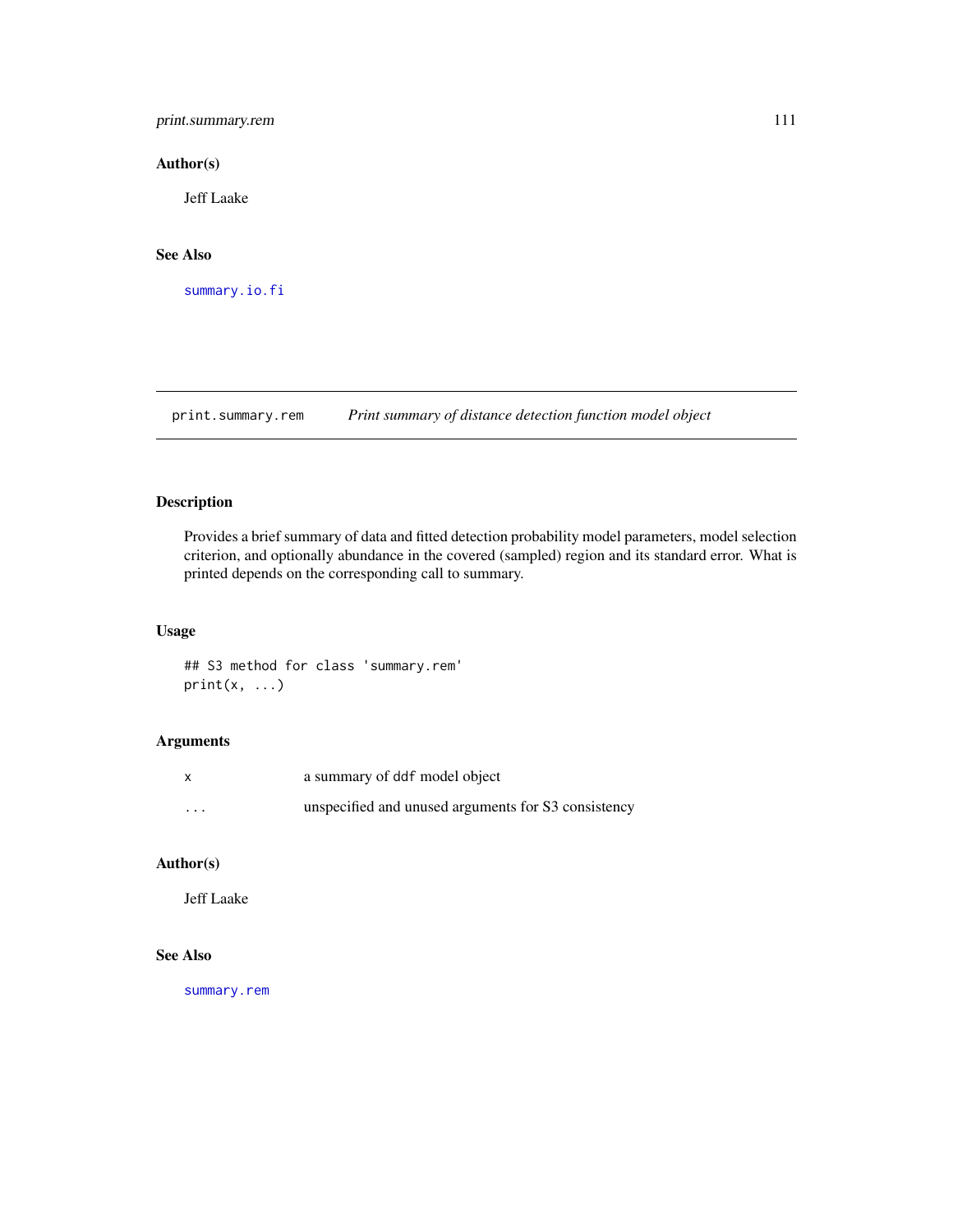<span id="page-111-0"></span>print.summary.rem.fi *Print summary of distance detection function model object*

#### Description

Provides a brief summary of data and fitted detection probability model parameters, model selection criterion, and optionally abundance in the covered (sampled) region and its standard error. What is printed depends on the corresponding call to summary.

## Usage

```
## S3 method for class 'summary.rem.fi'
print(x, \ldots)
```
#### Arguments

|          | a summary of ddf model object                       |
|----------|-----------------------------------------------------|
| $\cdots$ | unspecified and unused arguments for S3 consistency |

#### Author(s)

Jeff Laake

#### See Also

[summary.rem.fi](#page-136-0)

print.summary.trial *Print summary of distance detection function model object*

#### Description

Provides a brief summary of data and fitted detection probability model parameters, model selection criterion, and optionally abundance in the covered (sampled) region and its standard error. What is printed depends on the corresponding call to summary.

# Usage

```
## S3 method for class 'summary.trial'
print(x, \ldots)
```
# Arguments

|   | a summary of ddf model object                       |
|---|-----------------------------------------------------|
| . | unspecified and unused arguments for S3 consistency |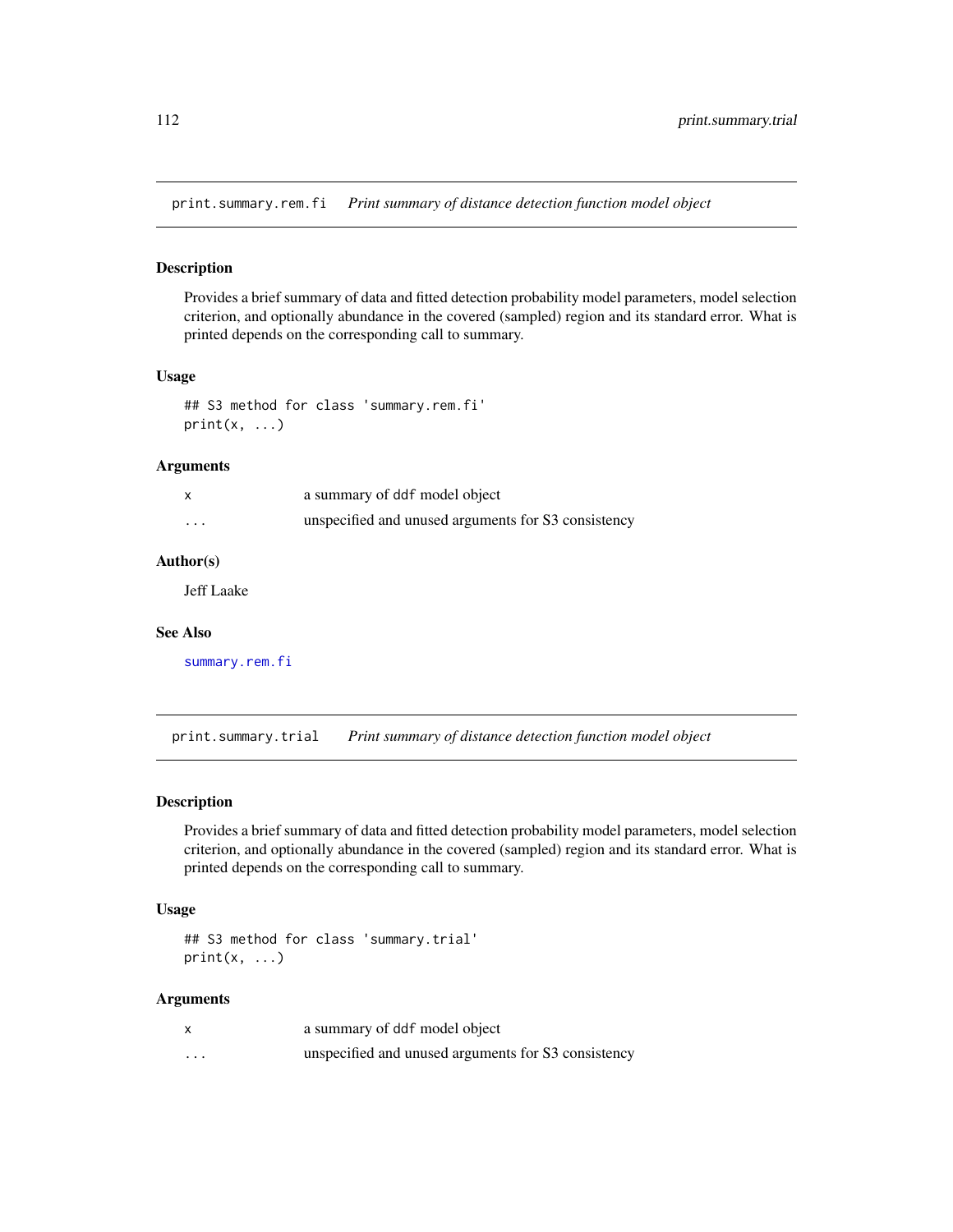<span id="page-112-0"></span>print.summary.trial.fi 113

# Author(s)

Jeff Laake

# See Also

[summary.trial](#page-137-0)

print.summary.trial.fi

*Print summary of distance detection function model object*

# Description

Provides a brief summary of data and fitted detection probability model parameters, model selection criterion, and optionally abundance in the covered (sampled) region and its standard error. What is printed depends on the corresponding call to summary.

# Usage

## S3 method for class 'summary.trial.fi'  $print(x, \ldots)$ 

# Arguments

| X        | a summary of ddf model object                       |
|----------|-----------------------------------------------------|
| $\cdots$ | unspecified and unused arguments for S3 consistency |

#### Author(s)

Jeff Laake

# See Also

[summary.trial.fi](#page-138-0)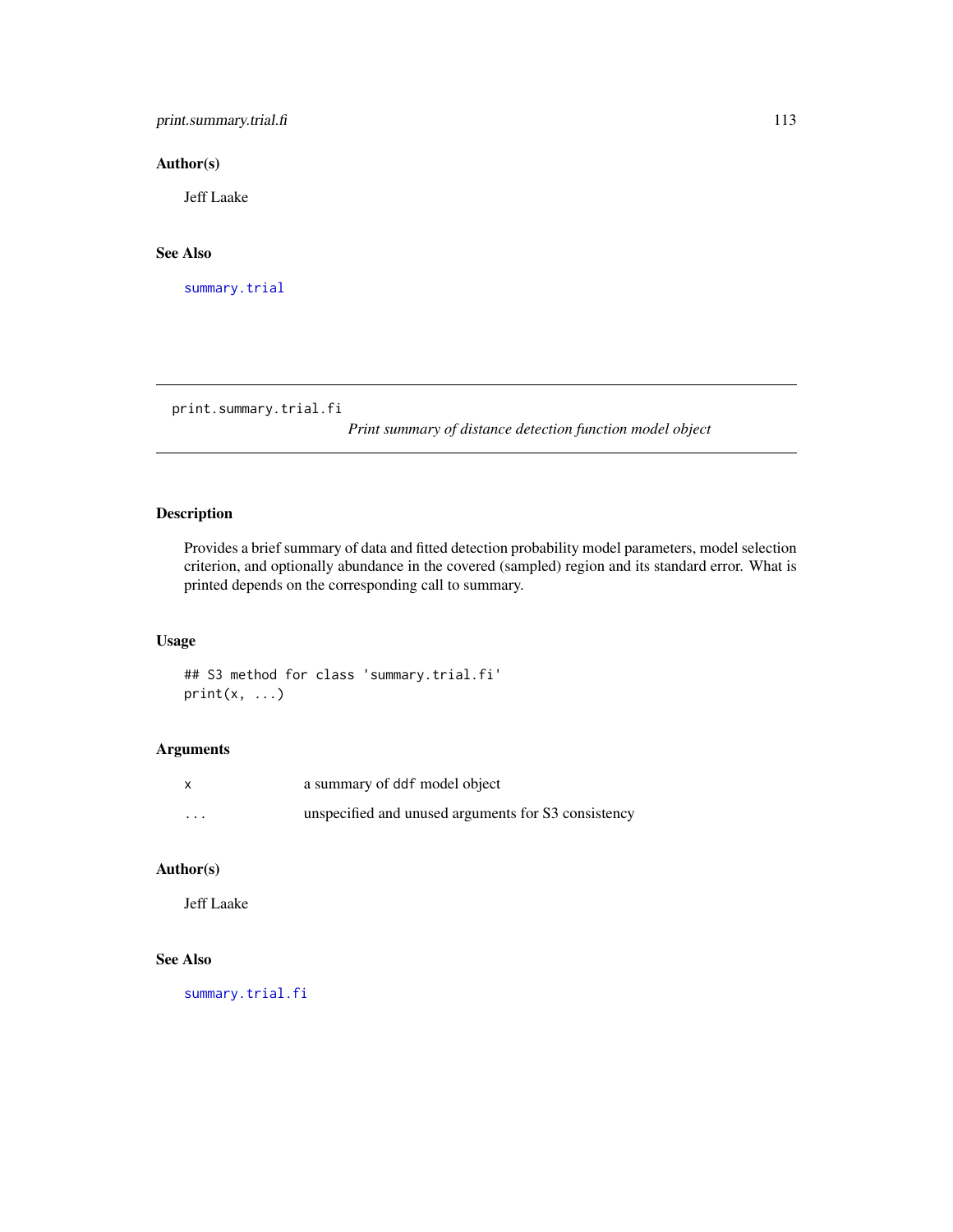Used in call to DeltaMethod from prob.se to get first derivatives

# Usage

```
prob.deriv(par, model, parfct, observer = NULL, fittedmodel = NULL)
```
# Arguments

| par         | detection function parameter values                                                                                                                                                                               |
|-------------|-------------------------------------------------------------------------------------------------------------------------------------------------------------------------------------------------------------------|
| model       | ddf model object                                                                                                                                                                                                  |
| parfct      | function of detection probabilities; currently only average (over covariates) de-<br>tection probability p integrated over distance or average (over covariates) detec-<br>tion probability at distance 0; $p(0)$ |
| observer    | 1,2,3 for primary, secondary, or duplicates for average $p(0)$ ; passed to fct                                                                                                                                    |
| fittedmodel | full fitted ddf model when trial fi or io fi is called from trial or io re-<br>spectively                                                                                                                         |

# Details

Need to add equations here as I do not think they exist in any of the texts. These should probably be checked with simulation.

# Value

Vector of values from fct at specified parameter values

# Author(s)

Jeff Laake

# See Also

prob.se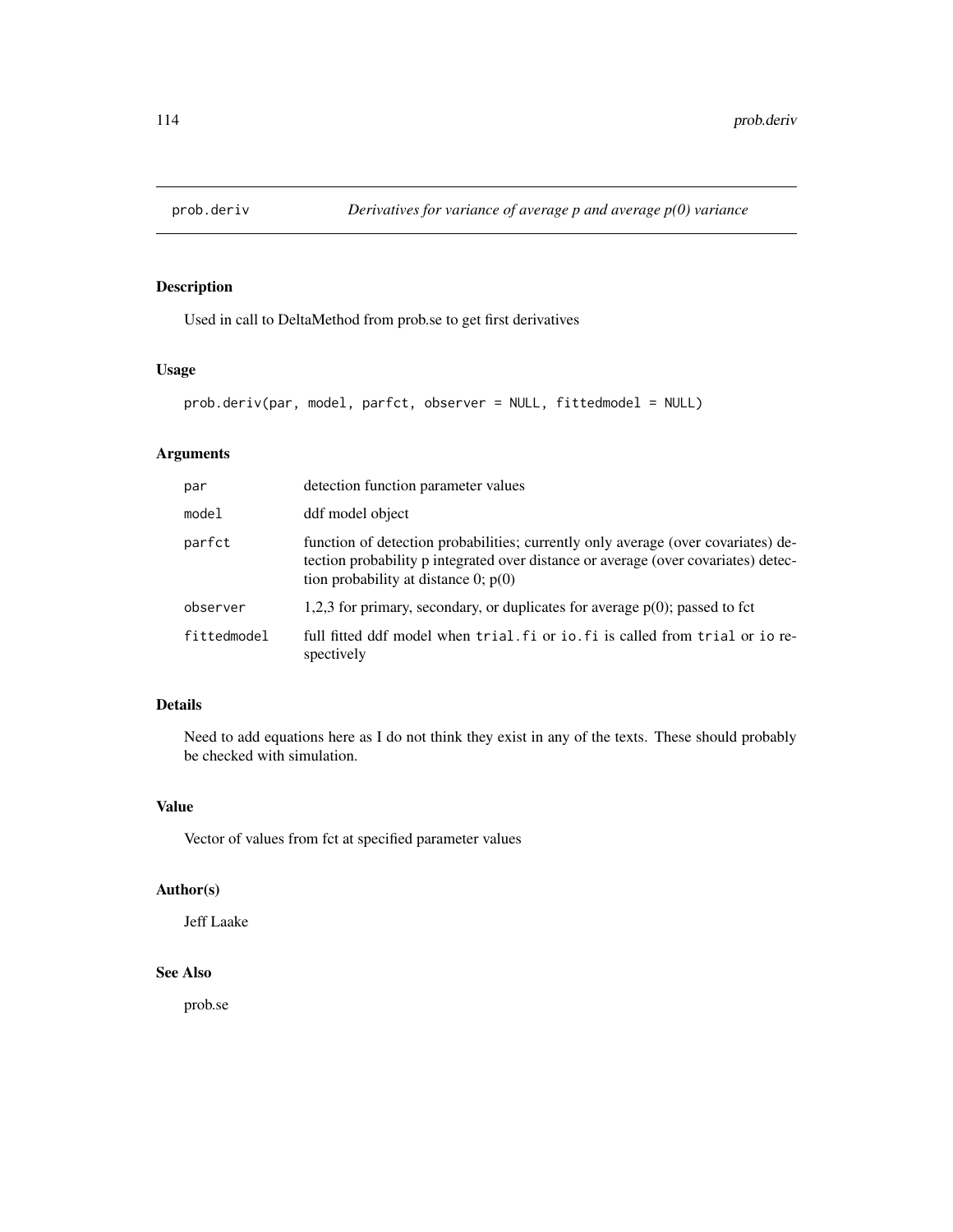Computes components of variance for average  $p=n/N$  and average  $p(0)$  with weights based on empirical covariate distribution, if it contains covariates.

# Usage

```
prob.se(model, fct, vcov, observer = NULL, fittedmodel = NULL)
```
# Arguments

| model       | ddf model object                                                                                                                                                                                                  |
|-------------|-------------------------------------------------------------------------------------------------------------------------------------------------------------------------------------------------------------------|
| fct         | function of detection probabilities; currently only average (over covariates) de-<br>tection probability p integrated over distance or average (over covariates) detec-<br>tion probability at distance 0; $p(0)$ |
| <b>VCOV</b> | variance-covariance matrix of parameter estimates                                                                                                                                                                 |
| observer    | 1,2,3 for primary, secondary, or duplicates for average $p(0)$ ; passed to fct                                                                                                                                    |
| fittedmodel | full fitted ddf model when trial. Fi or io. Fi is called from trial or io re-<br>spectively                                                                                                                       |

# Details

Need to add equations here as I do not think they exist in any of the texts. These should probably be checked with simulation.

#### Value

| var     | variance                                               |
|---------|--------------------------------------------------------|
| partial | partial derivatives of parameters with respect to fct. |
| covar   | covariance of n and average p or $p(0)$                |

# Author(s)

Jeff Laake

# See Also

prob.deriv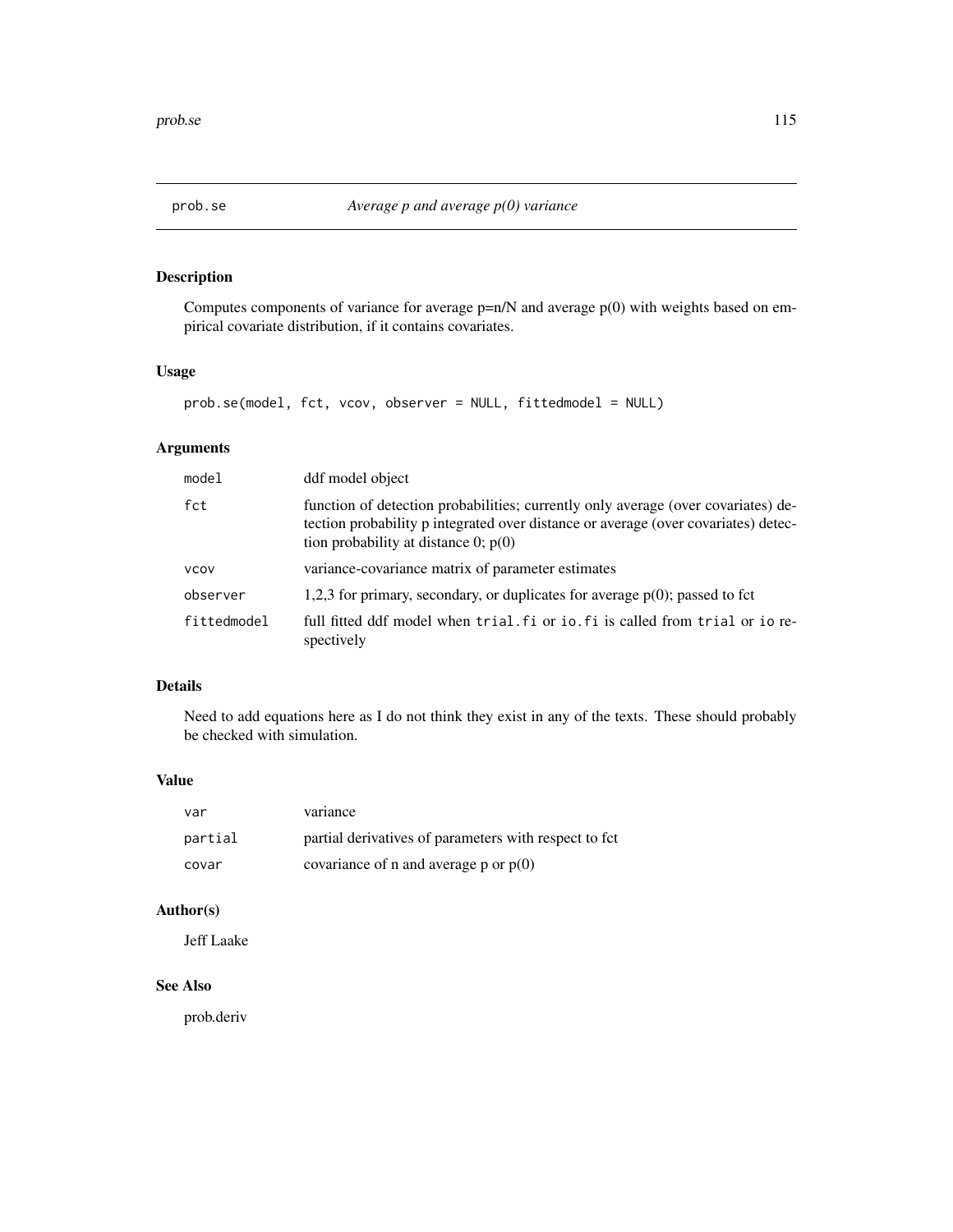<span id="page-115-0"></span>

Sets up dataframe and does some basic error checking. Adds needed fields to dataframe and to meta.data.

#### Usage

 $process.data(data, meta.data = list(), check = TRUE)$ 

# Arguments

| data      | dataframe object                                                                 |
|-----------|----------------------------------------------------------------------------------|
| meta.data | meta.data options; see ddf for a description                                     |
| check     | if TRUE check data for errors in the mrds structure: for method="ds" check=FALSE |

#### Details

The function does a number of error checking tasks, creating fields and adding to meta.data including:

1) If check=TRUE, check to make sure the record structure is okay for mrds data. The number of primary records (observer=1) must equal the number of secondary records (observer=2). Also, a field in the dataframe is created timesseen which counts the number of times an object was detected  $0,1,2$ ; if timesseen=0 then the record is tossed from the analysis. Also if there are differences in the data (distance, size, covariates) for observer 1 and 2 a warning is issued that the analysis may fail. The code assumes these values are the same for both observers.

2) Based on the presence of fields distbegin and distend, a determination is made of whether the data analysis should be based on binned distances and a field binned is created, which is TRUE if the distance for the observation is binned. By assigning for each observation this allows an analysis of a mixture of binned and unbinned distances.

4) Data are restricted such that distances are not greater than width and not less than left if those values are specified in meta.data. If they are not specified then left defaults to 0 and width defaults to the largest distance measurement.

5) Determine if an integration range (int.begin and int.end has been specified for the observations. If it has, add the structure to meta.data. The integration range is typically used for aerial surveys in which the altitude varies such that the strip width (left to width) changes with a change in altitude.

6) Fields defined as factors are cleaned up such that any unused levels are eliminated.

7) If the restrictions placed on the data, eliminated all of the data, the function stops with an error message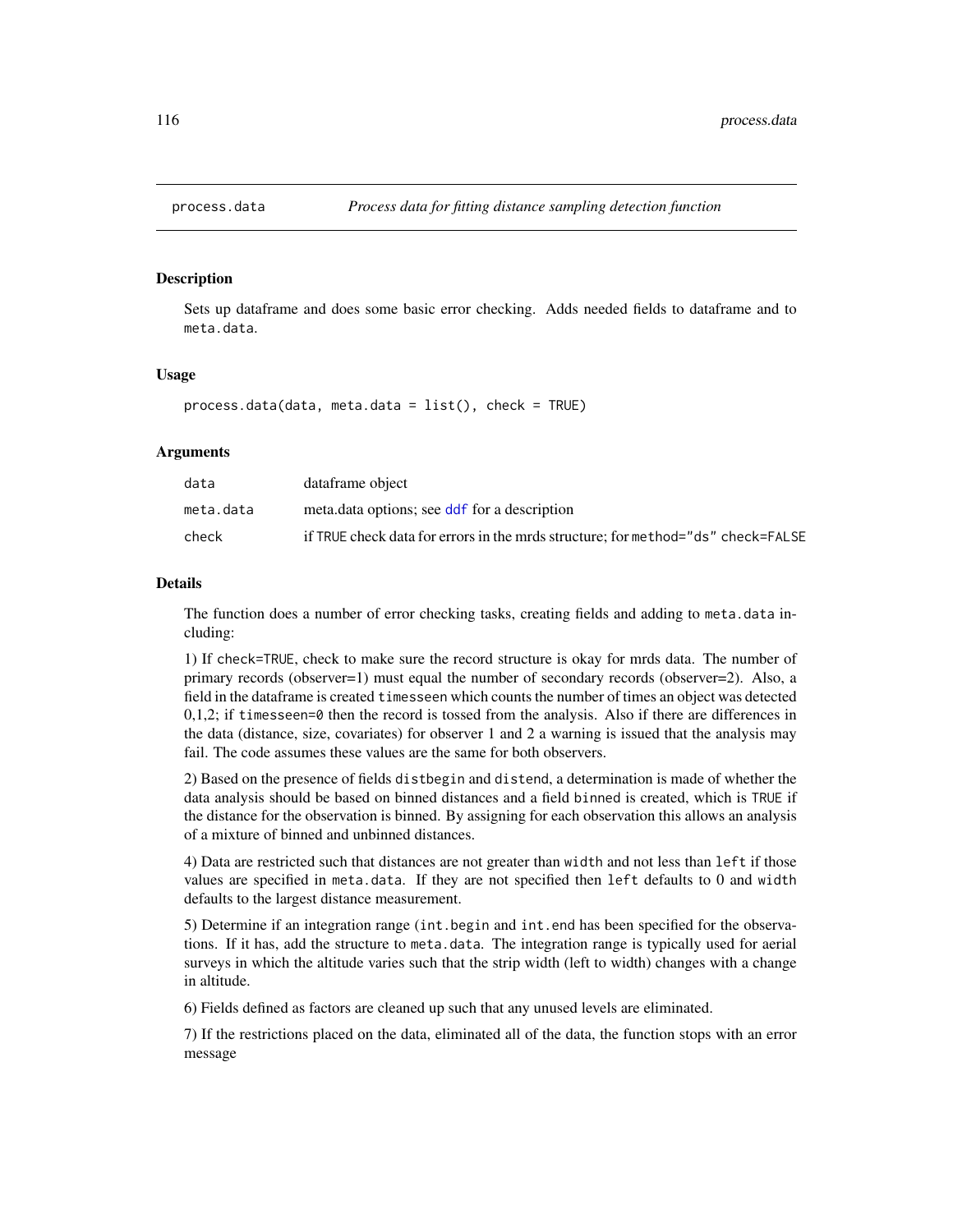#### <span id="page-116-0"></span>pronghorn 117

#### Value

| xmat      | processed data. frame with added fields |
|-----------|-----------------------------------------|
| meta.data | meta.data list                          |

#### Author(s)

Jeff Laake

pronghorn *Pronghorn aerial survey data from Wyoming*

# Description

Detections of pronghorn from fixed-wing aerial surveys in Southeastern Wyoming using four angular bins defined by strut marks. Illustrates data where altitude above ground level (AGL) varies during the survey.

# Format

A data frame with 660 observations on the following 5 variables.

STRATUM a numeric vector

direction a factor with levels N S representing the survey direction

AGL height above ground level

Band a factor with levels A B C D which represent angular bands between breaks at 35.42,44.56,51.52,61.02,70.97 degrees. These angles were set based on selected distance bins based on the target AGL.

cluster number of pronghorn in the observed cluster

# Details

Each record is an observed cluster of pronghorn. The data provide the stratum for the observation, the direction of travel, the AGL at the time of the observation, the angular bin which contained the center of the pronghorn cluster(group), and the number of pronghorn in the group. The angular bins were defined by a combination of two window and five wing strut marks to define bin cutpoints for perpendicular ground distances of 0-65, 65-90, 90-115, 115-165 and 165-265 meters when the plane is 300' (91.4 meters) above ground level. The inner band is considered a blind region due to obstruction of view beneath the plane; thus th the line is offset 65 meters from underneath the plane.

#### Source

Data provided courtesy of Rich Guenzel of Wyoming Game and Fish.

#### References

Laake, J., R. J. Guenzel, J. L. Bengtson, P. Boveng, M. Cameron, and M. B. Hanson. 2008. Coping with variation in aerial survey protocol for line-transect sampling. Wildlife Research 35:289-298.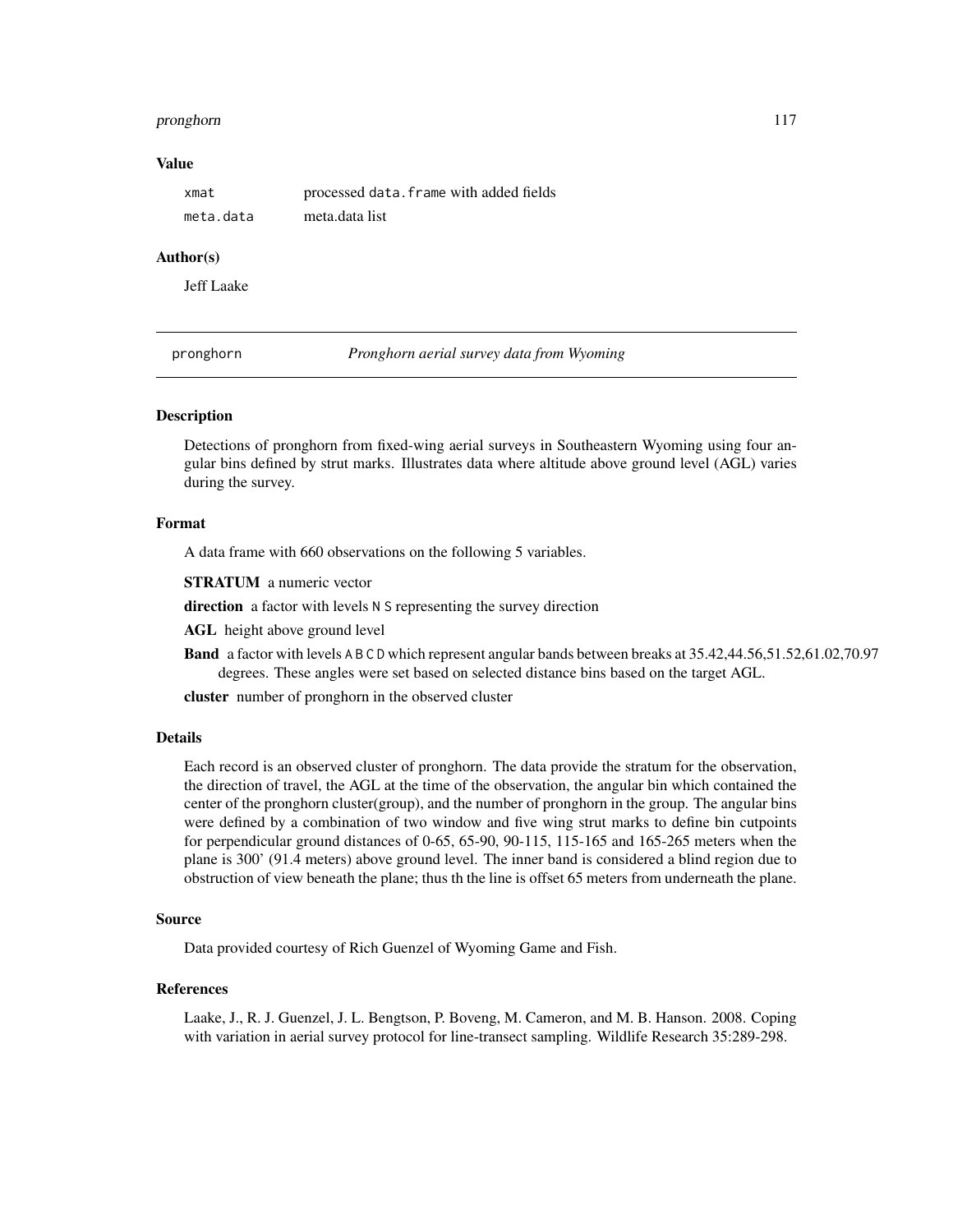<span id="page-117-0"></span>

Single observer point count data example from Distance

#### Format

The format is 144 obs of 6 variables: distance: numeric distance from center observer: Factor w/ 2 levels "1","2":  $1 \ 2 \ 1 \ 2 \ 1 \ 2 \ 1 \ 2 \ 1 \ 2 \ldots$  detected: numeric  $0/1$  object: sequential object number Sample.Label: point label Region.Label: single region label

#### Examples

```
data(ptdata.distance)
xx <- ddf(dsmodel = \simcds(key="hn", formula = \sim1), data = ptdata.distance,
          method = "ds", meta.data = list(point=TRUE))
summary(xx)
plot(xx,main="Distance point count data")
ddf.gof(xx)
Regions <- data.frame(Region.Label=1,Area=1)
Samples <- data.frame(Sample.Label=1:30,
                      Region.Label=rep(1,30),
                      Effort=rep(1,30))
print(dht(xx,sample.table=Samples,region.table=Regions))
```
ptdata.dual *Simulated dual observer point count data*

#### Description

Simulated dual observer point count data with detection  $p(0)=0.8$ ; hn sigma=30; w=100 for both observers with dependency y>0, gamma=0.1

# Format

The format is 420 obs of 6 variables: distance: numeric distance from center observer: Factor w/ 2 levels "1","2": 1 2 1 2 1 2 1 2 1 2 ... detected: numeric 0/1 person: Factor with 2 levels A,B pair: Factor with 2 levels "AB" BA" \$ object : sequential object number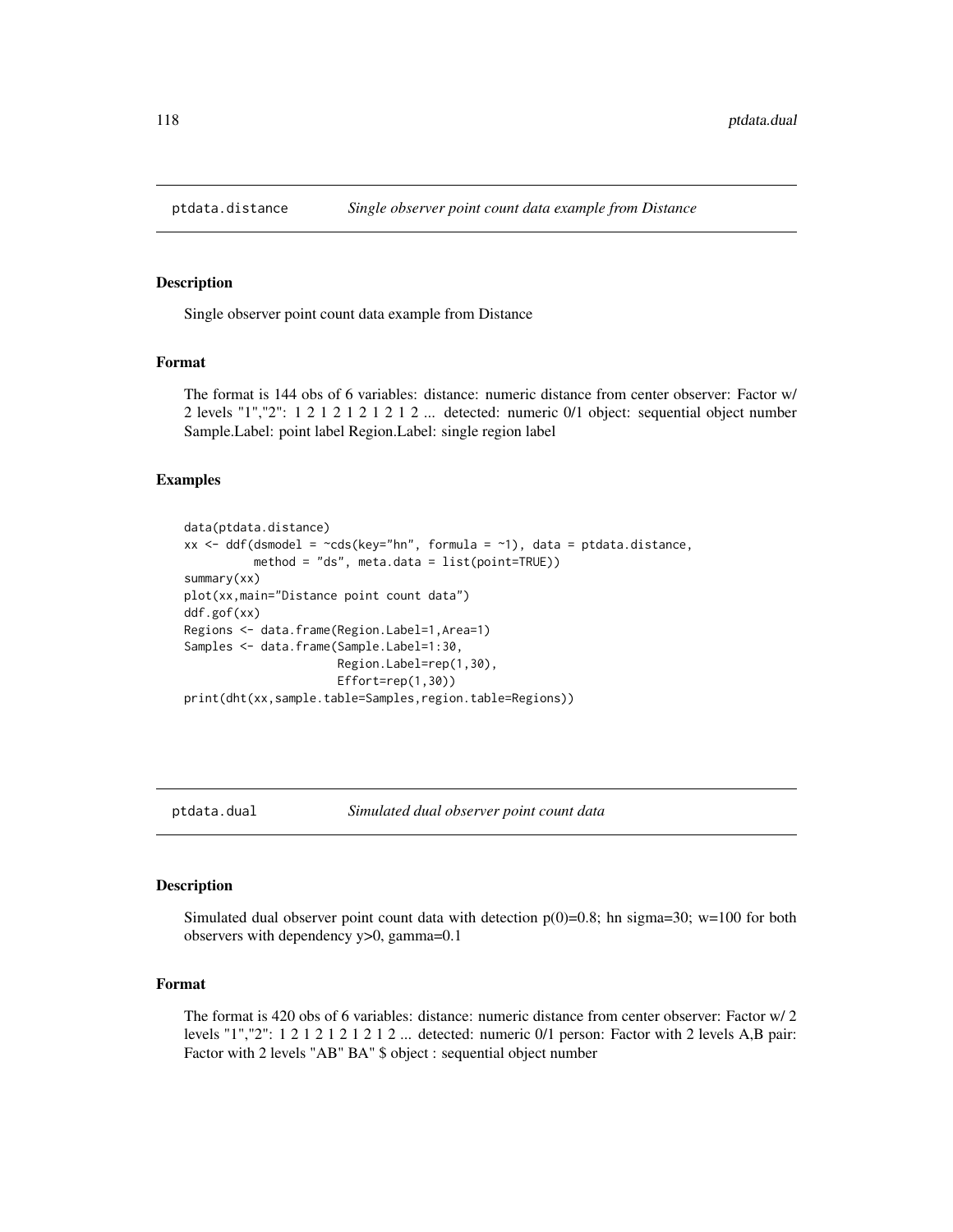# <span id="page-118-0"></span>ptdata.removal 119

## Examples

```
data(ptdata.dual)
xx <- ddf(mrmodel=~glm(formula=~distance),
         dsmodel = -cds(key="hn", formula = ~1),data = ptdata.dual, method = "io", meta.data = list(point=True))summary(xx)
plot(xx,main="Simulated point count data")
```
ptdata.removal *Simulated removal observer point count data*

# Description

Simulated removal observer point count data with detection  $p(0)=0.8$ ; hn sigma=30; w=100 for both observers with dependency y>0, gamma=0.1

# Format

The format is 408 obs of 6 variables: distance: numeric distance from center observer: Factor w/ 2 levels "1","2": 1 2 1 2 1 2 1 2 1 2 ... detected: numeric 0/1 person: Factor with 2 levels A,B pair: Factor with 2 levels "AB" BA" object: sequential object number

#### Examples

```
data(ptdata.removal)
xx <- ddf(mrmodel=~glm(formula=~distance),
          dsmodel = -cds(key="hn", formula = ~1),data = ptdata.removal, method = "rem",
         meta.data = list(point=TRUE))
summary(xx)
plot(xx,main="Simulated point count data")
```
ptdata.single *Simulated single observer point count data*

#### Description

Simulated single observer point count data with detection  $p(0)=1$ ; hn sigma=30; w=100

# Format

The format is 341 obs of 4 variables: ..\$ distance: numeric distance from center \$ observer: Factor w/ 2 levels "1","2": 1 2 1 2 1 2 1 2 1 2 ... ..\$ detected: numeric 0/1 \$ object : sequential object number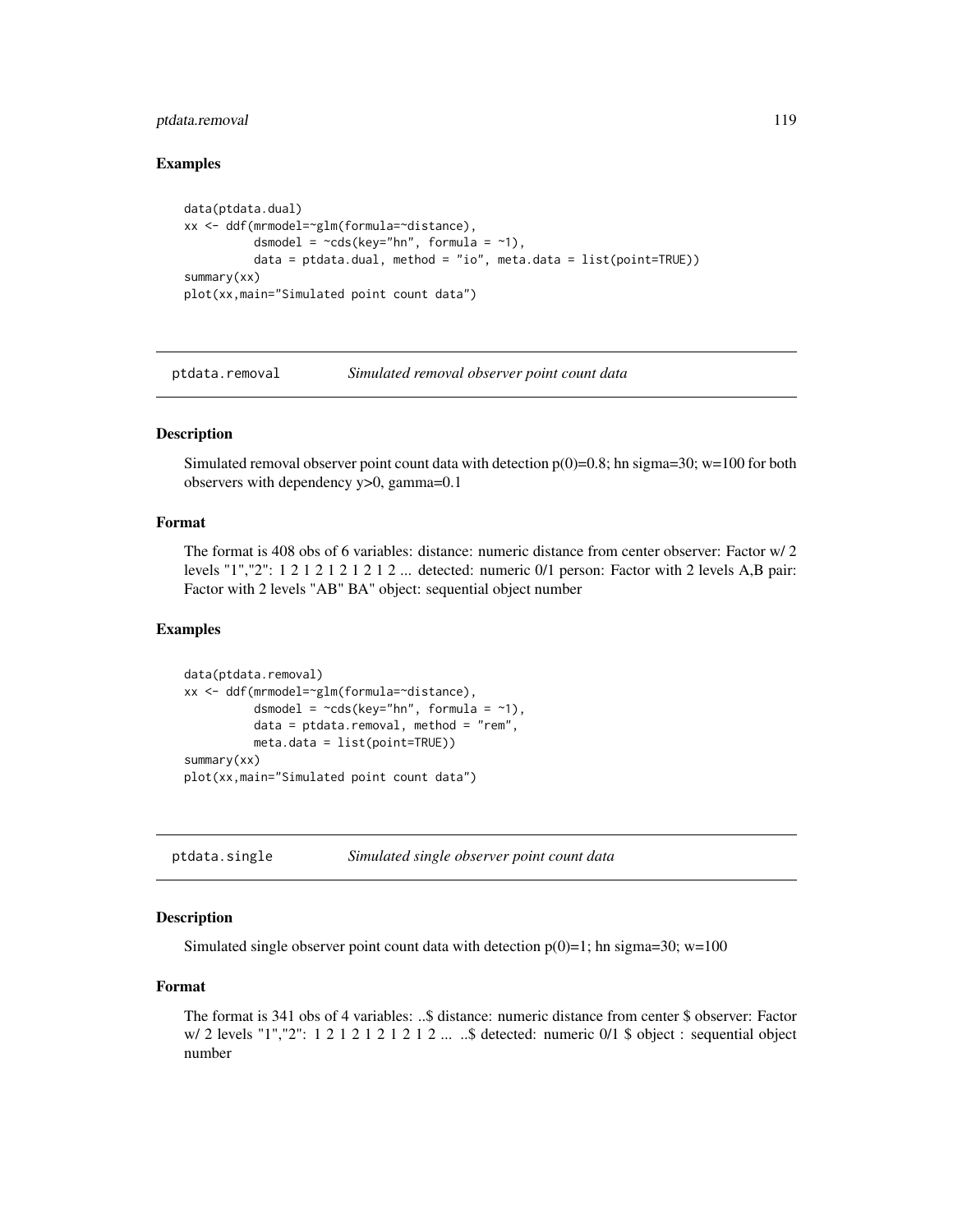# Examples

```
data(ptdata.single)
xx=ddf(dsmooth = <math>\sim</math>cds(key="hn", formula = <math>\sim</math>1), data = ptdata.single,method = "ds", meta.data = list(point=TRUE))
summary(xx)
plot(xx,main="Simulated point count data")
```
<span id="page-119-0"></span>p\_dist\_table *Distribution of probabilities of detection*

#### **Description**

Generate a table of frequencies of probability of detection from a detection function model. This is particularly useful when employing covariates, as it can indicate if there are detections with very small detection probabilities that can be unduly influential when calculating abundance estimates.

# Usage

 $p\_dist\_table(object, bins = seq(0, 1, by = 0.1), proportion = FALSE)$ 

#### Arguments

| object     | fitted detection function                         |
|------------|---------------------------------------------------|
| bins       | how the results should be binned                  |
| proportion | should proportions be returned as well as counts? |

# Details

Because [dht](#page-40-0) uses a Horvitz-Thompson-like estimator, abundance estimates can be sensitive to errors in the estimated probabilities. The estimator is based on  $\sum 1/\hat{P}_a(z_i)$ , which means that the sensitivity is greater for smaller detection probabilities. As a rough guide, we recommend that the method be not used if more than say 5% of the  $\hat{P}_a(z_i)$  are less than 0.2, or if any are less than 0.1. If these conditions are violated, the truncation distance w can be reduced. This causes some loss of precision relative to standard distance sampling without covariates.

# Value

a data.frame with probability bins, counts and (optionally) proportions. The object has an attribute p\_range which contains the range of estimated detection probabilities

# Author(s)

David L Miller

<span id="page-119-1"></span>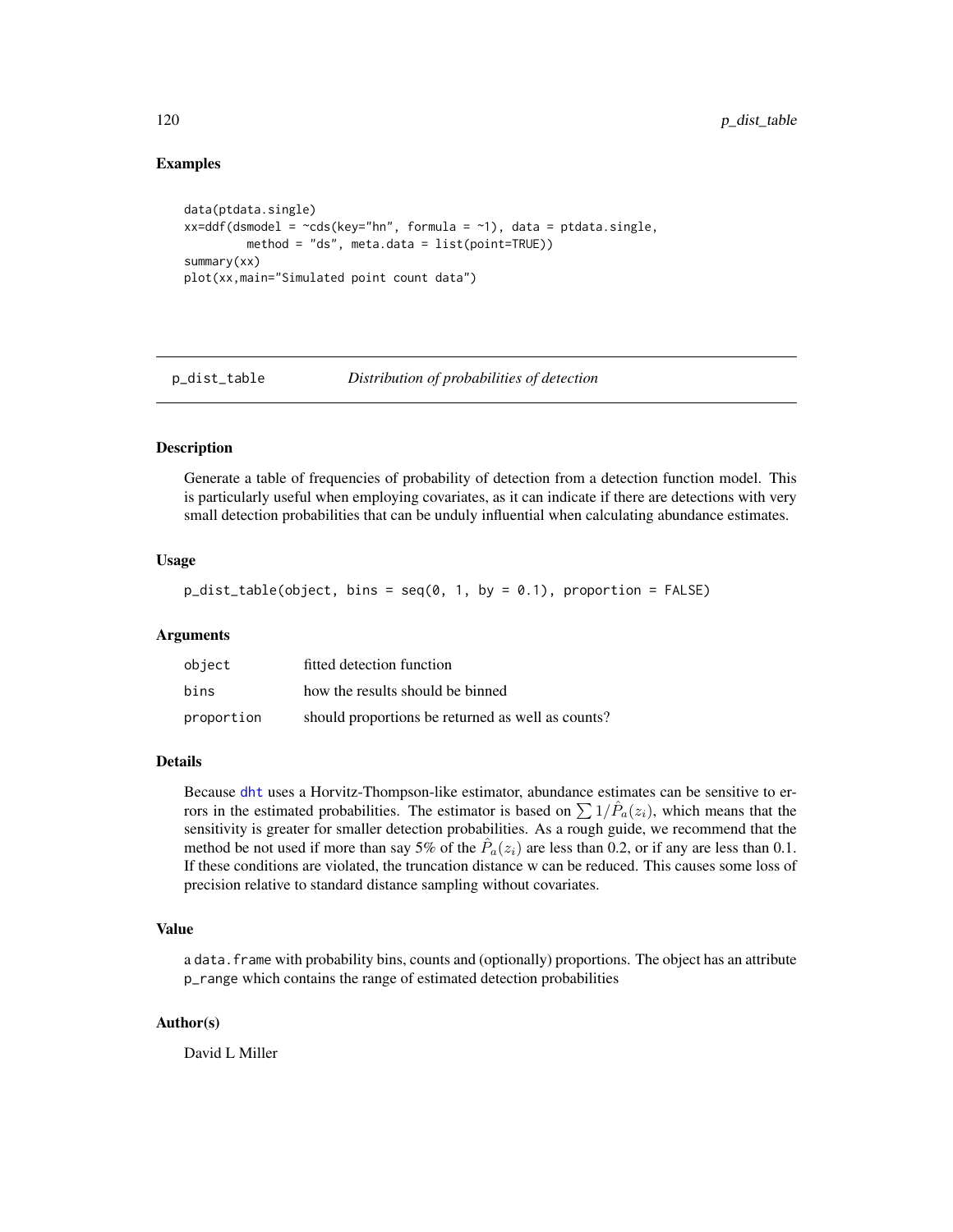# <span id="page-120-1"></span>qqplot.ddf 121

#### References

Marques, F.F.C. and S.T. Buckland. 2004. Covariate models for the detection function. In: Advanced Distance Sampling, eds. S.T. Buckland, D.R.Anderson, K.P. Burnham, J.L. Laake, D.L. Borchers, and L. Thomas. Oxford University Press.

# Examples

```
## Not run:
# try out the tee data
data(book.tee.data)
egdata <- book.tee.data$book.tee.dataframe
# fit model with covariates
result \leq ddf(dsmodel = \simmcds(key = "hn", formula = \simsex+size),
              data = egdata[egdata$observer==1, \exists, method = "ds",
              meta.data = list(width = 4)# print table
p_dist_table(result)
# with proportions
p_dist_table(result, proportion=TRUE)
## End(Not run)
```
<span id="page-120-0"></span>

qqplot.ddf *Quantile-quantile plot and goodness of fit tests for detection functions*

#### **Description**

Constructs a quantile-quantile (Q-Q) plot for fitted model as a graphical check of goodness of fit. Formal goodness of fit testing for detection function models using Kolmogorov-Smirnov and Cramer-von Mises tests. Both tests are based on looking at the quantile-quantile plot produced by [qqplot.ddf](#page-120-0) and deviations from the line x=y.

#### Usage

```
qqplot.ddf(model, plot = TRUE, nboot = 100, ks = FALSE, ...)
```
#### Arguments

| model     | fitted distance detection function model object                                              |
|-----------|----------------------------------------------------------------------------------------------|
| plot      | the O-O plot be plotted or just report statistics?                                           |
| nboot     | number of replicates to use to calculate p-values for the goodness of fit test<br>statistics |
| ks        | perform the Kolmogorov-Smirnov test (this involves many bootstraps so can<br>take a while)   |
| $\ddotsc$ | additional arguments passed to plot                                                          |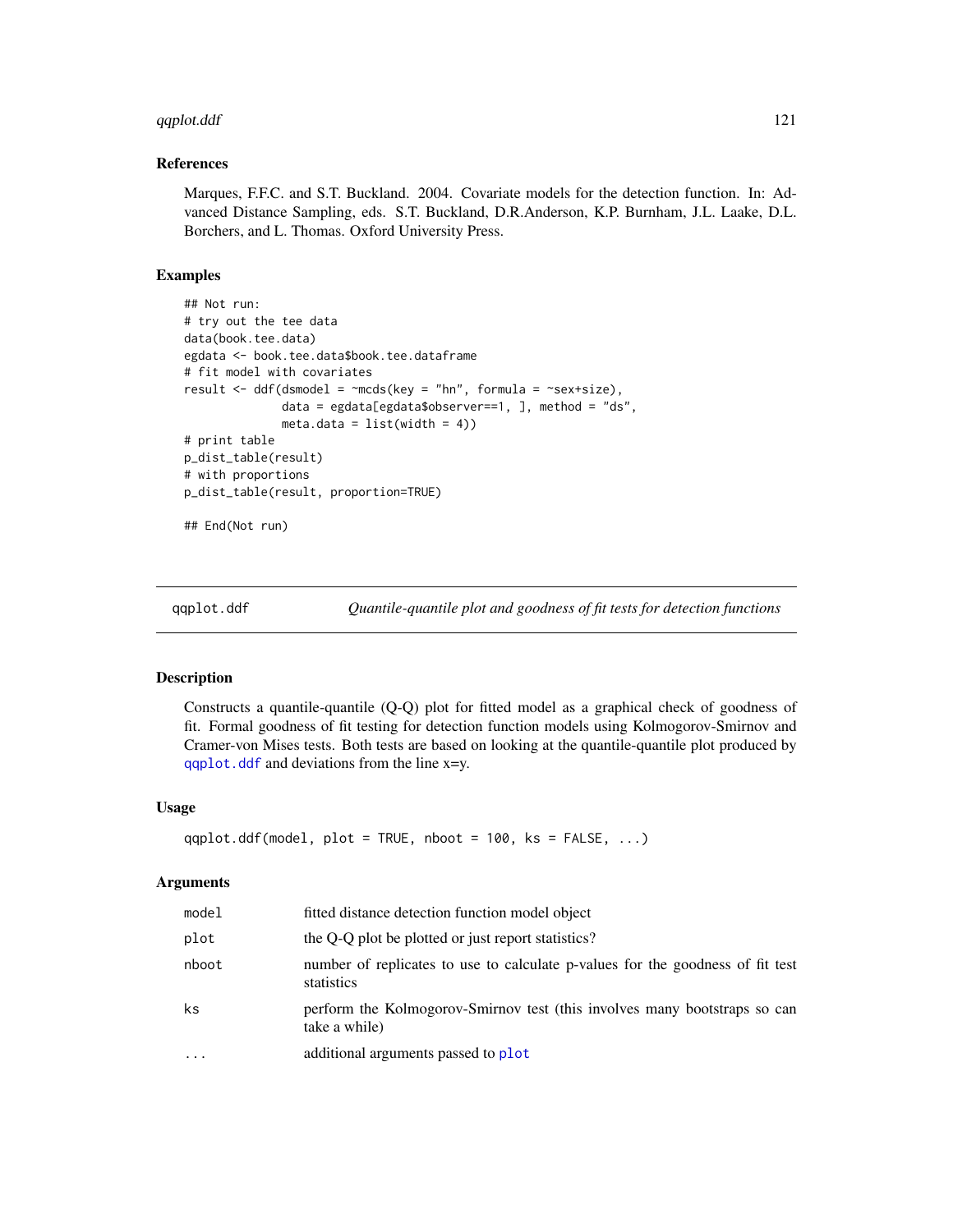# <span id="page-121-0"></span>Details

The Kolmogorov-Smirnov test asks the question "what's the largest vertical distance between a point and the y=x line?" It uses this distance as a statistic to test the null hypothesis that the samples (EDF and CDF in our case) are from the same distribution (and hence our model fits well). If the deviation between the y=x line and the points is too large we reject the null hypothesis and say the model doesn't have a good fit.

Rather than looking at the single biggest difference between the y=x line and the points in the Q-Q plot, we might prefer to think about all the differences between line and points, since there may be many smaller differences that we want to take into account rather than looking for one large deviation. Its null hypothesis is the same, but the statistic it uses is the sum of the deviations from each of the point to the line.

#### Value

A list of goodness of fit related values:

| edf | matrix of lower and upper empirical distribution function values |
|-----|------------------------------------------------------------------|
| cdf | fitted cumulative distribution function values                   |
| ks  | list with K-S statistic $(Dn)$ and p-value $(p)$                 |
| CvM | list with $CvM$ statistic $(W)$ and p-value $(p)$                |

#### **Details**

Note that a bootstrap procedure is required to ensure that the p-values from the procedure are correct as the we are comparing the cumulative distribution function (CDF) and empirical distribution function (EDF) and we have estimated the parameters of the detection function.

# Author(s)

Jeff Laake, David L Miller

#### References

Burnham, K.P., S.T. Buckland, J.L. Laake, D.L. Borchers, T.A. Marques, J.R.B. Bishop, and L. Thomas. 2004. Further topics in distance sampling. pp: 385-389. In: Advanced Distance Sampling, eds. S.T. Buckland, D.R.Anderson, K.P. Burnham, J.L. Laake, D.L. Borchers, and L. Thomas. Oxford University Press.

#### See Also

[ddf.gof](#page-26-0), [cdf.ds](#page-10-0)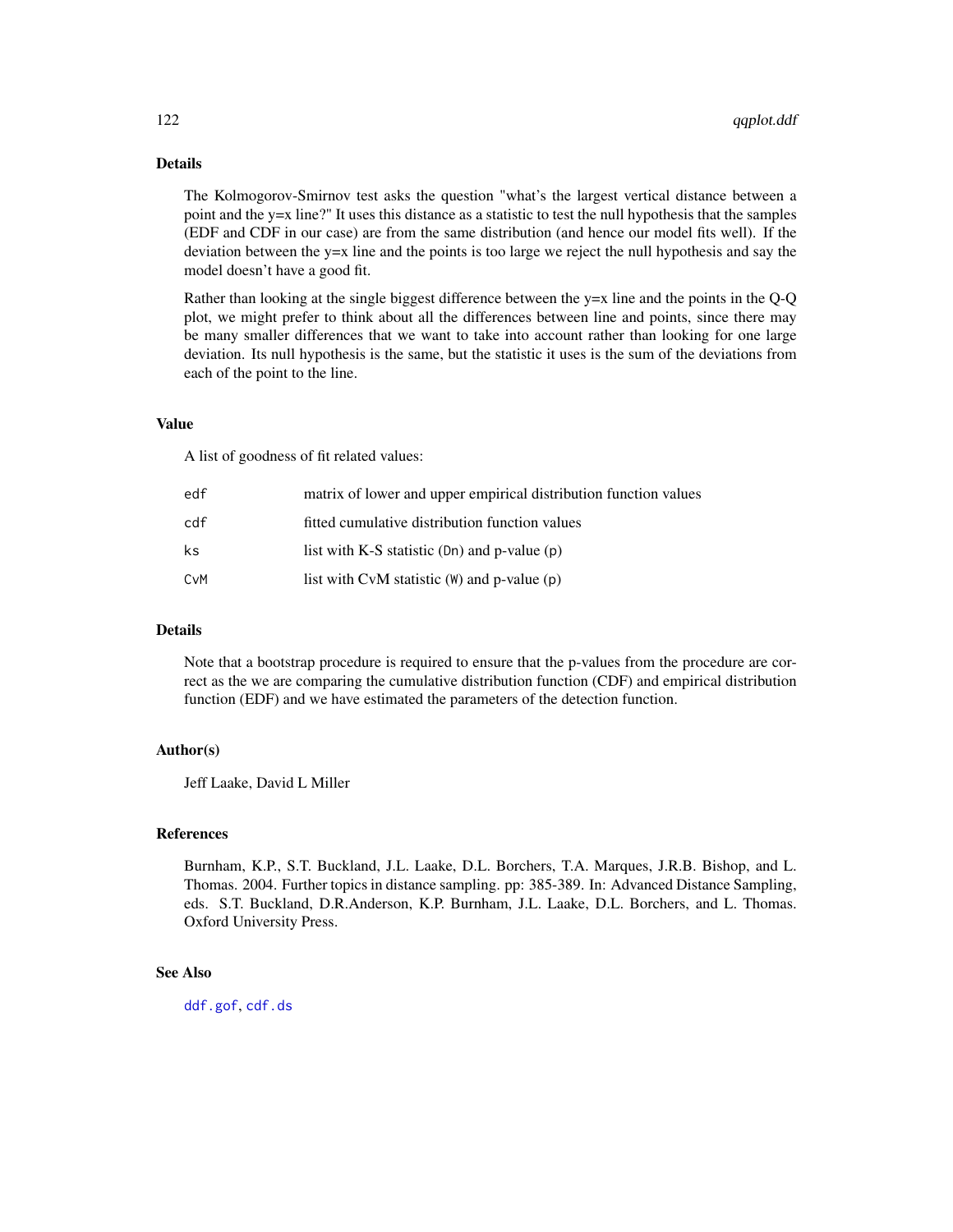<span id="page-122-0"></span>Detection function fitting from mark-recapture data with a removal configuration in which a secondary observer knows what the primary observer detects and detects objects missed by the primary observer. The iterative offset glm/gam uses an offset to compensate for the conditioning on the set of objects seen by either observer (eg 00 those missed by both observers are not included in the analysis. This function is similar to [io.glm](#page-57-0).

#### Usage

```
rem.glm(
  datavec,
  fitformula,
  eps = 1e-05,
  iterlimit = 500,
  GAM = FALSE,
  gamplot = TRUE,
  datavec2
)
```
# Arguments

| datavec    | data frame containing records seen by either observer 1 or 2                                                                                         |
|------------|------------------------------------------------------------------------------------------------------------------------------------------------------|
| fitformula | logit link formula                                                                                                                                   |
| eps        | convergence criterion                                                                                                                                |
| iterlimit  | maximum number of iterations allowed                                                                                                                 |
| GAM        | uses GAM instead of GLM for fitting                                                                                                                  |
| gamplot    | set to TRUE to get a gam plot object if GAM=TRUE                                                                                                     |
| datavec2   | dataframe containing all records for observer 1 and observer 2 as in io.glm form;<br>this is used in case there is an observer (not platform effect) |

# Details

The only difference between this function and [io.glm](#page-57-0) is the offset and the data construction because there is only one detection function being estimated for the primary observer. The two functions could be merged.

# Value

list of class("remglm","glm","lm") or class("remglm","gam")

| glmobi      | GLM or GAM object                                      |
|-------------|--------------------------------------------------------|
| offsetvalue | offsetvalues from iterative fit.                       |
| plotobi     | gam plot object (if GAM $\&$ gamplot==TRUE, else NULL) |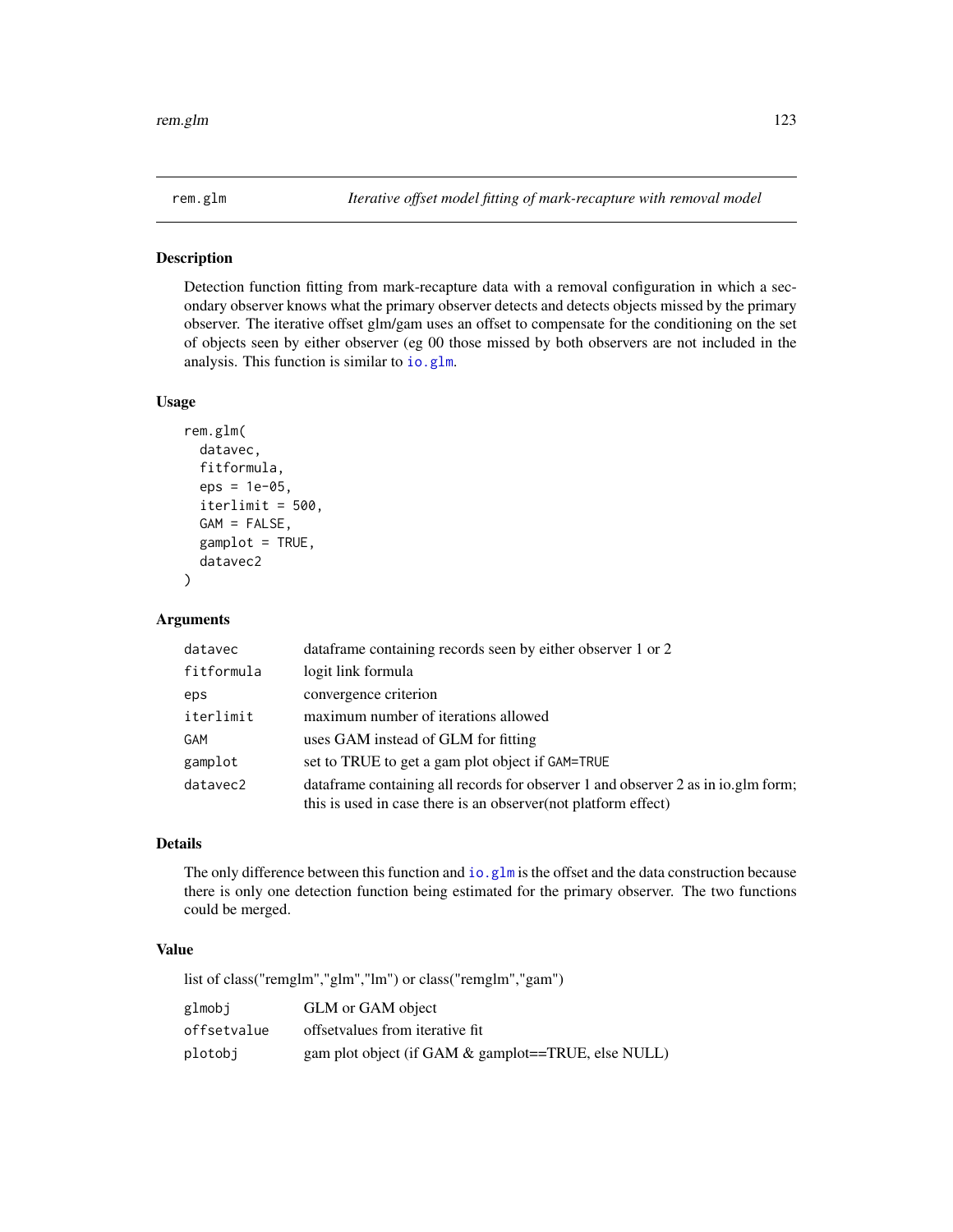# Note

currently the code in this function for GAMs has been commented out until the remainder of the mrds package will work with GAMs.

# Author(s)

Jeff Laake

#### References

Buckland, S.T., J.M. breiwick, K.L. Cattanach, and J.L. Laake. 1993. Estimated population size of the California gray whale. Marine Mammal Science, 9:235-249.

Burnham, K.P., S.T. Buckland, J.L. Laake, D.L. Borchers, T.A. Marques, J.R.B. Bishop, and L. Thomas. 2004. Further topics in distance sampling. pp: 360-363. In: Advanced Distance Sampling, eds. S.T. Buckland, D.R.Anderson, K.P. Burnham, J.L. Laake, D.L. Borchers, and L. Thomas. Oxford University Press.

| rescale_pars | Calculate the parameter rescaling for parameters associated with co- |
|--------------|----------------------------------------------------------------------|
|              | variates                                                             |

#### Description

This will calculate the rescaling needed when covariates to be included in the scale of the detection function are "too big". Based on code from [optimx](#page-0-0).

#### Usage

rescale\_pars(initialvalues, ddfobj)

#### Arguments

initialvalues starting values for the optimisation ddfobj detection function object

#### **Details**

Derivative-free methods like nlminb are sensitive to the parameters being poorly scaled. This can also cause problems for quasi-Newton methods too (at least, bad scaling won't \_help\_ the optimisation). So here we rescale the parameters if necessary (unless we already got scaling from control)

#### Author(s)

David L Miller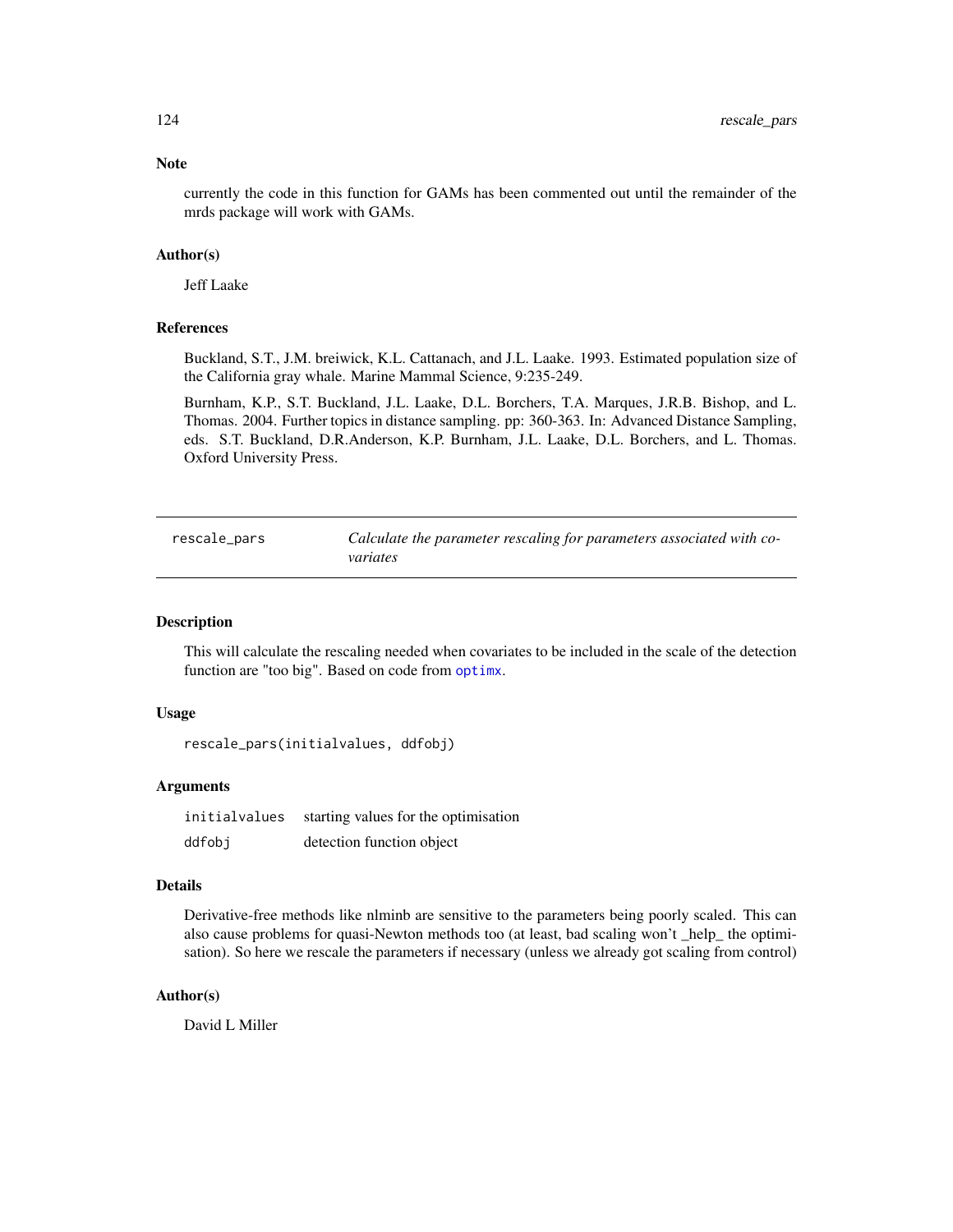Generate data from a fitted detection function and refit the model

# Usage

```
sample_ddf(ds.object)
```
# Arguments

ds.object a fitted detection function object

# Note

This function changes the random number generator seed. To avoid any potential side-effects, use something like: seed <-get(".Random.seed", envir=.GlobalEnv) before running code and assign(".Random.seed",seed,envir=.GlobalEnv) after.

#### Author(s)

David L. Miller

setbounds *Set parameter bounds*

# Description

Set values of lower and upper bounds and check lengths of any user-specified values

#### Usage

```
setbounds(lowerbounds, upperbounds, initialvalues, ddfobj)
```
# Arguments

| lowerbounds | vector of lower bounds                               |
|-------------|------------------------------------------------------|
| upperbounds | vector of upper bounds                               |
|             | initial values vector of initial parameter estimates |
| ddfobi      | distance detection function object                   |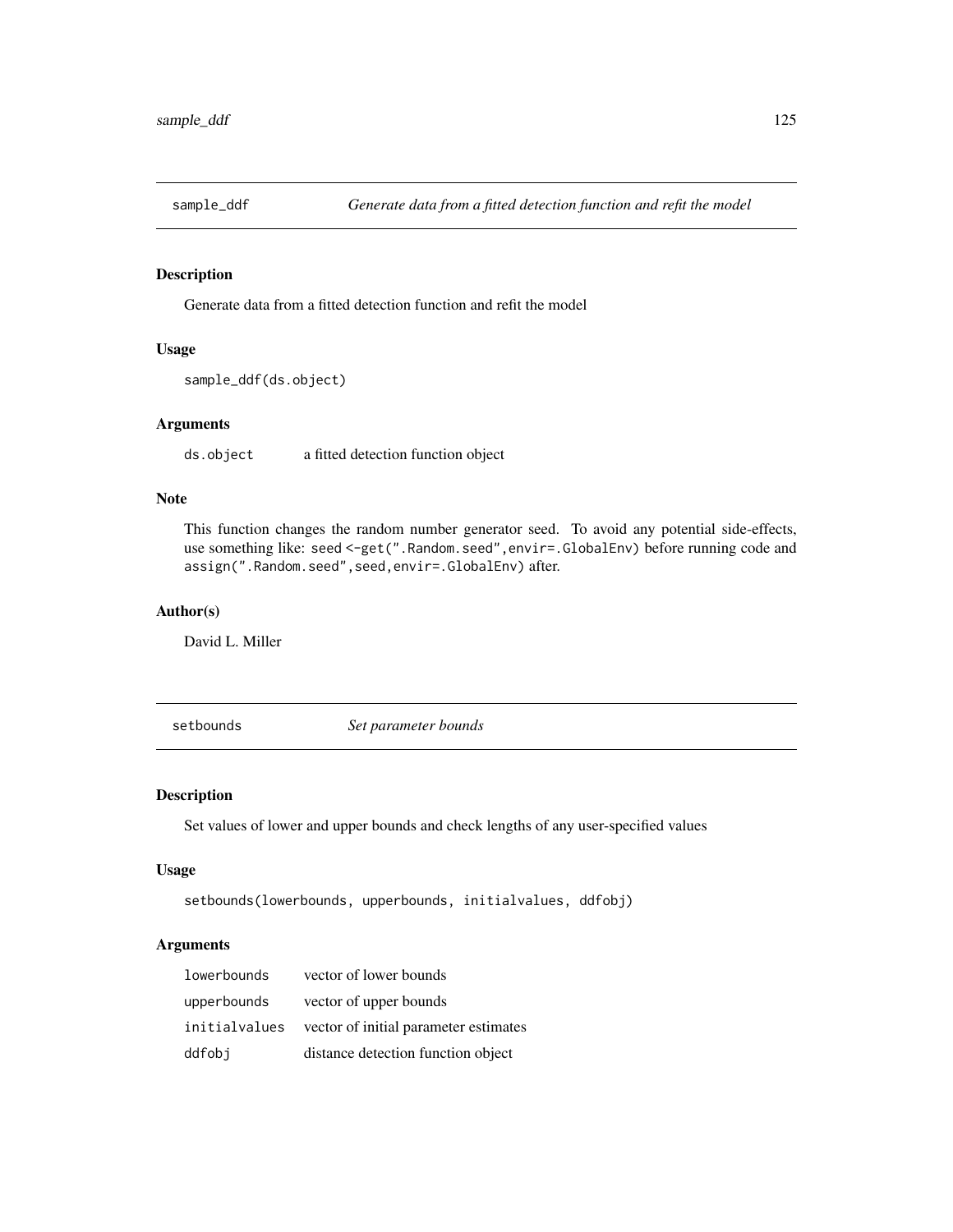<span id="page-125-0"></span>126 setcov

# Value

| lower    | vector of lower bounds                           |
|----------|--------------------------------------------------|
| upper    | vector of upper bounds                           |
| setlower | logical indicating whether user set lower bounds |
| setupper | logical indicating whether user set upper bounds |

# Author(s)

Jeff Laake

setcov *Creates design matrix for covariates in detection function*

#### Description

This function creates a design matrix for the  $g(0)$  or scale covariates using the input model formula. It returns a list which contains 2 elements: 1) dim: the dimension (number of columns) of the design matrix, and 2) cov: the constructed design matrix. This function is relatively simple because it uses the built-in function [model.matrix](#page-0-0) which does the majority of the work. This function handles 2 exceptions " $\sim$ .", the null model with 0 columns and " $\sim$ 1" the intercept only model - a column of 1s. If a model other than the 2 exceptions is provided, it calls [model.matrix](#page-0-0) to construct the columns. If any of the columns of the design matrix are all 0's the column is removed. This occurs when there is no data for a particular factor.

# Usage

setcov(dmat, model)

# Arguments

| dmat  | data matrix   |
|-------|---------------|
| model | model formula |

# Value

a design matrix for the specified data and model

# Author(s)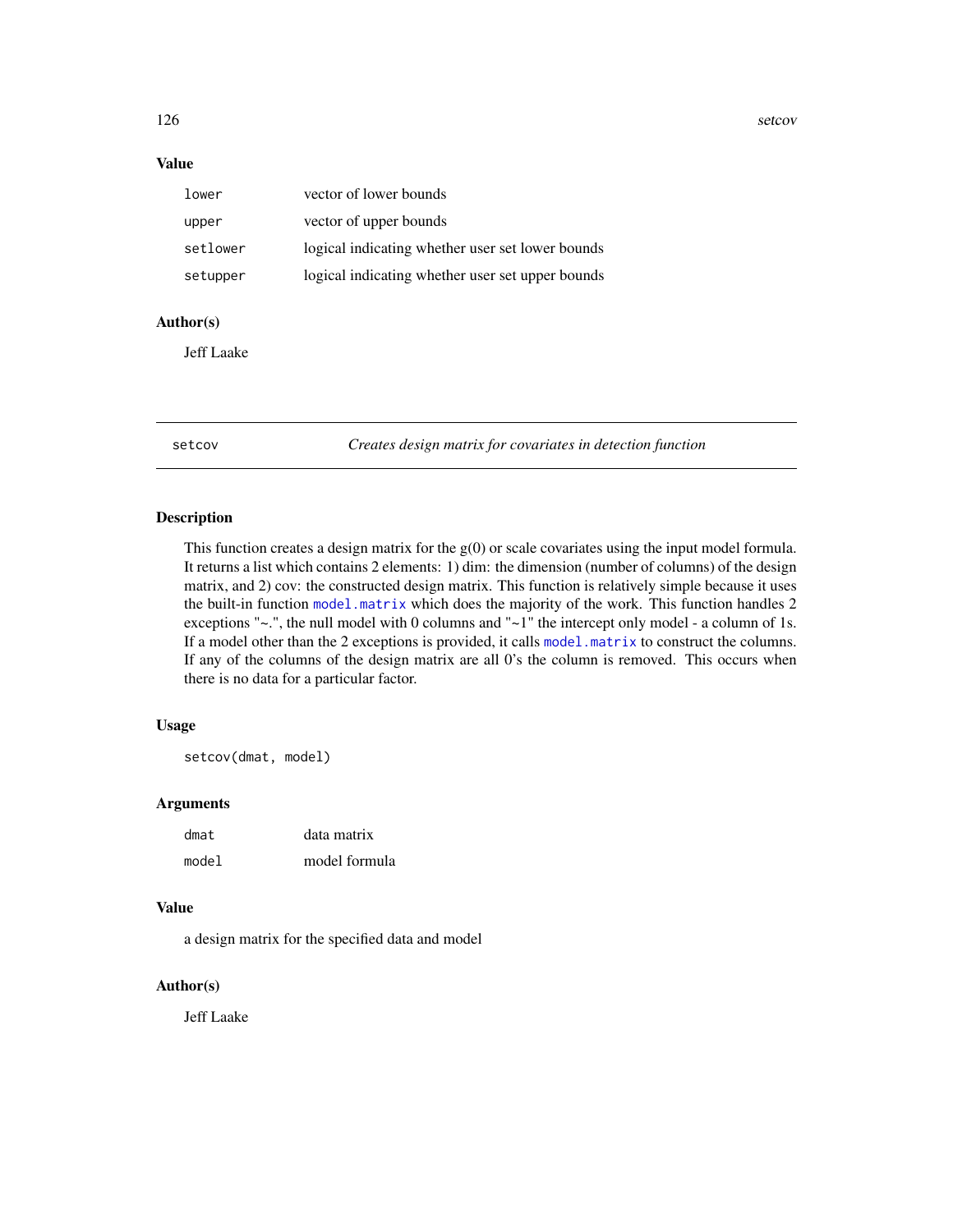For a given detection function, it computes the initial values for the parameters including scale and shape parameters and adjustment function parameters if any. If there are user-defined initial values only the parameters not specified by the user are computed.

# Usage

```
setinitial.ds(ddfobj, width, initial, point, left)
       sethazard(ddfobj, dmat, width, left, point)
```
# Arguments

| ddfobj  | distance detection function object                                                   |
|---------|--------------------------------------------------------------------------------------|
| width   | half-width of transect or radius of point count                                      |
| initial | list of user-defined initial values with possible elements: scale, shape, adjustment |
| point   | if TRUE, point count data; otherwise, line transect data                             |
| left    | left truncation                                                                      |
| dmat    | xmat from ddfobj                                                                     |
|         |                                                                                      |

#### Value

| scale      | vector of initial scale parameter values               |
|------------|--------------------------------------------------------|
| shape      | vector of initial shape parameter values               |
| adjustment | vector of initial adjustment function parameter values |

#### Author(s)

Jeff Laake, David L Miller

| Sim.mix | Simulation of distance sampling data via mixture models Allows one  |
|---------|---------------------------------------------------------------------|
|         | to simulate line transect distance sampling data using a mixture of |
|         | half-normal detection functions.                                    |

# Description

Simulation of distance sampling data via mixture models Allows one to simulate line transect distance sampling data using a mixture of half-normal detection functions.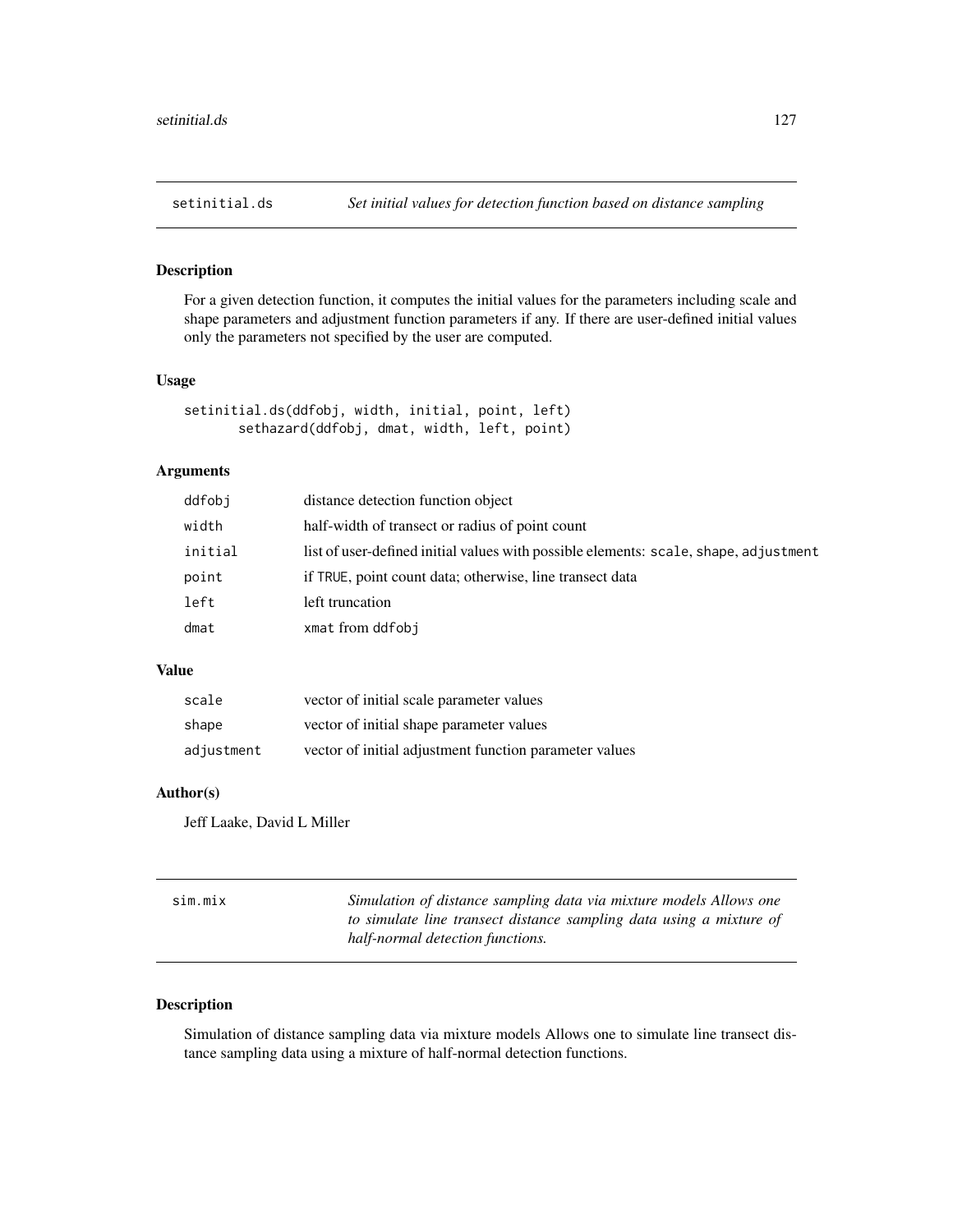#### 128 solvecov

# Usage

sim.mix(n, sigma, mix.prop, width, means = 0)

#### Arguments

| n        | number of samples to generate                                |
|----------|--------------------------------------------------------------|
| sigma    | vector of scale parameters                                   |
| mix.prop | vector of mixture proportions (same length as sigma)         |
| width    | truncation                                                   |
| means    | vector of means (used to generate wacky, non-monotonic data) |

# Value

distances a vector of distances

# Note

At the moment this is TOTALLY UNSUPPORTED! Please don't use it for anything important!

#### Author(s)

David Lawrence Miller

solvecov *Invert of covariance matrices*

# Description

Tries to invert a matrix by solve. If this fails because of singularity, an eigenvector decomposition is computed, and eigenvalues below 1/cmax are replaced by 1/cmax, i.e., cmax will be the corresponding eigenvalue of the inverted matrix.

#### Usage

 $solvecov(m, cmax = 1e+10)$ 

# Arguments

| m    | a numeric symmetric matrix.  |
|------|------------------------------|
| cmax | a positive value, see above. |

# Value

A list with the following components: inv the inverted matrix, coll TRUE if solve failed because of singularity.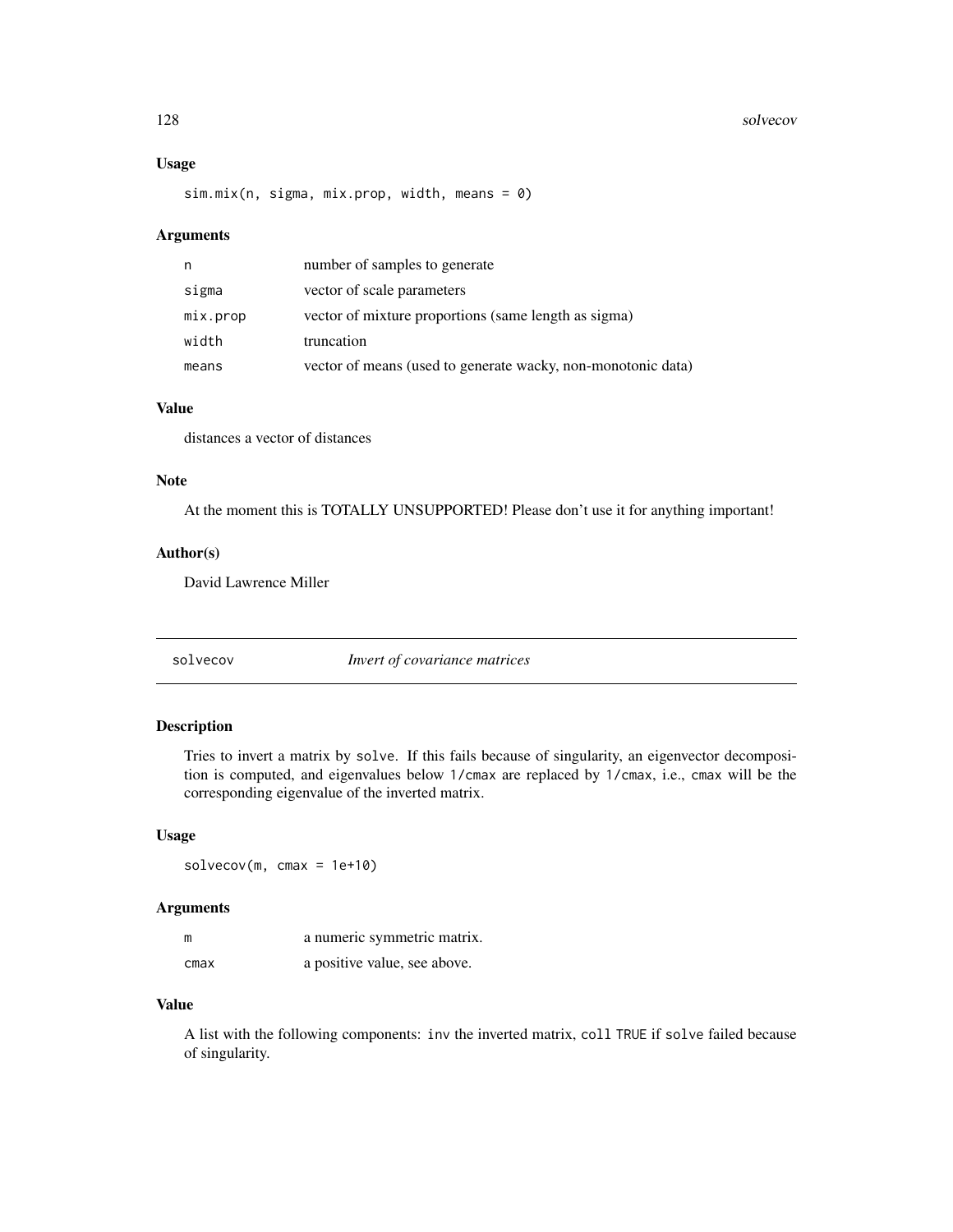#### <span id="page-128-0"></span>stake77 and the state of the state of the state of the state of the state of the state of the state of the state of the state of the state of the state of the state of the state of the state of the state of the state of th

# Source

solvecov code was taken from package fpc: Christian Hennig

#### Author(s)

Christian Hennig

# See Also

solve, eigen

stake77 *Wooden stake data from 1977 survey*

# **Description**

Multiple surveys by different observers of a single 1km transect containing 150 wooden stakes placed randomly throughout a 40 m strip (20m on either side).

#### Format

A data frame with 150 observations on the following 10 variables.

StakeNo unique number for each stake 1-150

PD perpendicular distance at which the stake was placed from the line

Obs1 0/1 whether missed/seen by observer 1

- Obs2 0/1 whether missed/seen by observer 2
- Obs3 0/1 whether missed/seen by observer 3
- Obs4 0/1 whether missed/seen by observer 4

Obs5 0/1 whether missed/seen by observer 5

- Obs6 0/1 whether missed/seen by observer 6
- Obs7 0/1 whether missed/seen by observer 7
- Obs8 0/1 whether missed/seen by observer 8

#### Source

Laake, J. 1978. Line transect estimators robust to animal movement. M.S. Thesis. Utah State University, Logan, Utah. 55p.

#### References

Burnham, K. P., D. R. Anderson, and J. L. Laake. 1980. Estimation of Density from Line Transect Sampling of Biological Populations. Wildlife Monographs:7-202.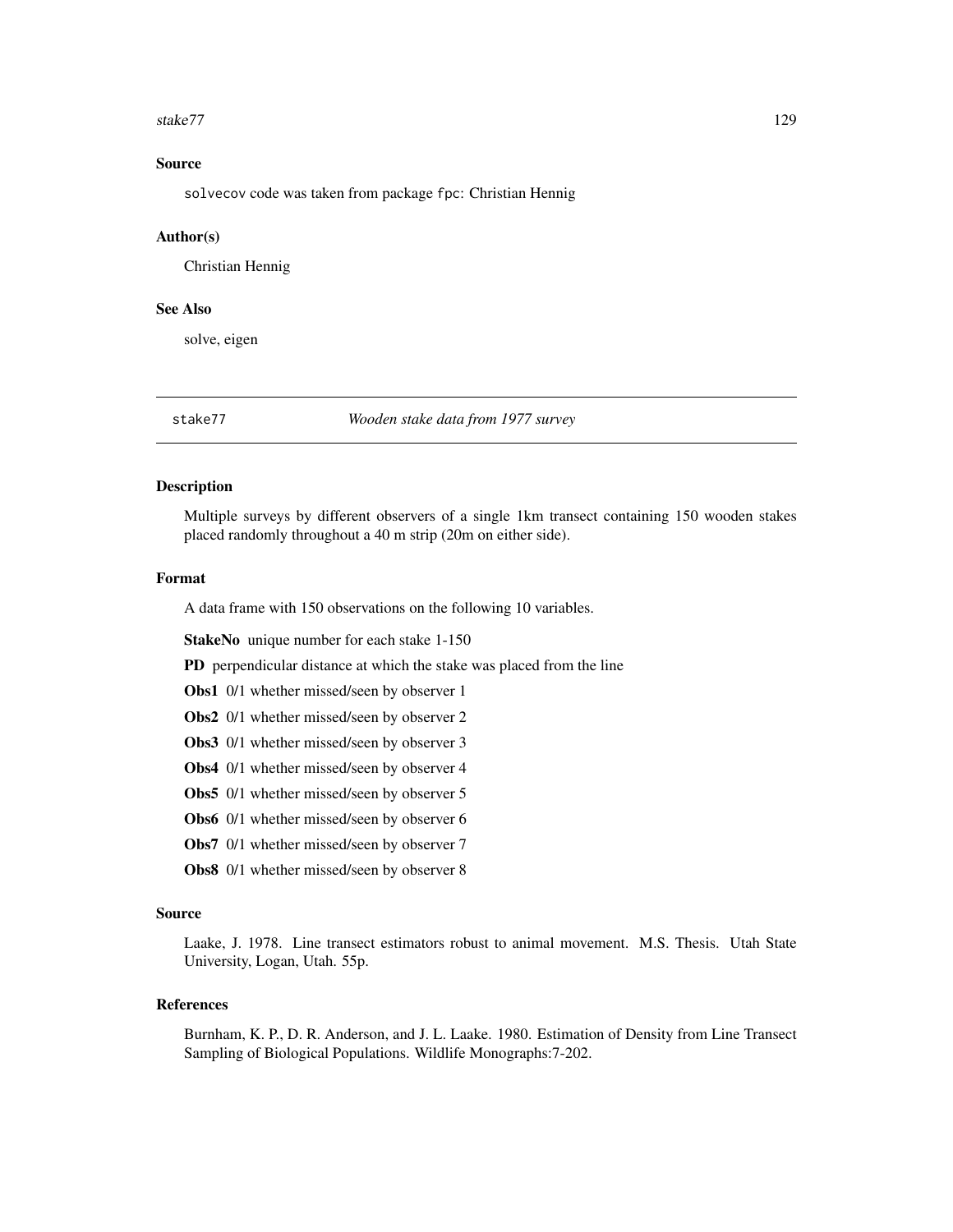# Examples

```
data(stake77)
# Extract functions for stake data and put in the mrds format
extract.stake <- function(stake,obs){
 extract.obs <- function(obs){
    example <- subset(stake,eval(parse(text=paste("Obs",obs,"==1",sep=""))),
                      select="PD")
    example$distance <- example$PD
   example$object <- 1:nrow(example)
   example$PD <- NULL
   return(example)
 }
 if(obs!="all")return(extract.obs(obs=obs))
 }else{
   example <- NULL
   for(i in 1:(\text{ncol}(\text{stake})-2)){
      df <- extract.obs(obs=i)
      df$person <- i
      example <- rbind(example,df)
    }
    example$person <- factor(example$person)
    example$object <- 1:nrow(example)
   return(example)
 }
}
extract.stake.pairs <- function(stake,obs1,obs2,removal=FALSE){
 obs1 <- paste("Obs",obs1,sep="")
 obs2 <- paste("Obs",obs2,sep="")
 example <- subset(stake,eval(parse(text=paste(obs1,"==1 |",obs2,"==1 ",
                                        sep=""))),select=c("PD",obs1,obs2))
 names(example) <- c("distance","obs1","obs2")
 detected <- c(example$obs1,example$obs2)
 example \leq data.frame(object = rep(1:nrow(example),2),
                        distance = rep(example$distance,2),
                        detected = detected,
                        observer = c(rep(1,nrow(example)),rep(2,nrow(example))))
 if(removal) example$detected[example$observer==2] <- 1
 return(example)
}
# extract data for observer 1 and fit a single observer model
stakes <- extract.stake(stake77,1)
ds.model \leq ddf(dsmodel = \simmcds(key = "hn", formula = \sim1), data = stakes,
                method = "ds", meta.data = list(width = 20))
plot(ds.model,breaks=seq(0,20,2),showpoints=TRUE)
ddf.gof(ds.model)
# extract data from observers 1 and 3 and fit an io model
stkpairs <- extract.stake.pairs(stake77,1,3,removal=FALSE)
io.model \leq ddf(dsmodel = \simmcds(key = "hn", formula=\sim1),
                mrmodel=~glm(formula=~distance),
```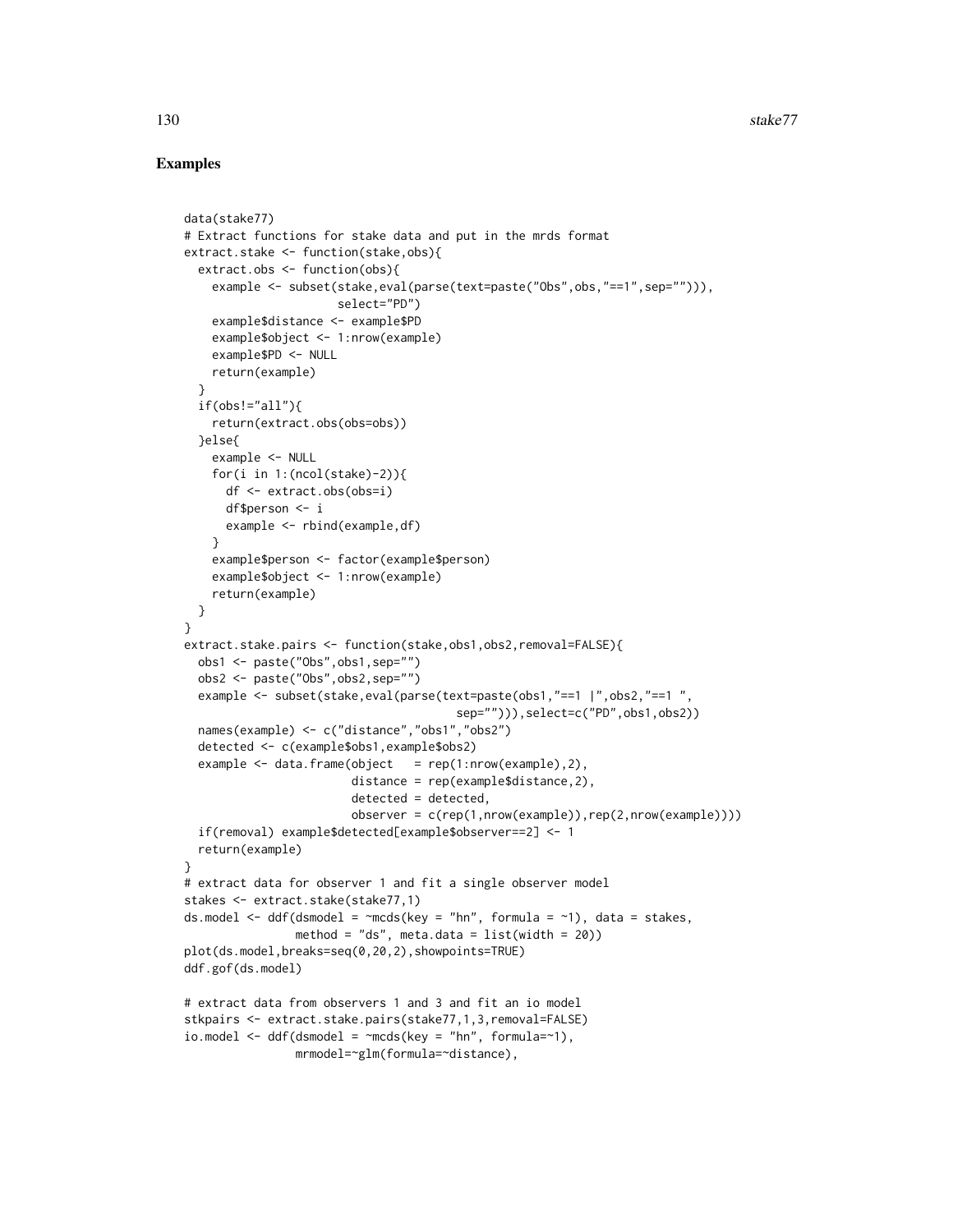#### <span id="page-130-0"></span>stake78 131

```
data = stkpairs, method = "io")
summary(io.model)
par(mfrow=c(3,2))
plot(io.model,breaks=seq(0,20,2),showpoints=TRUE,new=FALSE)
dev.new()
ddf.gof(io.model)
```
stake78 *Wooden stake data from 1978 survey*

#### Description

Multiple surveys by different observers of a single 1km transect containing 150 wooden stakes placed based on expected uniform distribution throughout a 40 m strip (20m on either side).

#### Format

A data frame with 150 observations on the following 13 variables.

StakeNo unique number for each stake 1-150

PD perpendicular distance at which the stake was placed from the line

Obs1 0/1 whether missed/seen by observer 1

Obs2 0/1 whether missed/seen by observer 2

Obs3 0/1 whether missed/seen by observer 3

Obs4 0/1 whether missed/seen by observer 4

Obs5 0/1 whether missed/seen by observer 5

Obs6 0/1 whether missed/seen by observer 6

Obs7 0/1 whether missed/seen by observer 7

Obs8 0/1 whether missed/seen by observer 8

Obs9 0/1 whether missed/seen by observer 9

Obs10 0/1 whether missed/seen by observer 10

Obs11 0/1 whether missed/seen by observer 11

#### Details

The 1997 survey was based on a single realization of a uniform distribution. Because it was a single transect and there was no randomization of the distances for each survey, we repeated the experiment and used distances that provided a uniform distribution but randomly sorted the positions along the line so there was no pattern obvious to the observer.

#### Source

Laake, J. 1978. Line transect estimators robust to animal movement. M.S. Thesis. Utah State University, Logan, Utah. 55p.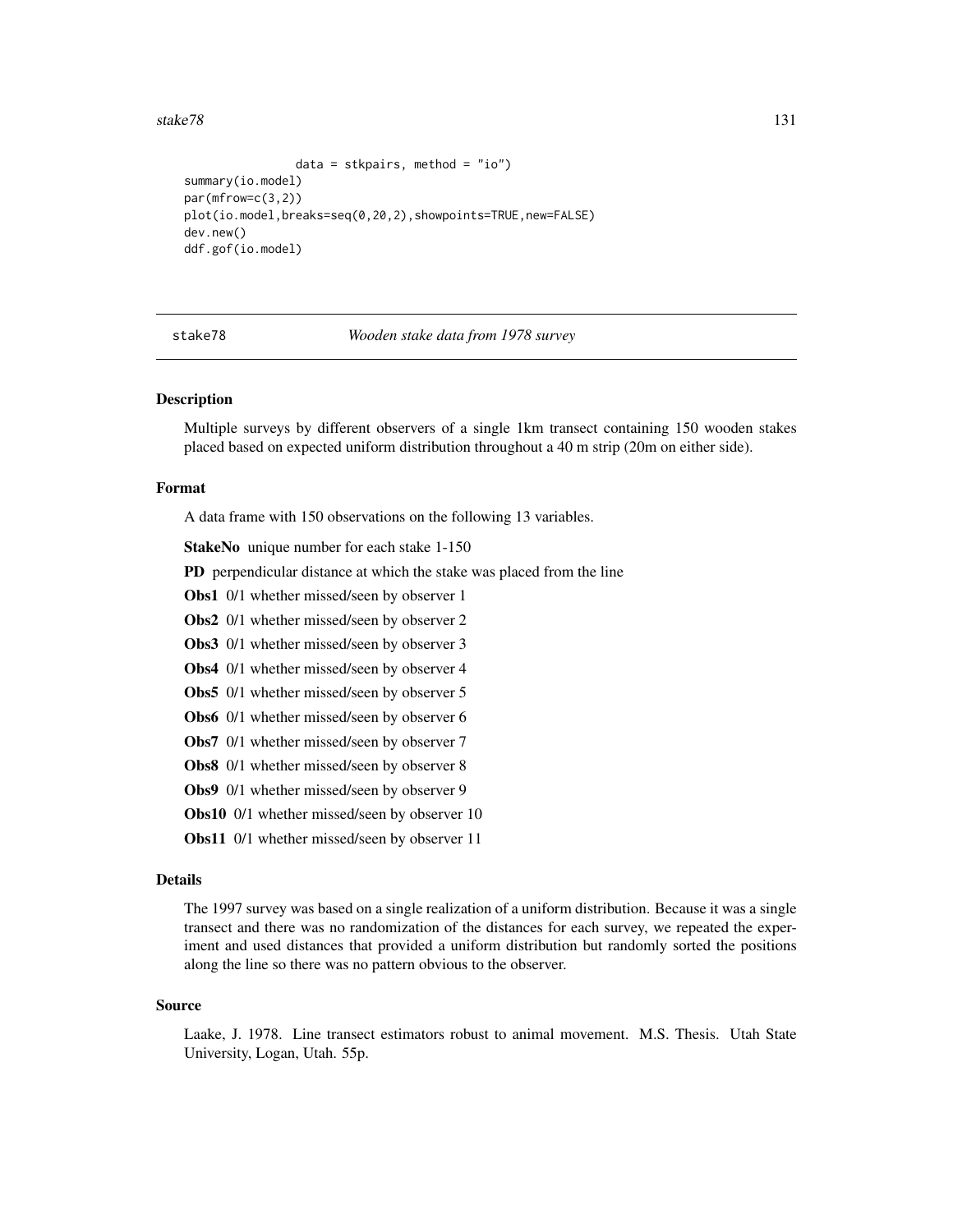#### References

Burnham, K. P., D. R. Anderson, and J. L. Laake. 1980. Estimation of Density from Line Transect Sampling of Biological Populations. Wildlife Monographs:7-202.

#### Examples

```
data(stake78)
data(stake77)
# compare distribution of distances for all stakes
hist(stake77$PD)
hist(stake78$PD)
# Extract stake data and put in the mrds format for model fitting.
extract.stake <- function(stake,obs){
  extract.obs <- function(obs){
    example <- subset(stake,eval(parse(text=paste("Obs",obs,"==1",sep=""))),
                      select="PD")
    example$distance <- example$PD
    example$object <- 1:nrow(example)
    example$PD <- NULL
    return(example)
  }
  if(obs!="all")return(extract.obs(obs=obs))
  }else{
    example <- NULL
    for(i in 1:(\text{ncol}(\text{stake})-2)){
      df <- extract.obs(obs=i)
      df$person <- i
      example <- rbind(example,df)
    }
    example$person <- factor(example$person)
    example$object <- 1:nrow(example)
    return(example)
  }
}
extract.stake.pairs <- function(stake,obs1,obs2,removal=FALSE){
  obs1 <- paste("Obs",obs1,sep="")
  obs2 <- paste("Obs",obs2,sep="")
  example <- subset(stake,eval(parse(text=paste(obs1,"==1 |",obs2,"==1 ",
                                      sep=""))), select=c("PD",obs1,obs2))
  names(example) <- c("distance","obs1","obs2")
  detected <- c(example$obs1,example$obs2)
  example <- data.frame(object=rep(1:nrow(example),2),
                        distance=rep(example$distance,2),
                        detected = detected,
                        observer=c(rep(1,nrow(example)),
                                    rep(2,nrow(example))))
  if(removal) example$detected[example$observer==2] <- 1
  return(example)
}
```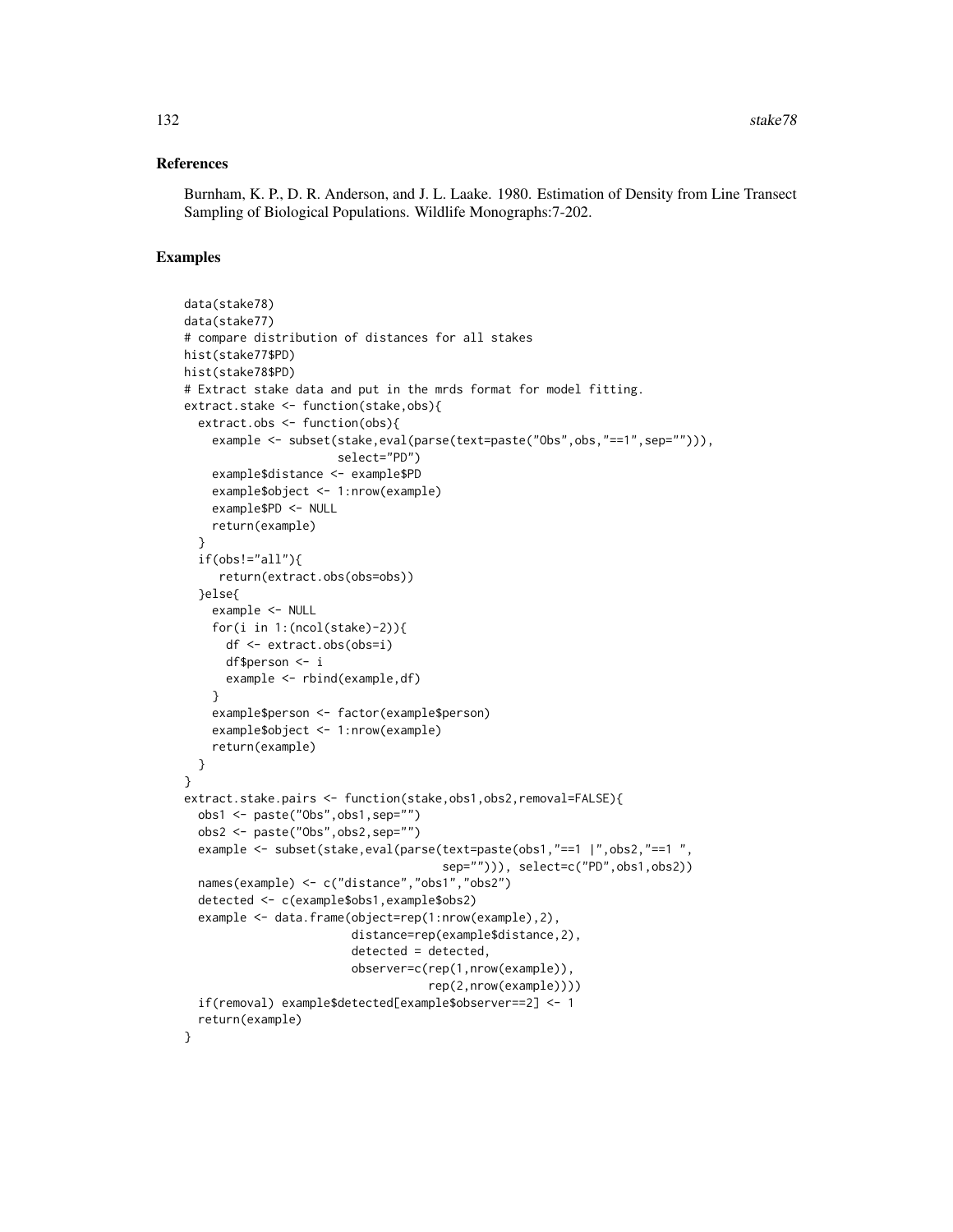```
# extract data for observer 10 and fit a single observer model
stakes <- extract.stake(stake78,10)
ds.model \leq ddf(dsmodel = \simmcds(key = "hn", formula = \sim1), data = stakes,
                method = "ds", meta.data = list(width = 20))
plot(ds.model,breaks=seq(0,20,2),showpoints=TRUE)
ddf.gof(ds.model)
# extract data from observers 5 and 7 and fit an io model
stkpairs <- extract.stake.pairs(stake78,5,7,removal=FALSE)
io.model \leq ddf(dsmodel = \simmcds(key = "hn", formula=\sim1),
                mrmodel=~glm(formula=~distance),
                data = stkpairs, method = "io")
summary(io.model)
par(mfrow=c(3,2))
plot(io.model,breaks=seq(0,20,2),showpoints=TRUE,new=FALSE)
ddf.gof(io.model)
```
<span id="page-132-0"></span>summary.ds *Summary of distance detection function model object*

# Description

Provides a brief summary of data and fitted detection probability model parameters, model selection criterion, and optionally abundance in the covered (sampled) region and its standard error.

#### Usage

## S3 method for class 'ds' summary(object, se = TRUE,  $N = TRUE, ...$ )

#### Arguments

| object                  | a ddf model object                                      |
|-------------------------|---------------------------------------------------------|
| -se                     | if TRUE, computes standard errors                       |
| N.                      | if TRUE, computes abundance in covered (sampled) region |
| $\cdot$ $\cdot$ $\cdot$ | unspecified and unused arguments for S3 consistency     |

# Details

The argument N is used to suppress computation of abundance and average detection probability in calls to summarize the ds and either io.fi or trial.fi for summaries of io and trial objects respectively which are composed of a ds model object and a mark-recapture model object. The corresponding print function is called to print the summary results.

# Value

list of extracted and summarized objects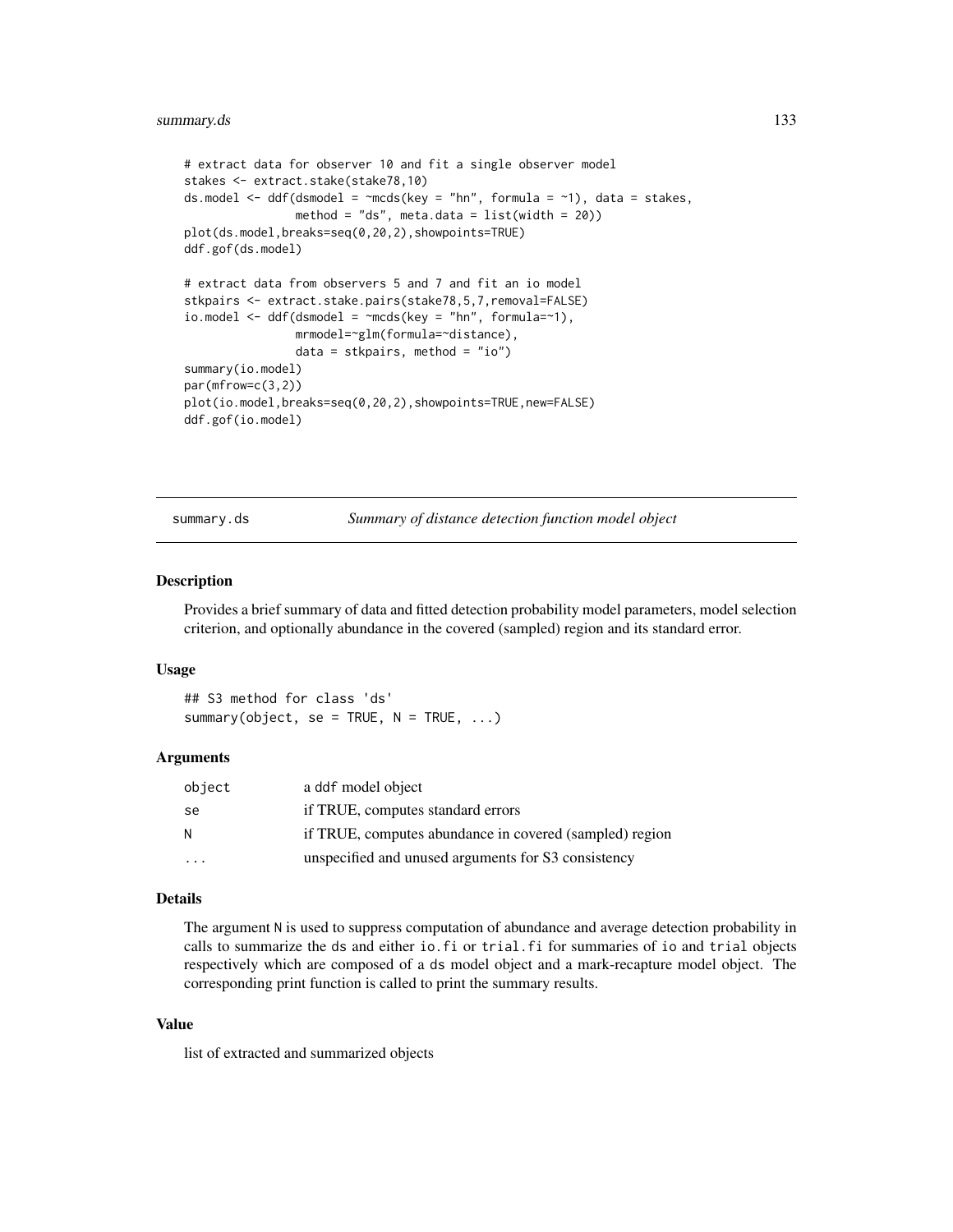#### Note

This function is called by the generic function summary for any ddf model object. Each function can be called directly by the user, but it is typically safest to use the generic function summary which calls the appropriate function based on the type of ddf model.

#### Author(s)

Jeff Laake

<span id="page-133-0"></span>summary.io *Summary of distance detection function model object*

# Description

Provides a brief summary of data and fitted detection probability model parameters, model selection criterion, and optionally abundance in the covered (sampled) region and its standard error.

#### Usage

```
## S3 method for class 'io'
summary(object, se = TRUE, ...)
```
#### Arguments

| object   | a ddf model object                                  |
|----------|-----------------------------------------------------|
| se       | if TRUE, computes standard errors                   |
| $\cdots$ | unspecified and unused arguments for S3 consistency |

# Details

The argument N is used to suppress computation of abundance and average detection probability in calls to summarize the ds and either io.fi or trial.fi for summaries of io and trial objects respectively which are composed of a ds model object and a mark-recapture model object. The corresponding print function is called to print the summary results.

#### Value

list of extracted and summarized objects

#### Note

This function is called by the generic function summary for any ddf model object. Each function can be called directly by the user, but it is typically safest to use the generic function summary which calls the appropriate function based on the type of ddf model.

#### Author(s)

<span id="page-133-1"></span>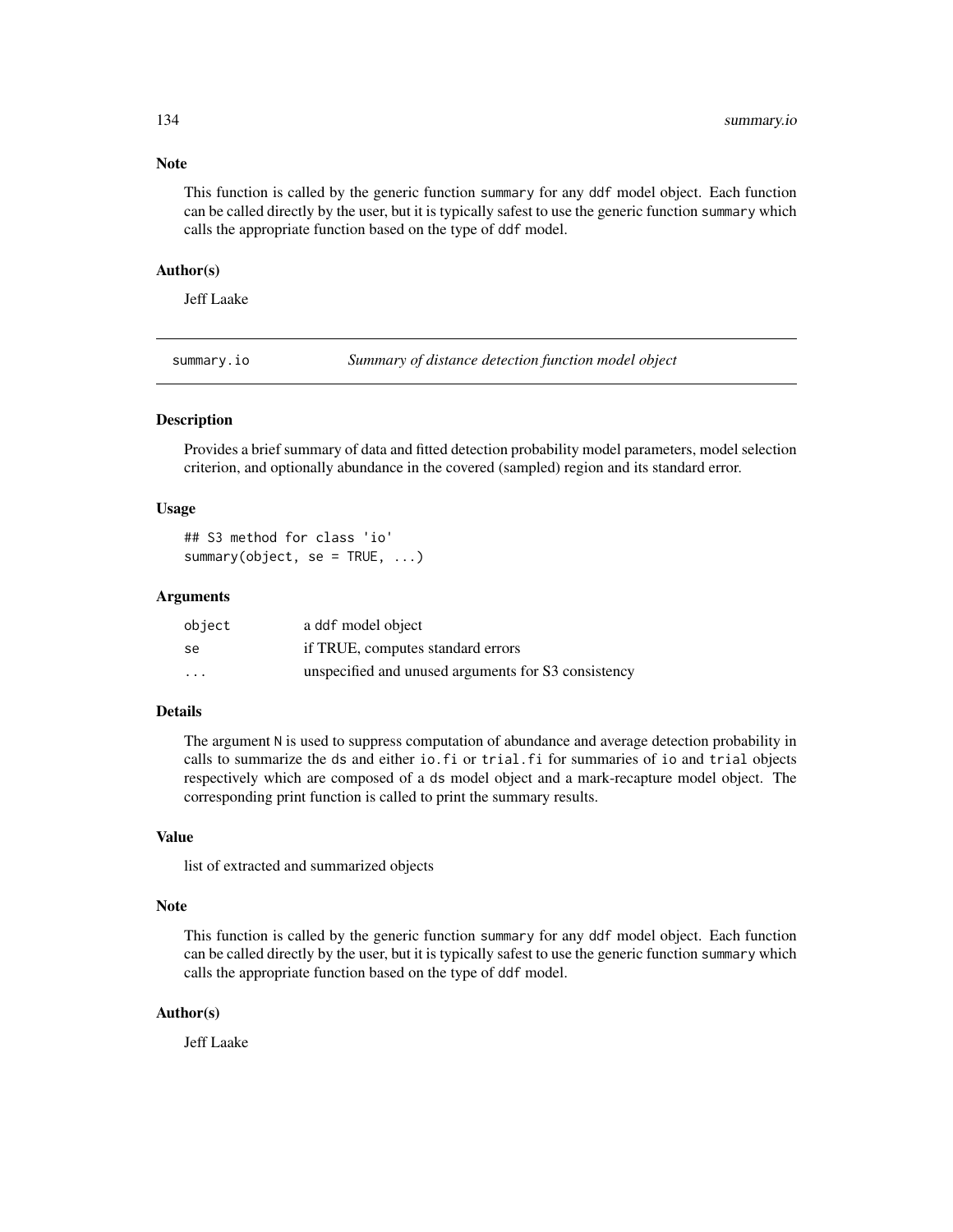<span id="page-134-1"></span><span id="page-134-0"></span>

Provides a brief summary of data and fitted detection probability model parameters, model selection criterion, and optionally abundance in the covered (sampled) region and its standard error.

#### Usage

```
## S3 method for class 'io.fi'
summary(object, se = TRUE, N = TRUE, fittedmodel = NULL, ddfobj = NULL, ...)
```
#### Arguments

| object      | a ddf model object                                      |
|-------------|---------------------------------------------------------|
| se          | if TRUE, computes standard errors                       |
| N           | if TRUE, computes abundance in covered (sampled) region |
| fittedmodel | full fitted model when called from trial or io          |
| ddfobi      | distance sampling object description                    |
|             | unspecified and unused arguments for S3 consistency     |

#### Details

The argument N is used to suppress computation of abundance and average detection probability in calls to summarize the ds and either io.fi or trial.fi for summaries of io and trial objects respectively which are composed of a ds model object and a mark-recapture model object. The corresponding print function is called to print the summary results.

#### Value

list of extracted and summarized objects

#### Note

This function is called by the generic function summary for any ddf model object. Each function can be called directly by the user, but it is typically safest to use the generic function summary which calls the appropriate function based on the type of ddf model.

# Author(s)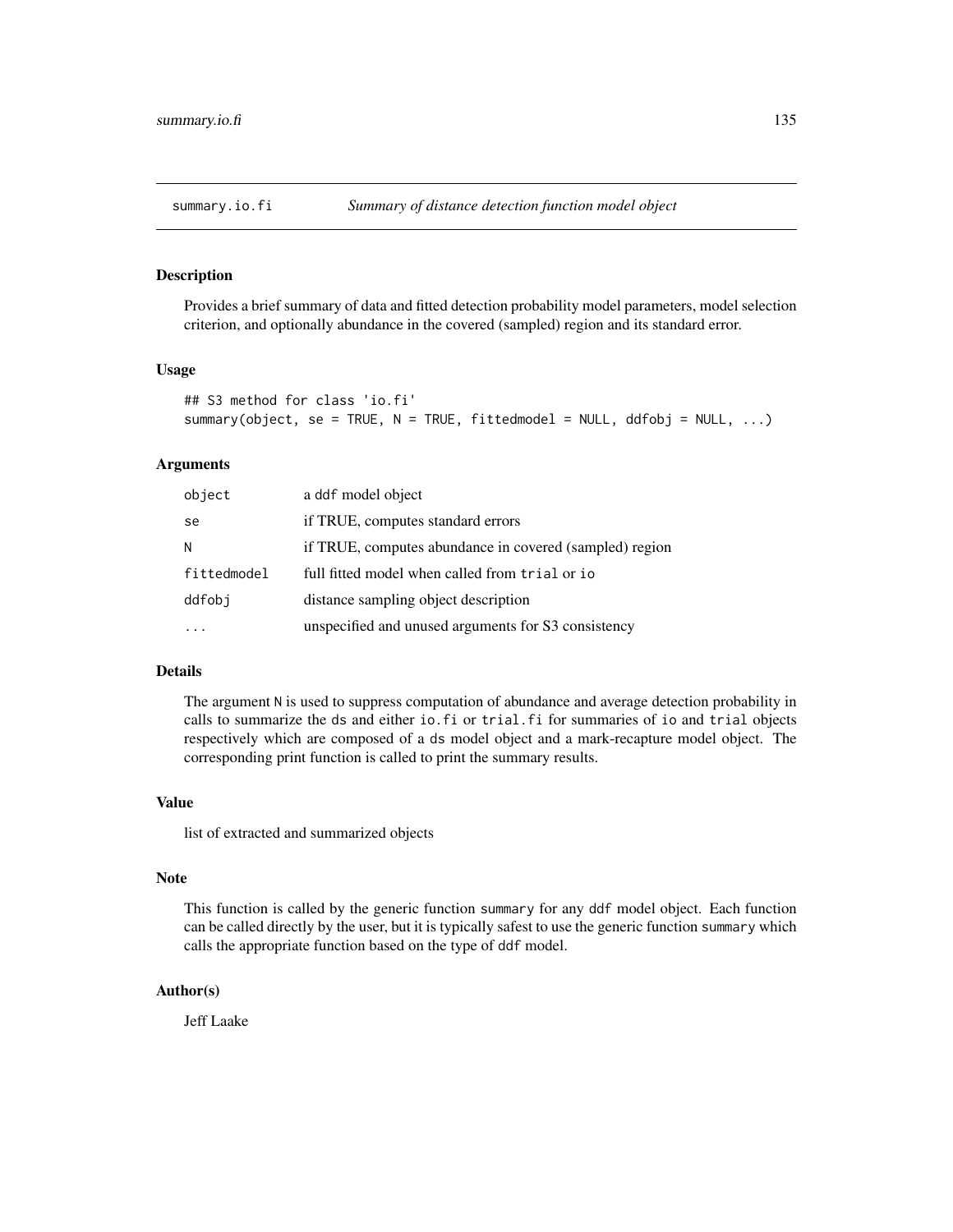<span id="page-135-1"></span><span id="page-135-0"></span>

Provides a brief summary of data and fitted detection probability model parameters, model selection criterion, and optionally abundance in the covered (sampled) region and its standard error.

#### Usage

## S3 method for class 'rem' summary(object, se = TRUE, ...)

#### Arguments

| object                  | a ddf model object                                  |
|-------------------------|-----------------------------------------------------|
| se                      | if TRUE, computes standard errors                   |
| $\cdot$ $\cdot$ $\cdot$ | unspecified and unused arguments for S3 consistency |

#### Details

The argument N is used to suppress computation of abundance and average detection probability in calls to summarize the ds and either io.fi or trial.fi for summaries of io and trial objects respectively which are composed of a ds model object and a mark-recapture model object. The corresponding print function is called to print the summary results.

## Value

list of extracted and summarized objects

# Note

This function is called by the generic function summary for any ddf model object. Each function can be called directly by the user, but it is typically safest to use the generic function summary which calls the appropriate function based on the type of ddf model.

# Author(s)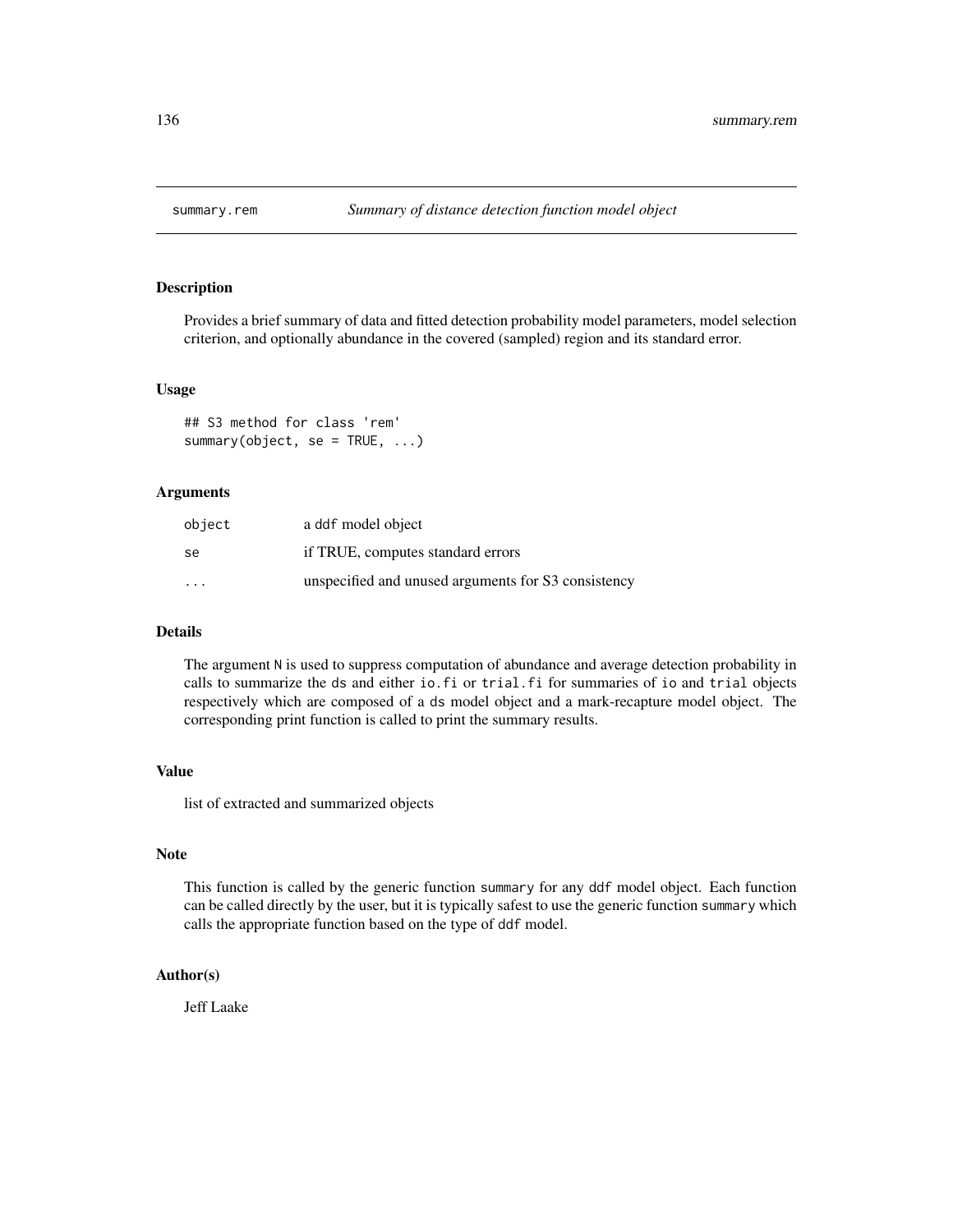<span id="page-136-1"></span><span id="page-136-0"></span>

Provides a brief summary of data and fitted detection probability model parameters, model selection criterion, and optionally abundance in the covered (sampled) region and its standard error.

## Usage

```
## S3 method for class 'rem.fi'
summary(object, se = TRUE, N = TRUE, fittedmodel = NULL, ...)
```
# Arguments

| object      | a ddf model object                                      |
|-------------|---------------------------------------------------------|
| se          | if TRUE, computes standard errors                       |
| N           | if TRUE, computes abundance in covered (sampled) region |
| fittedmodel | full fitted model when called from trial or io          |
|             | unspecified and unused arguments for S3 consistency     |

# Details

The argument N is used to suppress computation of abundance and average detection probability in calls to summarize the ds and either io.fi or trial.fi for summaries of io and trial objects respectively which are composed of a ds model object and a mark-recapture model object. The corresponding print function is called to print the summary results.

#### Value

list of extracted and summarized objects

# Note

This function is called by the generic function summary for any ddf model object. Each function can be called directly by the user, but it is typically safest to use the generic function summary which calls the appropriate function based on the type of ddf model.

#### Author(s)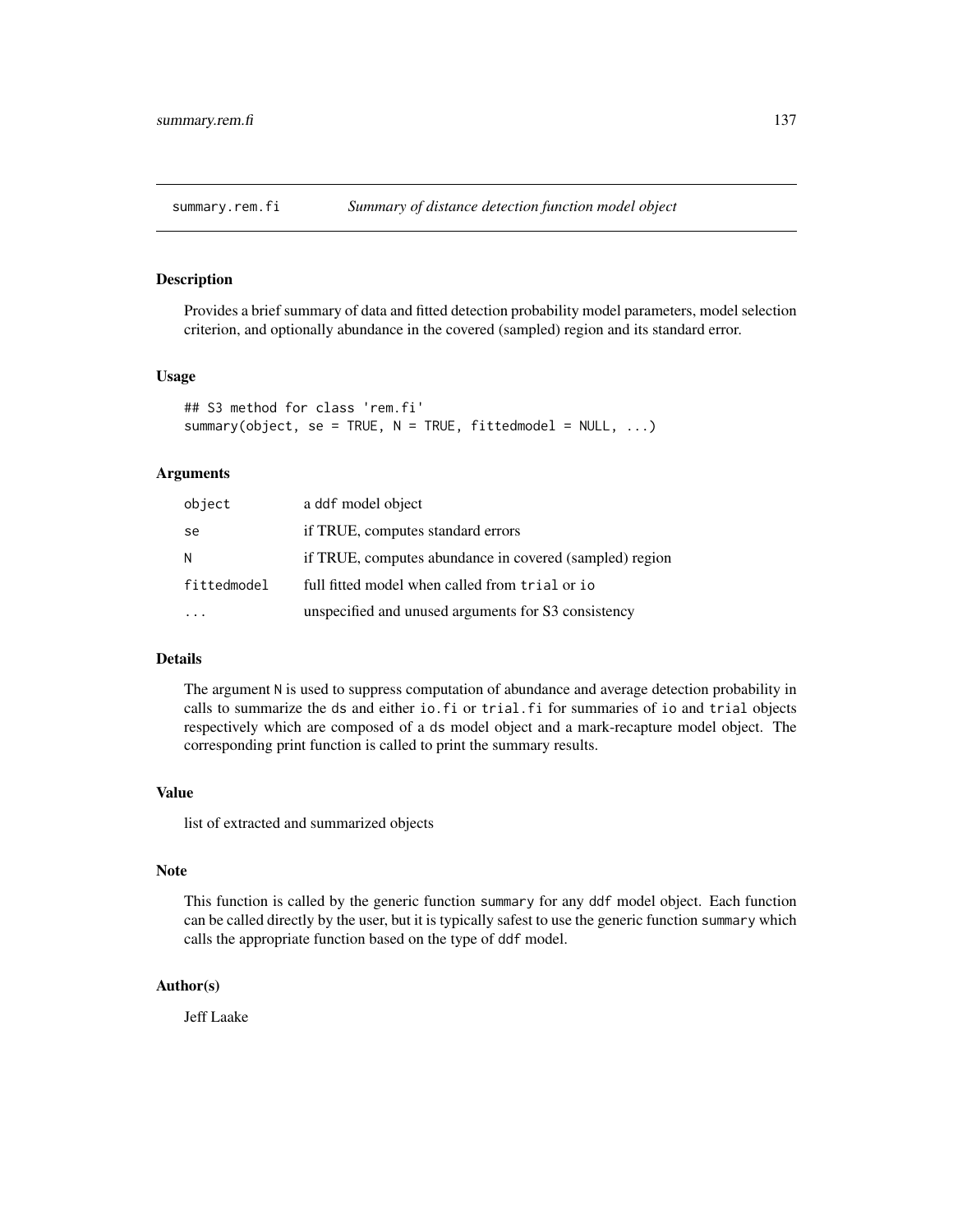<span id="page-137-1"></span><span id="page-137-0"></span>

Provides a brief summary of data and fitted detection probability model parameters, model selection criterion, and optionally abundance in the covered (sampled) region and its standard error.

#### Usage

## S3 method for class 'trial' summary(object, se = TRUE, ...)

#### Arguments

| object                  | a ddf model object                                  |
|-------------------------|-----------------------------------------------------|
| se                      | if TRUE, computes standard errors                   |
| $\cdot$ $\cdot$ $\cdot$ | unspecified and unused arguments for S3 consistency |

#### Details

The argument N is used to suppress computation of abundance and average detection probability in calls to summarize the ds and either io.fi or trial.fi for summaries of io and trial objects respectively which are composed of a ds model object and a mark-recapture model object. The corresponding print function is called to print the summary results.

# Value

list of extracted and summarized objects

# Note

This function is called by the generic function summary for any ddf model object. Each function can be called directly by the user, but it is typically safest to use the generic function summary which calls the appropriate function based on the type of ddf model.

# Author(s)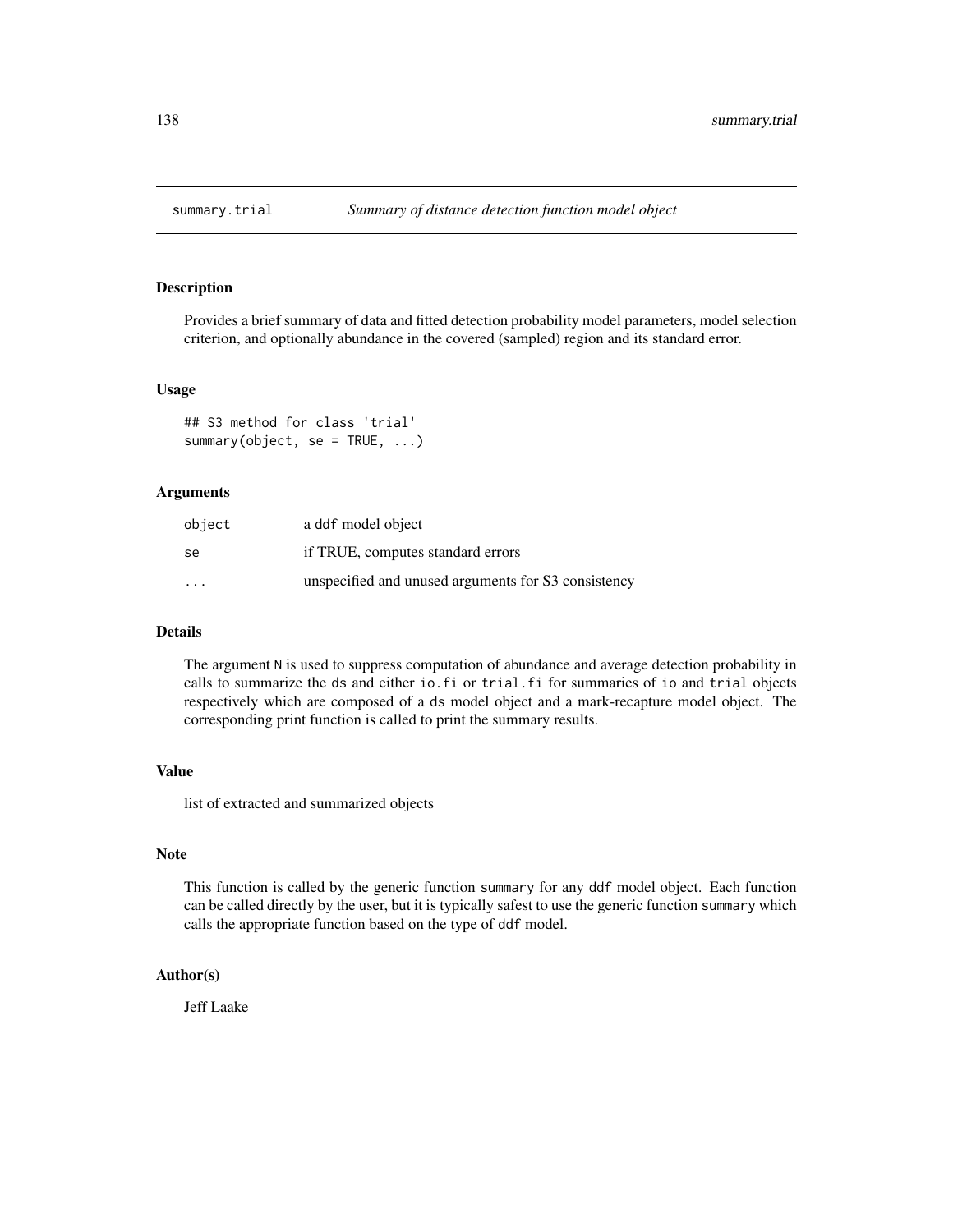<span id="page-138-1"></span><span id="page-138-0"></span>summary.trial.fi *Summary of distance detection function model object*

#### Description

Provides a brief summary of data and fitted detection probability model parameters, model selection criterion, and optionally abundance in the covered (sampled) region and its standard error.

# Usage

```
## S3 method for class 'trial.fi'
summary(object, se = TRUE, N = TRUE, fittedmodel = NULL, ...)
```
# Arguments

| object      | a ddf model object                                      |
|-------------|---------------------------------------------------------|
| se          | if TRUE, computes standard errors                       |
| N           | if TRUE, computes abundance in covered (sampled) region |
| fittedmodel | full fitted model when called from trial or io          |
|             | unspecified and unused arguments for S3 consistency     |

# Details

The argument N is used to suppress computation of abundance and average detection probability in calls to summarize the ds and either io.fi or trial.fi for summaries of io and trial objects respectively which are composed of a ds model object and a mark-recapture model object. The corresponding print function is called to print the summary results.

#### Value

list of extracted and summarized objects

# Note

This function is called by the generic function summary for any ddf model object. Each function can be called directly by the user, but it is typically safest to use the generic function summary which calls the appropriate function based on the type of ddf model.

#### Author(s)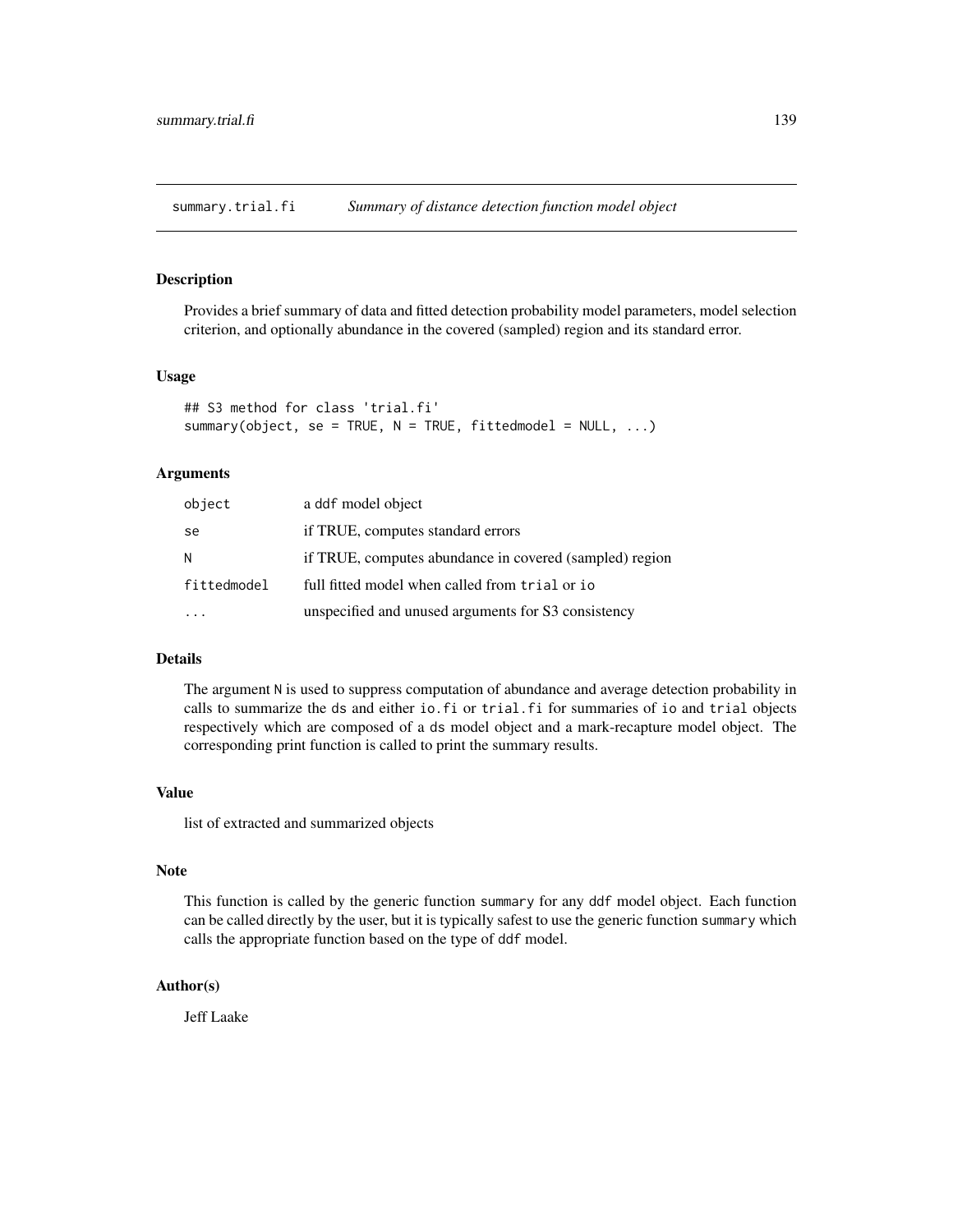<span id="page-139-0"></span>

Extrapolate Horvitz-Thompson abundance estimates to entire surveyed region

# Usage

```
survey.region.dht(Nhat.by.sample, samples, width, point)
```
#### Arguments

|         | Nhat by sample dataframe of abundance by sample |
|---------|-------------------------------------------------|
| samples | samples table                                   |
| width   | transect width                                  |
| point   | if TRUE point count otherwise line transect     |

## Value

Revised Nhat.by.sample dataframe containing estimates extrapolated to survey region

#### Note

Internal function called by [dht](#page-40-0) and related functions.

# Author(s)

Jeff Laake

test.breaks *Test validity for histogram breaks(cutpoints)*

# Description

Determines whether user specified breaks for histograms are properly ordered and match the left and right truncation.

#### Usage

test.breaks(breaks, left, width)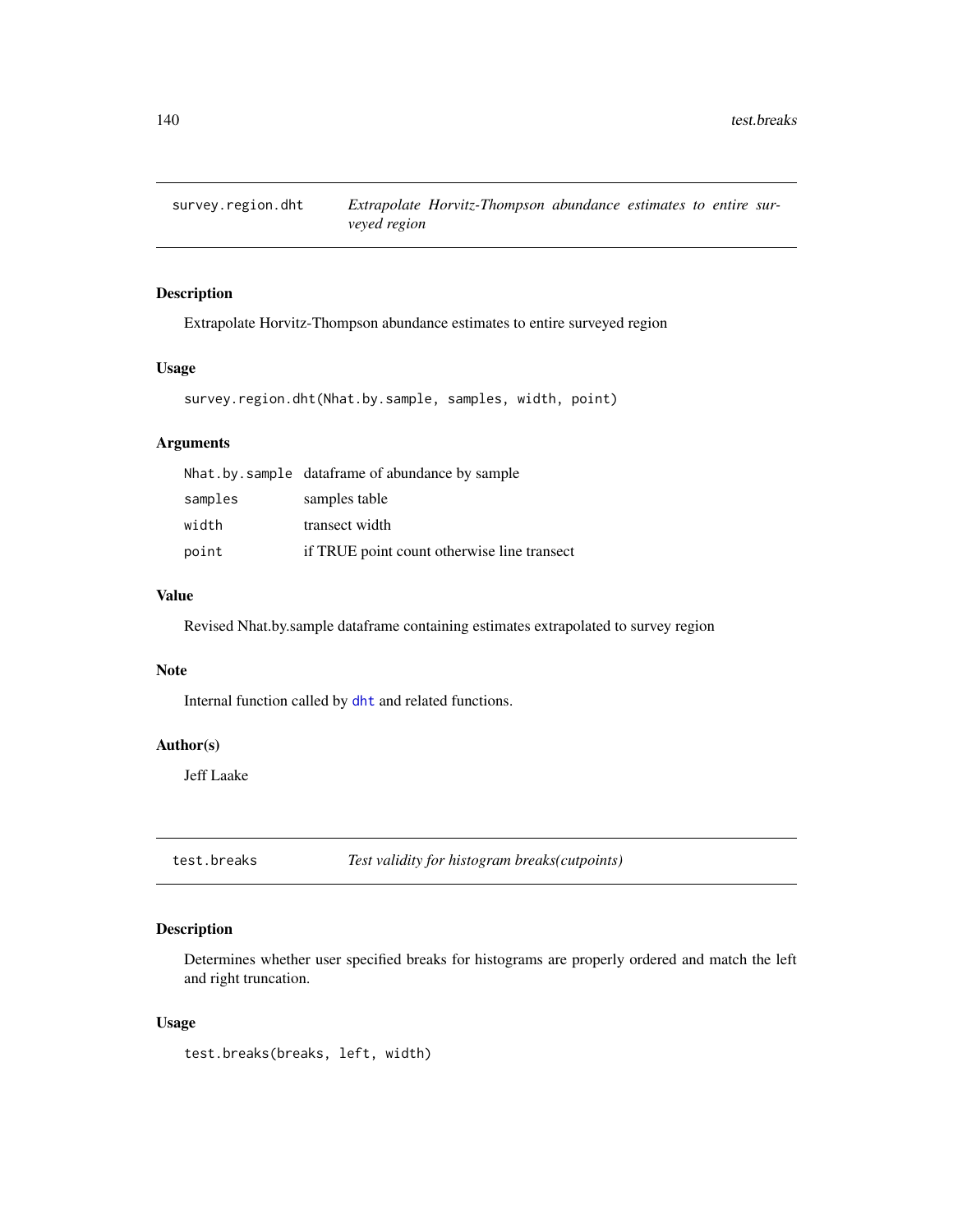#### <span id="page-140-0"></span>varn and the contract of the contract of the contract of the contract of the contract of the contract of the contract of the contract of the contract of the contract of the contract of the contract of the contract of the c

#### **Arguments**

| breaks | vector of cutpoints (breaks) for distance histogram                            |
|--------|--------------------------------------------------------------------------------|
| left   | left truncation value                                                          |
| width  | right truncation value; either radius of point count or half-width of transect |

# Value

vector of breaks modified to be valid if necessary

# Author(s)

Jeff Laake

varn *Compute empirical variance of encounter rate*

#### Description

Computes one of a series of possible variance estimates for the observed encounter rate for a set of sample measurements (e.g., line lengths) and number of observations per sample.

#### Usage

varn(lvec,nvec,type)

covn(lvec, groups1, groups2, type)

#### Arguments

| lvec    | vector of sample measurements (e.g., line lengths)     |
|---------|--------------------------------------------------------|
| nvec    | vector of number observed                              |
| type    | choice of variance estimator to use for encounter rate |
| groups1 | vector of number of groups observed                    |
| groups2 | vector of number of individuals observed               |

#### Details

The choice of type follows the notation of Fewster et al. (2009) in that there are 8 choices of encounter rate variance that can be computed for lines and one for points:

- R2 random line placement with unequal line lengths (design-assisted estimator)
- R3 random line placement, model-assisted estimator, based on true contagion process
- R4 random line placement, model-assisted estimator, based on apparent contagion process
- S1 systematic line placement, post-stratification with no strata overlap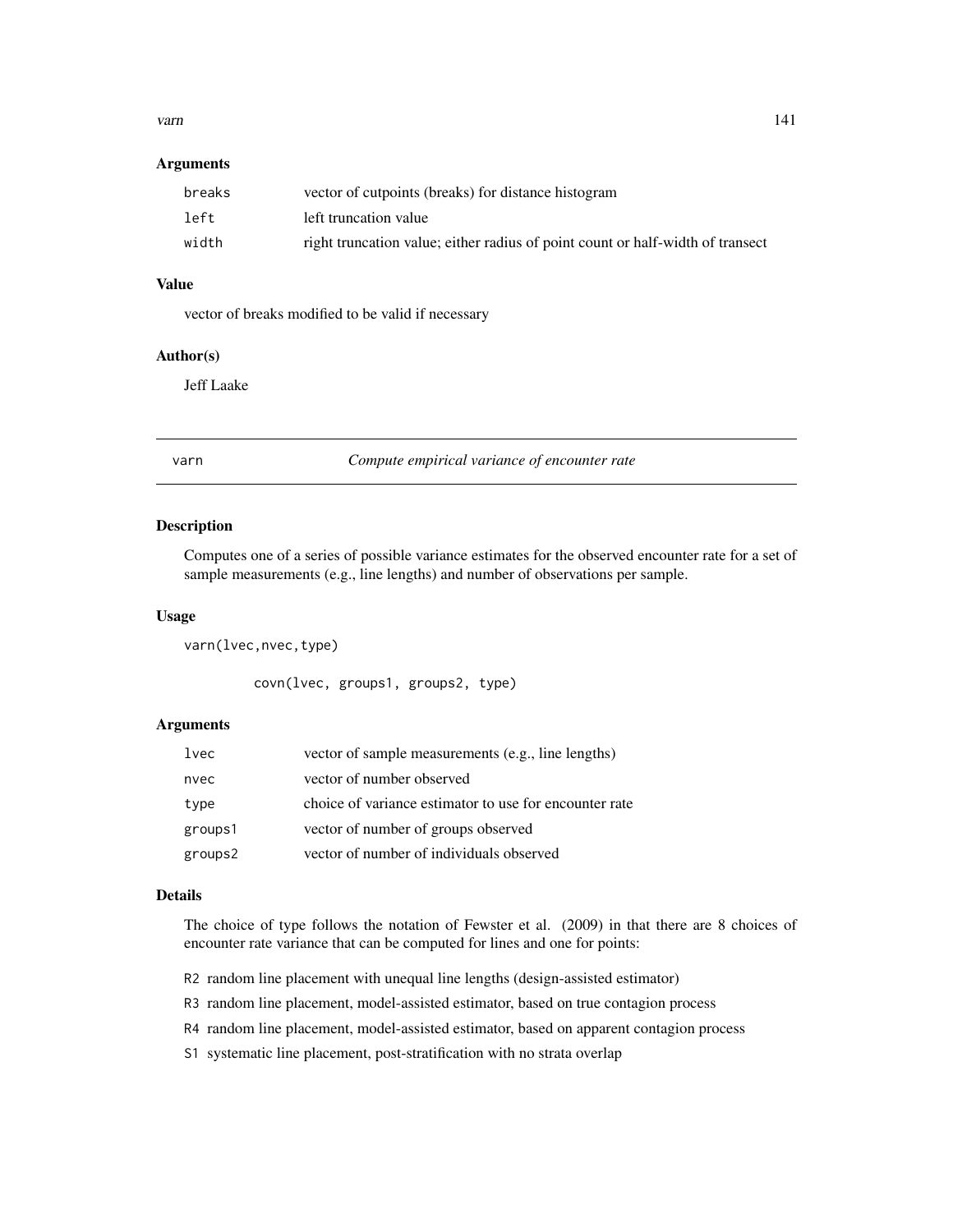- S2 systematic line placement, post-stratification with no strata overlap, variances weighted by line length per stratum
- O1 systematic line placement, post-stratification with overlapping strata (akin to S1)
- O2 systematic line placement, post-stratification with overlapping strata (weighted by line length per stratum, akin to S2)
- O3 systematic line placement, post-stratification with overlapping strata, model-assisted estimator with trend in encounter rate with line length
- P2 random point placement, potentially unequal number of visits per point, design-based estimator
- P3 random point placement, potentially unequal number of visits per point, model-based estimator

Default value is "R2", shown in Fewster et al. (2009) to have good performance for completely random designs for lines. For systematic parallel line transect designs, Fewster et al. recommend "O2". For point transects the default is "P3" (but "P2" is also available).

For the systematic estimators, pairs are assigned in the order they are given in the lengths and groups vectors.

# Value

Variance of encounter rate as defined by arguments

#### Note

This function is also used with different calling arguments to compute Innes et al variance of the estimated abundances/length rather than observation encounter rate. The function covn is probably only valid for R3 and R2. Currently, the R2 form is used for all types other than R3.

#### Author(s)

Jeff Laake, David L Miller

#### References

Fewster, R.M., S.T. Buckland, K.P. Burnham, D.L. Borchers, P.E. Jupp, J.L. Laake and L. Thomas. 2009. Estimating the encounter rate variance in distance sampling. Biometrics 65: 225-236.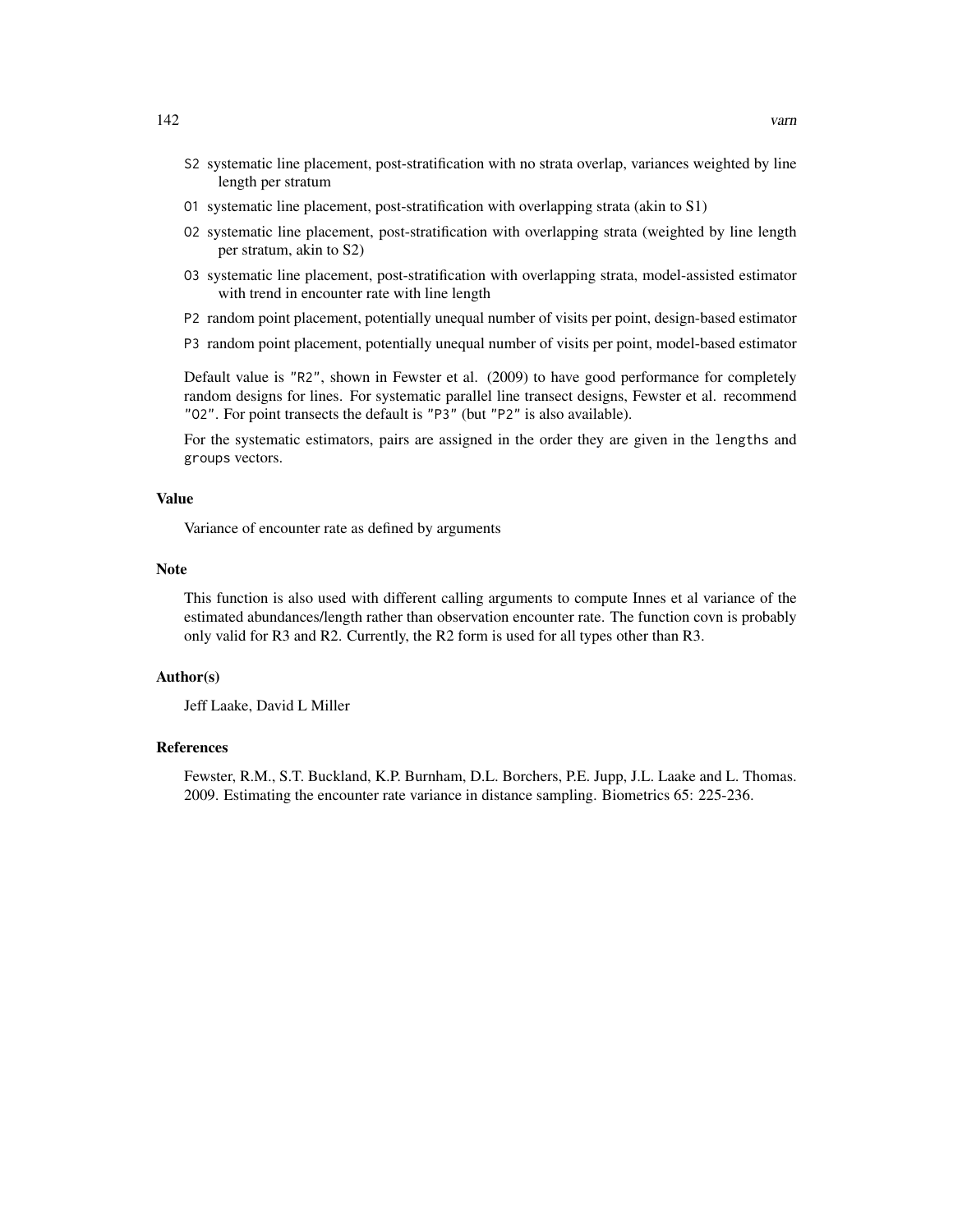# Index

∗ Models ddf, [20](#page-19-1) ddf.ds, [25](#page-24-0) ddf.io, [28](#page-27-0) ddf.io.fi, [30](#page-29-0) ddf.rem, [31](#page-30-0) ddf.rem.fi, [32](#page-31-0) ddf.trial, [33](#page-32-0) ddf.trial.fi, [35](#page-34-0) io.glm, [58](#page-57-1) rem.glm, [123](#page-122-0) ∗ Statistical ddf.ds, [25](#page-24-0) ddf.io, [28](#page-27-0) ddf.io.fi, [30](#page-29-0) ddf.rem, [31](#page-30-0) ddf.rem.fi, [32](#page-31-0) ddf.trial, [33](#page-32-0) ddf.trial.fi, [35](#page-34-0) io.glm, [58](#page-57-1) rem.glm, [123](#page-122-0) ∗ ~Statistical ddf, [20](#page-19-1) ∗ ~utility assign.default.values, [8](#page-7-0) ∗ datasets book.tee.data, [10](#page-9-0) lfbcvi, [61](#page-60-0) lfgcwa, [67](#page-66-0) pronghorn, [117](#page-116-0) ptdata.distance, [118](#page-117-0) ptdata.dual, [118](#page-117-0) ptdata.removal, [119](#page-118-0) ptdata.single, [119](#page-118-0) stake77, [129](#page-128-0) stake78, [131](#page-130-0) ∗ methods adj.check.order, [6](#page-5-0) ∗ package

mrds-package, [4](#page-3-0) ∗ plot plot.ds, [86](#page-85-0) plot.io, [88](#page-87-0) plot.io.fi, [91](#page-90-0) plot.rem, [94](#page-93-0) plot.rem.fi, [95](#page-94-0) plot.trial, [97](#page-96-0) plot.trial.fi, [99](#page-98-0) plot\_cond, [101](#page-100-0) plot\_uncond, [102](#page-101-0) ∗ utility average.line, [9](#page-8-0) average.line.cond, [9](#page-8-0) cdf.ds, [11](#page-10-1) cds, [12](#page-11-0) check.mono, [14](#page-13-0) compute.Nht, [16](#page-15-0) covered.region.dht, [17](#page-16-0) create.model.frame, [18](#page-17-0) create.varstructure, [19](#page-18-0) ddf.gof, [27](#page-26-1) DeltaMethod, [36](#page-35-0) dht, [41](#page-40-1) dht.deriv, [45](#page-44-0) dht.se, [46](#page-45-0) flnl, [49](#page-48-0) flt.var, [50](#page-49-0) getpar, [52](#page-51-0) gstdint, [53](#page-52-0) integratepdf, [57](#page-56-0) is.linear.logistic, [59](#page-58-0) logit, [78](#page-77-0) mcds, [79](#page-78-0) NCovered, [81](#page-80-0) predict.ds, [104](#page-103-0) print.ddf.gof, [106](#page-105-0) print.det.tables, [107](#page-106-0) print.dht, [108](#page-107-0)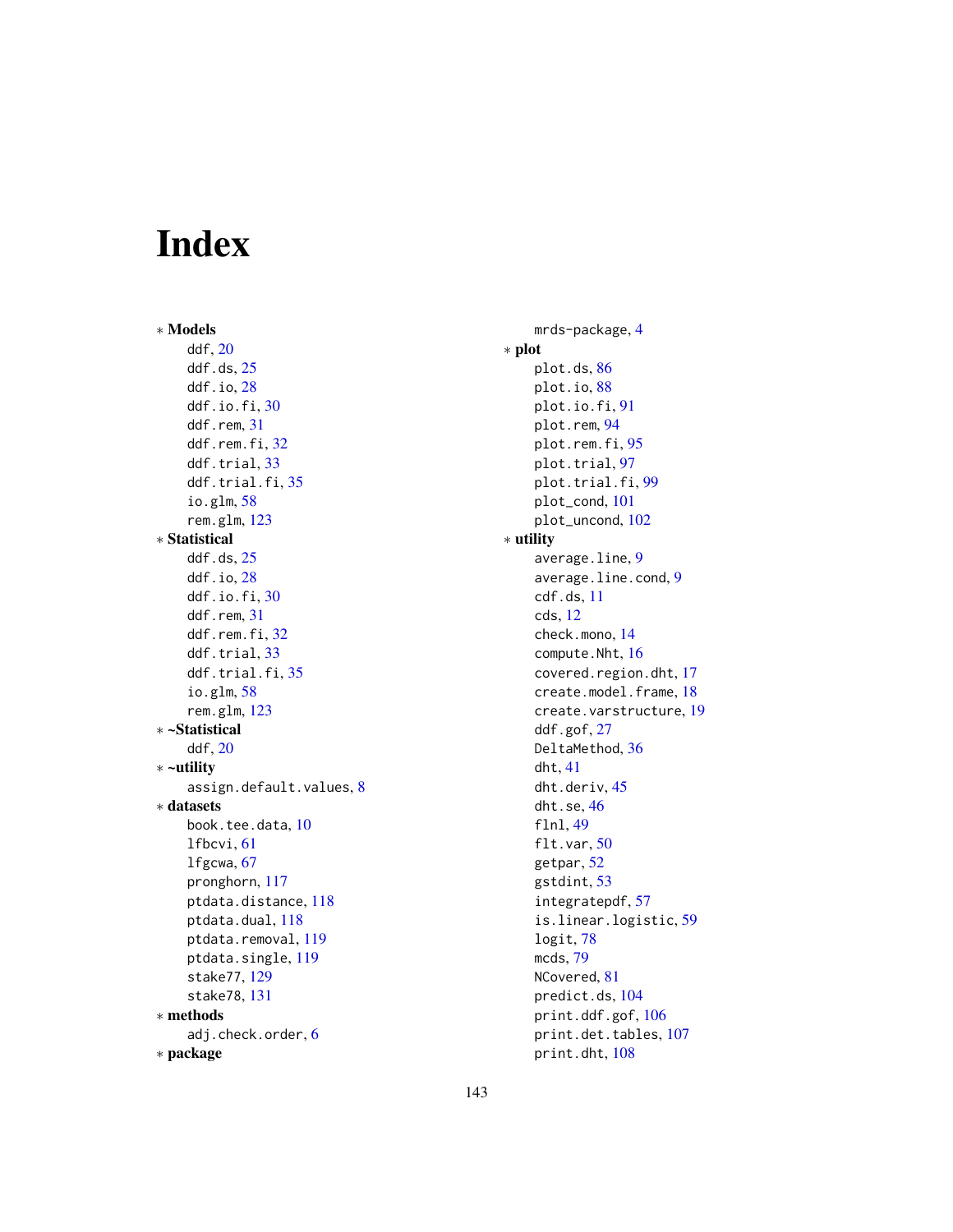```
print.summary.ds, 109
    print.summary.io, 110
    print.summary.io.fi, 110
    print.summary.rem, 111
    print.summary.rem.fi, 112
    print.summary.trial, 112
    print.summary.trial.fi, 113
    process.data, 116
    qqplot.ddf, 121
    setcov, 126
    summary.ds, 133
    summary.io, 134
    summary.io.fi, 135
    summary.rem, 136
    summary.rem.fi, 137
    summary.trial, 138
    summary.trial.fi, 139
    survey.region.dht, 140
    varn, 141
add_df_covar_line, 5
adj.check.order, 6
adjfct.cos, 7
adjfct.herm, 7
adjfct.poly, 7
AIC.ddf, 7
AIC.ds (AIC.ddf), 7
AIC.io (AIC.ddf), 7
AIC.rem (AIC.ddf), 7
AIC.trial (AIC.ddf), 7
apex.gamma, 8
assign.default.values, 8
average.line, 9
average.line.cond, 9
book.tee.data, 10
calc.se.Np, 11
cdf.ds, 11, 122
cds, 7, 12, 21
check.bounds, 13
check.mono, 14
coef.ds, 15, 26
coef.io, 29
coef.io (coef.ds), 15
coef.io.fi, 31
coef.rem (coef.ds), 15
coef.trial, 34
coef.trial (coef.ds), 15
```
coef.trial.fi, *[36](#page-35-0)* coefficients *(*coef.ds*)*, [15](#page-14-0) compute.Nht, [16](#page-15-0) covered.region.dht, *[16](#page-15-0)*, [17](#page-16-0) covn *(*varn*)*, [141](#page-140-0) create.bins, [17](#page-16-0) create.ddfobj, *[39](#page-38-0)*, *[41](#page-40-1)*, *[52](#page-51-0)* create.model.frame, [18](#page-17-0) create.varstructure, [19](#page-18-0) ddf, *[12](#page-11-0)*, *[15](#page-14-0)*, *[18](#page-17-0)*, [20,](#page-19-1) *[25](#page-24-0)*, *[29](#page-28-0)[–35](#page-34-0)*, *[79](#page-78-0)*, *[105](#page-104-0)*, *[116](#page-115-0)* ddf.ds, *[23](#page-22-0)*, [25,](#page-24-0) *[29](#page-28-0)*, *[32](#page-31-0)*, *[34](#page-33-0)*, *[49](#page-48-0)[–51](#page-50-0)* ddf.gof, [27,](#page-26-1) *[106,](#page-105-0) [107](#page-106-0)*, *[122](#page-121-0)* ddf.io, *[23](#page-22-0)*, [28,](#page-27-0) *[31](#page-30-0)*, *[33](#page-32-0)* ddf.io.fi, *[23](#page-22-0)*, *[29](#page-28-0)*, [30](#page-29-0) ddf.rem, *[23](#page-22-0)*, [31](#page-30-0) ddf.rem.fi, *[23](#page-22-0)*, *[31,](#page-30-0) [32](#page-31-0)*, [32](#page-31-0) ddf.trial, *[23](#page-22-0)*, [33,](#page-32-0) *[36](#page-35-0)* ddf.trial.fi, *[23](#page-22-0)*, *[34](#page-33-0)*, [35](#page-34-0) DeltaMethod, [36,](#page-35-0) *[44](#page-43-0)*, *[46,](#page-45-0) [47](#page-46-0)* det.tables, [37,](#page-36-0) *[85](#page-84-0)* detfct, *[7](#page-6-0)*, *[50](#page-49-0)* detfct.fit.[38](#page-37-0) detfct.fit.opt, [40](#page-39-0) dht, *[17](#page-16-0)*, *[19](#page-18-0)*, [41,](#page-40-1) *[45,](#page-44-0) [46](#page-45-0)*, *[48](#page-47-0)*, *[108](#page-107-0)*, *[120](#page-119-1)*, *[140](#page-139-0)* dht.deriv, [45](#page-44-0) dht.se, *[43](#page-42-0)*, *[46](#page-45-0)*, [46](#page-45-0) ds.function, [48](#page-47-0) flnl, *[26](#page-25-0)*, [49,](#page-48-0) *[51](#page-50-0)* flpt.lnl, *[51](#page-50-0)* flpt.lnl *(*flnl*)*, [49](#page-48-0) flt.var, *[50](#page-49-0)*, [50](#page-49-0) g0, [51](#page-50-0) getpar, *[50](#page-49-0)*, [52](#page-51-0) gof.ds, *[26](#page-25-0)*, [53](#page-52-0) gof.io, *[29](#page-28-0)* gof.io *(*ddf.gof*)*, [27](#page-26-1) gof.io.fi, *[31](#page-30-0)* gof.rem *(*ddf.gof*)*, [27](#page-26-1) gof.trial, *[34](#page-33-0)* gof.trial *(*ddf.gof*)*, [27](#page-26-1) gof.trial.fi, *[36](#page-35-0)* gstdint, [53](#page-52-0) hist, *[5](#page-4-0)*, *[87](#page-86-0)* histline, [54](#page-53-0) integrate, *[54](#page-53-0)*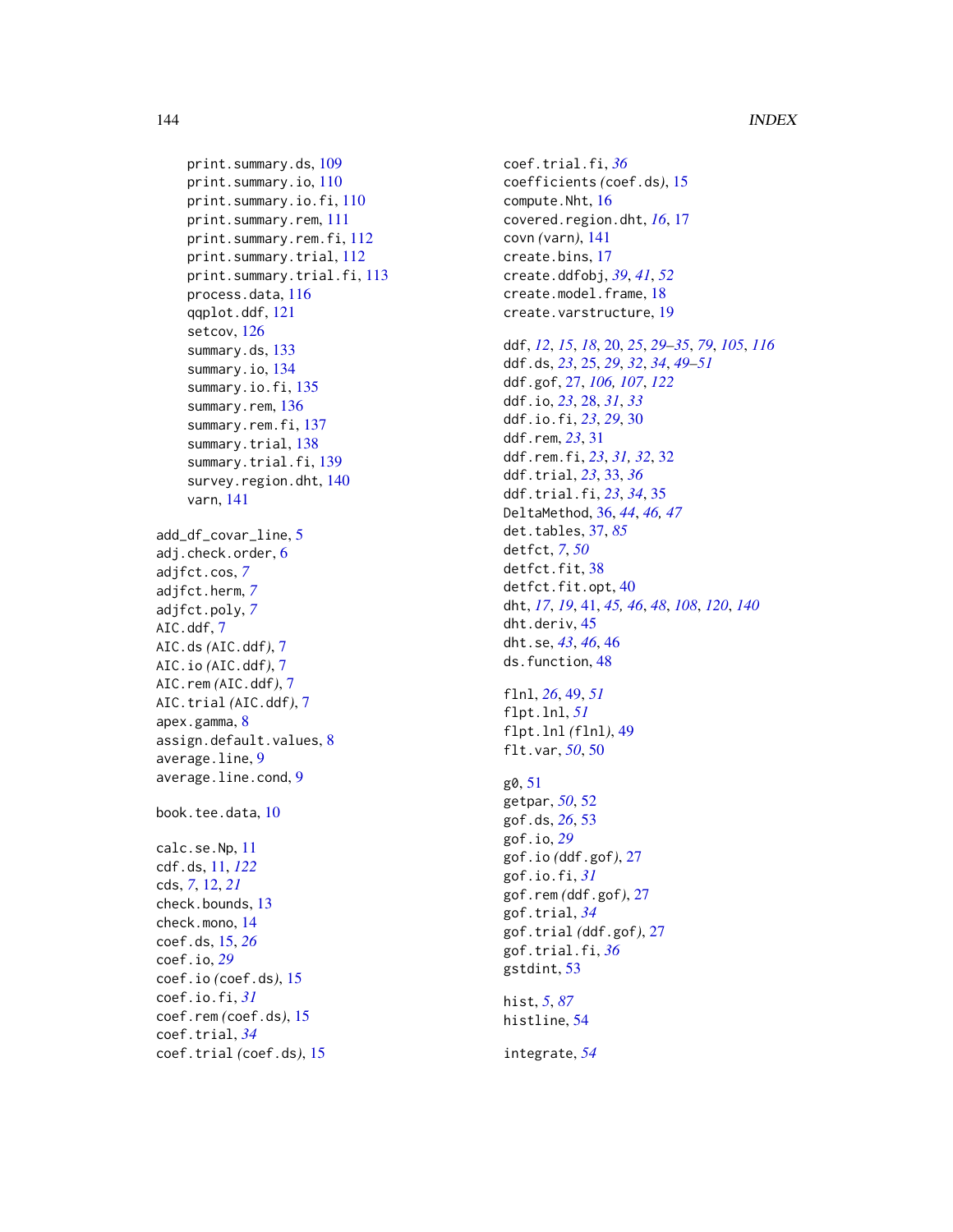## INDEX 145

integratedetfct.logistic , [55](#page-54-0) integratelogistic.analytic , [56](#page-55-0) integratepdf , *[50](#page-49-0)* , [57](#page-56-0) io.glm , *[31](#page-30-0)* , [58](#page-57-0) , *[123](#page-122-0)* is.linear.logistic , [59](#page-58-0) is.logistic.constant , [60](#page-59-0) keyfct.th1, [60](#page-59-0) keyfct.th2 , [61](#page-60-0) legend , *[5](#page-4-0)* lfbcvi , [61](#page-60-0) lfgcwa , [67](#page-66-0) line , *[5](#page-4-0)* lines , *[5](#page-4-0)* , *[87](#page-86-0)* logisticbyx , [75](#page-74-0) logisticbyz , [75](#page-74-0) logisticdetfct , [76](#page-75-0) logisticdupbyx , [76](#page-75-0) , *[77](#page-76-0)* logisticdupbyx\_fast , [77](#page-76-0) logit , [78](#page-77-0) logLik.ddf , [78](#page-77-0) logLik.ds *(*logLik.ddf *)* , [78](#page-77-0) logLik.io *(*logLik.ddf *)* , [78](#page-77-0) logLik.rem *(*logLik.ddf *)* , [78](#page-77-0) logLik.trial *(*logLik.ddf *)* , [78](#page-77-0) mcds , *[7](#page-6-0)* , *[21](#page-20-0)* , [79](#page-78-0) model.matrix , *[126](#page-125-0)* mrds *(*mrds-package *)* , [4](#page-3-0) mrds-opt, [80](#page-79-0) mrds-package, [4](#page-3-0) NCovered, [81](#page-80-0) nlminb\_wrapper , [82](#page-81-0) optim , *[49](#page-48-0)* optimx , *[23](#page-22-0)* , *[40](#page-39-0)* , *[82](#page-81-0)* , *[124](#page-123-0)* p.det , [83](#page-82-0) p\_dist\_table , *[109](#page-108-0)* , [120](#page-119-0) parse.optimx, <mark>[83](#page-82-0)</mark> pdot.dsr.integrate.logistic , [84](#page-83-0) plot , *[87](#page-86-0)* , *[121](#page-120-0)* plot.det.tables , [85](#page-84-0) , *[107](#page-106-0)* plot.ds , *[26](#page-25-0)* , [86](#page-85-0) , *[105](#page-104-0)* plot.io , *[29](#page-28-0)* , [88](#page-87-0) plot.io.fi , *[31](#page-30-0)* , [91](#page-90-0) plot.layout , [93](#page-92-0) plot.rem , [94](#page-93-0)

plot.rem.fi, [95](#page-94-0) plot.trial , *[34](#page-33-0)* , [97](#page-96-0) plot.trial.fi , *[36](#page-35-0)* , [99](#page-98-0) plot\_cond , [101](#page-100-0) plot\_uncond , [102](#page-101-0) points , *[87](#page-86-0)* predict *(*predict.ds *)* , [104](#page-103-0) predict.ds , [104](#page-103-0) print.data.frame , *[109](#page-108-0)* print.ddf , [106](#page-105-0) print.ddf.gof , [106](#page-105-0) print.det.tables , [107](#page-106-0) print.dht , *[48](#page-47-0)* , [108](#page-107-0) print.p\_dist\_table , [108](#page-107-0) print.summary.ds , [109](#page-108-0) print.summary.io , [110](#page-109-0) print.summary.io.fi,  $110$ print.summary.rem , [111](#page-110-0) print.summary.rem.fi,<mark>[112](#page-111-0)</mark> print.summary.trial , [112](#page-111-0) print.summary.trial.fi , [113](#page-112-0) prob.deriv , [114](#page-113-0) prob.se , [115](#page-114-0) process.data , [116](#page-115-0) pronghorn , [117](#page-116-0) ptdata.distance , [118](#page-117-0) ptdata.dual , [118](#page-117-0) ptdata.removal , [119](#page-118-0) ptdata.single , [119](#page-118-0) qqplot.ddf , *[12](#page-11-0)* , *[27,](#page-26-0) [28](#page-27-0)* , *[121](#page-120-0)* , [121](#page-120-0) rem.glm , *[33](#page-32-0)* , [123](#page-122-0) rescale\_pars , [124](#page-123-0) sample\_ddf , [125](#page-124-0) setbounds , [125](#page-124-0) setcov , [126](#page-125-0) sethazard *(*setinitial.ds *)* , [127](#page-126-0) setinitial.ds , [127](#page-126-0) sim.mix , [127](#page-126-0) solvecov , [128](#page-127-0) stake77 , [129](#page-128-0) stake78 , [131](#page-130-0) summary , *[106](#page-105-0)* summary.ds , *[26](#page-25-0)* , *[105](#page-104-0)* , *[109](#page-108-0)* , [133](#page-132-0) summary.io , *[29](#page-28-0)* , *[110](#page-109-0)* , [134](#page-133-0) summary.io.fi , *[31](#page-30-0)* , *[111](#page-110-0)* , [135](#page-134-0) summary.rem , *[111](#page-110-0)* , [136](#page-135-0)